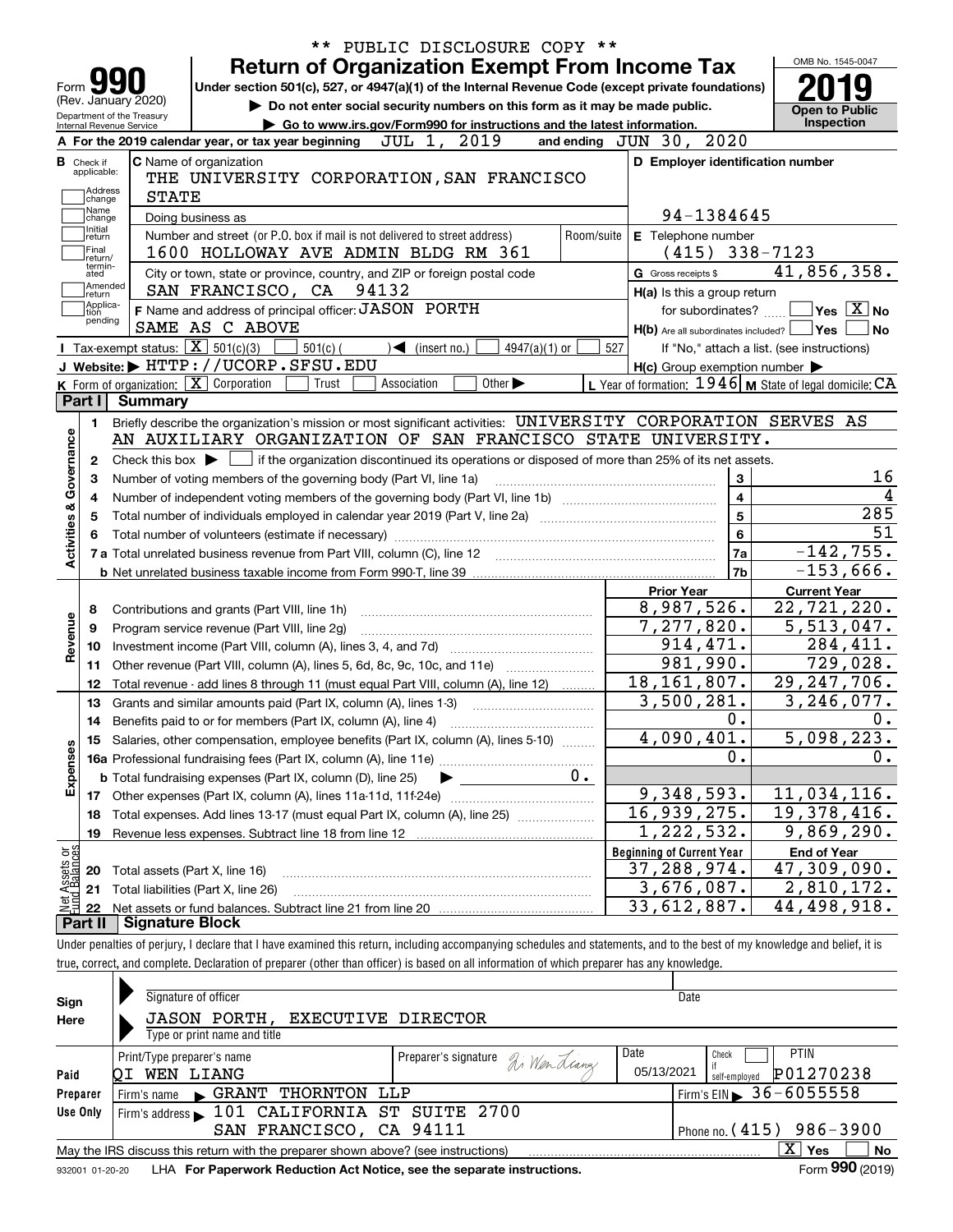(Rev. January 2020)

# **Application for Automatic Extension of Time To File an Exempt Organization Return**

Department of the Treasury Internal Revenue Service

**| File a separate application for each return.**

**| Go to www.irs.gov/Form8868 for the latest information.**

**Electronic filing (e-file).**  You can electronically file Form 8868 to request a 6-month automatic extension of time to file any of the filing of this form, visit www.irs.gov/e-file-providers/e-file-for-charities-and-non-profits. forms listed below with the exception of Form 8870, Information Return for Transfers Associated With Certain Personal Benefit Contracts, for which an extension request must be sent to the IRS in paper format (see instructions). For more details on the electronic

#### **Automatic 6-Month Extension of Time.** Only submit original (no copies needed).

All corporations required to file an income tax return other than Form 990-T (including 1120-C filers), partnerships, REMICs, and trusts must use Form 7004 to request an extension of time to file income tax returns.

| Type or<br>print                                          | Name of exempt organization or other filer, see instructions.<br>THE UNIVERSITY CORPORATION                                                                                                                                                                                                                                                                                                                                                                                                                                                                                                | Taxpayer identification number (TIN) |                                                                                                                                                 |              |    |                                              |  |  |  |  |
|-----------------------------------------------------------|--------------------------------------------------------------------------------------------------------------------------------------------------------------------------------------------------------------------------------------------------------------------------------------------------------------------------------------------------------------------------------------------------------------------------------------------------------------------------------------------------------------------------------------------------------------------------------------------|--------------------------------------|-------------------------------------------------------------------------------------------------------------------------------------------------|--------------|----|----------------------------------------------|--|--|--|--|
|                                                           | SAN FRANCISCO STATE                                                                                                                                                                                                                                                                                                                                                                                                                                                                                                                                                                        |                                      | 94-1384645                                                                                                                                      |              |    |                                              |  |  |  |  |
| File by the<br>due date for<br>filing your<br>return. See | Number, street, and room or suite no. If a P.O. box, see instructions.<br>1600 HOLLOWAY AVE ADMIN BLDG RM 361                                                                                                                                                                                                                                                                                                                                                                                                                                                                              |                                      |                                                                                                                                                 |              |    |                                              |  |  |  |  |
| instructions.                                             | City, town or post office, state, and ZIP code. For a foreign address, see instructions.<br>SAN FRANCISCO, CA 94132<br>Enter the Return Code for the return that this application is for (file a separate application for each return)                                                                                                                                                                                                                                                                                                                                                     |                                      |                                                                                                                                                 |              |    |                                              |  |  |  |  |
|                                                           |                                                                                                                                                                                                                                                                                                                                                                                                                                                                                                                                                                                            |                                      |                                                                                                                                                 |              |    | 0 1                                          |  |  |  |  |
| Application                                               |                                                                                                                                                                                                                                                                                                                                                                                                                                                                                                                                                                                            | Return                               | Application                                                                                                                                     |              |    | Return                                       |  |  |  |  |
| Is For                                                    |                                                                                                                                                                                                                                                                                                                                                                                                                                                                                                                                                                                            | Code                                 | Is For                                                                                                                                          |              |    | Code                                         |  |  |  |  |
|                                                           | Form 990 or Form 990-EZ                                                                                                                                                                                                                                                                                                                                                                                                                                                                                                                                                                    | 01                                   | Form 990-T (corporation)                                                                                                                        |              |    | 07                                           |  |  |  |  |
| Form 990-BL                                               |                                                                                                                                                                                                                                                                                                                                                                                                                                                                                                                                                                                            | 02                                   | Form 1041-A                                                                                                                                     |              |    | 08                                           |  |  |  |  |
|                                                           | Form 4720 (individual)                                                                                                                                                                                                                                                                                                                                                                                                                                                                                                                                                                     | 03                                   | Form 4720 (other than individual)                                                                                                               |              |    | 09                                           |  |  |  |  |
| Form 990-PF                                               |                                                                                                                                                                                                                                                                                                                                                                                                                                                                                                                                                                                            | 04                                   | Form 5227                                                                                                                                       |              |    | 10                                           |  |  |  |  |
|                                                           | Form 990-T (sec. 401(a) or 408(a) trust)                                                                                                                                                                                                                                                                                                                                                                                                                                                                                                                                                   | 05                                   | Form 6069                                                                                                                                       |              |    | 11                                           |  |  |  |  |
|                                                           | Form 990-T (trust other than above)<br>TAMMIE RIDGELL                                                                                                                                                                                                                                                                                                                                                                                                                                                                                                                                      | 06                                   | Form 8870                                                                                                                                       |              |    | 12                                           |  |  |  |  |
| $box \blacktriangleright$<br>1.<br>$\mathbf{2}$           | If this is for a Group Return, enter the organization's four digit Group Exemption Number (GEN) [16] This is for the whole group, check this<br>. If it is for part of the group, check this box $\blacktriangleright$<br>I request an automatic 6-month extension of time until<br>the organization named above. The extension is for the organization's return for:<br>calendar year _______ or<br>$\blacktriangleright$ $\boxed{\text{X}}$ tax year beginning JUL 1, 2019<br>If the tax year entered in line 1 is for less than 12 months, check reason:<br>Change in accounting period |                                      | and attach a list with the names and TINs of all members the extension is for.<br>MAY 17, 2021<br>, and ending $JUN$ 30, 2020<br>Initial return | Final return |    | , to file the exempt organization return for |  |  |  |  |
| За                                                        | If this application is for Forms 990-BL, 990-PF, 990-T, 4720, or 6069, enter the tentative tax, less<br>any nonrefundable credits. See instructions.                                                                                                                                                                                                                                                                                                                                                                                                                                       |                                      |                                                                                                                                                 | За           | \$ | $0$ .                                        |  |  |  |  |
| b                                                         | If this application is for Forms 990-PF, 990-T, 4720, or 6069, enter any refundable credits and                                                                                                                                                                                                                                                                                                                                                                                                                                                                                            |                                      |                                                                                                                                                 |              |    |                                              |  |  |  |  |
|                                                           | estimated tax payments made. Include any prior year overpayment allowed as a credit.                                                                                                                                                                                                                                                                                                                                                                                                                                                                                                       |                                      |                                                                                                                                                 | 3b           | \$ | $0$ .                                        |  |  |  |  |
| c.                                                        | <b>Balance due.</b> Subtract line 3b from line 3a. Include your payment with this form, if required, by                                                                                                                                                                                                                                                                                                                                                                                                                                                                                    |                                      |                                                                                                                                                 |              |    |                                              |  |  |  |  |
|                                                           | using EFTPS (Electronic Federal Tax Payment System). See instructions.                                                                                                                                                                                                                                                                                                                                                                                                                                                                                                                     |                                      |                                                                                                                                                 | Зc           | \$ | 0.                                           |  |  |  |  |
| instructions.<br>LHA                                      | Caution: If you are going to make an electronic funds withdrawal (direct debit) with this Form 8868, see Form 8453-EO and Form 8879-EO for payment<br>For Privacy Act and Paperwork Reduction Act Notice, see instructions.                                                                                                                                                                                                                                                                                                                                                                |                                      |                                                                                                                                                 |              |    | Form 8868 (Rev. 1-2020)                      |  |  |  |  |

**COPY**

923841 12-30-19

## 05431113 153424 0156124.002 2019.05000 THE UNIVERSITY CORPORATIO 01561241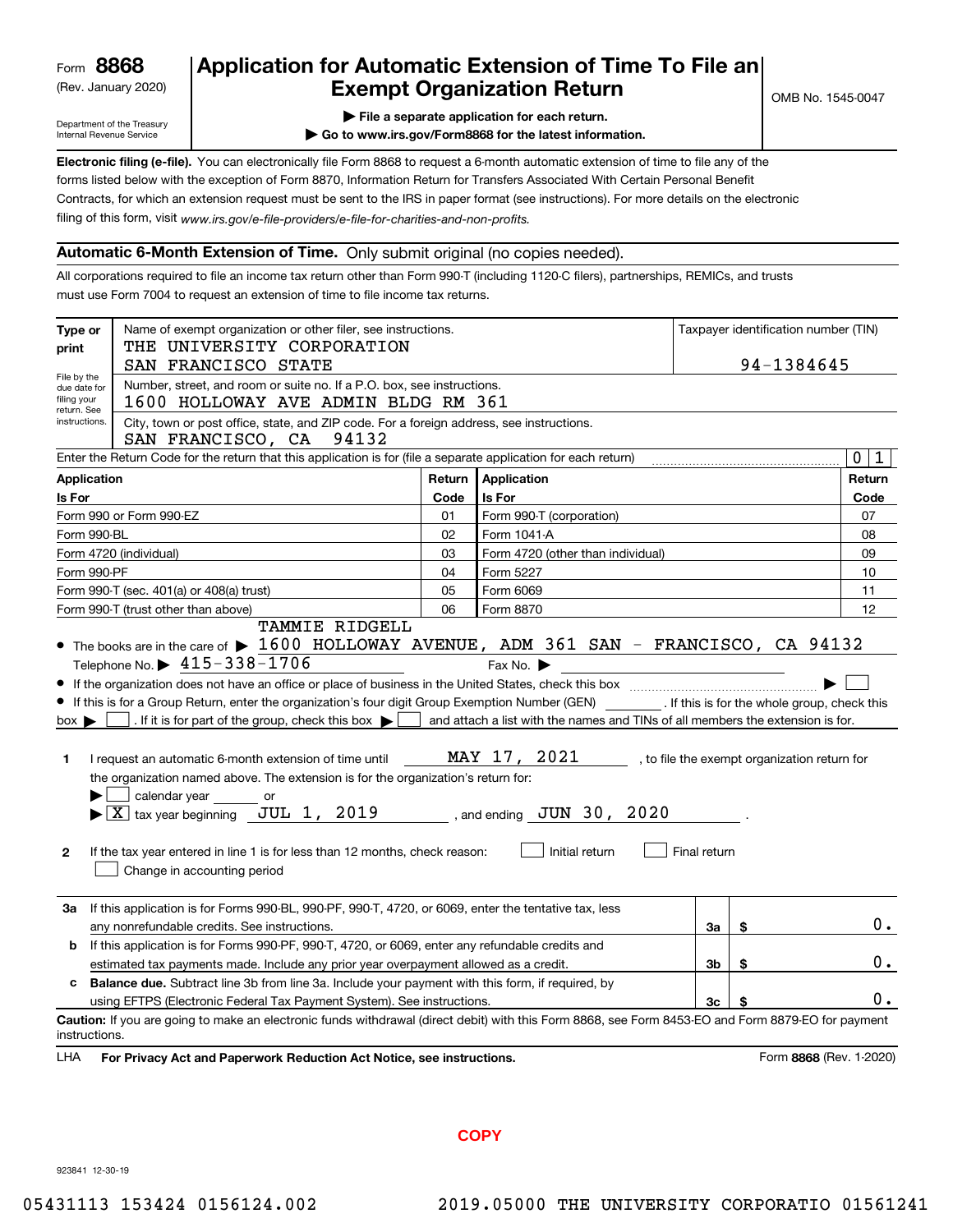|    | THE UNIVERSITY CORPORATION, SAN FRANCISCO                                                                                                     |                             |                                         |
|----|-----------------------------------------------------------------------------------------------------------------------------------------------|-----------------------------|-----------------------------------------|
|    | <b>STATE</b><br>Form 990 (2019)                                                                                                               | 94-1384645                  | Page 2                                  |
|    | Part III   Statement of Program Service Accomplishments                                                                                       |                             |                                         |
|    |                                                                                                                                               |                             | $\boxed{\text{X}}$                      |
| 1  | Briefly describe the organization's mission:                                                                                                  |                             |                                         |
|    | THE PURPOSE OF THE UNIVERSITY CORPORATION IS TO PROMOTE, ASSIST, AND                                                                          |                             |                                         |
|    | ENHANCE THE EDUCATIONAL MISSION OF SAN FRANCISCO STATE UNIVERSITY                                                                             |                             |                                         |
|    | THROUGH EDUCATIONAL PROJECTS, UNIVERSITY RESEARCH AND DEVELOPMENT                                                                             |                             |                                         |
|    | PROJECTS, AND COMMUNITY OUTREACH.                                                                                                             |                             |                                         |
| 2  | Did the organization undertake any significant program services during the year which were not listed on the                                  |                             |                                         |
|    | prior Form 990 or 990-EZ?                                                                                                                     |                             | $\Box$ Yes $[\overline{\mathrm{X}}]$ No |
|    | If "Yes," describe these new services on Schedule O.                                                                                          |                             |                                         |
| 3  | Did the organization cease conducting, or make significant changes in how it conducts, any program services?                                  | $\sqrt{}$ Yes $\sqrt{X}$ No |                                         |
|    | If "Yes," describe these changes on Schedule O.                                                                                               |                             |                                         |
| 4  | Describe the organization's program service accomplishments for each of its three largest program services, as measured by expenses.          |                             |                                         |
|    | Section 501(c)(3) and 501(c)(4) organizations are required to report the amount of grants and allocations to others, the total expenses, and  |                             |                                         |
|    | revenue, if any, for each program service reported.<br>$1$ , 559, 612. including grants of \$                                                 | 2,000,000.                  |                                         |
| 4a | ) (Expenses \$<br>) (Revenue \$<br>(Code:<br>THE GENENTECH SCHOLARS GRANT PROGRAM SEEKS TO SIGNIFICANTLY ADVANCE THE                          |                             |                                         |
|    | ACADEMIC ACHIEVEMENT AND RETENTION OF FRESHMEN AND SOPHOMORE STUDENTS                                                                         |                             |                                         |
|    | IN BIOLOGY, CHEMISTRY, AND BIOCHEMISTRY BY PROVIDING TUTORING,                                                                                |                             |                                         |
|    | SEMINARS, WORKSHOPS, PROVIDING DIRECT STUDENT SUPPORT, AND COVERING                                                                           |                             |                                         |
|    | SALARIES AND CONSULTANTS.                                                                                                                     |                             |                                         |
|    |                                                                                                                                               |                             |                                         |
|    |                                                                                                                                               |                             |                                         |
|    |                                                                                                                                               |                             |                                         |
|    |                                                                                                                                               |                             |                                         |
|    |                                                                                                                                               |                             |                                         |
|    |                                                                                                                                               |                             |                                         |
|    |                                                                                                                                               |                             |                                         |
| 4b | 524, 103. including grants of \$<br>) (Expenses \$<br>) (Revenue \$<br>(Code:                                                                 |                             | 888,500.                                |
|    | THE GUARDIAN SCHOLARS PROGRAM PROVIDES TUITION, HOUSING, LIVING                                                                               |                             |                                         |
|    | EXPENSES, AND COUNSELING SERVICES TO FORMER FOSTER YOUTH ENROLLED AT                                                                          |                             |                                         |
|    | SAN FRANCISCO STATE UNIVERSITY.                                                                                                               |                             |                                         |
|    |                                                                                                                                               |                             |                                         |
|    |                                                                                                                                               |                             |                                         |
|    |                                                                                                                                               |                             |                                         |
|    |                                                                                                                                               |                             |                                         |
|    |                                                                                                                                               |                             |                                         |
|    |                                                                                                                                               |                             |                                         |
|    |                                                                                                                                               |                             |                                         |
|    |                                                                                                                                               |                             |                                         |
|    |                                                                                                                                               |                             |                                         |
| 4с | 375,000. including grants of \$<br>(Expenses \$<br>) (Revenue \$<br>(Code:<br>THE GEORGE & JUDY MARCUS ATHLETIC SCHOLARSHIPS PROGRAM PROVIDES |                             | $0 \cdot$ )                             |
|    | SCHOLARSHIP AWARDS TO THE DEPARTMENT OF ATHLETICS STUDENT ATHLETES.                                                                           |                             |                                         |
|    |                                                                                                                                               |                             |                                         |
|    |                                                                                                                                               |                             |                                         |
|    |                                                                                                                                               |                             |                                         |
|    |                                                                                                                                               |                             |                                         |
|    |                                                                                                                                               |                             |                                         |
|    |                                                                                                                                               |                             |                                         |
|    |                                                                                                                                               |                             |                                         |
|    |                                                                                                                                               |                             |                                         |
|    |                                                                                                                                               |                             |                                         |
|    |                                                                                                                                               |                             |                                         |
| 4d | Other program services (Describe on Schedule O.)                                                                                              |                             |                                         |
|    | 10,599,302. including grants of \$<br>$3, 246, 077.$ (Revenue \$<br>(Expenses \$                                                              | 3,380,956.                  |                                         |
| 4е | 13,058,017.<br>Total program service expenses                                                                                                 |                             |                                         |
|    |                                                                                                                                               |                             | Form 990 (2019)                         |
|    | 932002 01-20-20                                                                                                                               |                             |                                         |
|    | 2                                                                                                                                             |                             |                                         |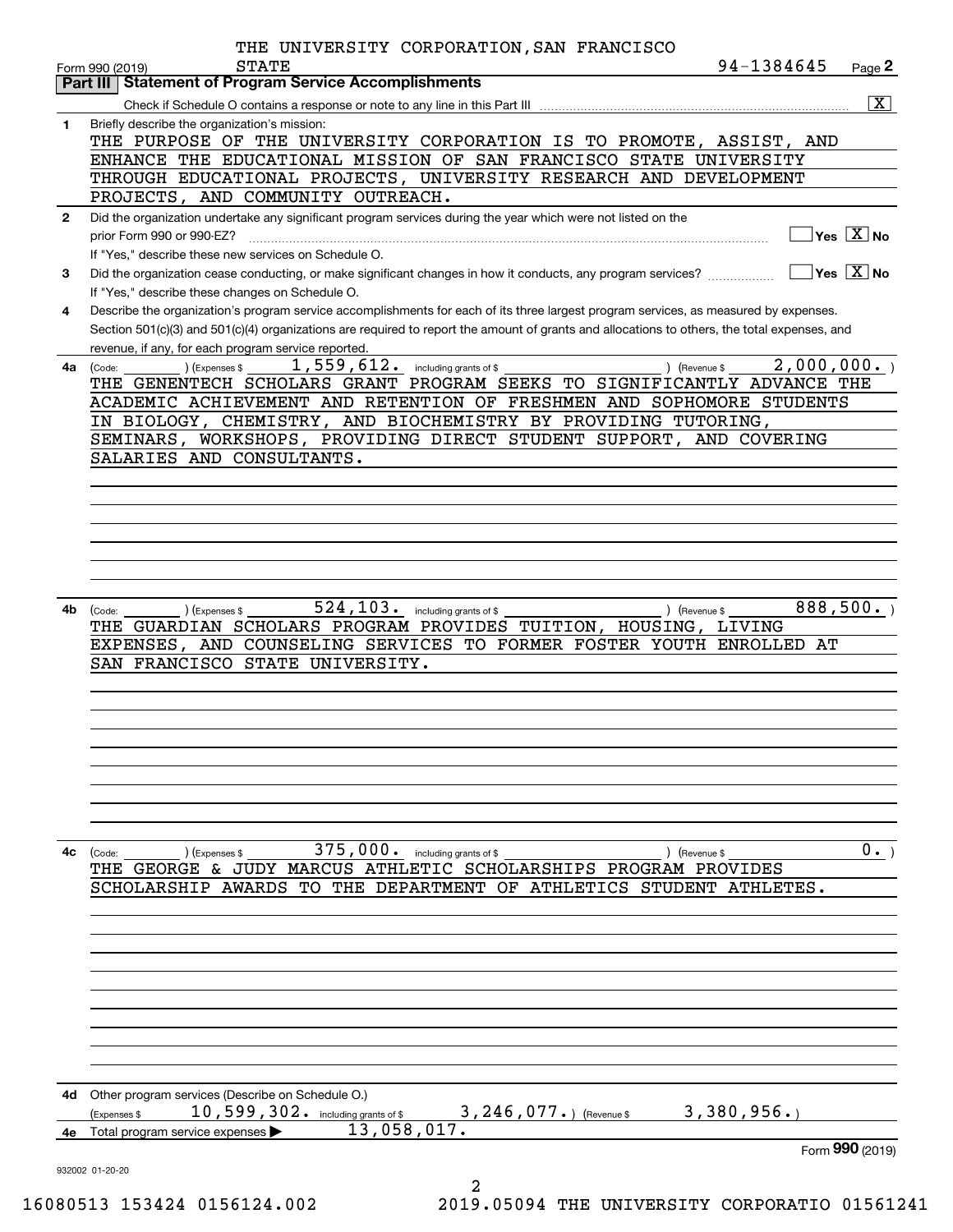|     |                                                                                                                                                                                                                                           |                 | Yes         | No              |
|-----|-------------------------------------------------------------------------------------------------------------------------------------------------------------------------------------------------------------------------------------------|-----------------|-------------|-----------------|
| 1.  | Is the organization described in section $501(c)(3)$ or $4947(a)(1)$ (other than a private foundation)?                                                                                                                                   |                 |             |                 |
|     |                                                                                                                                                                                                                                           | $\mathbf{1}$    | x           |                 |
| 2   |                                                                                                                                                                                                                                           | $\mathbf{2}$    | $\mathbf X$ |                 |
| 3   | Did the organization engage in direct or indirect political campaign activities on behalf of or in opposition to candidates for                                                                                                           |                 |             |                 |
|     |                                                                                                                                                                                                                                           | 3               |             | x               |
| 4   | Section 501(c)(3) organizations. Did the organization engage in lobbying activities, or have a section 501(h) election in effect                                                                                                          |                 |             |                 |
|     |                                                                                                                                                                                                                                           | 4               | X           |                 |
| 5   | Is the organization a section 501(c)(4), 501(c)(5), or 501(c)(6) organization that receives membership dues, assessments, or                                                                                                              |                 |             |                 |
|     |                                                                                                                                                                                                                                           | 5               |             | x               |
| 6   | Did the organization maintain any donor advised funds or any similar funds or accounts for which donors have the right to                                                                                                                 | 6               |             | x               |
| 7   | provide advice on the distribution or investment of amounts in such funds or accounts? If "Yes," complete Schedule D, Part I<br>Did the organization receive or hold a conservation easement, including easements to preserve open space, |                 |             |                 |
|     |                                                                                                                                                                                                                                           | $\overline{7}$  |             | x               |
| 8   | Did the organization maintain collections of works of art, historical treasures, or other similar assets? If "Yes," complete                                                                                                              |                 |             |                 |
|     |                                                                                                                                                                                                                                           | 8               |             | x               |
| 9   | Did the organization report an amount in Part X, line 21, for escrow or custodial account liability, serve as a custodian for                                                                                                             |                 |             |                 |
|     | amounts not listed in Part X; or provide credit counseling, debt management, credit repair, or debt negotiation services?                                                                                                                 |                 |             |                 |
|     |                                                                                                                                                                                                                                           | 9               |             | x               |
| 10  | Did the organization, directly or through a related organization, hold assets in donor-restricted endowments                                                                                                                              |                 |             |                 |
|     |                                                                                                                                                                                                                                           | 10              | x           |                 |
| 11  | If the organization's answer to any of the following questions is "Yes," then complete Schedule D, Parts VI, VII, VIII, IX, or X                                                                                                          |                 |             |                 |
|     | as applicable.                                                                                                                                                                                                                            |                 |             |                 |
|     | a Did the organization report an amount for land, buildings, and equipment in Part X, line 10? If "Yes," complete Schedule D,                                                                                                             |                 |             |                 |
|     |                                                                                                                                                                                                                                           | 11a             | х           |                 |
|     | <b>b</b> Did the organization report an amount for investments - other securities in Part X, line 12, that is 5% or more of its total                                                                                                     |                 |             |                 |
|     |                                                                                                                                                                                                                                           | 11 <sub>b</sub> | X           |                 |
|     | c Did the organization report an amount for investments - program related in Part X, line 13, that is 5% or more of its total                                                                                                             |                 |             | x               |
|     | d Did the organization report an amount for other assets in Part X, line 15, that is 5% or more of its total assets reported in                                                                                                           | 11c             |             |                 |
|     |                                                                                                                                                                                                                                           | 11d             |             | x               |
|     | e Did the organization report an amount for other liabilities in Part X, line 25? If "Yes," complete Schedule D, Part X                                                                                                                   | 11e             | $\mathbf X$ |                 |
| f   | Did the organization's separate or consolidated financial statements for the tax year include a footnote that addresses                                                                                                                   |                 |             |                 |
|     | the organization's liability for uncertain tax positions under FIN 48 (ASC 740)? If "Yes," complete Schedule D, Part X                                                                                                                    | 11f             |             | x               |
|     | 12a Did the organization obtain separate, independent audited financial statements for the tax year? If "Yes," complete                                                                                                                   |                 |             |                 |
|     |                                                                                                                                                                                                                                           | 12a             | x           |                 |
|     | <b>b</b> Was the organization included in consolidated, independent audited financial statements for the tax year?                                                                                                                        |                 |             |                 |
|     | If "Yes," and if the organization answered "No" to line 12a, then completing Schedule D, Parts XI and XII is optional manum                                                                                                               | 12b             | X           |                 |
| 13  |                                                                                                                                                                                                                                           | 13              |             | X               |
| 14a | Did the organization maintain an office, employees, or agents outside of the United States?                                                                                                                                               | 14a             |             | X               |
|     | b Did the organization have aggregate revenues or expenses of more than \$10,000 from grantmaking, fundraising, business,                                                                                                                 |                 |             |                 |
|     | investment, and program service activities outside the United States, or aggregate foreign investments valued at \$100,000                                                                                                                |                 |             |                 |
|     |                                                                                                                                                                                                                                           | 14b             |             | x               |
| 15  | Did the organization report on Part IX, column (A), line 3, more than \$5,000 of grants or other assistance to or for any                                                                                                                 |                 |             |                 |
| 16  | Did the organization report on Part IX, column (A), line 3, more than \$5,000 of aggregate grants or other assistance to                                                                                                                  | 15              |             | x               |
|     |                                                                                                                                                                                                                                           | 16              |             | X               |
| 17  | Did the organization report a total of more than \$15,000 of expenses for professional fundraising services on Part IX,                                                                                                                   |                 |             |                 |
|     |                                                                                                                                                                                                                                           | 17              |             | X               |
| 18  | Did the organization report more than \$15,000 total of fundraising event gross income and contributions on Part VIII, lines                                                                                                              |                 |             |                 |
|     |                                                                                                                                                                                                                                           | 18              | х           |                 |
| 19  | Did the organization report more than \$15,000 of gross income from gaming activities on Part VIII, line 9a? If "Yes."                                                                                                                    |                 |             |                 |
|     |                                                                                                                                                                                                                                           | 19              |             | x               |
| 20a |                                                                                                                                                                                                                                           | 20a             |             | x               |
| b   | If "Yes" to line 20a, did the organization attach a copy of its audited financial statements to this return?                                                                                                                              | 20b             |             |                 |
| 21  | Did the organization report more than \$5,000 of grants or other assistance to any domestic organization or                                                                                                                               |                 |             |                 |
|     |                                                                                                                                                                                                                                           | 21              | х           |                 |
|     | 932003 01-20-20                                                                                                                                                                                                                           |                 |             | Form 990 (2019) |

932003 01-20-20

3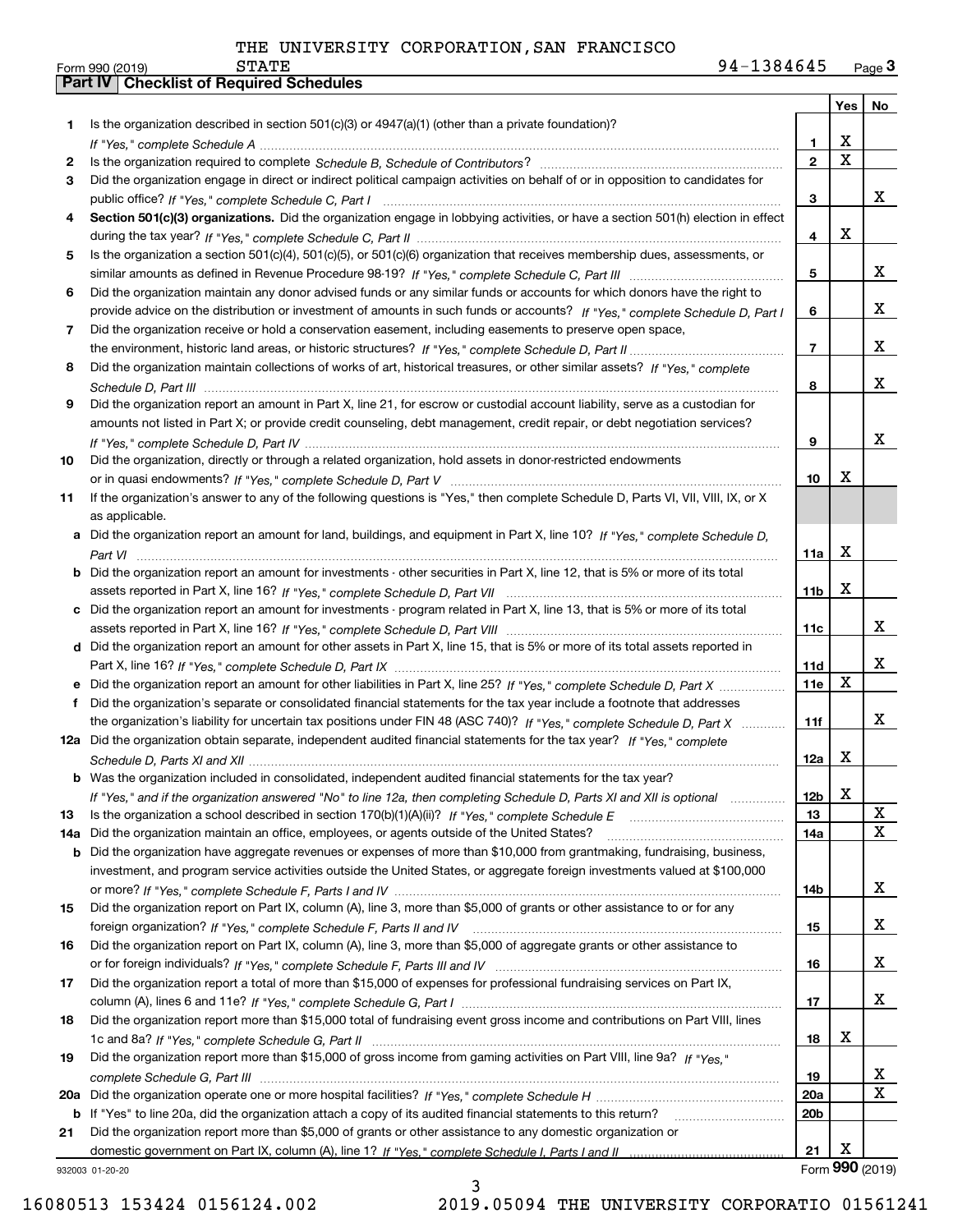| -1384645 | Page $4$ |
|----------|----------|
|----------|----------|

|               | 94-1384645<br><b>STATE</b><br>Form 990 (2019)                                                                                           |            |     | Page 4                       |
|---------------|-----------------------------------------------------------------------------------------------------------------------------------------|------------|-----|------------------------------|
|               | Part IV   Checklist of Required Schedules (continued)                                                                                   |            |     |                              |
|               |                                                                                                                                         |            | Yes | No                           |
| 22            | Did the organization report more than \$5,000 of grants or other assistance to or for domestic individuals on                           |            |     |                              |
|               | Part IX, column (A), line 2? If "Yes," complete Schedule I, Parts I and III [11] [11] [11] [11] [11] [11] [11]                          | 22         |     | x                            |
| 23            | Did the organization answer "Yes" to Part VII, Section A, line 3, 4, or 5 about compensation of the organization's current              |            |     |                              |
|               | and former officers, directors, trustees, key employees, and highest compensated employees? If "Yes," complete                          |            | X   |                              |
|               | 24a Did the organization have a tax-exempt bond issue with an outstanding principal amount of more than \$100,000 as of the             | 23         |     |                              |
|               | last day of the year, that was issued after December 31, 2002? If "Yes," answer lines 24b through 24d and complete                      |            |     |                              |
|               |                                                                                                                                         | 24a        |     | x                            |
|               |                                                                                                                                         | 24b        |     |                              |
|               | c Did the organization maintain an escrow account other than a refunding escrow at any time during the year to defease                  |            |     |                              |
|               |                                                                                                                                         | 24c        |     |                              |
|               |                                                                                                                                         | 24d        |     |                              |
|               | 25a Section 501(c)(3), 501(c)(4), and 501(c)(29) organizations. Did the organization engage in an excess benefit                        |            |     |                              |
|               |                                                                                                                                         | 25a        |     | X                            |
|               | b Is the organization aware that it engaged in an excess benefit transaction with a disqualified person in a prior year, and            |            |     |                              |
|               | that the transaction has not been reported on any of the organization's prior Forms 990 or 990-EZ? If "Yes," complete                   |            |     |                              |
|               | Schedule L, Part I                                                                                                                      | 25b        |     | x                            |
| 26            | Did the organization report any amount on Part X, line 5 or 22, for receivables from or payables to any current                         |            |     |                              |
|               | or former officer, director, trustee, key employee, creator or founder, substantial contributor, or 35%                                 |            |     | x                            |
| 27            | Did the organization provide a grant or other assistance to any current or former officer, director, trustee, key employee,             | 26         |     |                              |
|               | creator or founder, substantial contributor or employee thereof, a grant selection committee member, or to a 35% controlled             |            |     |                              |
|               | entity (including an employee thereof) or family member of any of these persons? If "Yes," complete Schedule L, Part III                | 27         |     | x                            |
| 28            | Was the organization a party to a business transaction with one of the following parties (see Schedule L, Part IV                       |            |     |                              |
|               | instructions, for applicable filing thresholds, conditions, and exceptions):                                                            |            |     |                              |
|               | a A current or former officer, director, trustee, key employee, creator or founder, or substantial contributor? If                      |            |     |                              |
|               |                                                                                                                                         | 28a        |     | X                            |
|               |                                                                                                                                         | 28b        |     | $\overline{\mathbf{x}}$      |
|               | c A 35% controlled entity of one or more individuals and/or organizations described in lines 28a or 28b? If                             |            |     |                              |
|               |                                                                                                                                         | 28c        |     | x                            |
| 29            |                                                                                                                                         | 29         |     | $\overline{\mathbf{x}}$      |
| 30            | Did the organization receive contributions of art, historical treasures, or other similar assets, or qualified conservation             |            |     |                              |
|               |                                                                                                                                         | 30<br>31   |     | x<br>$\overline{\mathbf{x}}$ |
| 31<br>32      | Did the organization liquidate, terminate, or dissolve and cease operations? If "Yes," complete Schedule N, Part I                      |            |     |                              |
|               | Did the organization sell, exchange, dispose of, or transfer more than 25% of its net assets? If "Yes," complete<br>Schedule N, Part II | 32         |     | x                            |
| 33            | Did the organization own 100% of an entity disregarded as separate from the organization under Regulations                              |            |     |                              |
|               |                                                                                                                                         | 33         |     | x                            |
| 34            | Was the organization related to any tax-exempt or taxable entity? If "Yes," complete Schedule R, Part II, III, or IV, and               |            |     |                              |
|               |                                                                                                                                         | 34         | х   |                              |
|               | 35a Did the organization have a controlled entity within the meaning of section 512(b)(13)?                                             | <b>35a</b> |     | X                            |
|               | b If "Yes" to line 35a, did the organization receive any payment from or engage in any transaction with a controlled entity             |            |     |                              |
|               |                                                                                                                                         | 35b        |     |                              |
| 36            | Section 501(c)(3) organizations. Did the organization make any transfers to an exempt non-charitable related organization?              |            |     |                              |
|               |                                                                                                                                         | 36         |     | x                            |
| 37            | Did the organization conduct more than 5% of its activities through an entity that is not a related organization                        |            |     |                              |
| 38            | Did the organization complete Schedule O and provide explanations in Schedule O for Part VI, lines 11b and 19?                          | 37         |     | x                            |
|               | Note: All Form 990 filers are required to complete Schedule O                                                                           | 38         | X   |                              |
| <b>Part V</b> | <b>Statements Regarding Other IRS Filings and Tax Compliance</b>                                                                        |            |     |                              |
|               | Check if Schedule O contains a response or note to any line in this Part V                                                              |            |     | $\overline{\mathbf{X}}$      |
|               |                                                                                                                                         |            | Yes | No                           |
|               | 443<br>1a                                                                                                                               |            |     |                              |
| b             | 0<br>Enter the number of Forms W-2G included in line 1a. Enter -0- if not applicable<br>1b                                              |            |     |                              |
| c             | Did the organization comply with backup withholding rules for reportable payments to vendors and reportable gaming                      |            |     |                              |
|               | (gambling) winnings to prize winners?                                                                                                   | 1c         | х   |                              |
|               | 932004 01-20-20                                                                                                                         |            |     | Form 990 (2019)              |
|               | 4                                                                                                                                       |            |     |                              |

16080513 153424 0156124.002 2019.05094 THE UNIVERSITY CORPORATIO 01561241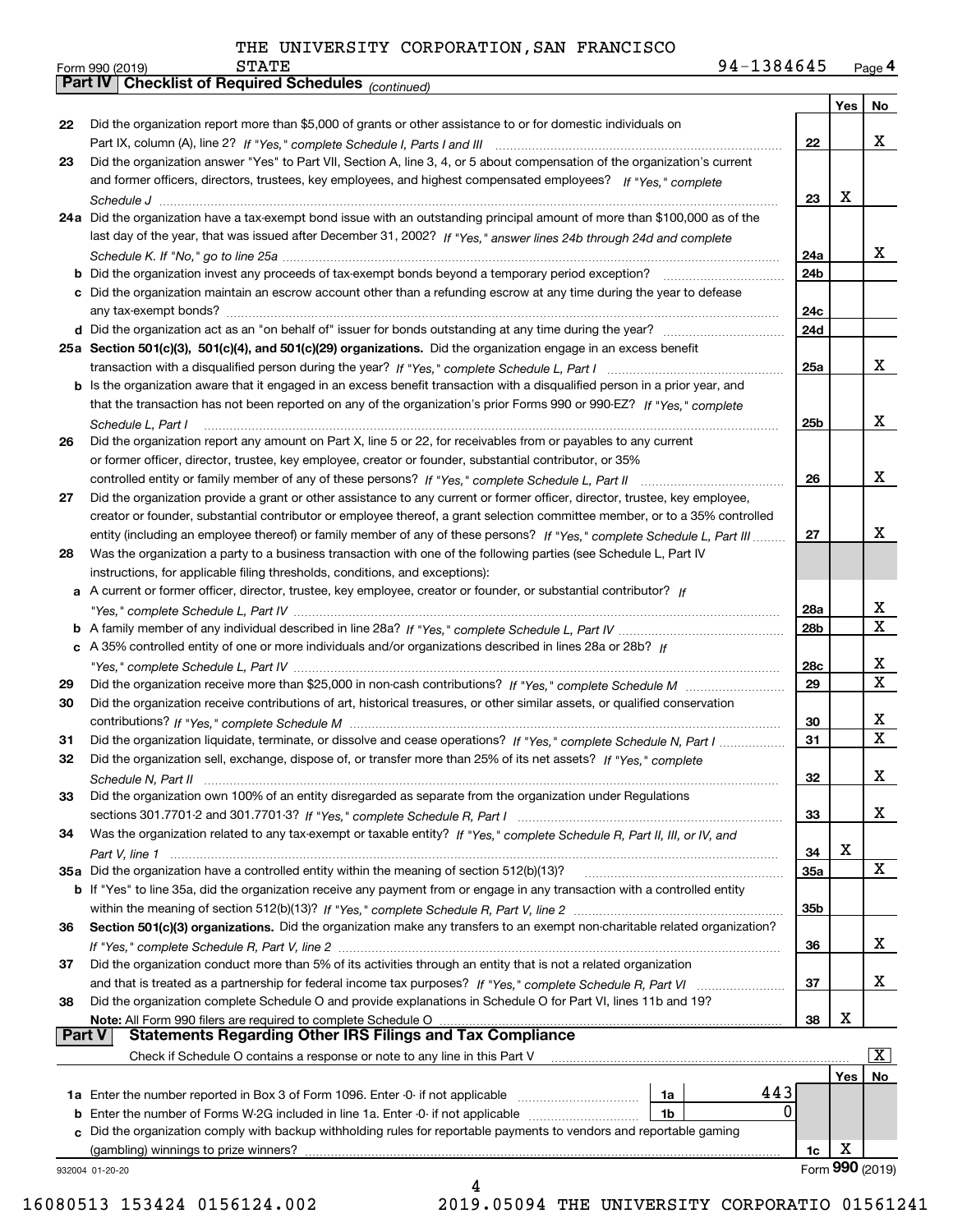|  |  | THE UNIVERSITY CORPORATION,SAN FRANCISCO |  |
|--|--|------------------------------------------|--|
|--|--|------------------------------------------|--|

|     | <b>STATE</b><br>Form 990 (2019)                                                                                                                 | 94-1384645     |     | $_{\text{Page}}$ 5 |  |  |  |  |  |
|-----|-------------------------------------------------------------------------------------------------------------------------------------------------|----------------|-----|--------------------|--|--|--|--|--|
|     | Statements Regarding Other IRS Filings and Tax Compliance (continued)<br><b>Part V</b>                                                          |                |     |                    |  |  |  |  |  |
|     |                                                                                                                                                 |                | Yes | No                 |  |  |  |  |  |
|     | 2a Enter the number of employees reported on Form W-3, Transmittal of Wage and Tax Statements,                                                  |                |     |                    |  |  |  |  |  |
|     | filed for the calendar year ending with or within the year covered by this return www.communition<br>2a                                         | 285            |     |                    |  |  |  |  |  |
|     |                                                                                                                                                 | 2 <sub>b</sub> | x   |                    |  |  |  |  |  |
|     |                                                                                                                                                 |                |     |                    |  |  |  |  |  |
| За  | Did the organization have unrelated business gross income of \$1,000 or more during the year?                                                   | 3a             |     | x                  |  |  |  |  |  |
| b   |                                                                                                                                                 | 3b             |     |                    |  |  |  |  |  |
|     | 4a At any time during the calendar year, did the organization have an interest in, or a signature or other authority over, a                    |                |     |                    |  |  |  |  |  |
|     |                                                                                                                                                 | 4a             |     | x                  |  |  |  |  |  |
|     | <b>b</b> If "Yes," enter the name of the foreign country $\blacktriangleright$                                                                  |                |     |                    |  |  |  |  |  |
|     | See instructions for filing requirements for FinCEN Form 114, Report of Foreign Bank and Financial Accounts (FBAR).                             |                |     |                    |  |  |  |  |  |
| 5a  | Was the organization a party to a prohibited tax shelter transaction at any time during the tax year?                                           | 5a             |     | х                  |  |  |  |  |  |
| b   |                                                                                                                                                 | 5 <sub>b</sub> |     | х                  |  |  |  |  |  |
| с   |                                                                                                                                                 | 5c             |     |                    |  |  |  |  |  |
|     | 6a Does the organization have annual gross receipts that are normally greater than \$100,000, and did the organization solicit                  |                |     |                    |  |  |  |  |  |
|     | any contributions that were not tax deductible as charitable contributions?                                                                     | 6a             |     | x                  |  |  |  |  |  |
|     | <b>b</b> If "Yes," did the organization include with every solicitation an express statement that such contributions or gifts                   |                |     |                    |  |  |  |  |  |
|     | were not tax deductible?                                                                                                                        | 6b             |     |                    |  |  |  |  |  |
| 7   | Organizations that may receive deductible contributions under section 170(c).                                                                   |                |     |                    |  |  |  |  |  |
| а   | Did the organization receive a payment in excess of \$75 made partly as a contribution and partly for goods and services provided to the payor? | 7a             | х   |                    |  |  |  |  |  |
| b   | If "Yes," did the organization notify the donor of the value of the goods or services provided?                                                 | 7b             | х   |                    |  |  |  |  |  |
|     | Did the organization sell, exchange, or otherwise dispose of tangible personal property for which it was required                               |                |     |                    |  |  |  |  |  |
|     |                                                                                                                                                 | 7c             |     | x                  |  |  |  |  |  |
| d   | 7d                                                                                                                                              |                |     |                    |  |  |  |  |  |
| е   |                                                                                                                                                 | 7e             |     | х                  |  |  |  |  |  |
| f   | Did the organization, during the year, pay premiums, directly or indirectly, on a personal benefit contract?                                    | 7f             |     | х                  |  |  |  |  |  |
| g   | If the organization received a contribution of qualified intellectual property, did the organization file Form 8899 as required?                | 7g             |     |                    |  |  |  |  |  |
| h   | If the organization received a contribution of cars, boats, airplanes, or other vehicles, did the organization file a Form 1098-C?              | 7h             |     |                    |  |  |  |  |  |
| 8   | Sponsoring organizations maintaining donor advised funds. Did a donor advised fund maintained by the                                            |                |     |                    |  |  |  |  |  |
|     | sponsoring organization have excess business holdings at any time during the year?                                                              | 8              |     |                    |  |  |  |  |  |
| 9   | Sponsoring organizations maintaining donor advised funds.                                                                                       |                |     |                    |  |  |  |  |  |
| а   | Did the sponsoring organization make any taxable distributions under section 4966?                                                              | 9а             |     |                    |  |  |  |  |  |
| b   | Did the sponsoring organization make a distribution to a donor, donor advisor, or related person?                                               | 9b             |     |                    |  |  |  |  |  |
| 10  | Section 501(c)(7) organizations. Enter:                                                                                                         |                |     |                    |  |  |  |  |  |
| а   | 10a                                                                                                                                             |                |     |                    |  |  |  |  |  |
|     | 10b<br>Gross receipts, included on Form 990, Part VIII, line 12, for public use of club facilities                                              |                |     |                    |  |  |  |  |  |
| 11  | Section 501(c)(12) organizations. Enter:                                                                                                        |                |     |                    |  |  |  |  |  |
| а   | 11a<br>Gross income from members or shareholders                                                                                                |                |     |                    |  |  |  |  |  |
| b   | Gross income from other sources (Do not net amounts due or paid to other sources against                                                        |                |     |                    |  |  |  |  |  |
|     | 11 <sub>b</sub><br>amounts due or received from them.)                                                                                          |                |     |                    |  |  |  |  |  |
|     | 12a Section 4947(a)(1) non-exempt charitable trusts. Is the organization filing Form 990 in lieu of Form 1041?                                  | 12a            |     |                    |  |  |  |  |  |
|     | <b>12b</b><br><b>b</b> If "Yes," enter the amount of tax-exempt interest received or accrued during the year <i>manument</i>                    |                |     |                    |  |  |  |  |  |
| 13  | Section 501(c)(29) qualified nonprofit health insurance issuers.                                                                                |                |     |                    |  |  |  |  |  |
| a   | Is the organization licensed to issue qualified health plans in more than one state?                                                            | 13a            |     |                    |  |  |  |  |  |
|     | Note: See the instructions for additional information the organization must report on Schedule O.                                               |                |     |                    |  |  |  |  |  |
| b   | Enter the amount of reserves the organization is required to maintain by the states in which the<br>13 <sub>b</sub>                             |                |     |                    |  |  |  |  |  |
|     | 13 <sub>c</sub>                                                                                                                                 |                |     |                    |  |  |  |  |  |
| с   | Did the organization receive any payments for indoor tanning services during the tax year?                                                      | 14a            |     | x                  |  |  |  |  |  |
| 14a | <b>b</b> If "Yes," has it filed a Form 720 to report these payments? If "No," provide an explanation on Schedule O                              | 14b            |     |                    |  |  |  |  |  |
| 15  | Is the organization subject to the section 4960 tax on payment(s) of more than \$1,000,000 in remuneration or                                   |                |     |                    |  |  |  |  |  |
|     | excess parachute payment(s) during the year?                                                                                                    | 15             |     | x                  |  |  |  |  |  |
|     | If "Yes," see instructions and file Form 4720, Schedule N.                                                                                      |                |     |                    |  |  |  |  |  |
| 16  | Is the organization an educational institution subject to the section 4968 excise tax on net investment income?                                 | 16             |     | х                  |  |  |  |  |  |
|     | If "Yes," complete Form 4720, Schedule O.                                                                                                       |                |     |                    |  |  |  |  |  |
|     |                                                                                                                                                 |                |     |                    |  |  |  |  |  |

5

Form (2019) **990**

932005 01-20-20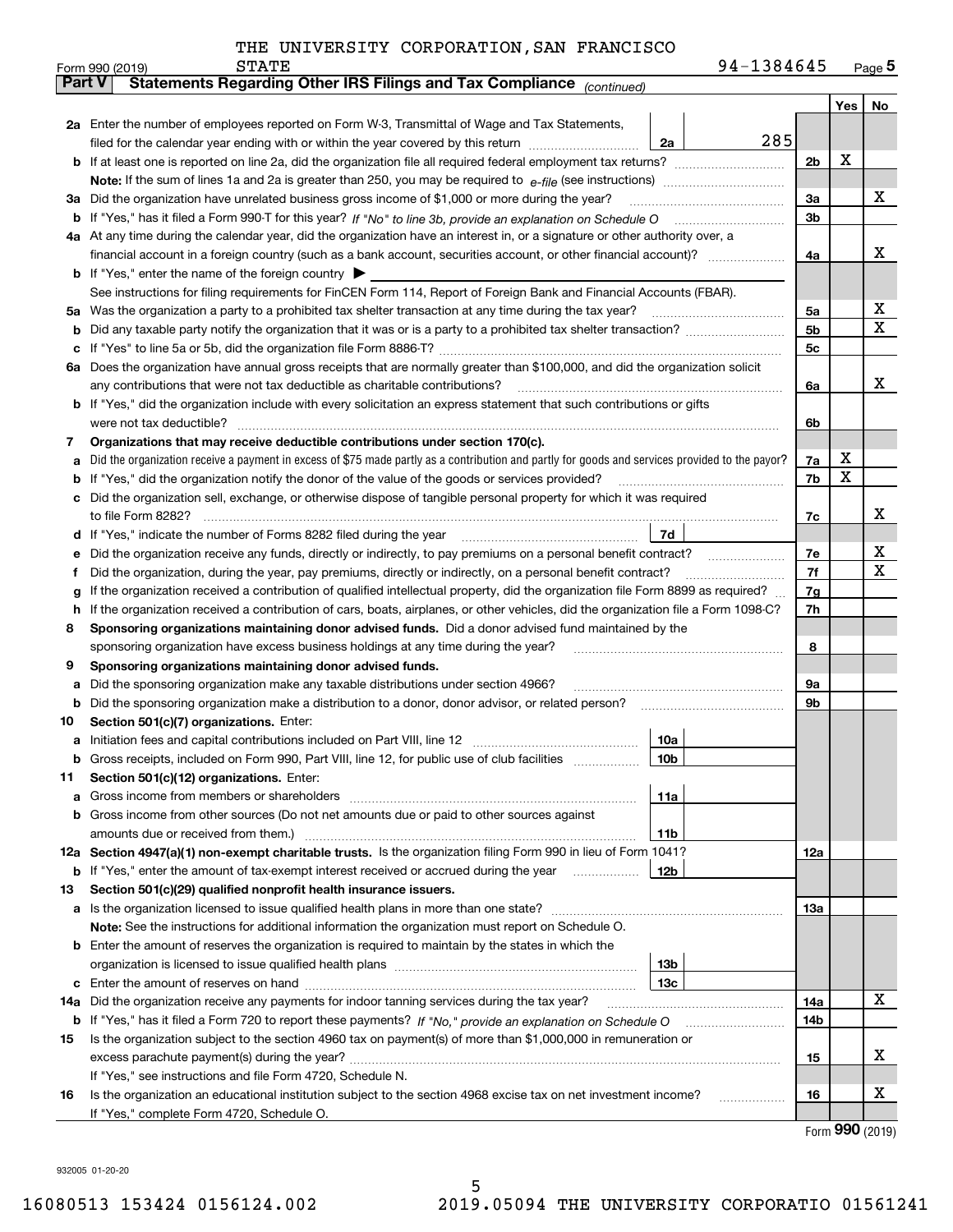|          |                                                                                                                                                                            |                 |                         | $\overline{\text{X}}$      |
|----------|----------------------------------------------------------------------------------------------------------------------------------------------------------------------------|-----------------|-------------------------|----------------------------|
|          | <b>Section A. Governing Body and Management</b>                                                                                                                            |                 |                         |                            |
|          |                                                                                                                                                                            |                 | Yes                     | No                         |
|          | 16<br>1a<br>1a Enter the number of voting members of the governing body at the end of the tax year                                                                         |                 |                         |                            |
|          | If there are material differences in voting rights among members of the governing body, or if the governing                                                                |                 |                         |                            |
|          | body delegated broad authority to an executive committee or similar committee, explain on Schedule O.                                                                      |                 |                         |                            |
| b        | 4<br>Enter the number of voting members included on line 1a, above, who are independent<br>$\vert$ 1b                                                                      |                 |                         |                            |
| 2        | Did any officer, director, trustee, or key employee have a family relationship or a business relationship with any other                                                   | $\mathbf{2}$    |                         | Х                          |
| 3        | officer, director, trustee, or key employee?<br>Did the organization delegate control over management duties customarily performed by or under the direct supervision      |                 |                         |                            |
|          |                                                                                                                                                                            | 3               |                         | х                          |
| 4        | Did the organization make any significant changes to its governing documents since the prior Form 990 was filed?                                                           | 4               |                         | $\overline{\mathbf{x}}$    |
| 5        |                                                                                                                                                                            | 5               |                         | $\overline{\mathbf{x}}$    |
| 6        | Did the organization have members or stockholders?                                                                                                                         | 6               |                         | $\overline{\mathbf{x}}$    |
| 7a       | Did the organization have members, stockholders, or other persons who had the power to elect or appoint one or                                                             |                 |                         |                            |
|          |                                                                                                                                                                            | 7a              | Х                       |                            |
|          | b Are any governance decisions of the organization reserved to (or subject to approval by) members, stockholders, or                                                       |                 |                         |                            |
|          | persons other than the governing body?                                                                                                                                     | 7b              |                         | х                          |
| 8        | Did the organization contemporaneously document the meetings held or written actions undertaken during the year by the following:                                          |                 |                         |                            |
| а        |                                                                                                                                                                            | 8a              | х                       |                            |
|          |                                                                                                                                                                            | 8b              | X                       |                            |
| 9        | Is there any officer, director, trustee, or key employee listed in Part VII, Section A, who cannot be reached at the                                                       |                 |                         |                            |
|          |                                                                                                                                                                            | 9               |                         | x                          |
|          | Section B. Policies (This Section B requests information about policies not required by the Internal Revenue Code.)                                                        |                 |                         |                            |
|          |                                                                                                                                                                            |                 | Yes                     | <b>No</b>                  |
|          |                                                                                                                                                                            | 10a             |                         | $\mathbf X$                |
|          | b If "Yes," did the organization have written policies and procedures governing the activities of such chapters, affiliates,                                               |                 |                         |                            |
|          |                                                                                                                                                                            | 10 <sub>b</sub> |                         |                            |
|          | 11a Has the organization provided a complete copy of this Form 990 to all members of its governing body before filing the form?                                            | 11a             | $\mathbf X$             |                            |
|          | <b>b</b> Describe in Schedule O the process, if any, used by the organization to review this Form 990.                                                                     |                 |                         |                            |
|          |                                                                                                                                                                            | 12a             | Х                       |                            |
| b        |                                                                                                                                                                            | 12 <sub>b</sub> | $\mathbf X$             |                            |
| c        | Did the organization regularly and consistently monitor and enforce compliance with the policy? If "Yes," describe                                                         |                 |                         |                            |
|          | in Schedule O how this was done manufactured and contain an according to the state of the state of the state o                                                             | 12c             | х                       |                            |
| 13       | Did the organization have a written whistleblower policy?                                                                                                                  | 13              | $\overline{\mathbf{x}}$ |                            |
| 14       | Did the organization have a written document retention and destruction policy?                                                                                             | 14              | $\mathbf X$             |                            |
| 15       | Did the process for determining compensation of the following persons include a review and approval by independent                                                         |                 |                         |                            |
|          | persons, comparability data, and contemporaneous substantiation of the deliberation and decision?                                                                          |                 |                         |                            |
|          |                                                                                                                                                                            | 15a             |                         | х<br>$\overline{\text{x}}$ |
| b        |                                                                                                                                                                            | 15 <sub>b</sub> |                         |                            |
|          | If "Yes" to line 15a or 15b, describe the process in Schedule O (see instructions).                                                                                        |                 |                         |                            |
|          | 16a Did the organization invest in, contribute assets to, or participate in a joint venture or similar arrangement with a                                                  |                 |                         | х                          |
|          | taxable entity during the year?<br>b If "Yes," did the organization follow a written policy or procedure requiring the organization to evaluate its participation          | 16a             |                         |                            |
|          | in joint venture arrangements under applicable federal tax law, and take steps to safeguard the organization's                                                             |                 |                         |                            |
|          |                                                                                                                                                                            | 16 <sub>b</sub> |                         |                            |
|          | <b>Section C. Disclosure</b>                                                                                                                                               |                 |                         |                            |
|          | List the states with which a copy of this Form 990 is required to be filed $\blacktriangleright$ CA                                                                        |                 |                         |                            |
|          | Section 6104 requires an organization to make its Forms 1023 (1024 or 1024-A, if applicable), 990, and 990-T (Section 501(c)(3)s only) available                           |                 |                         |                            |
|          |                                                                                                                                                                            |                 |                         |                            |
| 17<br>18 | for public inspection. Indicate how you made these available. Check all that apply.                                                                                        |                 |                         |                            |
|          | $X$ Upon request<br>$\lfloor x \rfloor$ Own website<br>Another's website                                                                                                   |                 |                         |                            |
|          | Other (explain on Schedule O)<br>Describe on Schedule O whether (and if so, how) the organization made its governing documents, conflict of interest policy, and financial |                 |                         |                            |
|          | statements available to the public during the tax year.                                                                                                                    |                 |                         |                            |
| 19<br>20 | State the name, address, and telephone number of the person who possesses the organization's books and records                                                             |                 |                         |                            |
|          | TAMMIE RIDGELL - 415-338-1706                                                                                                                                              |                 |                         |                            |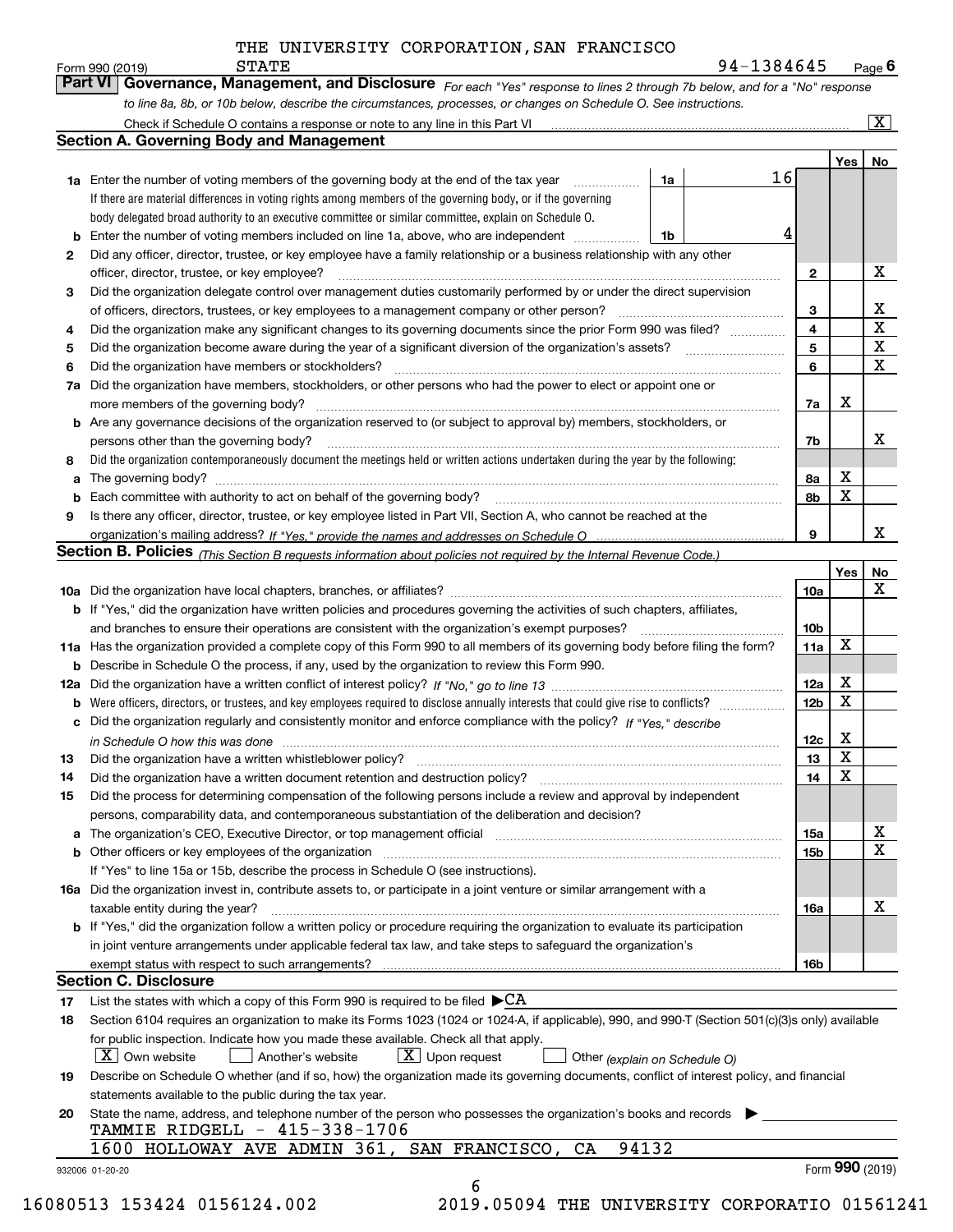$\mathcal{L}^{\text{max}}$ 

| orm 990 (2019) <sup>.</sup> | STATE                                         | 94-1384645                                                                                 | Page <i>I</i> |
|-----------------------------|-----------------------------------------------|--------------------------------------------------------------------------------------------|---------------|
|                             |                                               | Part VII Compensation of Officers, Directors, Trustees, Key Employees, Highest Compensated |               |
|                             | <b>Employees, and Independent Contractors</b> |                                                                                            |               |

Check if Schedule O contains a response or note to any line in this Part VII

**Section A. Officers, Directors, Trustees, Key Employees, and Highest Compensated Employees**

**1a**  Complete this table for all persons required to be listed. Report compensation for the calendar year ending with or within the organization's tax year. **•** List all of the organization's current officers, directors, trustees (whether individuals or organizations), regardless of amount of compensation.

Enter -0- in columns (D), (E), and (F) if no compensation was paid.

 $\bullet$  List all of the organization's  $\,$ current key employees, if any. See instructions for definition of "key employee."

**•** List the organization's five current highest compensated employees (other than an officer, director, trustee, or key employee) who received reportable compensation (Box 5 of Form W-2 and/or Box 7 of Form 1099-MISC) of more than \$100,000 from the organization and any related organizations.

**•** List all of the organization's former officers, key employees, and highest compensated employees who received more than \$100,000 of reportable compensation from the organization and any related organizations.

**former directors or trustees**  ¥ List all of the organization's that received, in the capacity as a former director or trustee of the organization, more than \$10,000 of reportable compensation from the organization and any related organizations.

See instructions for the order in which to list the persons above.

Check this box if neither the organization nor any related organization compensated any current officer, director, or trustee.  $\mathcal{L}^{\text{max}}$ 

| (A)                                  | (B)                  | (C)                            |                                                                  |             |              |                                   |        | (D)                             | (E)             | (F)                      |
|--------------------------------------|----------------------|--------------------------------|------------------------------------------------------------------|-------------|--------------|-----------------------------------|--------|---------------------------------|-----------------|--------------------------|
| Name and title                       | Average              |                                | Position<br>(do not check more than one                          |             |              |                                   |        | Reportable                      | Reportable      | Estimated                |
|                                      | hours per            |                                | box, unless person is both an<br>officer and a director/trustee) |             |              |                                   |        | compensation                    | compensation    | amount of                |
|                                      | week                 |                                |                                                                  |             |              |                                   |        | from                            | from related    | other                    |
|                                      | (list any            |                                |                                                                  |             |              |                                   |        | the                             | organizations   | compensation             |
|                                      | hours for<br>related |                                |                                                                  |             |              |                                   |        | organization<br>(W-2/1099-MISC) | (W-2/1099-MISC) | from the<br>organization |
|                                      | organizations        |                                |                                                                  |             |              |                                   |        |                                 |                 | and related              |
|                                      | below                |                                | nstitutional trustee                                             |             |              |                                   |        |                                 |                 | organizations            |
|                                      | line)                | Individual trustee or director |                                                                  | Officer     | Key employee | Highest compensated<br>  employee | Former |                                 |                 |                          |
| <b>JASON PORTH</b><br>(1)            | $\overline{20.00}$   |                                |                                                                  |             |              |                                   |        |                                 |                 |                          |
| EXECUTIVE DIRECTOR                   | 20.00                | $\mathbf X$                    |                                                                  | X           |              |                                   |        | 0.                              | 206, 421.       | 84,332.                  |
| <b>BRIAN BEATTY</b><br>(2)           | 1.00                 |                                |                                                                  |             |              |                                   |        |                                 |                 |                          |
| <b>DIRECTOR</b>                      | 40.00                | $\mathbf x$                    |                                                                  |             |              |                                   |        | 0.                              | 163,657.        | 71,944.                  |
| <b>JAY ORENDORFF</b><br>(3)          | 1.00                 |                                |                                                                  |             |              |                                   |        |                                 |                 |                          |
| VICE PRESIDENT/CFO'S DESIGNEE        | 40.00                | $\overline{\mathbf{X}}$        |                                                                  |             |              |                                   |        | 0.                              | 172,046.        | 60, 150.                 |
| <b>GENE CHELBERG</b><br>(4)          | 1.00                 |                                |                                                                  |             |              |                                   |        |                                 |                 |                          |
| <b>DIRECTOR</b>                      | 40.00                | X                              |                                                                  |             |              |                                   |        | 0.                              | 142,558.        | 56, 261.                 |
| YVONNE BUI<br>(5)                    | 1.00                 |                                |                                                                  |             |              |                                   |        |                                 |                 |                          |
| FACULTY REPRESENTATIVE (FROM 07/2019 | 40.00                | $\overline{\mathbf{X}}$        |                                                                  |             |              |                                   |        | 0.                              | 131,240.        | 64,300.                  |
| (6)<br>ANOSHUA CHAUDHURI             | 1.00                 |                                |                                                                  |             |              |                                   |        |                                 |                 |                          |
| FACULTY REPRESENTATIVE               | 40.00                | $\mathbf X$                    |                                                                  |             |              |                                   |        | 0.                              | 121,566.        | 60, 226.                 |
| (7)<br>TREVOR GETZ                   | 1.00                 |                                |                                                                  |             |              |                                   |        |                                 |                 |                          |
| CHAIR                                | 40.00                | $\mathbf X$                    |                                                                  | $\mathbf X$ |              |                                   |        | 0.                              | 125,990.        | 55,511.                  |
| ALISON SANDERS<br>(8)                | 1.00                 |                                |                                                                  |             |              |                                   |        |                                 |                 |                          |
| VICE CHAIR (THRU 08/2019)            | 40.00                | X                              |                                                                  | X           |              |                                   |        | $\mathbf 0$ .                   | 131,556.        | 44,789.                  |
| NORIKO LIM-TEPPER<br>(9)             | 1.00                 |                                |                                                                  |             |              |                                   |        |                                 |                 |                          |
| VICE CHAIR (FROM 09/2019)            | 40.00                | $\mathbf X$                    |                                                                  | $\mathbf X$ |              |                                   |        | 0.                              | 115, 136.       | 51,620.                  |
| (10) NANCY GERBER                    | 1.00                 |                                |                                                                  |             |              |                                   |        |                                 |                 |                          |
| <b>DIRECTOR</b>                      | 40.00                | $\overline{\mathbf{X}}$        |                                                                  |             |              |                                   |        | 0.                              | 118,551.        | 30,934.                  |
| (11) BONNIE LI VICTORINO             | 1.00                 |                                |                                                                  |             |              |                                   |        |                                 |                 |                          |
| SECRETARY OF THE BOARD               | 40.00                | $\mathbf X$                    |                                                                  | X           |              |                                   |        | 0.                              | 89,994.         | 57,490.                  |
| (12) ROB STRONG                      | 1.00                 |                                |                                                                  |             |              |                                   |        |                                 |                 |                          |
| <b>DIRECTOR</b>                      | 40.00                | $\mathbf x$                    |                                                                  |             |              |                                   |        | 0.                              | 29,641.         | 206.                     |
| (13) NEIL COHEN                      | 1.00                 |                                |                                                                  |             |              |                                   |        |                                 |                 |                          |
| <b>DIRECTOR</b>                      | 40.00                | $\mathbf X$                    |                                                                  |             |              |                                   |        | $\mathbf 0$ .                   | 9, 163.         | 0.                       |
| (14) KAL SALAMA                      | 1.00                 |                                |                                                                  |             |              |                                   |        |                                 |                 |                          |
| <b>DIRECTOR</b>                      | 0.00                 | $\overline{\text{X}}$          |                                                                  |             |              |                                   |        | 0.                              | $\mathbf 0$ .   | 0.                       |
| (15) YASMIN ALY                      | 1.00                 |                                |                                                                  |             |              |                                   |        |                                 |                 |                          |
| STUDENT REPRESENTATIVE (FROM 07/2019 | 0.00                 | $\mathbf x$                    |                                                                  |             |              |                                   |        | $\mathbf 0$ .                   | $\mathbf 0$ .   | $0$ .                    |
| (16) BRIAN YOO                       | 1.00                 |                                |                                                                  |             |              |                                   |        |                                 |                 |                          |
| STUDENT REPRESENTATIVE (FROM 07/2019 | 0.00                 | $\mathbf X$                    |                                                                  |             |              |                                   |        | 0.                              | $\mathbf 0$ .   | 0.                       |
| (17) MICHAELA BYRD                   | 1.00                 |                                |                                                                  |             |              |                                   |        |                                 |                 |                          |
| STUDENT REPRESENTATIVE (FROM 07/2019 | 0.00                 | $\mathbf x$                    |                                                                  |             |              |                                   |        | 0.                              | О.              | О.                       |
| 932007 01-20-20                      |                      |                                |                                                                  |             |              |                                   |        |                                 |                 | Form 990 (2019)          |

7

932007 01-20-20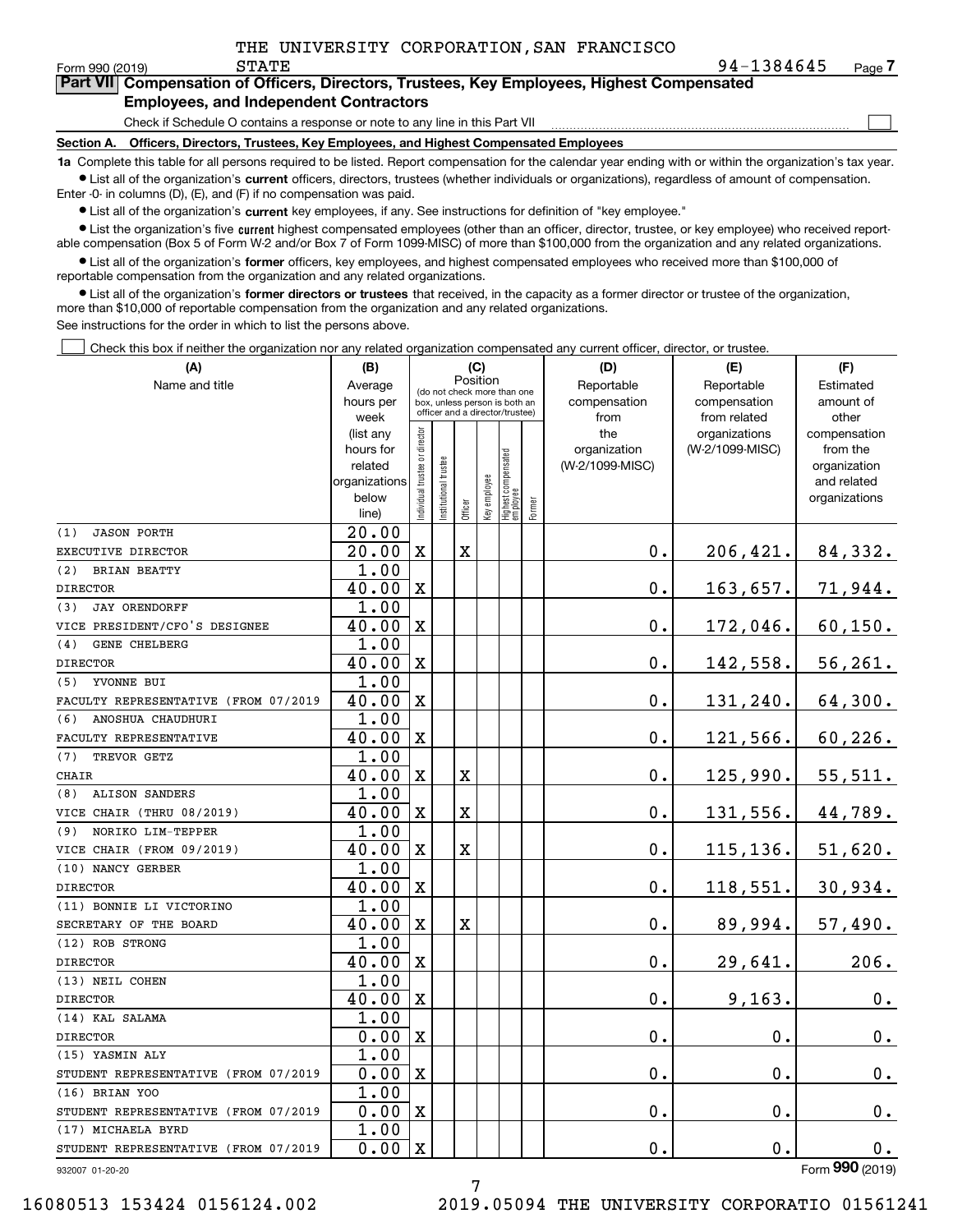|                                                                                                                                                                                                                                                             |                                                                      |                                |                       |                 |              |                                                                                                 |        | THE UNIVERSITY CORPORATION, SAN FRANCISCO |                                                   |                  |                     |                                                          |         |
|-------------------------------------------------------------------------------------------------------------------------------------------------------------------------------------------------------------------------------------------------------------|----------------------------------------------------------------------|--------------------------------|-----------------------|-----------------|--------------|-------------------------------------------------------------------------------------------------|--------|-------------------------------------------|---------------------------------------------------|------------------|---------------------|----------------------------------------------------------|---------|
| <b>STATE</b><br>Form 990 (2019)<br><b>Part VII</b>                                                                                                                                                                                                          |                                                                      |                                |                       |                 |              |                                                                                                 |        |                                           | 94-1384645                                        |                  |                     |                                                          | Page 8  |
| Section A. Officers, Directors, Trustees, Key Employees, and Highest Compensated Employees (continued)<br>(A)<br>Name and title                                                                                                                             | (B)<br>Average<br>hours per<br>week                                  |                                |                       | (C)<br>Position |              | (do not check more than one<br>box, unless person is both an<br>officer and a director/trustee) |        | (D)<br>Reportable<br>compensation<br>from | (E)<br>Reportable<br>compensation<br>from related |                  |                     | (F)<br>Estimated<br>amount of<br>other                   |         |
|                                                                                                                                                                                                                                                             | (list any<br>hours for<br>related<br>organizations<br>below<br>line) | Individual trustee or director | Institutional trustee | Officer         | Key employee | Highest compensated<br>employee                                                                 | Former | the<br>organization<br>(W-2/1099-MISC)    | organizations<br>(W-2/1099-MISC)                  |                  | compensation        | from the<br>organization<br>and related<br>organizations |         |
|                                                                                                                                                                                                                                                             |                                                                      |                                |                       |                 |              |                                                                                                 |        |                                           |                                                   |                  |                     |                                                          |         |
|                                                                                                                                                                                                                                                             |                                                                      |                                |                       |                 |              |                                                                                                 |        |                                           |                                                   |                  |                     |                                                          |         |
|                                                                                                                                                                                                                                                             |                                                                      |                                |                       |                 |              |                                                                                                 |        |                                           |                                                   |                  |                     |                                                          |         |
|                                                                                                                                                                                                                                                             |                                                                      |                                |                       |                 |              |                                                                                                 |        |                                           |                                                   |                  |                     |                                                          |         |
|                                                                                                                                                                                                                                                             |                                                                      |                                |                       |                 |              |                                                                                                 |        |                                           |                                                   |                  |                     |                                                          |         |
| 1b Subtotal<br>c Total from continuation sheets to Part VII, Section A [11, 11] [11] Total from continuation sheets to Part VII, Section A                                                                                                                  |                                                                      |                                |                       |                 |              |                                                                                                 |        | $0$ .<br>$\overline{0}$ .                 | $1,557,519.$ 637,763.                             | $\overline{0}$ . |                     |                                                          | 0.      |
| d Total (add lines 1b and 1c)<br>Total number of individuals (including but not limited to those listed above) who received more than \$100,000 of reportable<br>2                                                                                          |                                                                      |                                |                       |                 |              |                                                                                                 |        | $\overline{0}$ .                          | 1,557,519.                                        |                  | 637,763.            |                                                          |         |
| compensation from the organization                                                                                                                                                                                                                          |                                                                      |                                |                       |                 |              |                                                                                                 |        |                                           |                                                   |                  |                     | Yes                                                      | 0<br>No |
| Did the organization list any former officer, director, trustee, key employee, or highest compensated employee on<br>з                                                                                                                                      |                                                                      |                                |                       |                 |              |                                                                                                 |        |                                           |                                                   |                  |                     |                                                          | X       |
| line 1a? If "Yes," complete Schedule J for such individual manumental contents and the new manumental complete<br>For any individual listed on line 1a, is the sum of reportable compensation and other compensation from the organization<br>4             |                                                                      |                                |                       |                 |              |                                                                                                 |        |                                           |                                                   |                  | 3                   |                                                          |         |
| Did any person listed on line 1a receive or accrue compensation from any unrelated organization or individual for services<br>5                                                                                                                             |                                                                      |                                |                       |                 |              |                                                                                                 |        |                                           |                                                   |                  | 4                   | х                                                        |         |
| <b>Section B. Independent Contractors</b>                                                                                                                                                                                                                   |                                                                      |                                |                       |                 |              |                                                                                                 |        |                                           |                                                   |                  | 5                   |                                                          | x       |
| Complete this table for your five highest compensated independent contractors that received more than \$100,000 of compensation from<br>1<br>the organization. Report compensation for the calendar year ending with or within the organization's tax year. |                                                                      |                                |                       |                 |              |                                                                                                 |        |                                           |                                                   |                  |                     |                                                          |         |
| (A)<br>Name and business address                                                                                                                                                                                                                            |                                                                      |                                |                       |                 |              |                                                                                                 |        | (B)<br>Description of services            |                                                   |                  | (C)<br>Compensation |                                                          |         |
| GRANT THORNTON, LLP<br>AUDIT AND TAX<br>P.O. BOX 51552, LOS ANGELES, CA 90051-5852<br>SERVICES                                                                                                                                                              |                                                                      |                                |                       |                 |              |                                                                                                 |        | 106,975.                                  |                                                   |                  |                     |                                                          |         |
|                                                                                                                                                                                                                                                             |                                                                      |                                |                       |                 |              |                                                                                                 |        |                                           |                                                   |                  |                     |                                                          |         |
|                                                                                                                                                                                                                                                             |                                                                      |                                |                       |                 |              |                                                                                                 |        |                                           |                                                   |                  |                     |                                                          |         |
| Total number of independent contractors (including but not limited to those listed above) who received more than<br>2<br>\$100,000 of compensation from the organization                                                                                    |                                                                      |                                |                       |                 | 1            |                                                                                                 |        |                                           |                                                   |                  |                     |                                                          |         |
|                                                                                                                                                                                                                                                             |                                                                      |                                |                       |                 |              |                                                                                                 |        |                                           |                                                   |                  | Form 990 (2019)     |                                                          |         |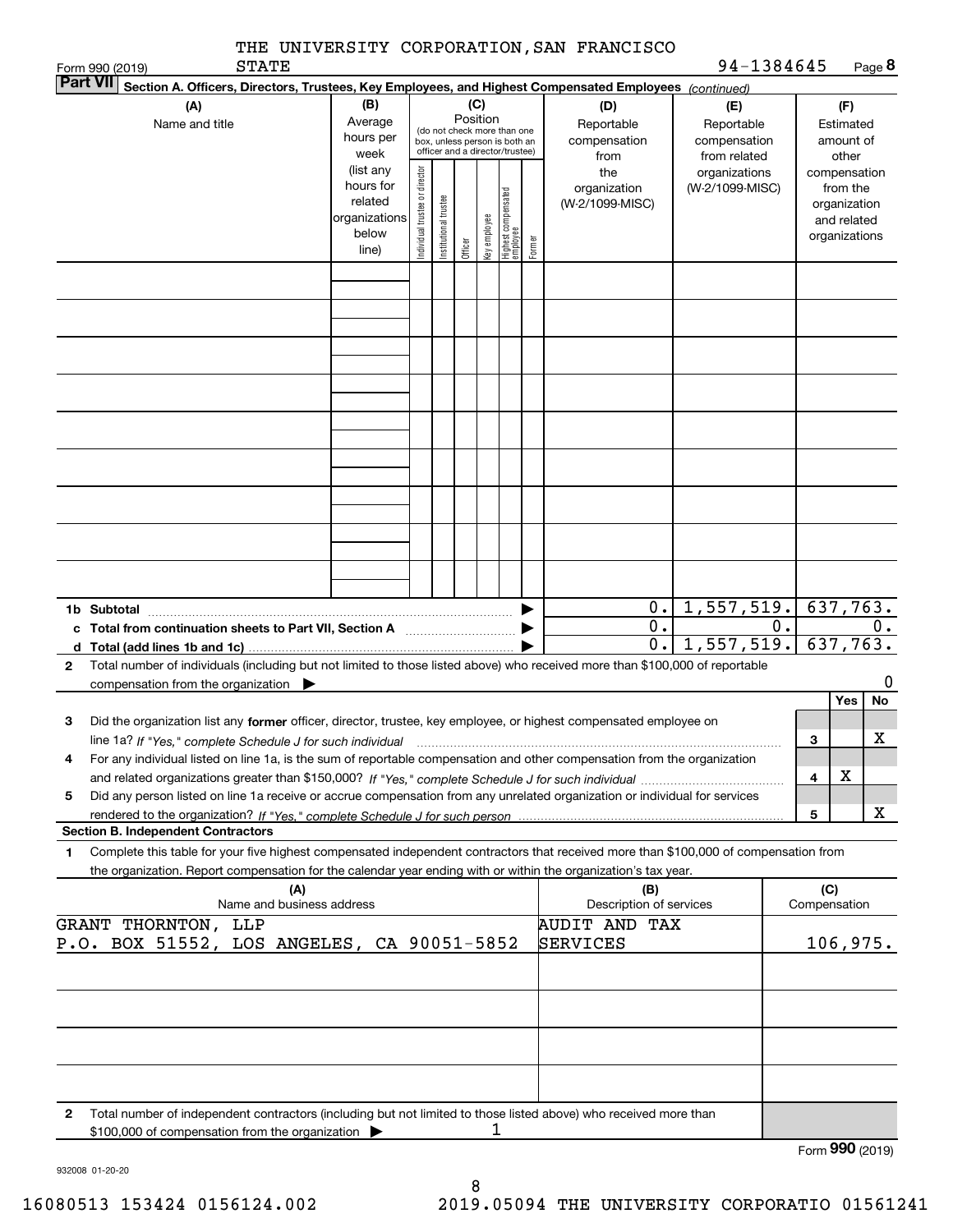STATE

Form 990 (2019) Page **9** 94-1384645

| <b>Part VIII</b>                                          |    |    | <b>Statement of Revenue</b>                                                   |          |                                |                |                           |                      |                                                           |                                                   |                                                                 |
|-----------------------------------------------------------|----|----|-------------------------------------------------------------------------------|----------|--------------------------------|----------------|---------------------------|----------------------|-----------------------------------------------------------|---------------------------------------------------|-----------------------------------------------------------------|
|                                                           |    |    | Check if Schedule O contains a response or note to any line in this Part VIII |          |                                |                |                           |                      |                                                           |                                                   | $\overline{\mathbf{X}}$                                         |
|                                                           |    |    |                                                                               |          |                                |                |                           | (A)<br>Total revenue | $\overline{(B)}$<br>Related or exempt<br>function revenue | $\overline{(C)}$<br>Unrelated<br>business revenue | (D)<br>Revenue excluded<br>from tax under<br>sections 512 - 514 |
|                                                           |    |    | <b>1 a</b> Federated campaigns                                                |          | 1a<br>.                        |                |                           |                      |                                                           |                                                   |                                                                 |
|                                                           |    |    | <b>b</b> Membership dues                                                      |          | 1 <sub>b</sub>                 |                | 102,721.                  |                      |                                                           |                                                   |                                                                 |
|                                                           |    |    | c Fundraising events                                                          |          | 1c                             |                | 30, 200.                  |                      |                                                           |                                                   |                                                                 |
|                                                           |    |    | d Related organizations                                                       |          | 1d<br>$\overline{\phantom{a}}$ |                | 5,798,313.                |                      |                                                           |                                                   |                                                                 |
|                                                           |    |    | e Government grants (contributions)                                           |          | 1e                             |                |                           |                      |                                                           |                                                   |                                                                 |
|                                                           |    |    | f All other contributions, gifts, grants, and                                 |          |                                |                |                           |                      |                                                           |                                                   |                                                                 |
|                                                           |    |    | similar amounts not included above                                            |          | 1f                             |                | 16,789,986.               |                      |                                                           |                                                   |                                                                 |
| Contributions, Gifts, Grants<br>and Other Similar Amounts |    |    | Noncash contributions included in lines 1a-1f                                 |          | $1g$ $\frac{1}{3}$             |                | 18,743.                   |                      |                                                           |                                                   |                                                                 |
|                                                           |    |    |                                                                               |          |                                |                |                           | 22,721,220.          |                                                           |                                                   |                                                                 |
|                                                           |    |    |                                                                               |          |                                |                | <b>Business Code</b>      |                      |                                                           |                                                   |                                                                 |
|                                                           |    | 2a | PROJECT REVENUE                                                               |          |                                |                | 611710                    | 2,384,025.           | 2,384,025.                                                |                                                   |                                                                 |
|                                                           |    | b  | FACILITIES RENTAL                                                             |          |                                |                | 611710                    | 2,308,842.           | 2,308,842.                                                |                                                   |                                                                 |
|                                                           |    | C. | COMMISSIONS EARNED                                                            |          |                                |                | 611710                    | 451,985.             | 451,985.                                                  |                                                   |                                                                 |
| Program Service<br>Revenue                                |    | d  | REGISTRATION FEES                                                             |          |                                |                | 611710                    | 368,195.             | 368,195.                                                  |                                                   |                                                                 |
|                                                           |    | е  |                                                                               |          |                                |                |                           |                      |                                                           |                                                   |                                                                 |
|                                                           |    |    | f All other program service revenue                                           |          |                                |                |                           |                      |                                                           |                                                   |                                                                 |
|                                                           |    | a  |                                                                               |          |                                |                |                           | 5, 513, 047.         |                                                           |                                                   |                                                                 |
|                                                           | З  |    | Investment income (including dividends, interest, and                         |          |                                |                |                           |                      |                                                           |                                                   |                                                                 |
|                                                           |    |    |                                                                               |          |                                |                |                           | 909,934.             |                                                           | $-142, 755.$                                      | 1,052,689.                                                      |
|                                                           | 4  |    | Income from investment of tax-exempt bond proceeds                            |          |                                |                |                           |                      |                                                           |                                                   |                                                                 |
|                                                           | 5  |    |                                                                               |          | (i) Real                       |                | (ii) Personal             |                      |                                                           |                                                   |                                                                 |
|                                                           |    |    |                                                                               |          |                                |                |                           |                      |                                                           |                                                   |                                                                 |
|                                                           |    |    | 6 a Gross rents<br>.                                                          | 6а       |                                |                |                           |                      |                                                           |                                                   |                                                                 |
|                                                           |    |    | <b>b</b> Less: rental expenses<br>c Rental income or (loss)                   | 6b<br>6c |                                |                |                           |                      |                                                           |                                                   |                                                                 |
|                                                           |    |    | d Net rental income or (loss)                                                 |          |                                |                |                           |                      |                                                           |                                                   |                                                                 |
|                                                           |    |    | 7 a Gross amount from sales of                                                |          | (i) Securities                 |                | (ii) Other                |                      |                                                           |                                                   |                                                                 |
|                                                           |    |    | assets other than inventory                                                   |          | $7a$ 11, 173, 594.             |                |                           |                      |                                                           |                                                   |                                                                 |
|                                                           |    |    | <b>b</b> Less: cost or other basis                                            |          |                                |                |                           |                      |                                                           |                                                   |                                                                 |
|                                                           |    |    | and sales expenses                                                            |          | $7b$ 11, 799, 117.             |                |                           |                      |                                                           |                                                   |                                                                 |
|                                                           |    |    | c Gain or (loss)                                                              |          | $ 7c $ -625,523.               |                |                           |                      |                                                           |                                                   |                                                                 |
| Revenue                                                   |    |    |                                                                               |          |                                |                |                           | $-625, 523.$         |                                                           |                                                   | $-625, 523.$                                                    |
|                                                           |    |    | 8 a Gross income from fundraising events (not                                 |          |                                |                |                           |                      |                                                           |                                                   |                                                                 |
| <b>Othe</b>                                               |    |    | including \$                                                                  |          | $30,200.$ of                   |                |                           |                      |                                                           |                                                   |                                                                 |
|                                                           |    |    | contributions reported on line 1c). See                                       |          |                                |                |                           |                      |                                                           |                                                   |                                                                 |
|                                                           |    |    |                                                                               |          |                                | 8a             | 82,550.                   |                      |                                                           |                                                   |                                                                 |
|                                                           |    |    |                                                                               |          |                                | 8b             | 109,931.                  |                      |                                                           |                                                   |                                                                 |
|                                                           |    |    | c Net income or (loss) from fundraising events                                |          |                                |                | ▶                         | $-27,381.$           |                                                           |                                                   | $-27,381.$                                                      |
|                                                           |    |    | 9 a Gross income from gaming activities. See                                  |          |                                |                |                           |                      |                                                           |                                                   |                                                                 |
|                                                           |    |    |                                                                               |          |                                | 9a             |                           |                      |                                                           |                                                   |                                                                 |
|                                                           |    |    | <b>b</b> Less: direct expenses <b>manually</b>                                |          |                                | 9 <sub>b</sub> |                           |                      |                                                           |                                                   |                                                                 |
|                                                           |    |    | c Net income or (loss) from gaming activities                                 |          |                                |                |                           |                      |                                                           |                                                   |                                                                 |
|                                                           |    |    | 10 a Gross sales of inventory, less returns                                   |          |                                |                |                           |                      |                                                           |                                                   |                                                                 |
|                                                           |    |    |                                                                               |          |                                | 10a            | 1,404,822.                |                      |                                                           |                                                   |                                                                 |
|                                                           |    |    | <b>b</b> Less: cost of goods sold                                             |          |                                | 10b            | 699,604.                  | 705,218.             | 705,218.                                                  |                                                   |                                                                 |
|                                                           |    |    | c Net income or (loss) from sales of inventory                                |          |                                |                | ▶<br><b>Business Code</b> |                      |                                                           |                                                   |                                                                 |
|                                                           |    |    | 11 a OTHER OPERATING REVENUE                                                  |          |                                |                | 611710                    | 51, 191.             | 51,191.                                                   |                                                   |                                                                 |
|                                                           |    | b  |                                                                               |          |                                |                |                           |                      |                                                           |                                                   |                                                                 |
|                                                           |    | c  |                                                                               |          |                                |                |                           |                      |                                                           |                                                   |                                                                 |
| Miscellaneous<br>Revenue                                  |    |    |                                                                               |          |                                |                |                           |                      |                                                           |                                                   |                                                                 |
|                                                           |    |    |                                                                               |          |                                |                | ▶                         | 51,191.              |                                                           |                                                   |                                                                 |
|                                                           | 12 |    |                                                                               |          |                                |                |                           | 29, 247, 706.        | 6,269,456.                                                | $-142, 755.$                                      | 399,785.                                                        |
| 932009 01-20-20                                           |    |    |                                                                               |          |                                |                |                           |                      |                                                           |                                                   | Form 990 (2019)                                                 |

9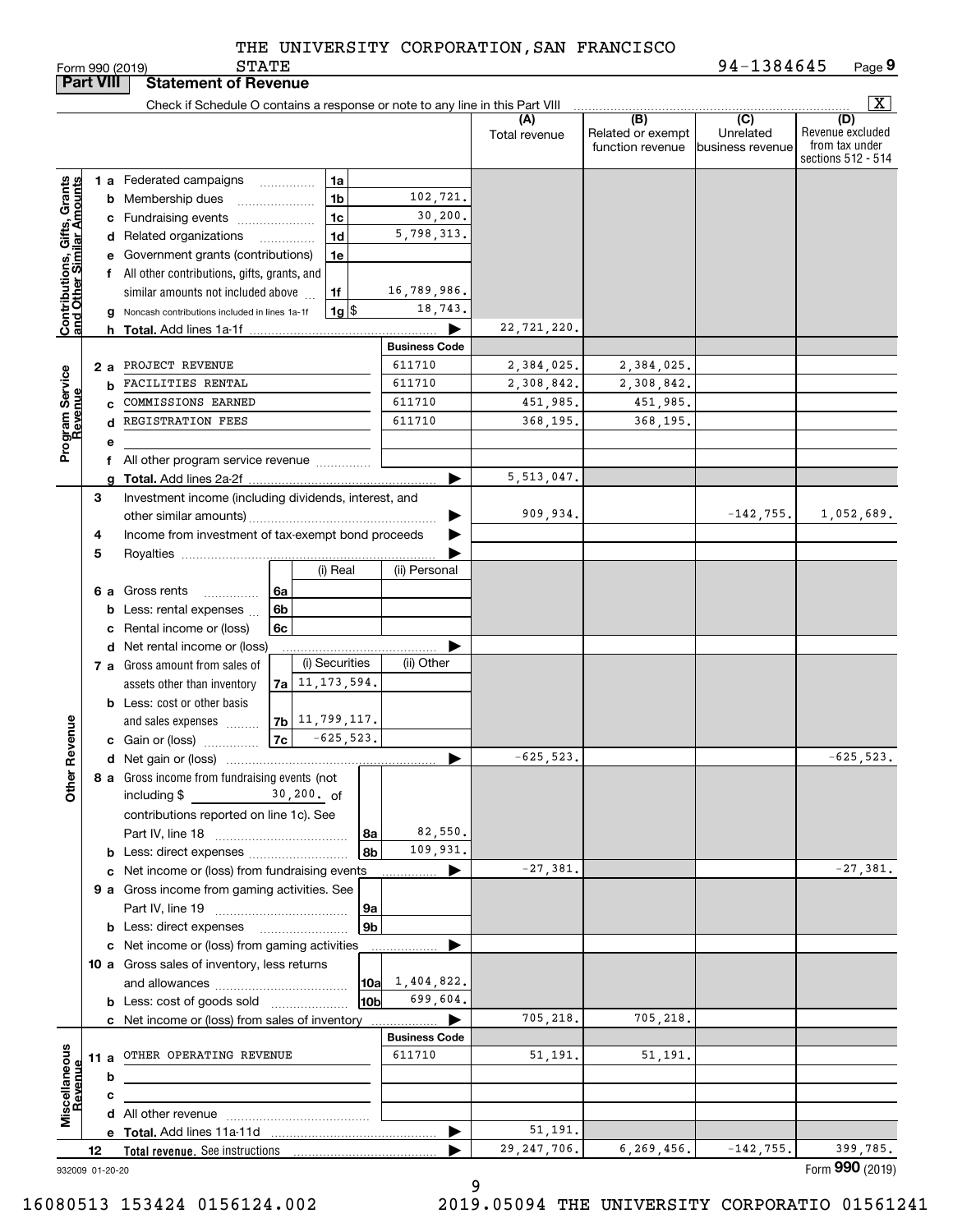**Part IX Statement of Functional Expenses**

|              | Section 501(c)(3) and 501(c)(4) organizations must complete all columns. All other organizations must complete column (A).<br>Check if Schedule O contains a response or note to any line in this Part IX |                        |                                    |                                    | $ \overline{\mathrm{X}} $      |
|--------------|-----------------------------------------------------------------------------------------------------------------------------------------------------------------------------------------------------------|------------------------|------------------------------------|------------------------------------|--------------------------------|
|              |                                                                                                                                                                                                           | (A)                    |                                    | (C)                                | (D)                            |
|              | Do not include amounts reported on lines 6b,<br>7b, 8b, 9b, and 10b of Part VIII.                                                                                                                         | Total expenses         | (B)<br>Program service<br>expenses | Management and<br>general expenses | <b>Fundraising</b><br>expenses |
| 1            | Grants and other assistance to domestic organizations                                                                                                                                                     |                        |                                    |                                    |                                |
|              | and domestic governments. See Part IV, line 21<br>$\mathbf{r}$                                                                                                                                            | 3, 246, 077.           | 3, 246, 077.                       |                                    |                                |
| $\mathbf{2}$ | Grants and other assistance to domestic                                                                                                                                                                   |                        |                                    |                                    |                                |
|              | individuals. See Part IV, line 22                                                                                                                                                                         |                        |                                    |                                    |                                |
| 3            | Grants and other assistance to foreign                                                                                                                                                                    |                        |                                    |                                    |                                |
|              | organizations, foreign governments, and foreign                                                                                                                                                           |                        |                                    |                                    |                                |
|              | individuals. See Part IV, lines 15 and 16                                                                                                                                                                 |                        |                                    |                                    |                                |
| 4            | Benefits paid to or for members                                                                                                                                                                           |                        |                                    |                                    |                                |
| 5            | Compensation of current officers, directors,                                                                                                                                                              |                        |                                    |                                    |                                |
|              | trustees, and key employees                                                                                                                                                                               |                        |                                    |                                    |                                |
| 6            | Compensation not included above to disqualified                                                                                                                                                           |                        |                                    |                                    |                                |
|              | persons (as defined under section 4958(f)(1)) and                                                                                                                                                         |                        |                                    |                                    |                                |
|              | persons described in section 4958(c)(3)(B)<br>.                                                                                                                                                           |                        |                                    |                                    |                                |
| 7            |                                                                                                                                                                                                           | 3,889,585.             | 3,886,677.                         | 2,908.                             |                                |
| 8            | Pension plan accruals and contributions (include                                                                                                                                                          |                        |                                    |                                    |                                |
|              | section 401(k) and 403(b) employer contributions)                                                                                                                                                         |                        |                                    |                                    |                                |
| 9            |                                                                                                                                                                                                           | 1,208,638.             | 1,208,638.                         |                                    |                                |
| 10           |                                                                                                                                                                                                           |                        |                                    |                                    |                                |
| 11           | Fees for services (nonemployees):                                                                                                                                                                         |                        |                                    |                                    |                                |
| a            |                                                                                                                                                                                                           |                        |                                    |                                    |                                |
| b            |                                                                                                                                                                                                           | <u>7,280.</u>          |                                    | 7,280.                             |                                |
| c            |                                                                                                                                                                                                           | 72,865.                |                                    | 72,865.                            |                                |
| d            |                                                                                                                                                                                                           |                        |                                    |                                    |                                |
| е            | Professional fundraising services. See Part IV, line 17                                                                                                                                                   |                        |                                    |                                    |                                |
| f            | Investment management fees                                                                                                                                                                                | 154,549.               |                                    | 154,549.                           |                                |
| g            | Other. (If line 11g amount exceeds 10% of line 25,                                                                                                                                                        |                        |                                    |                                    |                                |
|              | column (A) amount, list line 11g expenses on Sch 0.)                                                                                                                                                      | 229,626.               | 197,365.                           | 32,261.                            |                                |
| 12           |                                                                                                                                                                                                           | 38,090.                | 38,090.                            |                                    |                                |
| 13           |                                                                                                                                                                                                           | 694,403.               | 511,327.                           | 183,076.                           |                                |
| 14           |                                                                                                                                                                                                           |                        |                                    |                                    |                                |
| 15           |                                                                                                                                                                                                           | 1,182,018.             | 224,012.                           | 958,006.                           |                                |
| 16           |                                                                                                                                                                                                           | $\overline{212,392}$ . | 206, 313.                          | 6,079.                             |                                |
| 17           | Payments of travel or entertainment expenses                                                                                                                                                              |                        |                                    |                                    |                                |
| 18           |                                                                                                                                                                                                           |                        |                                    |                                    |                                |
| 19           | for any federal, state, or local public officials<br>Conferences, conventions, and meetings                                                                                                               | 33,298.                | 30,931.                            | 2,367.                             |                                |
| 20           | Interest                                                                                                                                                                                                  | 796.                   |                                    | $\overline{796}$ .                 |                                |
| 21           |                                                                                                                                                                                                           |                        |                                    |                                    |                                |
| 22           | Depreciation, depletion, and amortization                                                                                                                                                                 | 416,507.               |                                    | 416,507.                           |                                |
| 23           | Insurance                                                                                                                                                                                                 | 38,913.                | 4,096.                             | 34,817.                            |                                |
| 24           | Other expenses. Itemize expenses not covered                                                                                                                                                              |                        |                                    |                                    |                                |
|              | above (List miscellaneous expenses on line 24e. If<br>line 24e amount exceeds 10% of line 25, column (A)                                                                                                  |                        |                                    |                                    |                                |
|              | amount, list line 24e expenses on Schedule O.)                                                                                                                                                            |                        |                                    |                                    |                                |
| a            | CONTRACTUAL SERVICES                                                                                                                                                                                      | 4, 162, 794.           | 212,865.                           | 3,949,929.                         |                                |
| b            | STIPENDS                                                                                                                                                                                                  | 1,596,233.             | 1,054,664.                         | 541,569.                           |                                |
| C            | HOSPITALITY                                                                                                                                                                                               | 385,890.               | 379,677.                           | 6, 213.                            | 0.                             |
| d            | COST RECOVERY-EXPENSE                                                                                                                                                                                     | 190,057.               |                                    | 190,057.                           |                                |
|              | e All other expenses                                                                                                                                                                                      | 1,618,405.             | 1,857,285.                         | $-238,880.$                        |                                |
| 25           | Total functional expenses. Add lines 1 through 24e                                                                                                                                                        | 19,378,416.            | 13,058,017.                        | 6,320,399.                         | $\overline{0}$ .               |
| 26           | Joint costs. Complete this line only if the organization                                                                                                                                                  |                        |                                    |                                    |                                |
|              | reported in column (B) joint costs from a combined                                                                                                                                                        |                        |                                    |                                    |                                |
|              | educational campaign and fundraising solicitation.                                                                                                                                                        |                        |                                    |                                    |                                |
|              | Check here $\blacktriangleright$<br>if following SOP 98-2 (ASC 958-720)                                                                                                                                   |                        |                                    |                                    |                                |

932010 01-20-20

Form (2019) **990**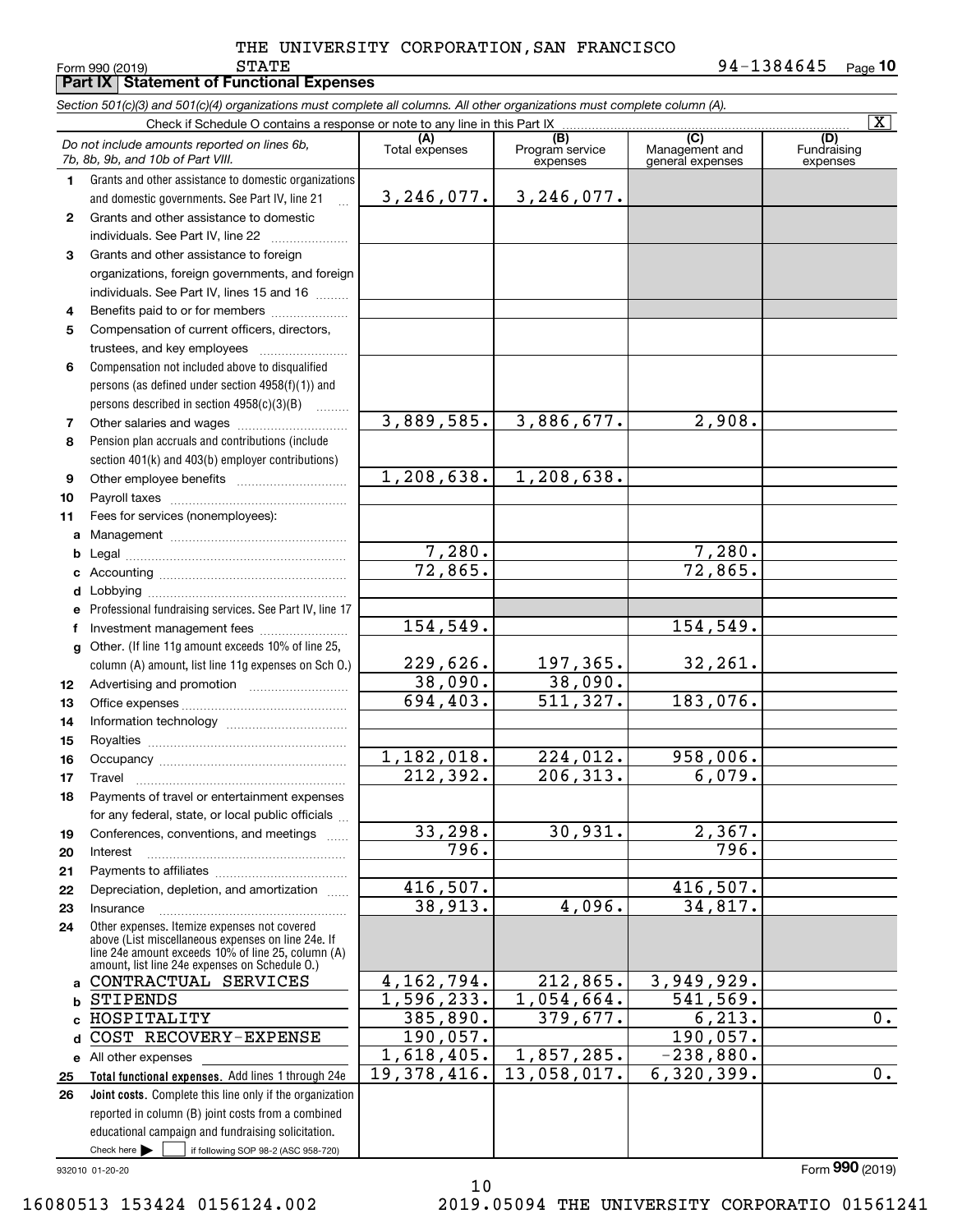**Part X Balance Sheet**<br>**Part X Balance** 

|                             | <b>Part X</b> | <b>Balance Sheet</b>                                                                                                                                                                                                           |            |                          |                           |                |                          |
|-----------------------------|---------------|--------------------------------------------------------------------------------------------------------------------------------------------------------------------------------------------------------------------------------|------------|--------------------------|---------------------------|----------------|--------------------------|
|                             |               | Check if Schedule O contains a response or note to any line in this Part X                                                                                                                                                     |            |                          |                           |                |                          |
|                             |               |                                                                                                                                                                                                                                |            |                          | (A)<br>Beginning of year  |                | (B)<br>End of year       |
|                             | 1             | Cash - non-interest-bearing                                                                                                                                                                                                    |            |                          | 791,960.                  | $\mathbf{1}$   | 1,949,373.               |
|                             | 2             |                                                                                                                                                                                                                                |            |                          | 320,690.                  | $\overline{2}$ | 461,319.                 |
|                             | з             |                                                                                                                                                                                                                                |            |                          | 1,052,138.                | 3              | 10,941,839.              |
|                             | 4             |                                                                                                                                                                                                                                |            |                          | 790,771.                  | $\overline{4}$ | 875,625.                 |
|                             | 5             | Loans and other receivables from any current or former officer, director,                                                                                                                                                      |            |                          |                           |                |                          |
|                             |               | trustee, key employee, creator or founder, substantial contributor, or 35%                                                                                                                                                     |            |                          |                           |                |                          |
|                             |               | controlled entity or family member of any of these persons                                                                                                                                                                     |            |                          |                           | 5              |                          |
|                             | 6             | Loans and other receivables from other disqualified persons (as defined                                                                                                                                                        |            |                          |                           |                |                          |
|                             |               | under section 4958(f)(1)), and persons described in section 4958(c)(3)(B)                                                                                                                                                      |            | $\ldots$                 |                           | 6              |                          |
|                             | 7             |                                                                                                                                                                                                                                |            |                          | 7                         |                |                          |
| Assets                      | 8             |                                                                                                                                                                                                                                |            |                          |                           | 8              |                          |
|                             | 9             | Prepaid expenses and deferred charges                                                                                                                                                                                          |            |                          | 46,446.                   | 9              | 44,124.                  |
|                             |               | 10a Land, buildings, and equipment: cost or other                                                                                                                                                                              |            |                          |                           |                |                          |
|                             |               | basis. Complete Part VI of Schedule D    10a   6, 085, 913.                                                                                                                                                                    |            |                          |                           |                |                          |
|                             |               | <b>10b</b><br><b>b</b> Less: accumulated depreciation                                                                                                                                                                          | 3,727,065. | 1,994,050.               | 10 <sub>c</sub>           | 2,358,848.     |                          |
|                             | 11            |                                                                                                                                                                                                                                |            | 17,465,759.              | 11                        | 18,040,150.    |                          |
|                             | 12            |                                                                                                                                                                                                                                |            | 14,428,968.              | 12                        | 11,921,427.    |                          |
|                             | 13            |                                                                                                                                                                                                                                |            | 0.                       | 13                        | 0.             |                          |
|                             | 14            |                                                                                                                                                                                                                                |            |                          | 398, 192.                 | 14             | 716, 385.                |
|                             | 15            |                                                                                                                                                                                                                                |            |                          | 0.                        | 15             | 0.                       |
|                             | 16            |                                                                                                                                                                                                                                |            |                          | 37,288,974.               | 16             | 47,309,090.              |
|                             | 17            |                                                                                                                                                                                                                                |            |                          | $\overline{1,355,697}$ .  | 17             | 923,585.                 |
|                             | 18            |                                                                                                                                                                                                                                |            | 18                       |                           |                |                          |
|                             | 19            | Deferred revenue material contracts and a contract of the contract of the contract of the contract of the contract of the contract of the contract of the contract of the contract of the contract of the contract of the cont |            |                          | 302,619.                  | 19             | 261,430.                 |
|                             | 20            |                                                                                                                                                                                                                                |            |                          |                           | 20             |                          |
|                             | 21            | Escrow or custodial account liability. Complete Part IV of Schedule D                                                                                                                                                          |            | 1.1.1.1.1.1.1.1.1        |                           | 21             |                          |
|                             | 22            | Loans and other payables to any current or former officer, director,                                                                                                                                                           |            |                          |                           |                |                          |
| Liabilities                 |               | trustee, key employee, creator or founder, substantial contributor, or 35%                                                                                                                                                     |            |                          |                           |                |                          |
|                             |               | controlled entity or family member of any of these persons                                                                                                                                                                     |            |                          |                           | 22             |                          |
|                             | 23            | Secured mortgages and notes payable to unrelated third parties                                                                                                                                                                 |            |                          |                           | 23             |                          |
|                             | 24            |                                                                                                                                                                                                                                |            |                          |                           | 24             |                          |
|                             | 25            | Other liabilities (including federal income tax, payables to related third                                                                                                                                                     |            |                          |                           |                |                          |
|                             |               | parties, and other liabilities not included on lines 17-24). Complete Part X                                                                                                                                                   |            |                          |                           |                |                          |
|                             |               | of Schedule D                                                                                                                                                                                                                  |            |                          | 2,017,771.                | 25             | 1,625,157.               |
|                             | 26            |                                                                                                                                                                                                                                |            |                          | 3,676,087.                | 26             | 2,810,172.               |
|                             |               | Organizations that follow FASB ASC 958, check here $\blacktriangleright$                                                                                                                                                       |            |                          |                           |                |                          |
|                             |               | and complete lines 27, 28, 32, and 33.                                                                                                                                                                                         |            |                          |                           |                |                          |
|                             | 27            | Net assets without donor restrictions                                                                                                                                                                                          |            |                          |                           | 27             |                          |
|                             | 28            |                                                                                                                                                                                                                                |            |                          |                           | 28             |                          |
|                             |               | Organizations that do not follow FASB ASC 958, check here $\triangleright \lfloor X \rfloor$                                                                                                                                   |            |                          |                           |                |                          |
|                             |               | and complete lines 29 through 33.                                                                                                                                                                                              |            |                          |                           |                |                          |
| Net Assets or Fund Balances | 29            |                                                                                                                                                                                                                                |            |                          | 10,684,083.<br>1,356,245. | 29             | 8,091,796.<br>2,336,329. |
|                             | 30            | Paid-in or capital surplus, or land, building, or equipment fund                                                                                                                                                               |            |                          | 21, 572, 559.             | 30             | 34,070,793.              |
|                             | 31            | Retained earnings, endowment, accumulated income, or other funds                                                                                                                                                               |            | $\overline{\phantom{a}}$ | 33,612,887.               | 31<br>32       | 44,498,918.              |
|                             | 32            |                                                                                                                                                                                                                                |            |                          | 37, 288, 974.             | 33             | 47,309,090.              |
|                             | 33            |                                                                                                                                                                                                                                |            |                          |                           |                |                          |

Form (2019) **990**

932011 01-20-20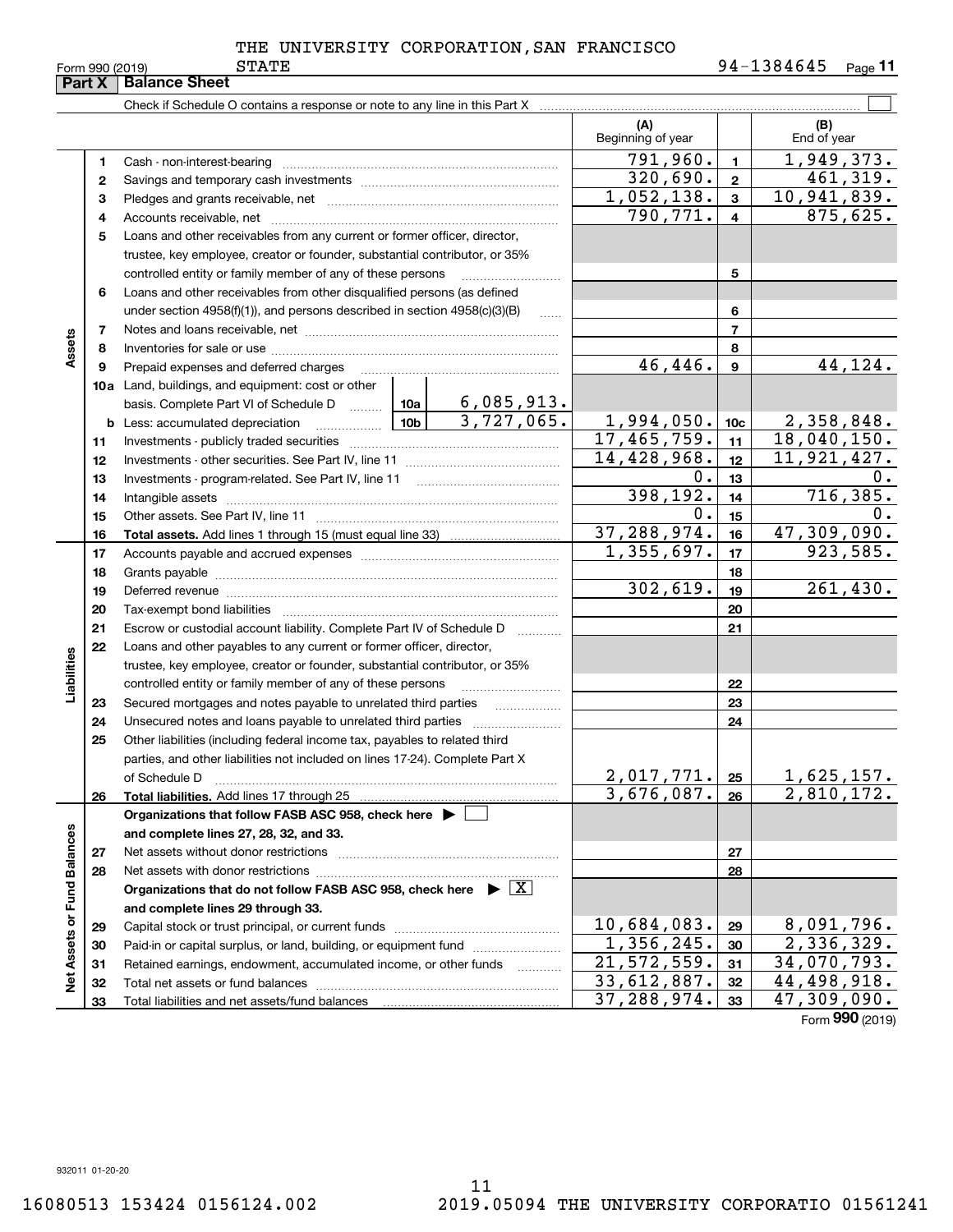| THE UNIVERSITY CORPORATION,SAN FRANCISCO |  |
|------------------------------------------|--|
|------------------------------------------|--|

|    | <b>STATE</b><br>Form 990 (2019)                                                                                                                                                                                                |                | 94-1384645     |            | $_{\text{Page}}$ 12 |
|----|--------------------------------------------------------------------------------------------------------------------------------------------------------------------------------------------------------------------------------|----------------|----------------|------------|---------------------|
|    | <b>Reconciliation of Net Assets</b><br>Part XI                                                                                                                                                                                 |                |                |            |                     |
|    |                                                                                                                                                                                                                                |                |                |            |                     |
|    |                                                                                                                                                                                                                                |                |                |            |                     |
| 1  | Total revenue (must equal Part VIII, column (A), line 12)                                                                                                                                                                      | $\blacksquare$ | 29, 247, 706.  |            |                     |
| 2  | Total expenses (must equal Part IX, column (A), line 25)                                                                                                                                                                       | $\mathbf{z}$   | 19, 378, 416.  |            |                     |
| 3  | Revenue less expenses. Subtract line 2 from line 1                                                                                                                                                                             | $\mathbf{3}$   | 9,869,290.     |            |                     |
| 4  |                                                                                                                                                                                                                                | 4              | 33,612,887.    |            |                     |
| 5  | Net unrealized gains (losses) on investments                                                                                                                                                                                   | 5              | 1,016,741.     |            |                     |
| 6  | Donated services and use of facilities [111] matter contracts and the service of facilities [11] matter contracts and use of facilities [11] matter contracts and the service of facilities [11] matter contracts and the serv | 6              |                |            |                     |
| 7  | Investment expenses www.communication.com/www.communication.com/www.communication.com/www.com                                                                                                                                  | $\overline{7}$ |                |            |                     |
| 8  | Prior period adjustments                                                                                                                                                                                                       | 8              |                |            |                     |
| 9  | Other changes in net assets or fund balances (explain on Schedule O)                                                                                                                                                           | 9              |                |            | 0.                  |
| 10 | Net assets or fund balances at end of year. Combine lines 3 through 9 (must equal Part X, line 32,                                                                                                                             |                |                |            |                     |
|    |                                                                                                                                                                                                                                | 10             | 44,498,918.    |            |                     |
|    | Part XII Financial Statements and Reporting                                                                                                                                                                                    |                |                |            |                     |
|    | Check if Schedule O contains a response or note to any line in this Part XII <i>manumano contained in the Schedule O</i> contains a response or note to any line in this Part XII                                              |                |                |            |                     |
|    |                                                                                                                                                                                                                                |                |                | <b>Yes</b> | <b>No</b>           |
| 1. | $\boxed{\mathbf{X}}$ Accrual<br>Accounting method used to prepare the Form 990: <u>June</u> Cash<br>Other                                                                                                                      |                |                |            |                     |
|    | If the organization changed its method of accounting from a prior year or checked "Other," explain in Schedule O.                                                                                                              |                |                |            |                     |
|    | 2a Were the organization's financial statements compiled or reviewed by an independent accountant?                                                                                                                             |                | 2a             |            | x                   |
|    | If "Yes," check a box below to indicate whether the financial statements for the year were compiled or reviewed on a                                                                                                           |                |                |            |                     |
|    | separate basis, consolidated basis, or both:                                                                                                                                                                                   |                |                |            |                     |
|    | Separate basis<br>Consolidated basis<br>Both consolidated and separate basis                                                                                                                                                   |                |                |            |                     |
|    | <b>b</b> Were the organization's financial statements audited by an independent accountant?                                                                                                                                    |                | 2 <sub>b</sub> | х          |                     |
|    | If "Yes," check a box below to indicate whether the financial statements for the year were audited on a separate basis,                                                                                                        |                |                |            |                     |
|    | consolidated basis, or both:                                                                                                                                                                                                   |                |                |            |                     |
|    | $X$ Both consolidated and separate basis<br>Consolidated basis<br>Separate basis                                                                                                                                               |                |                |            |                     |
|    | c If "Yes" to line 2a or 2b, does the organization have a committee that assumes responsibility for oversight of the audit,                                                                                                    |                |                |            |                     |
|    | review, or compilation of its financial statements and selection of an independent accountant?                                                                                                                                 |                | 2c             | х          |                     |
|    | If the organization changed either its oversight process or selection process during the tax year, explain on Schedule O.                                                                                                      |                |                |            |                     |
|    | 3a As a result of a federal award, was the organization required to undergo an audit or audits as set forth in the Single Audit                                                                                                |                |                |            |                     |
|    |                                                                                                                                                                                                                                |                | За             |            | х                   |
|    | b If "Yes," did the organization undergo the required audit or audits? If the organization did not undergo the required audit                                                                                                  |                |                |            |                     |
|    |                                                                                                                                                                                                                                |                | 3b             | <u>nnn</u> |                     |

Form (2019) **990**

932012 01-20-20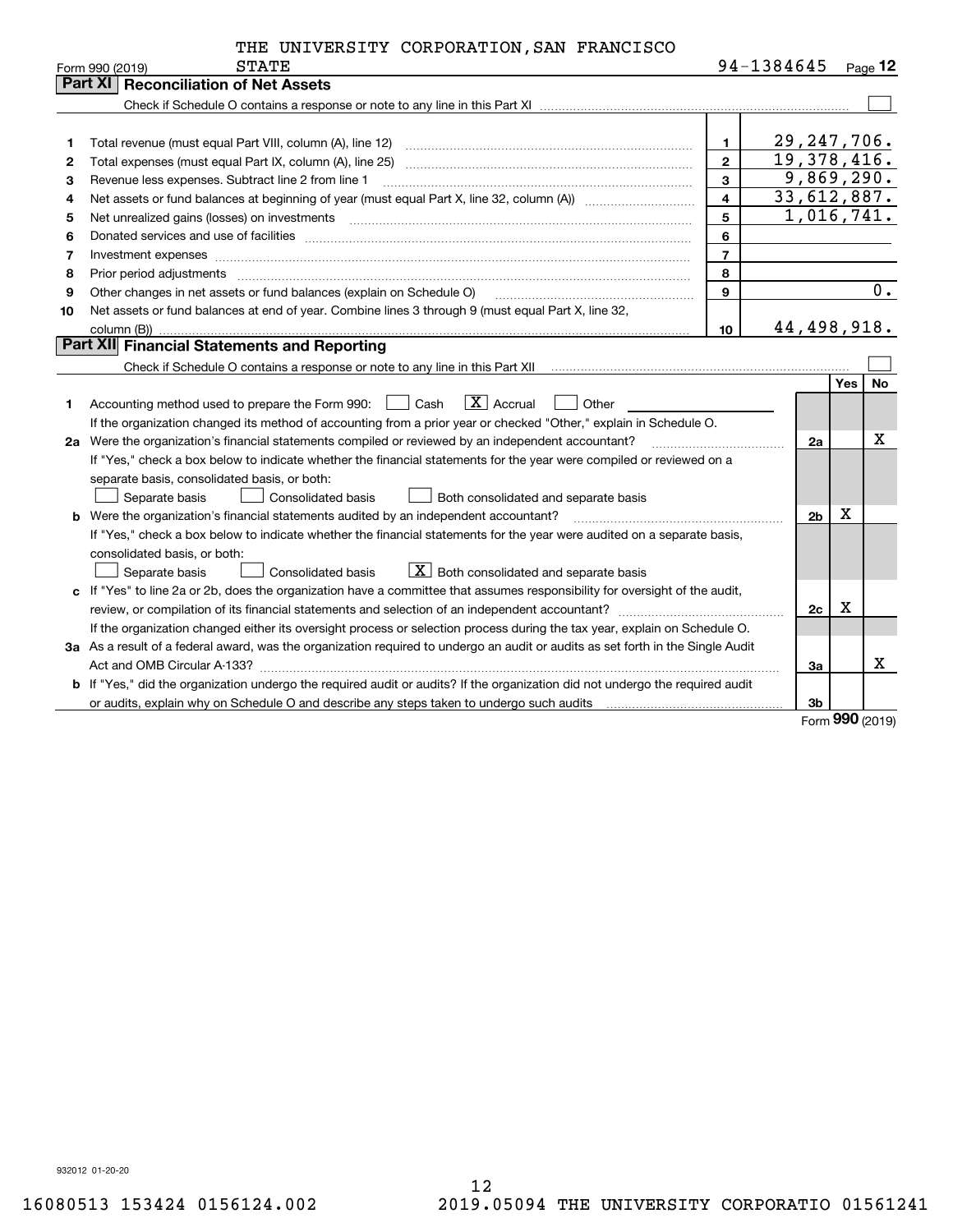| <b>SCHEDULE A</b> |                 |                                                                                                                                               |              |                                                                        |                                                                                                                                                                                                                                                    |                             |                                 |                            |  | OMB No. 1545-0047                     |  |  |  |
|-------------------|-----------------|-----------------------------------------------------------------------------------------------------------------------------------------------|--------------|------------------------------------------------------------------------|----------------------------------------------------------------------------------------------------------------------------------------------------------------------------------------------------------------------------------------------------|-----------------------------|---------------------------------|----------------------------|--|---------------------------------------|--|--|--|
|                   |                 | (Form 990 or 990-EZ)                                                                                                                          |              |                                                                        | <b>Public Charity Status and Public Support</b>                                                                                                                                                                                                    |                             |                                 |                            |  |                                       |  |  |  |
|                   |                 |                                                                                                                                               |              |                                                                        | Complete if the organization is a section 501(c)(3) organization or a section<br>4947(a)(1) nonexempt charitable trust.                                                                                                                            |                             |                                 |                            |  |                                       |  |  |  |
|                   |                 | Department of the Treasury                                                                                                                    |              |                                                                        | Attach to Form 990 or Form 990-EZ.                                                                                                                                                                                                                 |                             |                                 |                            |  | <b>Open to Public</b>                 |  |  |  |
|                   |                 | Internal Revenue Service                                                                                                                      |              |                                                                        | ► Go to www.irs.gov/Form990 for instructions and the latest information.                                                                                                                                                                           |                             |                                 |                            |  | Inspection                            |  |  |  |
|                   |                 | Name of the organization                                                                                                                      |              |                                                                        | THE UNIVERSITY CORPORATION, SAN FRANCISCO                                                                                                                                                                                                          |                             |                                 |                            |  | <b>Employer identification number</b> |  |  |  |
|                   | Part I          |                                                                                                                                               | <b>STATE</b> |                                                                        | Reason for Public Charity Status (All organizations must complete this part.) See instructions.                                                                                                                                                    |                             |                                 |                            |  | 94-1384645                            |  |  |  |
|                   |                 |                                                                                                                                               |              |                                                                        | The organization is not a private foundation because it is: (For lines 1 through 12, check only one box.)                                                                                                                                          |                             |                                 |                            |  |                                       |  |  |  |
| 1                 |                 |                                                                                                                                               |              |                                                                        | A church, convention of churches, or association of churches described in section 170(b)(1)(A)(i).                                                                                                                                                 |                             |                                 |                            |  |                                       |  |  |  |
| 2                 |                 |                                                                                                                                               |              |                                                                        | A school described in section 170(b)(1)(A)(ii). (Attach Schedule E (Form 990 or 990-EZ).)                                                                                                                                                          |                             |                                 |                            |  |                                       |  |  |  |
| 3                 |                 |                                                                                                                                               |              |                                                                        | A hospital or a cooperative hospital service organization described in section $170(b)(1)(A)(iii)$ .                                                                                                                                               |                             |                                 |                            |  |                                       |  |  |  |
| 4                 |                 |                                                                                                                                               |              |                                                                        | A medical research organization operated in conjunction with a hospital described in section 170(b)(1)(A)(iii). Enter the hospital's name,                                                                                                         |                             |                                 |                            |  |                                       |  |  |  |
|                   |                 | city, and state:                                                                                                                              |              |                                                                        |                                                                                                                                                                                                                                                    |                             |                                 |                            |  |                                       |  |  |  |
| 5                 | $\mid$ X $\mid$ |                                                                                                                                               |              |                                                                        | An organization operated for the benefit of a college or university owned or operated by a governmental unit described in                                                                                                                          |                             |                                 |                            |  |                                       |  |  |  |
|                   |                 |                                                                                                                                               |              | section 170(b)(1)(A)(iv). (Complete Part II.)                          |                                                                                                                                                                                                                                                    |                             |                                 |                            |  |                                       |  |  |  |
| 6                 |                 |                                                                                                                                               |              |                                                                        | A federal, state, or local government or governmental unit described in section 170(b)(1)(A)(v).                                                                                                                                                   |                             |                                 |                            |  |                                       |  |  |  |
| 7                 |                 |                                                                                                                                               |              |                                                                        | An organization that normally receives a substantial part of its support from a governmental unit or from the general public described in                                                                                                          |                             |                                 |                            |  |                                       |  |  |  |
| 8                 |                 | section 170(b)(1)(A)(vi). (Complete Part II.)<br>A community trust described in section 170(b)(1)(A)(vi). (Complete Part II.)                 |              |                                                                        |                                                                                                                                                                                                                                                    |                             |                                 |                            |  |                                       |  |  |  |
| 9                 |                 |                                                                                                                                               |              |                                                                        | An agricultural research organization described in section 170(b)(1)(A)(ix) operated in conjunction with a land-grant college                                                                                                                      |                             |                                 |                            |  |                                       |  |  |  |
|                   |                 |                                                                                                                                               |              |                                                                        | or university or a non-land-grant college of agriculture (see instructions). Enter the name, city, and state of the college or                                                                                                                     |                             |                                 |                            |  |                                       |  |  |  |
|                   |                 | university:                                                                                                                                   |              |                                                                        |                                                                                                                                                                                                                                                    |                             |                                 |                            |  |                                       |  |  |  |
| 10                |                 |                                                                                                                                               |              |                                                                        | An organization that normally receives: (1) more than 33 1/3% of its support from contributions, membership fees, and gross receipts from                                                                                                          |                             |                                 |                            |  |                                       |  |  |  |
|                   |                 | activities related to its exempt functions - subject to certain exceptions, and (2) no more than 33 1/3% of its support from gross investment |              |                                                                        |                                                                                                                                                                                                                                                    |                             |                                 |                            |  |                                       |  |  |  |
|                   |                 | income and unrelated business taxable income (less section 511 tax) from businesses acquired by the organization after June 30, 1975.         |              |                                                                        |                                                                                                                                                                                                                                                    |                             |                                 |                            |  |                                       |  |  |  |
|                   |                 |                                                                                                                                               |              | See section 509(a)(2). (Complete Part III.)                            |                                                                                                                                                                                                                                                    |                             |                                 |                            |  |                                       |  |  |  |
| 11<br>12          |                 |                                                                                                                                               |              |                                                                        | An organization organized and operated exclusively to test for public safety. See section 509(a)(4).<br>An organization organized and operated exclusively for the benefit of, to perform the functions of, or to carry out the purposes of one or |                             |                                 |                            |  |                                       |  |  |  |
|                   |                 |                                                                                                                                               |              |                                                                        | more publicly supported organizations described in section 509(a)(1) or section 509(a)(2). See section 509(a)(3). Check the box in                                                                                                                 |                             |                                 |                            |  |                                       |  |  |  |
|                   |                 |                                                                                                                                               |              |                                                                        | lines 12a through 12d that describes the type of supporting organization and complete lines 12e, 12f, and 12g.                                                                                                                                     |                             |                                 |                            |  |                                       |  |  |  |
| a                 |                 |                                                                                                                                               |              |                                                                        | Type I. A supporting organization operated, supervised, or controlled by its supported organization(s), typically by giving                                                                                                                        |                             |                                 |                            |  |                                       |  |  |  |
|                   |                 |                                                                                                                                               |              |                                                                        | the supported organization(s) the power to regularly appoint or elect a majority of the directors or trustees of the supporting                                                                                                                    |                             |                                 |                            |  |                                       |  |  |  |
|                   |                 |                                                                                                                                               |              | organization. You must complete Part IV, Sections A and B.             |                                                                                                                                                                                                                                                    |                             |                                 |                            |  |                                       |  |  |  |
| b                 |                 |                                                                                                                                               |              |                                                                        | Type II. A supporting organization supervised or controlled in connection with its supported organization(s), by having                                                                                                                            |                             |                                 |                            |  |                                       |  |  |  |
|                   |                 |                                                                                                                                               |              | organization(s). You must complete Part IV, Sections A and C.          | control or management of the supporting organization vested in the same persons that control or manage the supported                                                                                                                               |                             |                                 |                            |  |                                       |  |  |  |
| c                 |                 |                                                                                                                                               |              |                                                                        | Type III functionally integrated. A supporting organization operated in connection with, and functionally integrated with,                                                                                                                         |                             |                                 |                            |  |                                       |  |  |  |
|                   |                 |                                                                                                                                               |              |                                                                        | its supported organization(s) (see instructions). You must complete Part IV, Sections A, D, and E.                                                                                                                                                 |                             |                                 |                            |  |                                       |  |  |  |
| d                 |                 |                                                                                                                                               |              |                                                                        | Type III non-functionally integrated. A supporting organization operated in connection with its supported organization(s)                                                                                                                          |                             |                                 |                            |  |                                       |  |  |  |
|                   |                 |                                                                                                                                               |              |                                                                        | that is not functionally integrated. The organization generally must satisfy a distribution requirement and an attentiveness                                                                                                                       |                             |                                 |                            |  |                                       |  |  |  |
|                   |                 |                                                                                                                                               |              |                                                                        | requirement (see instructions). You must complete Part IV, Sections A and D, and Part V.                                                                                                                                                           |                             |                                 |                            |  |                                       |  |  |  |
| е                 |                 |                                                                                                                                               |              |                                                                        | Check this box if the organization received a written determination from the IRS that it is a Type I, Type II, Type III                                                                                                                            |                             |                                 |                            |  |                                       |  |  |  |
|                   |                 | Enter the number of supported organizations                                                                                                   |              |                                                                        | functionally integrated, or Type III non-functionally integrated supporting organization.                                                                                                                                                          |                             |                                 |                            |  |                                       |  |  |  |
| f.                |                 |                                                                                                                                               |              | Provide the following information about the supported organization(s). |                                                                                                                                                                                                                                                    |                             |                                 |                            |  |                                       |  |  |  |
|                   |                 | (i) Name of supported                                                                                                                         |              | (ii) EIN                                                               | (iii) Type of organization                                                                                                                                                                                                                         | in your governing document? | (iv) Is the organization listed | (v) Amount of monetary     |  | (vi) Amount of other                  |  |  |  |
|                   |                 | organization                                                                                                                                  |              |                                                                        | (described on lines 1-10<br>above (see instructions))                                                                                                                                                                                              | Yes                         | No                              | support (see instructions) |  | support (see instructions)            |  |  |  |
|                   |                 |                                                                                                                                               |              |                                                                        |                                                                                                                                                                                                                                                    |                             |                                 |                            |  |                                       |  |  |  |
|                   |                 |                                                                                                                                               |              |                                                                        |                                                                                                                                                                                                                                                    |                             |                                 |                            |  |                                       |  |  |  |
|                   |                 |                                                                                                                                               |              |                                                                        |                                                                                                                                                                                                                                                    |                             |                                 |                            |  |                                       |  |  |  |
|                   |                 |                                                                                                                                               |              |                                                                        |                                                                                                                                                                                                                                                    |                             |                                 |                            |  |                                       |  |  |  |
|                   |                 |                                                                                                                                               |              |                                                                        |                                                                                                                                                                                                                                                    |                             |                                 |                            |  |                                       |  |  |  |
|                   |                 |                                                                                                                                               |              |                                                                        |                                                                                                                                                                                                                                                    |                             |                                 |                            |  |                                       |  |  |  |
|                   |                 |                                                                                                                                               |              |                                                                        |                                                                                                                                                                                                                                                    |                             |                                 |                            |  |                                       |  |  |  |
|                   |                 |                                                                                                                                               |              |                                                                        |                                                                                                                                                                                                                                                    |                             |                                 |                            |  |                                       |  |  |  |
|                   |                 |                                                                                                                                               |              |                                                                        |                                                                                                                                                                                                                                                    |                             |                                 |                            |  |                                       |  |  |  |
| Total             |                 |                                                                                                                                               |              |                                                                        |                                                                                                                                                                                                                                                    | 0.00E                       |                                 |                            |  | $0.00 - 0.000$ $F(7)$ $0.040$         |  |  |  |

LHA For Paperwork Reduction Act Notice, see the Instructions for Form 990 or 990-EZ. 932021 09-25-19 Schedule A (Form 990 or 990-EZ) 2019 13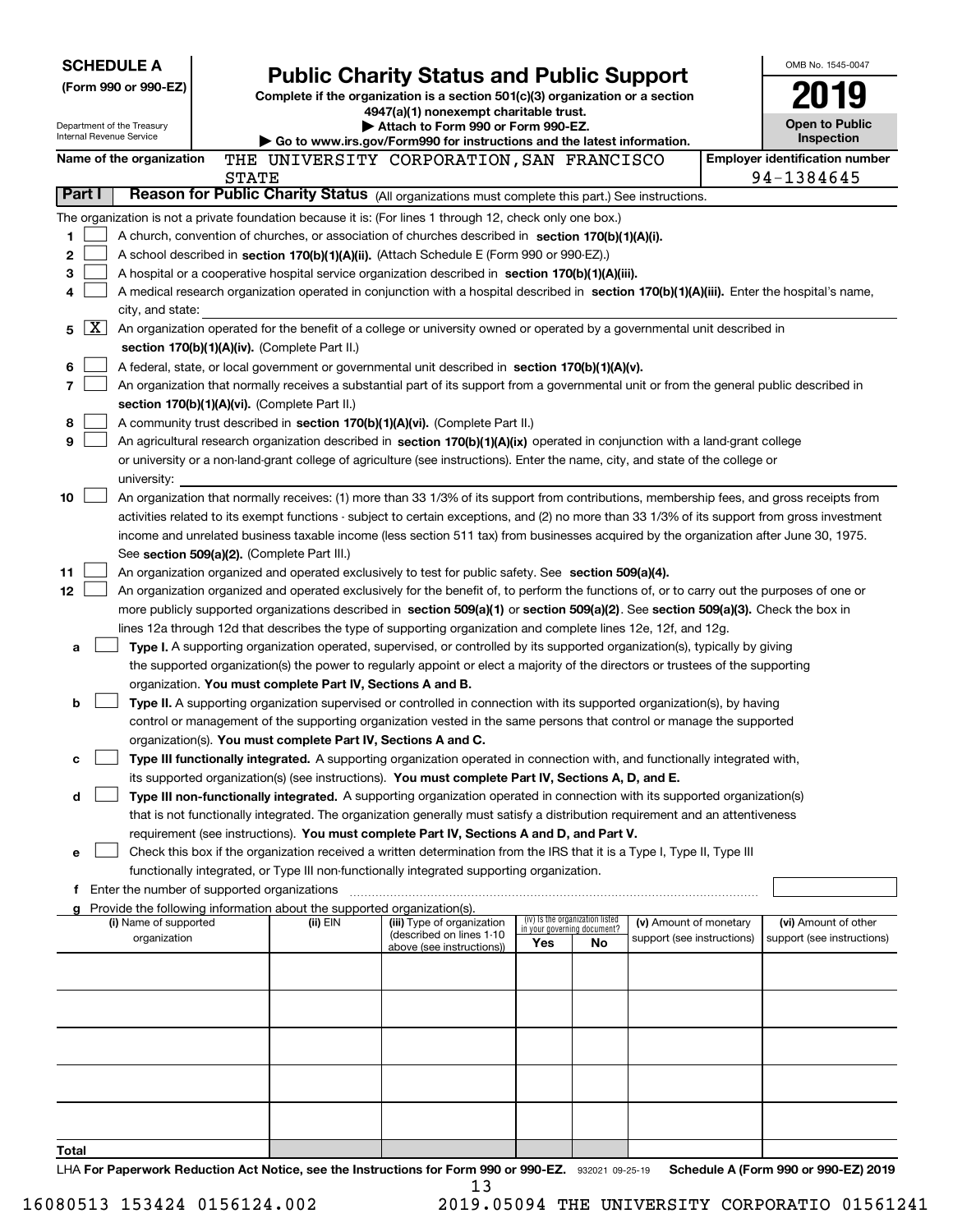#### Schedule A (Form 990 or 990-EZ) 2019 STATE

**2** STATE 94-1384645

(Complete only if you checked the box on line 5, 7, or 8 of Part I or if the organization failed to qualify under Part III. If the organization fails to qualify under the tests listed below, please complete Part III.) **Part II** | Support Schedule for Organizations Described in Sections 170(b)(1)(A)(iv) and 170(b)(1)(A)(vi)

|    | <b>Section A. Public Support</b>                                                                                                               |          |                                 |            |                      |                                        |                                          |
|----|------------------------------------------------------------------------------------------------------------------------------------------------|----------|---------------------------------|------------|----------------------|----------------------------------------|------------------------------------------|
|    | Calendar year (or fiscal year beginning in)                                                                                                    | (a) 2015 | (b) 2016                        | $(c)$ 2017 | $(d)$ 2018           | (e) 2019                               | (f) Total                                |
|    | 1 Gifts, grants, contributions, and                                                                                                            |          |                                 |            |                      |                                        |                                          |
|    | membership fees received. (Do not                                                                                                              |          |                                 |            |                      |                                        |                                          |
|    | include any "unusual grants.")                                                                                                                 |          | 6253007.11645617.               | 6854608.   |                      | 8987526.22721220.56461978.             |                                          |
|    | 2 Tax revenues levied for the organ-                                                                                                           |          |                                 |            |                      |                                        |                                          |
|    | ization's benefit and either paid to                                                                                                           |          |                                 |            |                      |                                        |                                          |
|    | or expended on its behalf                                                                                                                      |          |                                 |            |                      |                                        |                                          |
|    | 3 The value of services or facilities                                                                                                          |          |                                 |            |                      |                                        |                                          |
|    | furnished by a governmental unit to                                                                                                            |          |                                 |            |                      |                                        |                                          |
|    | the organization without charge                                                                                                                |          |                                 |            |                      |                                        |                                          |
|    | 4 Total. Add lines 1 through 3                                                                                                                 |          | 6253007.11645617.               | 6854608.   |                      |                                        | 8987526.22721220.56461978.               |
| 5. | The portion of total contributions                                                                                                             |          |                                 |            |                      |                                        |                                          |
|    | by each person (other than a                                                                                                                   |          |                                 |            |                      |                                        |                                          |
|    | governmental unit or publicly                                                                                                                  |          |                                 |            |                      |                                        |                                          |
|    | supported organization) included                                                                                                               |          |                                 |            |                      |                                        |                                          |
|    | on line 1 that exceeds 2% of the                                                                                                               |          |                                 |            |                      |                                        |                                          |
|    | amount shown on line 11,                                                                                                                       |          |                                 |            |                      |                                        |                                          |
|    | column (f)                                                                                                                                     |          |                                 |            |                      |                                        | 9978614.                                 |
|    | 6 Public support. Subtract line 5 from line 4.                                                                                                 |          |                                 |            |                      |                                        | 46483364.                                |
|    | <b>Section B. Total Support</b>                                                                                                                |          |                                 |            |                      |                                        |                                          |
|    | Calendar year (or fiscal year beginning in)                                                                                                    | (a) 2015 | $(b)$ 2016<br>6253007.11645617. | $(c)$ 2017 | $(d)$ 2018           | (e) 2019<br>8987526.22721220.56461978. | (f) Total                                |
|    | <b>7</b> Amounts from line 4                                                                                                                   |          |                                 | 6854608.   |                      |                                        |                                          |
|    | 8 Gross income from interest,                                                                                                                  |          |                                 |            |                      |                                        |                                          |
|    | dividends, payments received on                                                                                                                |          |                                 |            |                      |                                        |                                          |
|    | securities loans, rents, royalties,                                                                                                            |          |                                 |            |                      |                                        |                                          |
|    | and income from similar sources                                                                                                                | 671,572. | 420, 254.                       | 655, 151.  | 864,860.             | 1052689.                               | 3664526.                                 |
|    | 9 Net income from unrelated business                                                                                                           |          |                                 |            |                      |                                        |                                          |
|    | activities, whether or not the                                                                                                                 |          |                                 |            |                      |                                        |                                          |
|    | business is regularly carried on                                                                                                               |          |                                 |            |                      |                                        |                                          |
|    | 10 Other income. Do not include gain                                                                                                           |          |                                 |            |                      |                                        |                                          |
|    | or loss from the sale of capital                                                                                                               |          |                                 |            |                      |                                        |                                          |
|    | assets (Explain in Part VI.)                                                                                                                   |          | $136,664.$   161,956.           |            | $94, 371.$ 117, 329. |                                        | $82,550.$ 592,870.                       |
|    | 11 Total support. Add lines 7 through 10                                                                                                       |          |                                 |            |                      |                                        | 60719374.                                |
|    | 12 Gross receipts from related activities, etc. (see instructions)                                                                             |          |                                 |            |                      | 12                                     | 36, 260, 237.                            |
|    | 13 First five years. If the Form 990 is for the organization's first, second, third, fourth, or fifth tax year as a section 501(c)(3)          |          |                                 |            |                      |                                        |                                          |
|    | organization, check this box and stop here<br>Section C. Computation of Public Support Percentage                                              |          |                                 |            |                      |                                        |                                          |
|    |                                                                                                                                                |          |                                 |            |                      |                                        | 76.55                                    |
|    | 14 Public support percentage for 2019 (line 6, column (f) divided by line 11, column (f) <i>mummumumum</i>                                     |          |                                 |            |                      | 14                                     | %                                        |
|    |                                                                                                                                                |          |                                 |            |                      | 15                                     | 86.67<br>$\%$                            |
|    | 16a 33 1/3% support test - 2019. If the organization did not check the box on line 13, and line 14 is 33 1/3% or more, check this box and      |          |                                 |            |                      |                                        |                                          |
|    | stop here. The organization qualifies as a publicly supported organization                                                                     |          |                                 |            |                      |                                        | $\blacktriangleright$ $\boxed{\text{X}}$ |
|    | b 33 1/3% support test - 2018. If the organization did not check a box on line 13 or 16a, and line 15 is 33 1/3% or more, check this box       |          |                                 |            |                      |                                        |                                          |
|    | and stop here. The organization qualifies as a publicly supported organization                                                                 |          |                                 |            |                      |                                        |                                          |
|    | 17a 10% -facts-and-circumstances test - 2019. If the organization did not check a box on line 13, 16a, or 16b, and line 14 is 10% or more,     |          |                                 |            |                      |                                        |                                          |
|    | and if the organization meets the "facts-and-circumstances" test, check this box and stop here. Explain in Part VI how the organization        |          |                                 |            |                      |                                        |                                          |
|    | meets the "facts-and-circumstances" test. The organization qualifies as a publicly supported organization <i>marroummumumum</i>                |          |                                 |            |                      |                                        |                                          |
|    | <b>b 10% -facts-and-circumstances test - 2018.</b> If the organization did not check a box on line 13, 16a, 16b, or 17a, and line 15 is 10% or |          |                                 |            |                      |                                        |                                          |
|    | more, and if the organization meets the "facts-and-circumstances" test, check this box and stop here. Explain in Part VI how the               |          |                                 |            |                      |                                        |                                          |
|    | organization meets the "facts-and-circumstances" test. The organization qualifies as a publicly supported organization                         |          |                                 |            |                      |                                        |                                          |
|    | 18 Private foundation. If the organization did not check a box on line 13, 16a, 16b, 17a, or 17b, check this box and see instructions          |          |                                 |            |                      |                                        |                                          |
|    |                                                                                                                                                |          |                                 |            |                      |                                        | Schedule A (Form 990 or 990-EZ) 2019     |

**Schedule A (Form 990 or 990-EZ) 2019**

932022 09-25-19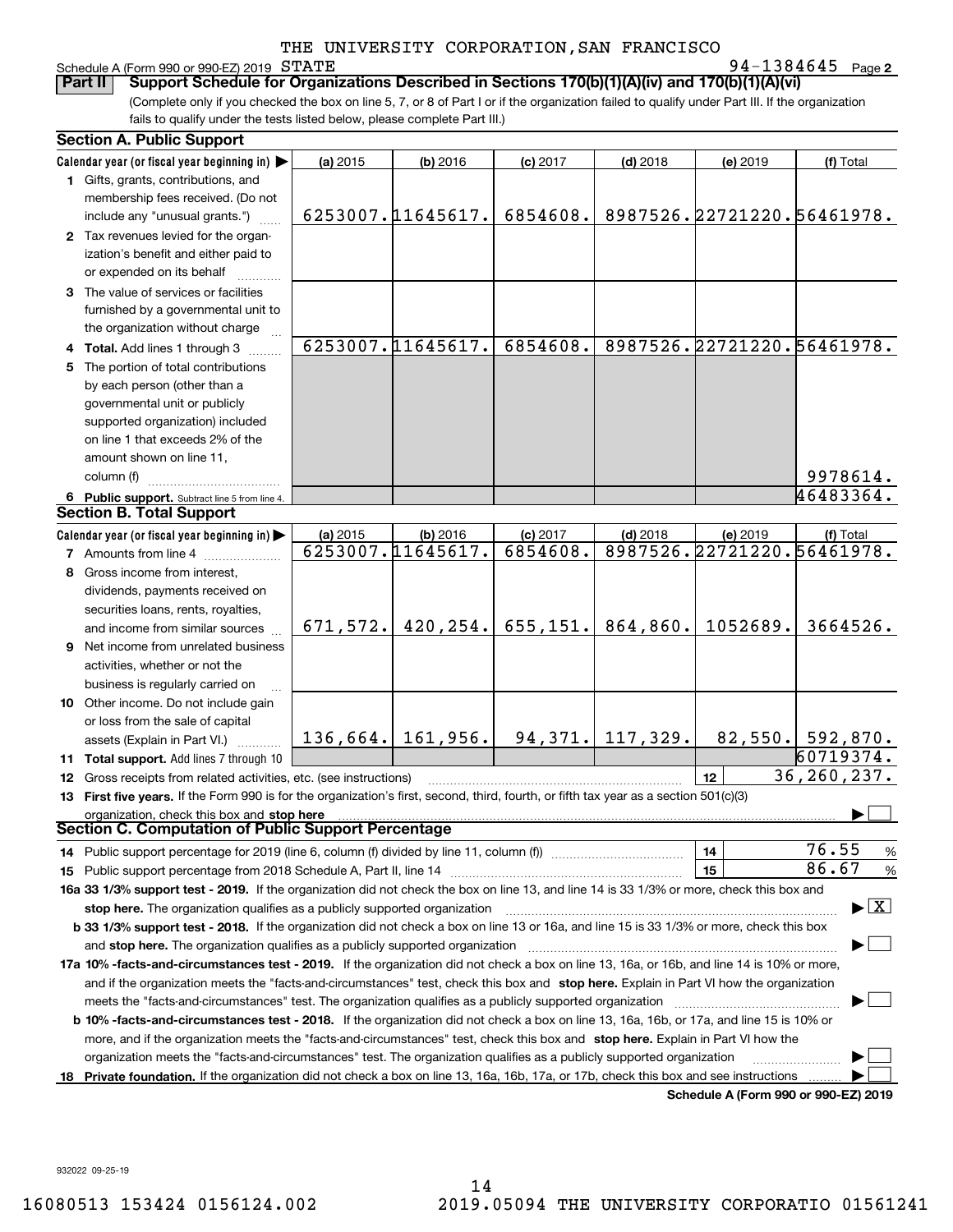#### Schedule A (Form 990 or 990-EZ) 2019 STATE

**Part III Support Schedule for Organizations Described in Section 509(a)(2)** 

**3** STATE 94-1384645

| (Complete only if you checked the box on line 10 of Part I or if the organization failed to qualify under Part II. If the organization fails to |                                                                 |            |            |            |            |           |  |  |  |  |
|-------------------------------------------------------------------------------------------------------------------------------------------------|-----------------------------------------------------------------|------------|------------|------------|------------|-----------|--|--|--|--|
|                                                                                                                                                 | qualify under the tests listed below, please complete Part II.) |            |            |            |            |           |  |  |  |  |
| <b>Section A. Public Support</b>                                                                                                                |                                                                 |            |            |            |            |           |  |  |  |  |
| Calendar year (or fiscal year beginning in) $\blacktriangleright$                                                                               | (a) 2015                                                        | $(b)$ 2016 | $(c)$ 2017 | $(d)$ 2018 | $(e)$ 2019 | (f) Total |  |  |  |  |

|     | Calendar year (or fiscal year beginning in)                                                                                                                                              | (a) 2015 | (b) 2016 | $(c)$ 2017 | $(d)$ 2018 | (e) 2019 | (f) Total                            |
|-----|------------------------------------------------------------------------------------------------------------------------------------------------------------------------------------------|----------|----------|------------|------------|----------|--------------------------------------|
|     | 1 Gifts, grants, contributions, and<br>membership fees received. (Do not<br>include any "unusual grants.")                                                                               |          |          |            |            |          |                                      |
|     | 2 Gross receipts from admissions,<br>merchandise sold or services per-<br>formed, or facilities furnished in<br>any activity that is related to the<br>organization's tax-exempt purpose |          |          |            |            |          |                                      |
|     | 3 Gross receipts from activities that<br>are not an unrelated trade or bus-                                                                                                              |          |          |            |            |          |                                      |
|     | iness under section 513                                                                                                                                                                  |          |          |            |            |          |                                      |
| 4   | Tax revenues levied for the organ-<br>ization's benefit and either paid to                                                                                                               |          |          |            |            |          |                                      |
|     | or expended on its behalf                                                                                                                                                                |          |          |            |            |          |                                      |
| 5.  | The value of services or facilities<br>furnished by a governmental unit to<br>the organization without charge                                                                            |          |          |            |            |          |                                      |
|     | 6 Total. Add lines 1 through 5                                                                                                                                                           |          |          |            |            |          |                                      |
|     | 7a Amounts included on lines 1, 2, and<br>3 received from disqualified persons                                                                                                           |          |          |            |            |          |                                      |
|     | <b>b</b> Amounts included on lines 2 and 3 received<br>from other than disqualified persons that<br>exceed the greater of \$5,000 or 1% of the<br>amount on line 13 for the year         |          |          |            |            |          |                                      |
|     | c Add lines 7a and 7b                                                                                                                                                                    |          |          |            |            |          |                                      |
|     | 8 Public support. (Subtract line 7c from line 6.)                                                                                                                                        |          |          |            |            |          |                                      |
|     | <b>Section B. Total Support</b>                                                                                                                                                          |          |          |            |            |          |                                      |
|     | Calendar year (or fiscal year beginning in) $\blacktriangleright$                                                                                                                        | (a) 2015 | (b) 2016 | $(c)$ 2017 | $(d)$ 2018 | (e) 2019 | (f) Total                            |
|     | 9 Amounts from line 6                                                                                                                                                                    |          |          |            |            |          |                                      |
|     | 10a Gross income from interest,<br>dividends, payments received on<br>securities loans, rents, royalties,<br>and income from similar sources                                             |          |          |            |            |          |                                      |
|     | <b>b</b> Unrelated business taxable income<br>(less section 511 taxes) from businesses<br>acquired after June 30, 1975                                                                   |          |          |            |            |          |                                      |
|     | c Add lines 10a and 10b                                                                                                                                                                  |          |          |            |            |          |                                      |
| 11. | Net income from unrelated business<br>activities not included in line 10b,<br>whether or not the business is                                                                             |          |          |            |            |          |                                      |
|     | 12 Other income. Do not include gain<br>or loss from the sale of capital<br>assets (Explain in Part VI.)                                                                                 |          |          |            |            |          |                                      |
|     | <b>13 Total support.</b> (Add lines 9, 10c, 11, and 12.)                                                                                                                                 |          |          |            |            |          |                                      |
|     | 14 First five years. If the Form 990 is for the organization's first, second, third, fourth, or fifth tax year as a section 501(c)(3) organization,                                      |          |          |            |            |          |                                      |
|     | check this box and stop here<br><b>Section C. Computation of Public Support Percentage</b>                                                                                               |          |          |            |            |          |                                      |
|     |                                                                                                                                                                                          |          |          |            |            | 15       | %                                    |
|     | 16 Public support percentage from 2018 Schedule A, Part III, line 15                                                                                                                     |          |          |            |            | 16       | %                                    |
|     | Section D. Computation of Investment Income Percentage                                                                                                                                   |          |          |            |            |          |                                      |
|     |                                                                                                                                                                                          |          |          |            |            | 17       | %                                    |
|     |                                                                                                                                                                                          |          |          |            |            | 18       | %                                    |
|     | 19a 33 1/3% support tests - 2019. If the organization did not check the box on line 14, and line 15 is more than 33 1/3%, and line 17 is not                                             |          |          |            |            |          |                                      |
|     | more than 33 1/3%, check this box and stop here. The organization qualifies as a publicly supported organization                                                                         |          |          |            |            |          |                                      |
|     | b 33 1/3% support tests - 2018. If the organization did not check a box on line 14 or line 19a, and line 16 is more than 33 1/3%, and                                                    |          |          |            |            |          |                                      |
|     | line 18 is not more than 33 1/3%, check this box and stop here. The organization qualifies as a publicly supported organization                                                          |          |          |            |            |          |                                      |
|     |                                                                                                                                                                                          |          |          |            |            |          |                                      |
|     | 932023 09-25-19                                                                                                                                                                          |          |          |            |            |          | Schedule A (Form 990 or 990-EZ) 2019 |
|     |                                                                                                                                                                                          |          | 15       |            |            |          |                                      |

16080513 153424 0156124.002 2019.05094 THE UNIVERSITY CORPORATIO 01561241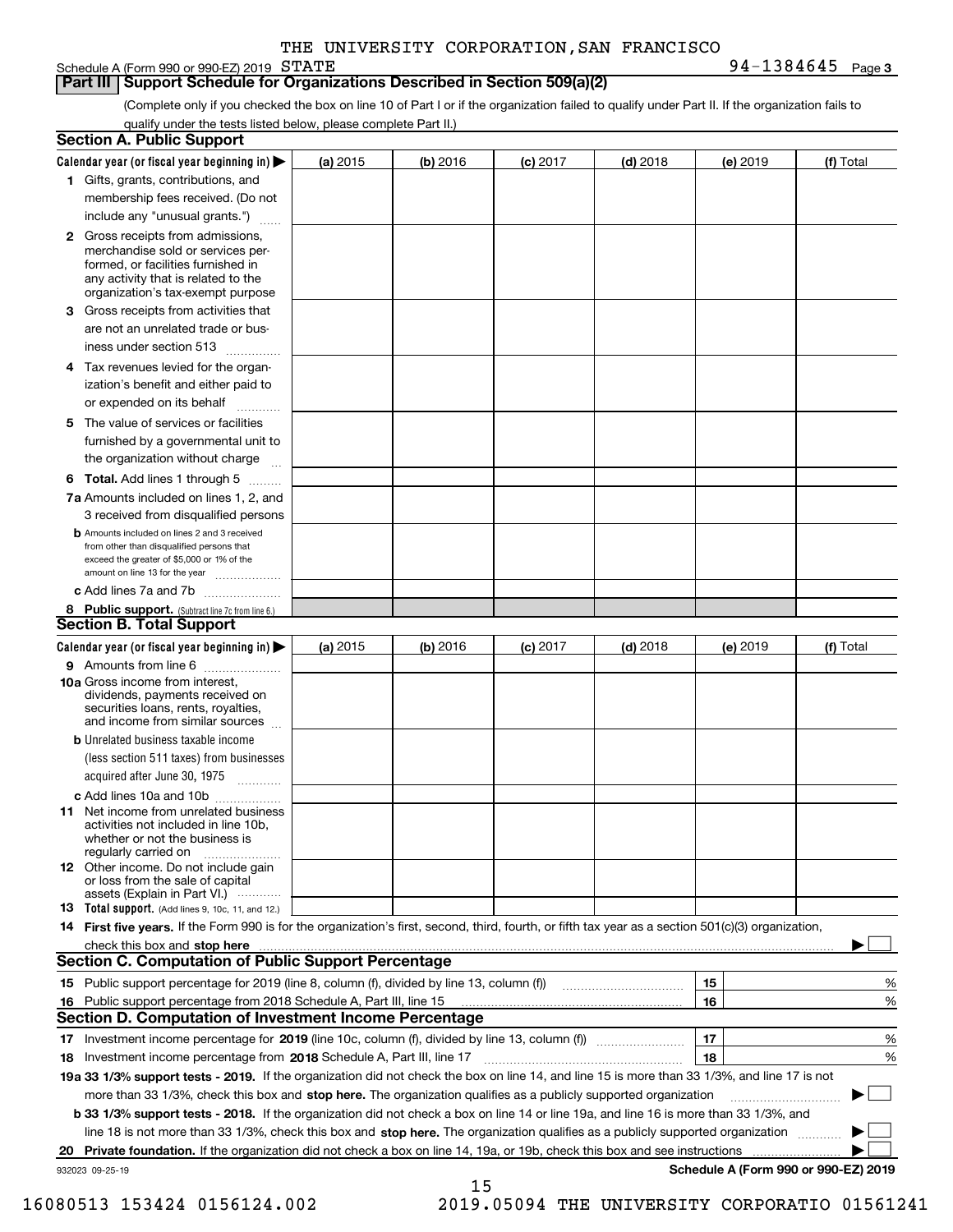#### Schedule A (Form 990 or 990-EZ) 2019  $STATE$ **Part IV Supporting Organizations**

(Complete only if you checked a box in line 12 on Part I. If you checked 12a of Part I, complete Sections A and B. If you checked 12b of Part I, complete Sections A and C. If you checked 12c of Part I, complete Sections A, D, and E. If you checked 12d of Part I, complete Sections A and D, and complete Part V.)

#### **Section A. All Supporting Organizations**

- **1** Are all of the organization's supported organizations listed by name in the organization's governing documents? If "No," describe in **Part VI** how the supported organizations are designated. If designated by *class or purpose, describe the designation. If historic and continuing relationship, explain.*
- **2**under section 509(a)(1) or (2)? If "Yes," explain in Part VI how the organization determined that the supported *organization was described in section 509(a)(1) or (2).* Did the organization have any supported organization that does not have an IRS determination of status
- **3a** Did the organization have a supported organization described in section 501(c)(4), (5), or (6)? If "Yes," answer *(b) and (c) below.*
- **b** Did the organization confirm that each supported organization qualified under section 501(c)(4), (5), or (6) and satisfied the public support tests under section 509(a)(2)? If "Yes," describe in **Part VI** when and how the *organization made the determination.*
- **c**Did the organization ensure that all support to such organizations was used exclusively for section 170(c)(2)(B) purposes? If "Yes," explain in **Part VI** what controls the organization put in place to ensure such use.
- **4a** *If* Was any supported organization not organized in the United States ("foreign supported organization")? *"Yes," and if you checked 12a or 12b in Part I, answer (b) and (c) below.*
- **b** Did the organization have ultimate control and discretion in deciding whether to make grants to the foreign supported organization? If "Yes," describe in **Part VI** how the organization had such control and discretion *despite being controlled or supervised by or in connection with its supported organizations.*
- **c** Did the organization support any foreign supported organization that does not have an IRS determination under sections 501(c)(3) and 509(a)(1) or (2)? If "Yes," explain in **Part VI** what controls the organization used *to ensure that all support to the foreign supported organization was used exclusively for section 170(c)(2)(B) purposes.*
- **5a***If "Yes,"* Did the organization add, substitute, or remove any supported organizations during the tax year? answer (b) and (c) below (if applicable). Also, provide detail in **Part VI,** including (i) the names and EIN *numbers of the supported organizations added, substituted, or removed; (ii) the reasons for each such action; (iii) the authority under the organization's organizing document authorizing such action; and (iv) how the action was accomplished (such as by amendment to the organizing document).*
- **b** Type I or Type II only. Was any added or substituted supported organization part of a class already designated in the organization's organizing document?
- **cSubstitutions only.**  Was the substitution the result of an event beyond the organization's control?
- **6** Did the organization provide support (whether in the form of grants or the provision of services or facilities) to **Part VI.** *If "Yes," provide detail in* support or benefit one or more of the filing organization's supported organizations? anyone other than (i) its supported organizations, (ii) individuals that are part of the charitable class benefited by one or more of its supported organizations, or (iii) other supporting organizations that also
- **7**Did the organization provide a grant, loan, compensation, or other similar payment to a substantial contributor *If "Yes," complete Part I of Schedule L (Form 990 or 990-EZ).* regard to a substantial contributor? (as defined in section 4958(c)(3)(C)), a family member of a substantial contributor, or a 35% controlled entity with
- **8***If "Yes," complete Part I of Schedule L (Form 990 or 990-EZ).* Did the organization make a loan to a disqualified person (as defined in section 4958) not described in line 7?
- **9a** Was the organization controlled directly or indirectly at any time during the tax year by one or more in section 509(a)(1) or (2))? If "Yes," *provide detail in* <code>Part VI.</code> disqualified persons as defined in section 4946 (other than foundation managers and organizations described
- **b**the supporting organization had an interest? If "Yes," provide detail in P**art VI**. Did one or more disqualified persons (as defined in line 9a) hold a controlling interest in any entity in which
- **c**Did a disqualified person (as defined in line 9a) have an ownership interest in, or derive any personal benefit from, assets in which the supporting organization also had an interest? If "Yes," provide detail in P**art VI.**
- **10a** Was the organization subject to the excess business holdings rules of section 4943 because of section supporting organizations)? If "Yes," answer 10b below. 4943(f) (regarding certain Type II supporting organizations, and all Type III non-functionally integrated
- **b** Did the organization have any excess business holdings in the tax year? (Use Schedule C, Form 4720, to *determine whether the organization had excess business holdings.)*

16

932024 09-25-19

**Schedule A (Form** 

| За                  |  |
|---------------------|--|
|                     |  |
|                     |  |
| 3b                  |  |
|                     |  |
|                     |  |
| Зc                  |  |
|                     |  |
| 4a                  |  |
|                     |  |
|                     |  |
| 4b                  |  |
|                     |  |
|                     |  |
|                     |  |
|                     |  |
| 4c                  |  |
|                     |  |
|                     |  |
|                     |  |
|                     |  |
|                     |  |
| 5a                  |  |
|                     |  |
| <u>5b</u>           |  |
| 5c                  |  |
|                     |  |
|                     |  |
|                     |  |
|                     |  |
|                     |  |
| 6                   |  |
|                     |  |
|                     |  |
| 7                   |  |
|                     |  |
|                     |  |
| 8                   |  |
|                     |  |
|                     |  |
| 9a                  |  |
|                     |  |
| <u>9b</u>           |  |
|                     |  |
|                     |  |
| <u>9c</u>           |  |
|                     |  |
|                     |  |
| 10a                 |  |
|                     |  |
| <u>10b</u>          |  |
|                     |  |
| 990 or 990-EZ) 2019 |  |
|                     |  |
| RATIO 015612        |  |

**1**

**2**

**YesNo**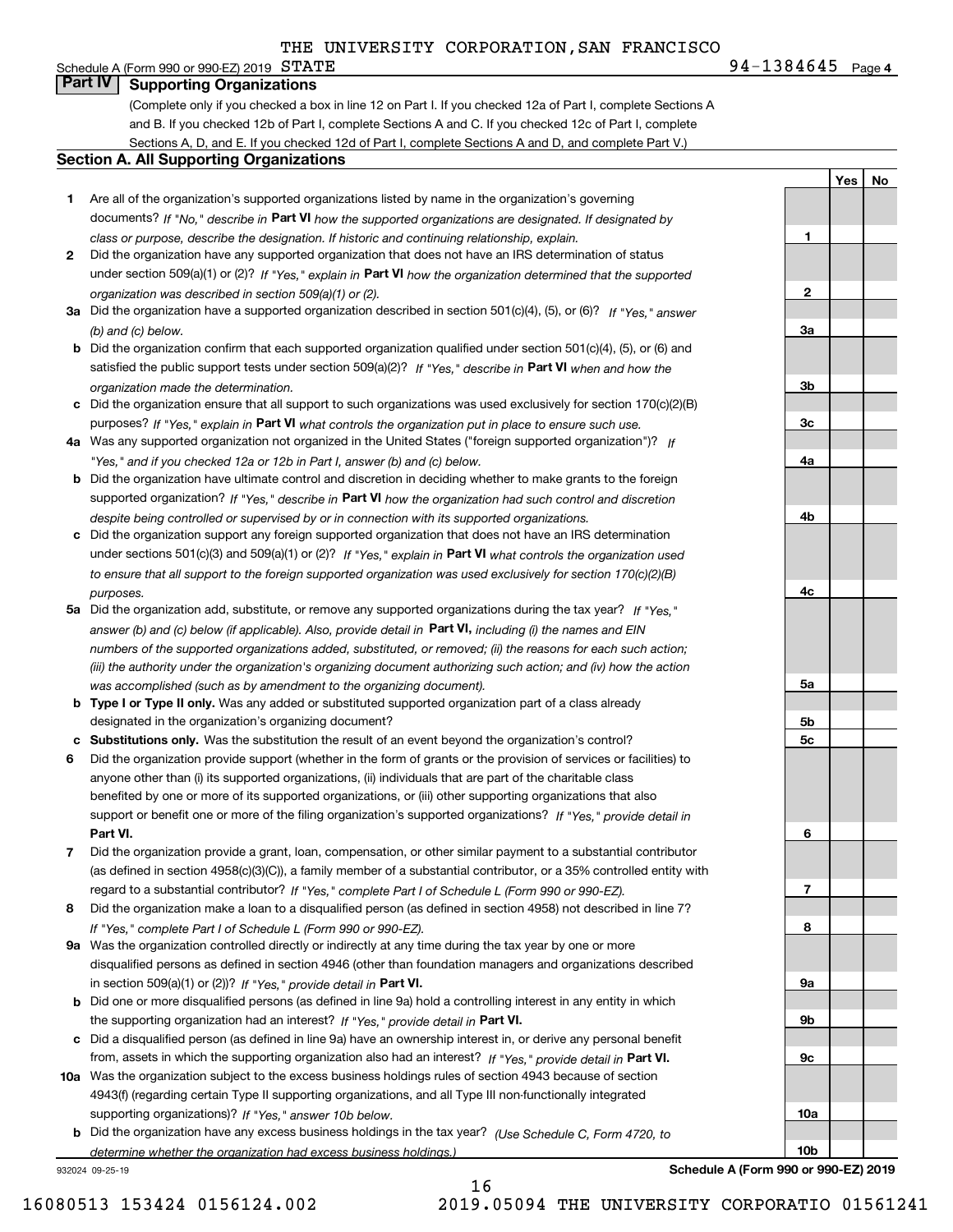**5** STATE 94-1384645

|    | Part IV<br><b>Supporting Organizations (continued)</b>                                                                            |                 |     |    |
|----|-----------------------------------------------------------------------------------------------------------------------------------|-----------------|-----|----|
|    |                                                                                                                                   |                 | Yes | No |
| 11 | Has the organization accepted a gift or contribution from any of the following persons?                                           |                 |     |    |
| а  | A person who directly or indirectly controls, either alone or together with persons described in (b) and (c)                      |                 |     |    |
|    | below, the governing body of a supported organization?                                                                            | 11a             |     |    |
|    | <b>b</b> A family member of a person described in (a) above?                                                                      | 11 <sub>b</sub> |     |    |
|    | c A 35% controlled entity of a person described in (a) or (b) above? If "Yes" to a, b, or c, provide detail in Part VI.           | 11c             |     |    |
|    | <b>Section B. Type I Supporting Organizations</b>                                                                                 |                 |     |    |
|    |                                                                                                                                   |                 | Yes | No |
| 1  | Did the directors, trustees, or membership of one or more supported organizations have the power to                               |                 |     |    |
|    | regularly appoint or elect at least a majority of the organization's directors or trustees at all times during the                |                 |     |    |
|    | tax year? If "No," describe in Part VI how the supported organization(s) effectively operated, supervised, or                     |                 |     |    |
|    | controlled the organization's activities. If the organization had more than one supported organization,                           |                 |     |    |
|    | describe how the powers to appoint and/or remove directors or trustees were allocated among the supported                         |                 |     |    |
|    | organizations and what conditions or restrictions, if any, applied to such powers during the tax year.                            | 1               |     |    |
| 2  | Did the organization operate for the benefit of any supported organization other than the supported                               |                 |     |    |
|    | organization(s) that operated, supervised, or controlled the supporting organization? If "Yes," explain in                        |                 |     |    |
|    | Part VI how providing such benefit carried out the purposes of the supported organization(s) that operated,                       |                 |     |    |
|    |                                                                                                                                   | 2               |     |    |
|    | supervised, or controlled the supporting organization.<br><b>Section C. Type II Supporting Organizations</b>                      |                 |     |    |
|    |                                                                                                                                   |                 | Yes | No |
| 1. | Were a majority of the organization's directors or trustees during the tax year also a majority of the directors                  |                 |     |    |
|    | or trustees of each of the organization's supported organization(s)? If "No," describe in Part VI how control                     |                 |     |    |
|    |                                                                                                                                   |                 |     |    |
|    | or management of the supporting organization was vested in the same persons that controlled or managed                            | 1               |     |    |
|    | the supported organization(s).<br><b>Section D. All Type III Supporting Organizations</b>                                         |                 |     |    |
|    |                                                                                                                                   |                 | Yes | No |
| 1  | Did the organization provide to each of its supported organizations, by the last day of the fifth month of the                    |                 |     |    |
|    | organization's tax year, (i) a written notice describing the type and amount of support provided during the prior tax             |                 |     |    |
|    |                                                                                                                                   |                 |     |    |
|    | year, (ii) a copy of the Form 990 that was most recently filed as of the date of notification, and (iii) copies of the            |                 |     |    |
|    | organization's governing documents in effect on the date of notification, to the extent not previously provided?                  | 1               |     |    |
| 2  | Were any of the organization's officers, directors, or trustees either (i) appointed or elected by the supported                  |                 |     |    |
|    | organization(s) or (ii) serving on the governing body of a supported organization? If "No," explain in Part VI how                |                 |     |    |
|    | the organization maintained a close and continuous working relationship with the supported organization(s).                       | 2               |     |    |
| 3  | By reason of the relationship described in (2), did the organization's supported organizations have a                             |                 |     |    |
|    | significant voice in the organization's investment policies and in directing the use of the organization's                        |                 |     |    |
|    | income or assets at all times during the tax year? If "Yes," describe in Part VI the role the organization's                      |                 |     |    |
|    | supported organizations played in this regard.<br>Section E. Type III Functionally Integrated Supporting Organizations            | 3               |     |    |
|    |                                                                                                                                   |                 |     |    |
| 1  | Check the box next to the method that the organization used to satisfy the Integral Part Test during the year (see instructions). |                 |     |    |
| a  | The organization satisfied the Activities Test. Complete line 2 below.                                                            |                 |     |    |
| b  | The organization is the parent of each of its supported organizations. Complete line 3 below.                                     |                 |     |    |
| с  | The organization supported a governmental entity. Describe in Part VI how you supported a government entity (see instructions),   |                 |     |    |
| 2  | Activities Test. Answer (a) and (b) below.                                                                                        |                 | Yes | No |
| а  | Did substantially all of the organization's activities during the tax year directly further the exempt purposes of                |                 |     |    |
|    | the supported organization(s) to which the organization was responsive? If "Yes," then in Part VI identify                        |                 |     |    |
|    | those supported organizations and explain how these activities directly furthered their exempt purposes,                          |                 |     |    |
|    | how the organization was responsive to those supported organizations, and how the organization determined                         |                 |     |    |
|    | that these activities constituted substantially all of its activities.                                                            | 2a              |     |    |
| b  | Did the activities described in (a) constitute activities that, but for the organization's involvement, one or more               |                 |     |    |
|    | of the organization's supported organization(s) would have been engaged in? If "Yes," explain in Part VI the                      |                 |     |    |
|    | reasons for the organization's position that its supported organization(s) would have engaged in these                            |                 |     |    |
|    | activities but for the organization's involvement.                                                                                | 2b              |     |    |
| з  | Parent of Supported Organizations. Answer (a) and (b) below.                                                                      |                 |     |    |
| а  | Did the organization have the power to regularly appoint or elect a majority of the officers, directors, or                       |                 |     |    |
|    | trustees of each of the supported organizations? Provide details in Part VI.                                                      | 3a              |     |    |
| b  | Did the organization exercise a substantial degree of direction over the policies, programs, and activities of each               |                 |     |    |
|    | of its supported organizations? If "Yes," describe in Part VI the role played by the organization in this regard.                 | 3b              |     |    |

17

932025 09-25-19

**Schedule A (Form 990 or 990-EZ) 2019**

Schedule A (Form 990 or 990-EZ) 2019 STATE

16080513 153424 0156124.002 2019.05094 THE UNIVERSITY CORPORATIO 01561241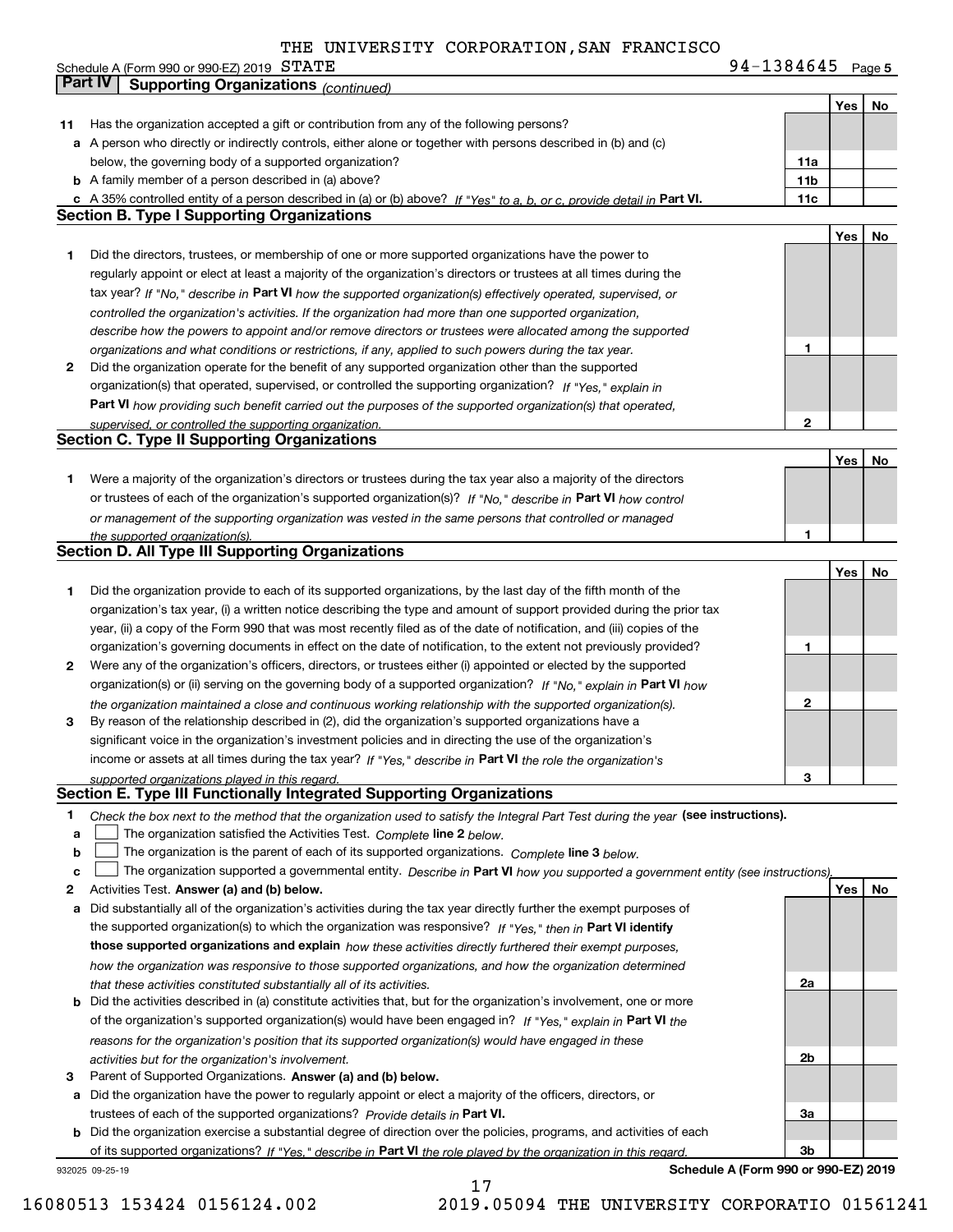|  | THE UNIVERSITY CORPORATION, SAN FRANCISCO |  |
|--|-------------------------------------------|--|
|--|-------------------------------------------|--|

|              | Schedule A (Form 990 or 990-EZ) 2019 STATE                                                                                                         |                |                | $94 - 1384645$ Page 6          |
|--------------|----------------------------------------------------------------------------------------------------------------------------------------------------|----------------|----------------|--------------------------------|
|              | <b>Part V</b><br>Type III Non-Functionally Integrated 509(a)(3) Supporting Organizations                                                           |                |                |                                |
| 1            | Check here if the organization satisfied the Integral Part Test as a qualifying trust on Nov. 20, 1970 (explain in Part VI). See instructions. All |                |                |                                |
|              | other Type III non-functionally integrated supporting organizations must complete Sections A through E.                                            |                |                |                                |
|              | Section A - Adjusted Net Income                                                                                                                    |                | (A) Prior Year | (B) Current Year<br>(optional) |
| 1.           | Net short-term capital gain                                                                                                                        | 1              |                |                                |
| 2            | Recoveries of prior-year distributions                                                                                                             | $\mathbf{2}$   |                |                                |
| З            | Other gross income (see instructions)                                                                                                              | 3              |                |                                |
| 4            | Add lines 1 through 3.                                                                                                                             | 4              |                |                                |
| 5            | Depreciation and depletion                                                                                                                         | 5              |                |                                |
| 6            | Portion of operating expenses paid or incurred for production or                                                                                   |                |                |                                |
|              | collection of gross income or for management, conservation, or                                                                                     |                |                |                                |
|              | maintenance of property held for production of income (see instructions)                                                                           | 6              |                |                                |
| 7            | Other expenses (see instructions)                                                                                                                  | 7              |                |                                |
| 8            | Adjusted Net Income (subtract lines 5, 6, and 7 from line 4)                                                                                       | 8              |                |                                |
|              | <b>Section B - Minimum Asset Amount</b>                                                                                                            |                | (A) Prior Year | (B) Current Year<br>(optional) |
| 1.           | Aggregate fair market value of all non-exempt-use assets (see                                                                                      |                |                |                                |
|              | instructions for short tax year or assets held for part of year):                                                                                  |                |                |                                |
|              | a Average monthly value of securities                                                                                                              | 1a             |                |                                |
|              | <b>b</b> Average monthly cash balances                                                                                                             | 1b             |                |                                |
|              | c Fair market value of other non-exempt-use assets                                                                                                 | 1 <sub>c</sub> |                |                                |
|              | d Total (add lines 1a, 1b, and 1c)                                                                                                                 | 1d             |                |                                |
|              | <b>e</b> Discount claimed for blockage or other                                                                                                    |                |                |                                |
|              | factors (explain in detail in Part VI):                                                                                                            |                |                |                                |
| $\mathbf{2}$ | Acquisition indebtedness applicable to non-exempt-use assets                                                                                       | 2              |                |                                |
| 3            | Subtract line 2 from line 1d.                                                                                                                      | 3              |                |                                |
| 4            | Cash deemed held for exempt use. Enter 1-1/2% of line 3 (for greater amount,                                                                       |                |                |                                |
|              | see instructions).                                                                                                                                 | 4              |                |                                |
| 5            | Net value of non-exempt-use assets (subtract line 4 from line 3)                                                                                   | 5              |                |                                |
| 6            | Multiply line 5 by .035.                                                                                                                           | 6              |                |                                |
| 7            | Recoveries of prior-year distributions                                                                                                             | $\overline{7}$ |                |                                |
| 8            | Minimum Asset Amount (add line 7 to line 6)                                                                                                        | 8              |                |                                |
|              | <b>Section C - Distributable Amount</b>                                                                                                            |                |                | <b>Current Year</b>            |
| 1            | Adjusted net income for prior year (from Section A, line 8, Column A)                                                                              | $\mathbf{1}$   |                |                                |
| $\mathbf{2}$ | Enter 85% of line 1.                                                                                                                               | $\mathbf 2$    |                |                                |
| з            | Minimum asset amount for prior year (from Section B, line 8, Column A)                                                                             | 3              |                |                                |
| 4            | Enter greater of line 2 or line 3.                                                                                                                 | 4              |                |                                |
| 5            | Income tax imposed in prior year                                                                                                                   | 5              |                |                                |
| 6            | <b>Distributable Amount.</b> Subtract line 5 from line 4, unless subject to                                                                        |                |                |                                |
|              | emergency temporary reduction (see instructions)                                                                                                   | 6              |                |                                |

**7** Check here if the current year is the organization's first as a non-functionally integrated Type III supporting organization (see instructions).

**Schedule A (Form 990 or 990-EZ) 2019**

932026 09-25-19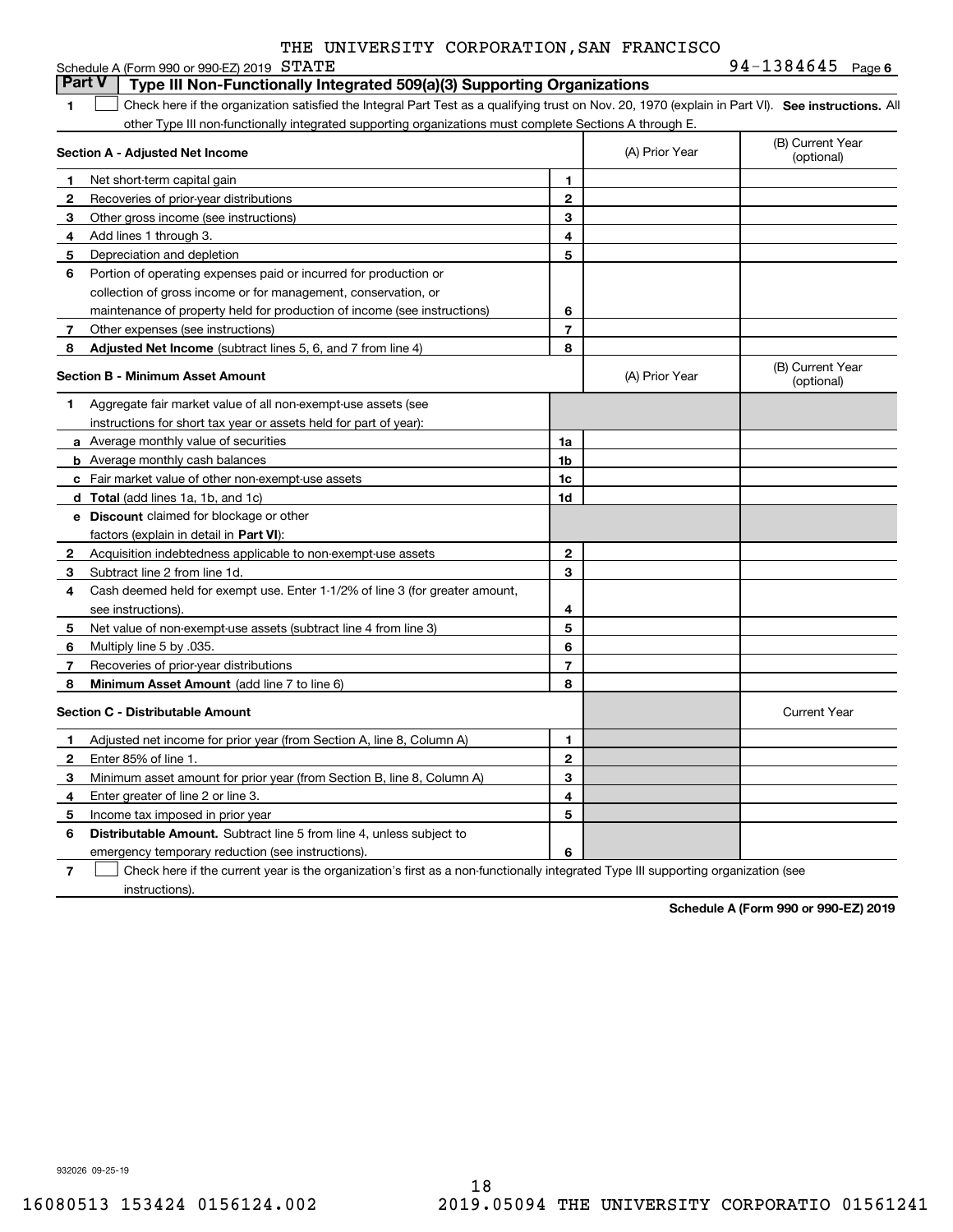|               | Schedule A (Form 990 or 990-EZ) 2019 STATE                                                 |                                    |                                               | 94-1384645 Page 7                                |
|---------------|--------------------------------------------------------------------------------------------|------------------------------------|-----------------------------------------------|--------------------------------------------------|
| <b>Part V</b> | Type III Non-Functionally Integrated 509(a)(3) Supporting Organizations                    |                                    | (continued)                                   |                                                  |
|               | <b>Section D - Distributions</b>                                                           |                                    |                                               | <b>Current Year</b>                              |
| 1             | Amounts paid to supported organizations to accomplish exempt purposes                      |                                    |                                               |                                                  |
| 2             | Amounts paid to perform activity that directly furthers exempt purposes of supported       |                                    |                                               |                                                  |
|               | organizations, in excess of income from activity                                           |                                    |                                               |                                                  |
| 3             | Administrative expenses paid to accomplish exempt purposes of supported organizations      |                                    |                                               |                                                  |
| 4             | Amounts paid to acquire exempt-use assets                                                  |                                    |                                               |                                                  |
| 5             | Qualified set-aside amounts (prior IRS approval required)                                  |                                    |                                               |                                                  |
| 6             | Other distributions (describe in Part VI). See instructions.                               |                                    |                                               |                                                  |
| 7             | <b>Total annual distributions.</b> Add lines 1 through 6.                                  |                                    |                                               |                                                  |
| 8             | Distributions to attentive supported organizations to which the organization is responsive |                                    |                                               |                                                  |
|               | (provide details in Part VI). See instructions.                                            |                                    |                                               |                                                  |
| 9             | Distributable amount for 2019 from Section C, line 6                                       |                                    |                                               |                                                  |
| 10            | Line 8 amount divided by line 9 amount                                                     |                                    |                                               |                                                  |
|               | <b>Section E - Distribution Allocations</b> (see instructions)                             | (i)<br><b>Excess Distributions</b> | (ii)<br><b>Underdistributions</b><br>Pre-2019 | (iii)<br><b>Distributable</b><br>Amount for 2019 |
| 1             | Distributable amount for 2019 from Section C, line 6                                       |                                    |                                               |                                                  |
| 2             | Underdistributions, if any, for years prior to 2019 (reason-                               |                                    |                                               |                                                  |
|               | able cause required- explain in Part VI). See instructions.                                |                                    |                                               |                                                  |
| 3             | Excess distributions carryover, if any, to 2019                                            |                                    |                                               |                                                  |
|               | <b>a</b> From 2014                                                                         |                                    |                                               |                                                  |
|               | <b>b</b> From 2015                                                                         |                                    |                                               |                                                  |
|               | c From 2016                                                                                |                                    |                                               |                                                  |
|               | d From 2017                                                                                |                                    |                                               |                                                  |
|               | e From 2018                                                                                |                                    |                                               |                                                  |
|               | f Total of lines 3a through e                                                              |                                    |                                               |                                                  |
|               | g Applied to underdistributions of prior years                                             |                                    |                                               |                                                  |
|               | <b>h</b> Applied to 2019 distributable amount                                              |                                    |                                               |                                                  |
|               | Carryover from 2014 not applied (see instructions)                                         |                                    |                                               |                                                  |
|               | Remainder. Subtract lines 3g, 3h, and 3i from 3f.                                          |                                    |                                               |                                                  |
| 4             | Distributions for 2019 from Section D,                                                     |                                    |                                               |                                                  |
|               | line $7:$                                                                                  |                                    |                                               |                                                  |
|               | a Applied to underdistributions of prior years                                             |                                    |                                               |                                                  |
|               | <b>b</b> Applied to 2019 distributable amount                                              |                                    |                                               |                                                  |
|               | <b>c</b> Remainder. Subtract lines 4a and 4b from 4.                                       |                                    |                                               |                                                  |
| 5             | Remaining underdistributions for years prior to 2019, if                                   |                                    |                                               |                                                  |
|               | any. Subtract lines 3q and 4a from line 2. For result greater                              |                                    |                                               |                                                  |
|               | than zero, explain in Part VI. See instructions.                                           |                                    |                                               |                                                  |
| 6             | Remaining underdistributions for 2019. Subtract lines 3h                                   |                                    |                                               |                                                  |
|               | and 4b from line 1. For result greater than zero, explain in                               |                                    |                                               |                                                  |
|               | Part VI. See instructions.                                                                 |                                    |                                               |                                                  |
| 7             | Excess distributions carryover to 2020. Add lines 3j                                       |                                    |                                               |                                                  |
|               | and 4c.                                                                                    |                                    |                                               |                                                  |
| 8             | Breakdown of line 7:                                                                       |                                    |                                               |                                                  |
|               | a Excess from 2015                                                                         |                                    |                                               |                                                  |
|               | <b>b</b> Excess from 2016                                                                  |                                    |                                               |                                                  |
|               | c Excess from 2017                                                                         |                                    |                                               |                                                  |
|               | d Excess from 2018                                                                         |                                    |                                               |                                                  |
|               | e Excess from 2019                                                                         |                                    |                                               |                                                  |
|               |                                                                                            |                                    |                                               |                                                  |

**Schedule A (Form 990 or 990-EZ) 2019**

932027 09-25-19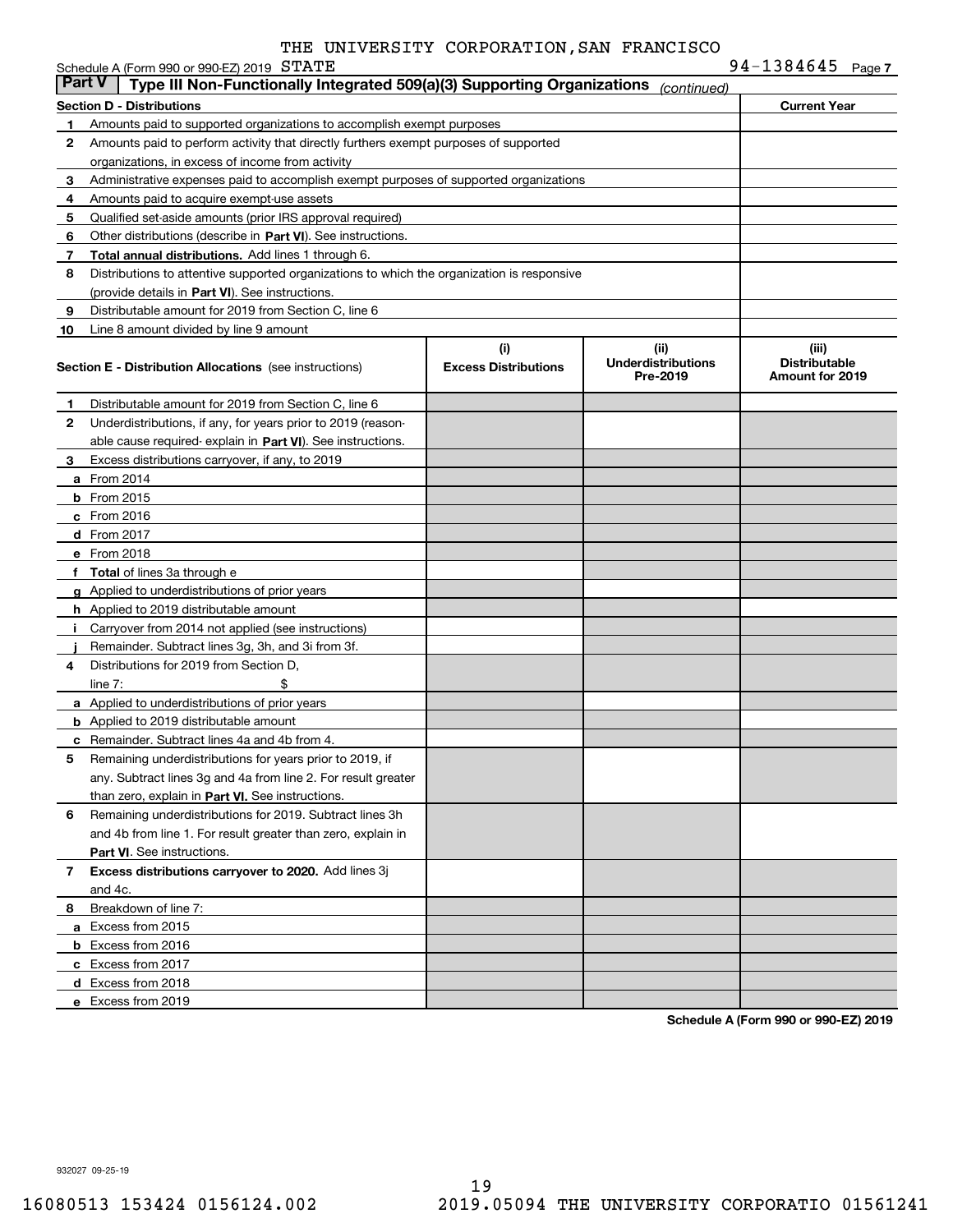|  | THE UNIVERSITY CORPORATION, SAN FRANCISCO |  |
|--|-------------------------------------------|--|
|--|-------------------------------------------|--|

**8** 94-1384645 Schedule A (Form 990 or 990-EZ) 2019 Page STATE

Part VI | Supplemental Information. Provide the explanations required by Part II, line 10; Part II, line 17a or 17b; Part III, line 12; Part IV, Section A, lines 1, 2, 3b, 3c, 4b, 4c, 5a, 6, 9a, 9b, 9c, 11a, 11b, and 11c; Part IV, Section B, lines 1 and 2; Part IV, Section C, line 1; Part IV, Section D, lines 2 and 3; Part IV, Section E, lines 1c, 2a, 2b, 3a, and 3b; Part V, line 1; Part V, Section B, line 1e; Part V, Section D, lines 5, 6, and 8; and Part V, Section E, lines 2, 5, and 6. Also complete this part for any additional information. (See instructions.)

SCHEDULE A, PART II, LINE 10, EXPLANATION FOR OTHER INCOME:

| GROSS INCOME FROM FUNDRAISING |          |
|-------------------------------|----------|
| 2015 AMOUNT: \$               | 136,664. |
| 2016 AMOUNT: \$               | 161,956. |
| 2017 AMOUNT: \$               | 94, 371. |
| 2018 AMOUNT: \$               | 117,329. |
| 2019 AMOUNT: \$<br>82,550.    |          |
|                               |          |
|                               |          |
|                               |          |
|                               |          |
|                               |          |
|                               |          |
|                               |          |
|                               |          |
|                               |          |
|                               |          |
|                               |          |
|                               |          |
|                               |          |
|                               |          |
|                               |          |
|                               |          |
|                               |          |
|                               |          |
|                               |          |
|                               |          |
|                               |          |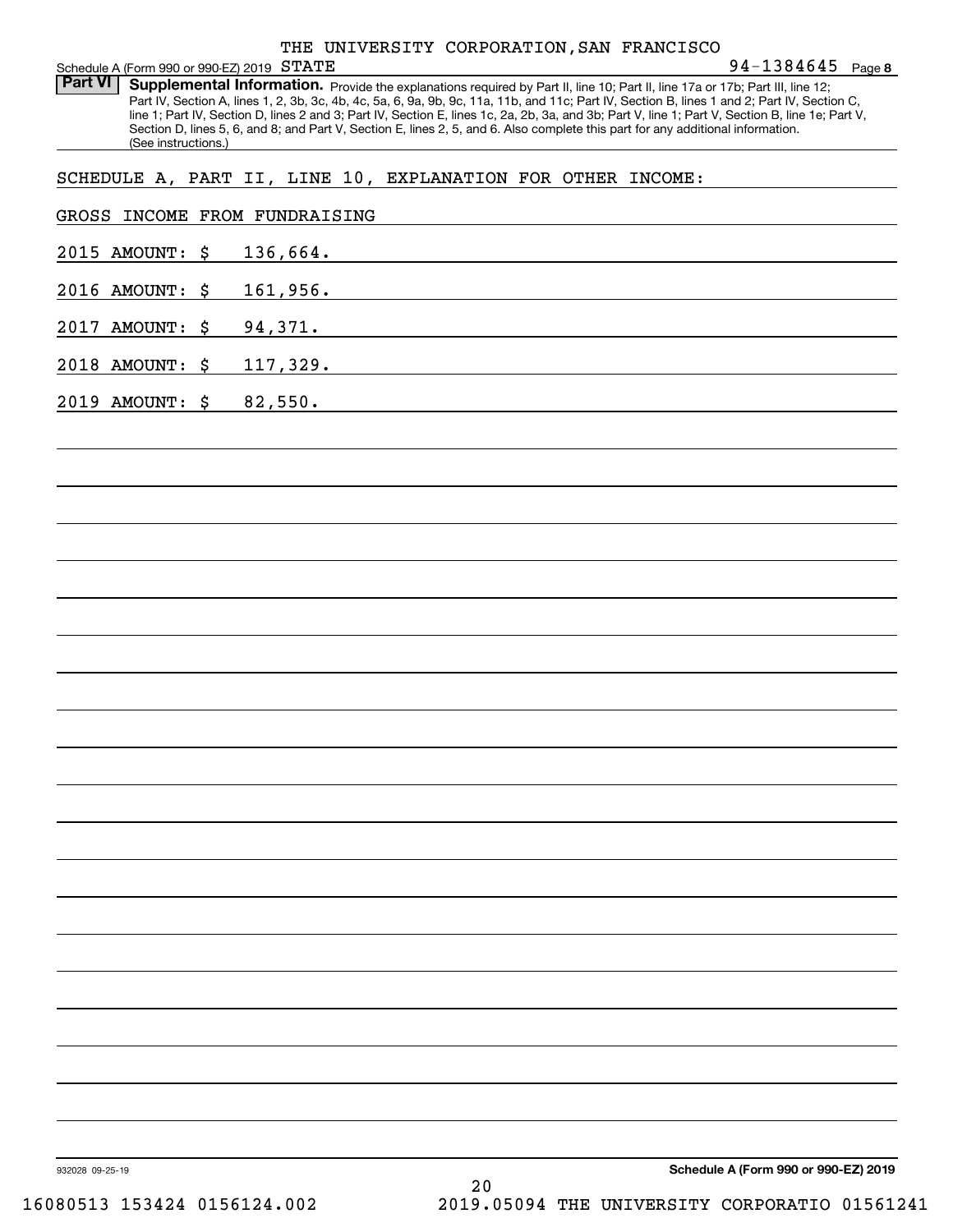Department of the Treasury Internal Revenue Service **(Form 990, 990-EZ, or 990-PF)**

#### Name of the organization

\*\* PUBLIC DISCLOSURE COPY \*\*

# **Schedule B Schedule of Contributors**

**| Attach to Form 990, Form 990-EZ, or Form 990-PF. | Go to www.irs.gov/Form990 for the latest information.** OMB No. 1545-0047

**2019**

**Employer identification number**

|       | THE UNIVERSITY CORPORATION, SAN FRANCISCO |  |            |
|-------|-------------------------------------------|--|------------|
| STATE |                                           |  | 94-1384645 |

**Organization type** (check one):

| Filers of:         | Section:                                                                    |
|--------------------|-----------------------------------------------------------------------------|
| Form 990 or 990-EZ | $\lfloor \mathbf{X} \rfloor$ 501(c)( 3) (enter number) organization         |
|                    | $4947(a)(1)$ nonexempt charitable trust not treated as a private foundation |
|                    | 527 political organization                                                  |
| Form 990-PF        | 501(c)(3) exempt private foundation                                         |
|                    | 4947(a)(1) nonexempt charitable trust treated as a private foundation       |
|                    | 501(c)(3) taxable private foundation                                        |

Check if your organization is covered by the **General Rule** or a **Special Rule. Note:**  Only a section 501(c)(7), (8), or (10) organization can check boxes for both the General Rule and a Special Rule. See instructions.

#### **General Rule**

 $\mathcal{L}^{\text{max}}$ 

For an organization filing Form 990, 990-EZ, or 990-PF that received, during the year, contributions totaling \$5,000 or more (in money or property) from any one contributor. Complete Parts I and II. See instructions for determining a contributor's total contributions.

#### **Special Rules**

any one contributor, during the year, total contributions of the greater of  $\,$  (1) \$5,000; or **(2)** 2% of the amount on (i) Form 990, Part VIII, line 1h;  $\boxed{\textbf{X}}$  For an organization described in section 501(c)(3) filing Form 990 or 990-EZ that met the 33 1/3% support test of the regulations under sections 509(a)(1) and 170(b)(1)(A)(vi), that checked Schedule A (Form 990 or 990-EZ), Part II, line 13, 16a, or 16b, and that received from or (ii) Form 990-EZ, line 1. Complete Parts I and II.

year, total contributions of more than \$1,000 *exclusively* for religious, charitable, scientific, literary, or educational purposes, or for the For an organization described in section 501(c)(7), (8), or (10) filing Form 990 or 990-EZ that received from any one contributor, during the prevention of cruelty to children or animals. Complete Parts I, II, and III.  $\mathcal{L}^{\text{max}}$ 

purpose. Don't complete any of the parts unless the **General Rule** applies to this organization because it received *nonexclusively* year, contributions <sub>exclusively</sub> for religious, charitable, etc., purposes, but no such contributions totaled more than \$1,000. If this box is checked, enter here the total contributions that were received during the year for an  $\;$ exclusively religious, charitable, etc., For an organization described in section 501(c)(7), (8), or (10) filing Form 990 or 990-EZ that received from any one contributor, during the religious, charitable, etc., contributions totaling \$5,000 or more during the year  $\Box$ — $\Box$   $\Box$  $\mathcal{L}^{\text{max}}$ 

**Caution:**  An organization that isn't covered by the General Rule and/or the Special Rules doesn't file Schedule B (Form 990, 990-EZ, or 990-PF),  **must** but it answer "No" on Part IV, line 2, of its Form 990; or check the box on line H of its Form 990-EZ or on its Form 990-PF, Part I, line 2, to certify that it doesn't meet the filing requirements of Schedule B (Form 990, 990-EZ, or 990-PF).

**For Paperwork Reduction Act Notice, see the instructions for Form 990, 990-EZ, or 990-PF. Schedule B (Form 990, 990-EZ, or 990-PF) (2019)** LHA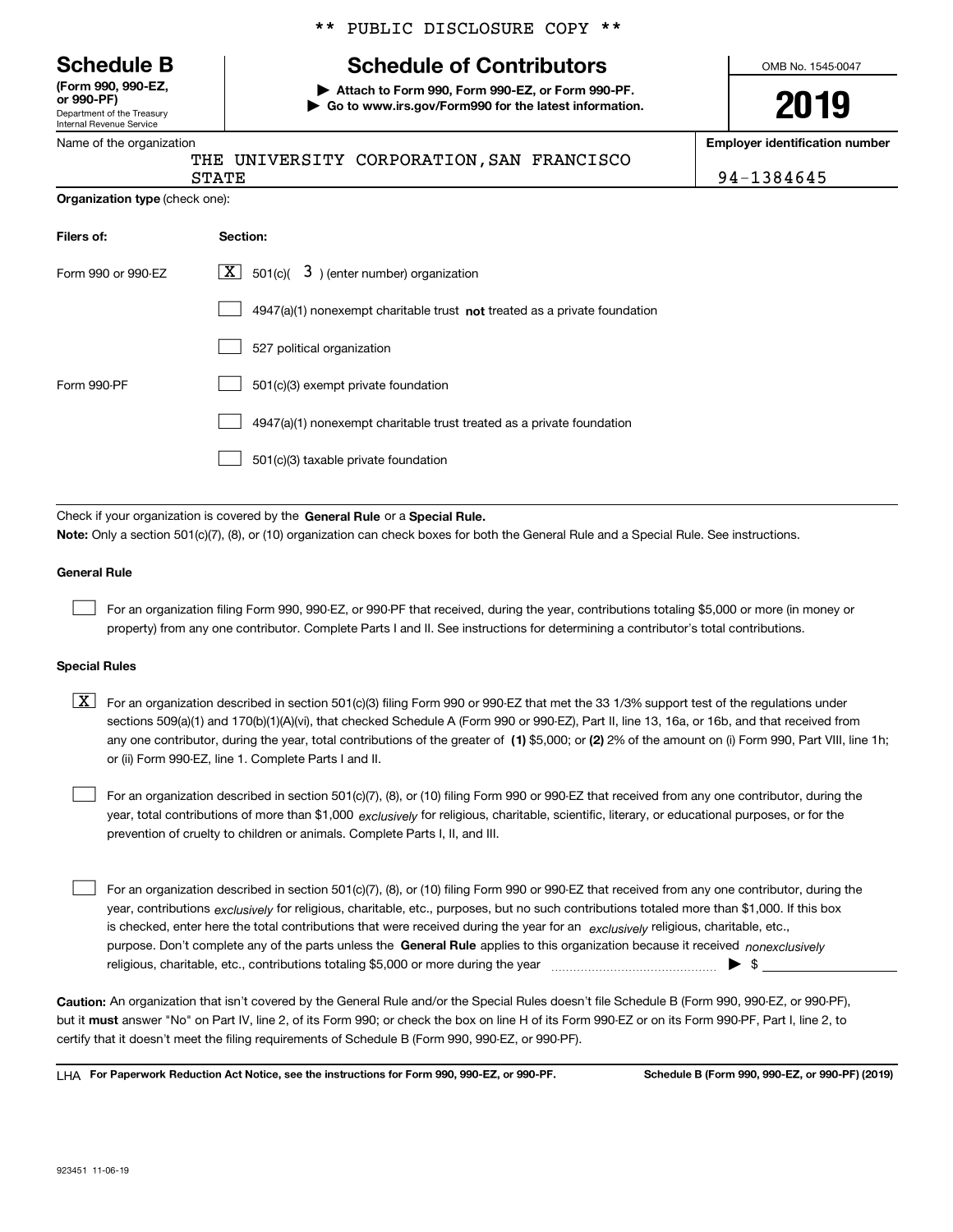#### Schedule B (Form 990, 990-EZ, or 990-PF) (2019) **Page 2** and the state of the state of the state of the state of the state of the state of the state of the state of the state of the state of the state of the state of the s

Name of organization

## THE UNIVERSITY CORPORATION,SAN FRANCISCO

**Employer identification number**

#### **(a)No.(b)Name, address, and ZIP + 4 (c)Total contributions (d)Type of contribution PersonPayrollNoncash (a)No.(b)Name, address, and ZIP + 4 (c)Total contributions (d)Type of contribution PersonPayrollNoncash (a)No.(b)Name, address, and ZIP + 4 (c)Total contributions (d)Type of contribution PersonPayrollNoncash (a) No.(b)Name, address, and ZIP + 4 (c) Total contributions (d) Type of contribution PersonPayrollNoncash(a) No.(b)Name, address, and ZIP + 4 (c) Total contributions (d) Type of contribution PersonPayrollNoncash(a) No.(b)Name, address, and ZIP + 4 (c) Total contributions (d)Type of contribution PersonPayrollNoncash Contributors** (see instructions). Use duplicate copies of Part I if additional space is needed. \$(Complete Part II for noncash contributions.) \$(Complete Part II for noncash contributions.) \$(Complete Part II for noncash contributions.) \$(Complete Part II for noncash contributions.) \$(Complete Part II for noncash contributions.) \$(Complete Part II for noncash contributions.) Chedule B (Form 990, 990-EZ, or 990-PF) (2019)<br>Iame of organization<br>**2PATE UNIVERSITY CORPORATION, SAN FRANCISCO**<br>**2PATE** Contributors (see instructions). Use duplicate copies of Part I if additional space is needed.<br>2Part  $|X|$  $\mathcal{L}^{\text{max}}$  $\mathcal{L}^{\text{max}}$  $\boxed{\text{X}}$  $\mathcal{L}^{\text{max}}$  $\mathcal{L}^{\text{max}}$  $|X|$  $\mathcal{L}^{\text{max}}$  $\mathcal{L}^{\text{max}}$  $\mathcal{L}^{\text{max}}$  $\mathcal{L}^{\text{max}}$  $\mathcal{L}^{\text{max}}$  $\mathcal{L}^{\text{max}}$  $\mathcal{L}^{\text{max}}$  $\mathcal{L}^{\text{max}}$  $\mathcal{L}^{\text{max}}$  $\mathcal{L}^{\text{max}}$  $\mathcal{L}^{\text{max}}$  $\begin{array}{c|c|c|c|c|c} 1 & \hspace{1.5cm} & \hspace{1.5cm} & \hspace{1.5cm} & \hspace{1.5cm} & \hspace{1.5cm} & \hspace{1.5cm} & \hspace{1.5cm} & \hspace{1.5cm} & \hspace{1.5cm} & \hspace{1.5cm} & \hspace{1.5cm} & \hspace{1.5cm} & \hspace{1.5cm} & \hspace{1.5cm} & \hspace{1.5cm} & \hspace{1.5cm} & \hspace{1.5cm} & \hspace{1.5cm} & \hspace{1.5cm} & \hspace{1.5cm} &$ 10,219,325.  $2$  | Person  $\overline{\text{X}}$ 675,000.  $\overline{3}$  | Person  $\overline{X}$ 5,453,931. STATE 94-1384645

923452 11-06-19 **Schedule B (Form 990, 990-EZ, or 990-PF) (2019)**

23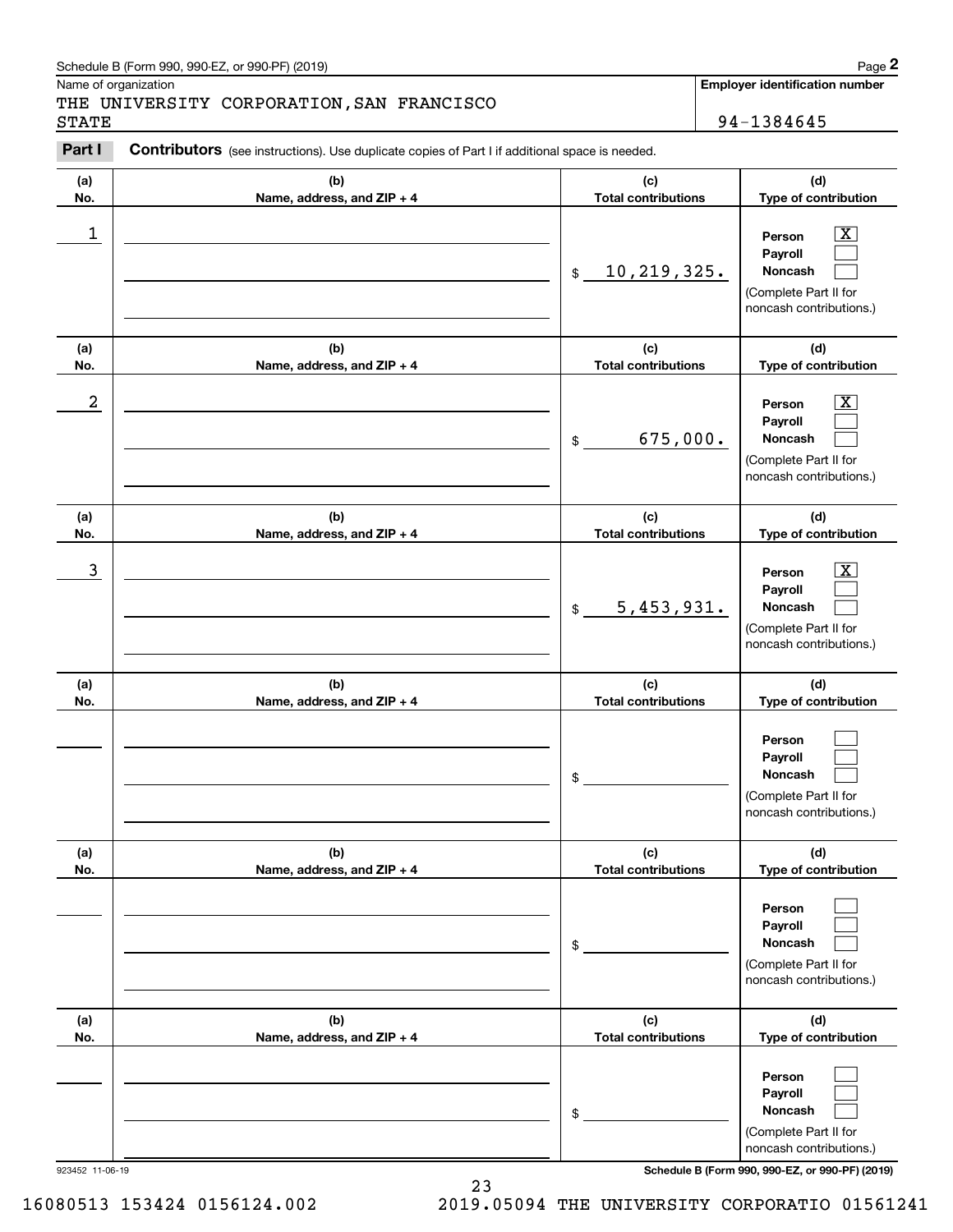|                              | Schedule B (Form 990, 990-EZ, or 990-PF) (2019)                                                     |                                                 | Page 3                                          |
|------------------------------|-----------------------------------------------------------------------------------------------------|-------------------------------------------------|-------------------------------------------------|
| Name of organization         |                                                                                                     |                                                 | <b>Employer identification number</b>           |
|                              | THE UNIVERSITY CORPORATION, SAN FRANCISCO                                                           |                                                 | 94-1384645                                      |
| <b>STATE</b>                 |                                                                                                     |                                                 |                                                 |
| Part II                      | Noncash Property (see instructions). Use duplicate copies of Part II if additional space is needed. |                                                 |                                                 |
| (a)<br>No.<br>from           | (b)<br>Description of noncash property given                                                        | (c)<br>FMV (or estimate)<br>(See instructions.) | (d)<br>Date received                            |
| Part I                       |                                                                                                     |                                                 |                                                 |
|                              |                                                                                                     |                                                 |                                                 |
|                              |                                                                                                     |                                                 |                                                 |
|                              |                                                                                                     | \$                                              |                                                 |
|                              |                                                                                                     |                                                 |                                                 |
| (a)<br>No.<br>from<br>Part I | (b)<br>Description of noncash property given                                                        | (c)<br>FMV (or estimate)<br>(See instructions.) | (d)<br>Date received                            |
|                              |                                                                                                     |                                                 |                                                 |
|                              |                                                                                                     |                                                 |                                                 |
|                              |                                                                                                     | \$                                              |                                                 |
|                              |                                                                                                     |                                                 |                                                 |
| (a)<br>No.<br>from           | (b)<br>Description of noncash property given                                                        | (c)<br>FMV (or estimate)<br>(See instructions.) | (d)<br>Date received                            |
| Part I                       |                                                                                                     |                                                 |                                                 |
|                              |                                                                                                     |                                                 |                                                 |
|                              |                                                                                                     |                                                 |                                                 |
|                              |                                                                                                     | \$                                              |                                                 |
| (a)                          |                                                                                                     |                                                 |                                                 |
| No.                          | (b)                                                                                                 | (c)<br>FMV (or estimate)                        | (d)                                             |
| from<br>Part I               | Description of noncash property given                                                               | (See instructions.)                             | Date received                                   |
|                              |                                                                                                     |                                                 |                                                 |
|                              |                                                                                                     |                                                 |                                                 |
|                              |                                                                                                     |                                                 |                                                 |
|                              |                                                                                                     | \$                                              |                                                 |
| (a)                          |                                                                                                     |                                                 |                                                 |
| No.                          | (b)                                                                                                 | (c)<br>FMV (or estimate)                        | (d)                                             |
| from<br>Part I               | Description of noncash property given                                                               | (See instructions.)                             | Date received                                   |
|                              |                                                                                                     |                                                 |                                                 |
|                              |                                                                                                     |                                                 |                                                 |
|                              |                                                                                                     |                                                 |                                                 |
|                              |                                                                                                     | \$                                              |                                                 |
| (a)                          |                                                                                                     |                                                 |                                                 |
| No.                          | (b)                                                                                                 | (c)<br>FMV (or estimate)                        | (d)                                             |
| from                         | Description of noncash property given                                                               | (See instructions.)                             | Date received                                   |
| Part I                       |                                                                                                     |                                                 |                                                 |
|                              |                                                                                                     |                                                 |                                                 |
|                              |                                                                                                     |                                                 |                                                 |
|                              |                                                                                                     | \$                                              |                                                 |
| 923453 11-06-19              |                                                                                                     |                                                 | Schedule B (Form 990, 990-EZ, or 990-PF) (2019) |

24

16080513 153424 0156124.002 2019.05094 THE UNIVERSITY CORPORATIO 01561241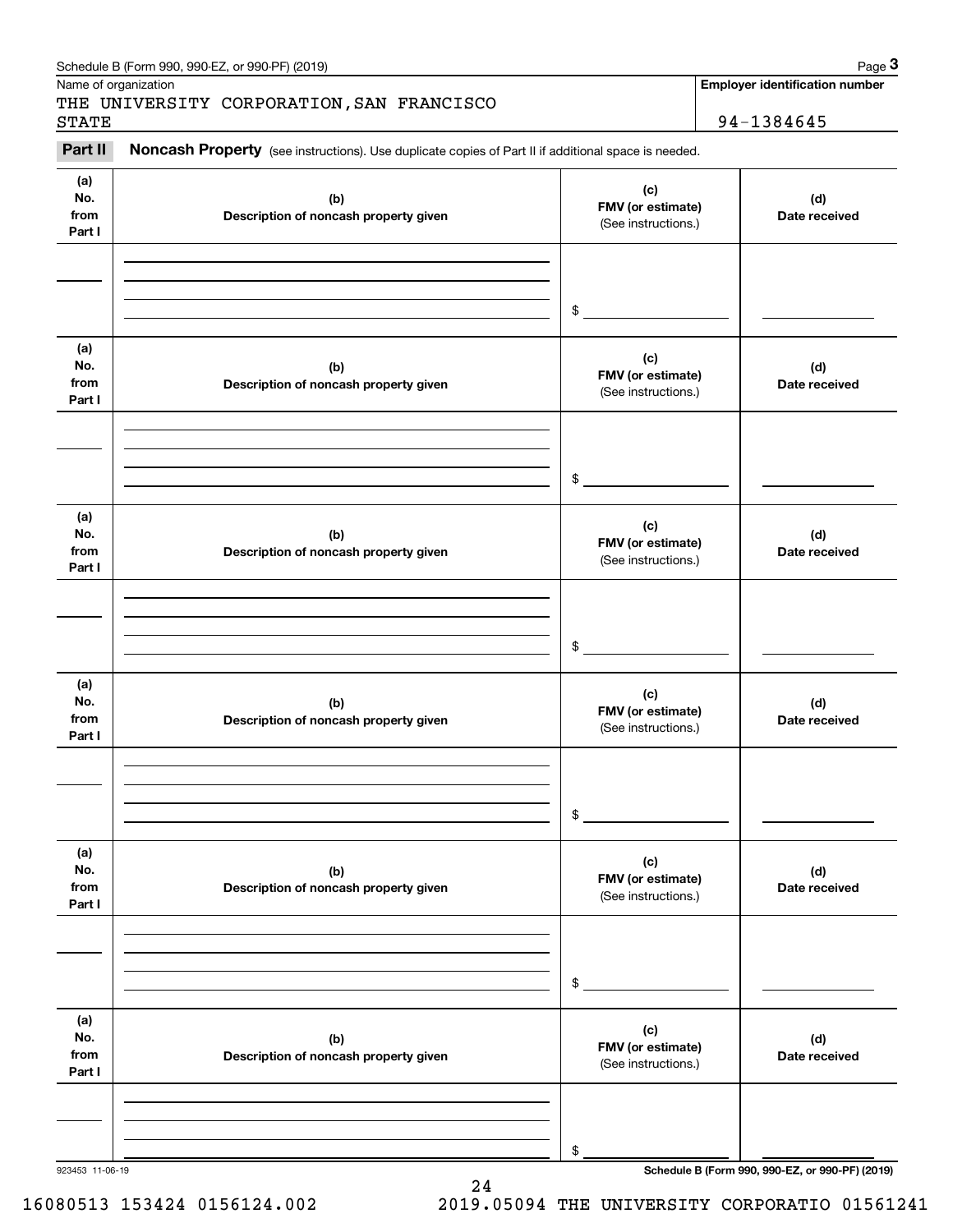|                      | Schedule B (Form 990, 990-EZ, or 990-PF) (2019)                                                                                                                                                                                                                              |                      |                                          | Page 4                                          |  |  |  |  |
|----------------------|------------------------------------------------------------------------------------------------------------------------------------------------------------------------------------------------------------------------------------------------------------------------------|----------------------|------------------------------------------|-------------------------------------------------|--|--|--|--|
| Name of organization |                                                                                                                                                                                                                                                                              |                      |                                          | <b>Employer identification number</b>           |  |  |  |  |
|                      | THE UNIVERSITY CORPORATION, SAN FRANCISCO                                                                                                                                                                                                                                    |                      |                                          |                                                 |  |  |  |  |
| <b>STATE</b>         |                                                                                                                                                                                                                                                                              |                      |                                          | 94-1384645                                      |  |  |  |  |
| Part III             | Exclusively religious, charitable, etc., contributions to organizations described in section 501(c)(7), (8), or (10) that total more than \$1,000 for the year<br>from any one contributor. Complete columns (a) through (e) and the following line entry. For organizations |                      |                                          |                                                 |  |  |  |  |
|                      | completing Part III, enter the total of exclusively religious, charitable, etc., contributions of \$1,000 or less for the year. (Enter this info. once.) $\blacktriangleright$ \$                                                                                            |                      |                                          |                                                 |  |  |  |  |
| (a) No.              | Use duplicate copies of Part III if additional space is needed.                                                                                                                                                                                                              |                      |                                          |                                                 |  |  |  |  |
| from                 | (b) Purpose of gift                                                                                                                                                                                                                                                          | (c) Use of gift      |                                          | (d) Description of how gift is held             |  |  |  |  |
| Part I               |                                                                                                                                                                                                                                                                              |                      |                                          |                                                 |  |  |  |  |
|                      |                                                                                                                                                                                                                                                                              |                      |                                          |                                                 |  |  |  |  |
|                      |                                                                                                                                                                                                                                                                              |                      |                                          |                                                 |  |  |  |  |
|                      |                                                                                                                                                                                                                                                                              |                      |                                          |                                                 |  |  |  |  |
|                      |                                                                                                                                                                                                                                                                              | (e) Transfer of gift |                                          |                                                 |  |  |  |  |
|                      |                                                                                                                                                                                                                                                                              |                      |                                          |                                                 |  |  |  |  |
|                      | Transferee's name, address, and ZIP + 4                                                                                                                                                                                                                                      |                      |                                          | Relationship of transferor to transferee        |  |  |  |  |
|                      |                                                                                                                                                                                                                                                                              |                      |                                          |                                                 |  |  |  |  |
|                      |                                                                                                                                                                                                                                                                              |                      |                                          |                                                 |  |  |  |  |
|                      |                                                                                                                                                                                                                                                                              |                      |                                          |                                                 |  |  |  |  |
| (a) No.              |                                                                                                                                                                                                                                                                              |                      |                                          |                                                 |  |  |  |  |
| from<br>Part I       | (b) Purpose of gift                                                                                                                                                                                                                                                          | (c) Use of gift      |                                          | (d) Description of how gift is held             |  |  |  |  |
|                      |                                                                                                                                                                                                                                                                              |                      |                                          |                                                 |  |  |  |  |
|                      |                                                                                                                                                                                                                                                                              |                      |                                          |                                                 |  |  |  |  |
|                      |                                                                                                                                                                                                                                                                              |                      |                                          |                                                 |  |  |  |  |
|                      |                                                                                                                                                                                                                                                                              |                      |                                          |                                                 |  |  |  |  |
|                      | (e) Transfer of gift                                                                                                                                                                                                                                                         |                      |                                          |                                                 |  |  |  |  |
|                      |                                                                                                                                                                                                                                                                              |                      |                                          |                                                 |  |  |  |  |
|                      | Transferee's name, address, and $ZIP + 4$                                                                                                                                                                                                                                    |                      |                                          | Relationship of transferor to transferee        |  |  |  |  |
|                      |                                                                                                                                                                                                                                                                              |                      |                                          |                                                 |  |  |  |  |
|                      |                                                                                                                                                                                                                                                                              |                      |                                          |                                                 |  |  |  |  |
|                      |                                                                                                                                                                                                                                                                              |                      |                                          |                                                 |  |  |  |  |
| (a) No.              |                                                                                                                                                                                                                                                                              |                      |                                          |                                                 |  |  |  |  |
| from<br>Part I       | (b) Purpose of gift                                                                                                                                                                                                                                                          | (c) Use of gift      |                                          | (d) Description of how gift is held             |  |  |  |  |
|                      |                                                                                                                                                                                                                                                                              |                      |                                          |                                                 |  |  |  |  |
|                      |                                                                                                                                                                                                                                                                              |                      |                                          |                                                 |  |  |  |  |
|                      |                                                                                                                                                                                                                                                                              |                      |                                          |                                                 |  |  |  |  |
|                      |                                                                                                                                                                                                                                                                              |                      |                                          |                                                 |  |  |  |  |
|                      | (e) Transfer of gift                                                                                                                                                                                                                                                         |                      |                                          |                                                 |  |  |  |  |
|                      |                                                                                                                                                                                                                                                                              |                      | Relationship of transferor to transferee |                                                 |  |  |  |  |
|                      | Transferee's name, address, and ZIP + 4                                                                                                                                                                                                                                      |                      |                                          |                                                 |  |  |  |  |
|                      |                                                                                                                                                                                                                                                                              |                      |                                          |                                                 |  |  |  |  |
|                      |                                                                                                                                                                                                                                                                              |                      |                                          |                                                 |  |  |  |  |
|                      |                                                                                                                                                                                                                                                                              |                      |                                          |                                                 |  |  |  |  |
| (a) No.<br>from      | (b) Purpose of gift                                                                                                                                                                                                                                                          | (c) Use of gift      |                                          | (d) Description of how gift is held             |  |  |  |  |
| Part I               |                                                                                                                                                                                                                                                                              |                      |                                          |                                                 |  |  |  |  |
|                      |                                                                                                                                                                                                                                                                              |                      |                                          |                                                 |  |  |  |  |
|                      |                                                                                                                                                                                                                                                                              |                      |                                          |                                                 |  |  |  |  |
|                      |                                                                                                                                                                                                                                                                              |                      |                                          |                                                 |  |  |  |  |
|                      |                                                                                                                                                                                                                                                                              |                      |                                          |                                                 |  |  |  |  |
|                      |                                                                                                                                                                                                                                                                              | (e) Transfer of gift |                                          |                                                 |  |  |  |  |
|                      | Transferee's name, address, and $ZIP + 4$                                                                                                                                                                                                                                    |                      |                                          | Relationship of transferor to transferee        |  |  |  |  |
|                      |                                                                                                                                                                                                                                                                              |                      |                                          |                                                 |  |  |  |  |
|                      |                                                                                                                                                                                                                                                                              |                      |                                          |                                                 |  |  |  |  |
|                      |                                                                                                                                                                                                                                                                              |                      |                                          |                                                 |  |  |  |  |
|                      |                                                                                                                                                                                                                                                                              |                      |                                          |                                                 |  |  |  |  |
| 923454 11-06-19      |                                                                                                                                                                                                                                                                              |                      |                                          | Schedule B (Form 990, 990-EZ, or 990-PF) (2019) |  |  |  |  |

25

16080513 153424 0156124.002 2019.05094 THE UNIVERSITY CORPORATIO 01561241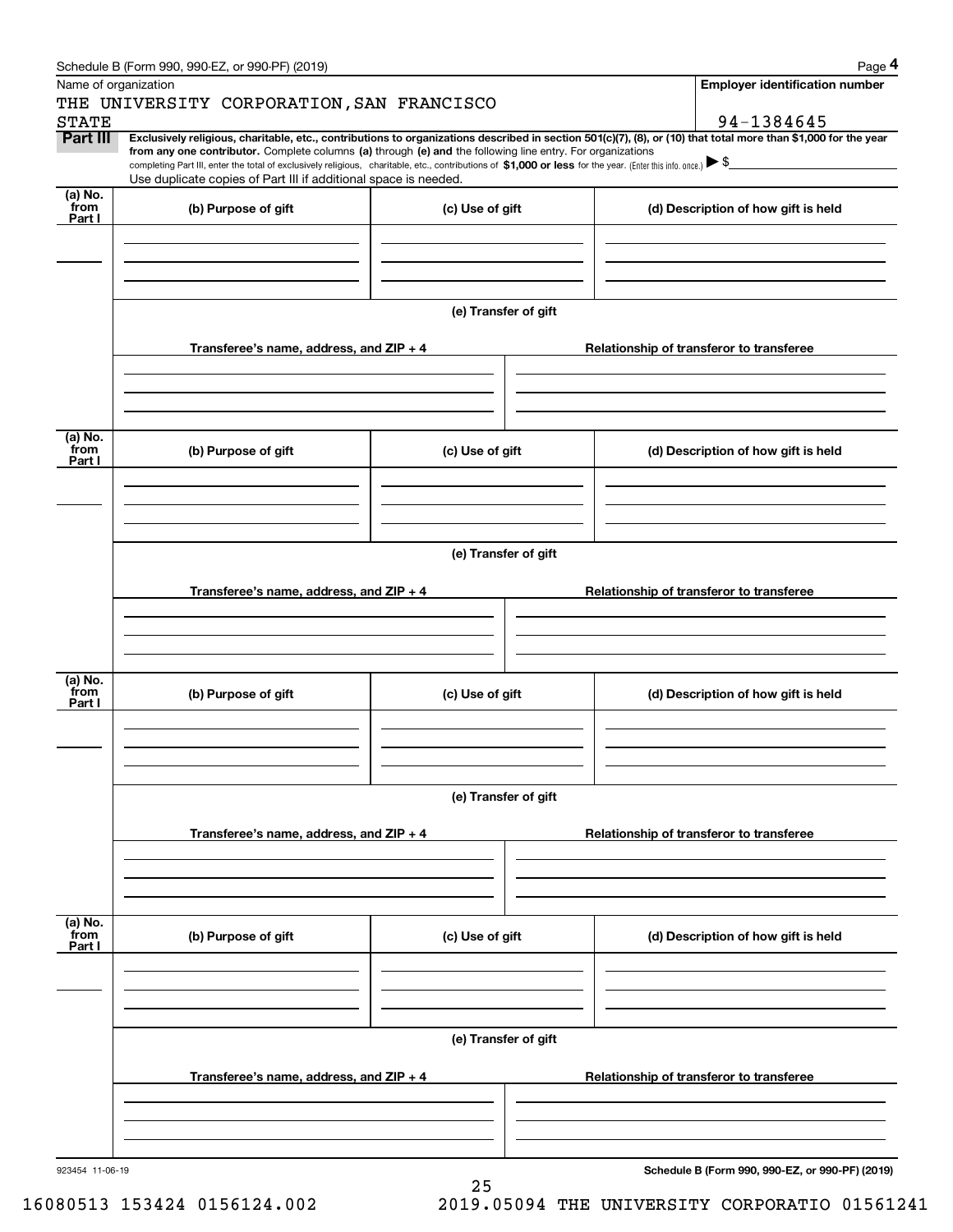| <b>Political Campaign and Lobbying Activities</b><br><b>SCHEDULE C</b> |                                                                                                                                                                          |                                                                                                                                                                                                                        |           |                                                                                                                                                                                                                                                                                                                                                     |                          | OMB No. 1545-0047                     |  |
|------------------------------------------------------------------------|--------------------------------------------------------------------------------------------------------------------------------------------------------------------------|------------------------------------------------------------------------------------------------------------------------------------------------------------------------------------------------------------------------|-----------|-----------------------------------------------------------------------------------------------------------------------------------------------------------------------------------------------------------------------------------------------------------------------------------------------------------------------------------------------------|--------------------------|---------------------------------------|--|
| (Form 990 or 990-EZ)                                                   |                                                                                                                                                                          |                                                                                                                                                                                                                        |           |                                                                                                                                                                                                                                                                                                                                                     |                          |                                       |  |
|                                                                        | For Organizations Exempt From Income Tax Under section 501(c) and section 527<br>▶ Complete if the organization is described below. ▶ Attach to Form 990 or Form 990-EZ. |                                                                                                                                                                                                                        |           |                                                                                                                                                                                                                                                                                                                                                     |                          |                                       |  |
| Department of the Treasury<br>Internal Revenue Service                 |                                                                                                                                                                          | Go to www.irs.gov/Form990 for instructions and the latest information.                                                                                                                                                 |           |                                                                                                                                                                                                                                                                                                                                                     |                          | Open to Public<br><b>Inspection</b>   |  |
|                                                                        |                                                                                                                                                                          | If the organization answered "Yes," on Form 990, Part IV, line 3, or Form 990-EZ, Part V, line 46 (Political Campaign Activities), then                                                                                |           |                                                                                                                                                                                                                                                                                                                                                     |                          |                                       |  |
|                                                                        |                                                                                                                                                                          | • Section 501(c)(3) organizations: Complete Parts I-A and B. Do not complete Part I-C.                                                                                                                                 |           |                                                                                                                                                                                                                                                                                                                                                     |                          |                                       |  |
|                                                                        |                                                                                                                                                                          | • Section 501(c) (other than section 501(c)(3)) organizations: Complete Parts I-A and C below. Do not complete Part I-B.                                                                                               |           |                                                                                                                                                                                                                                                                                                                                                     |                          |                                       |  |
| • Section 527 organizations: Complete Part I-A only.                   |                                                                                                                                                                          |                                                                                                                                                                                                                        |           |                                                                                                                                                                                                                                                                                                                                                     |                          |                                       |  |
|                                                                        |                                                                                                                                                                          | If the organization answered "Yes," on Form 990, Part IV, line 4, or Form 990-EZ, Part VI, line 47 (Lobbying Activities), then                                                                                         |           |                                                                                                                                                                                                                                                                                                                                                     |                          |                                       |  |
|                                                                        |                                                                                                                                                                          | • Section 501(c)(3) organizations that have filed Form 5768 (election under section 501(h)): Complete Part II-A. Do not complete Part II-B.                                                                            |           |                                                                                                                                                                                                                                                                                                                                                     |                          |                                       |  |
|                                                                        |                                                                                                                                                                          | • Section 501(c)(3) organizations that have NOT filed Form 5768 (election under section 501(h)): Complete Part II-B. Do not complete Part II-A.                                                                        |           |                                                                                                                                                                                                                                                                                                                                                     |                          |                                       |  |
|                                                                        |                                                                                                                                                                          | If the organization answered "Yes," on Form 990, Part IV, line 5 (Proxy Tax) (see separate instructions) or Form 990-EZ, Part V, line 35c (Proxy                                                                       |           |                                                                                                                                                                                                                                                                                                                                                     |                          |                                       |  |
| Tax) (see separate instructions), then                                 |                                                                                                                                                                          |                                                                                                                                                                                                                        |           |                                                                                                                                                                                                                                                                                                                                                     |                          |                                       |  |
|                                                                        |                                                                                                                                                                          | • Section 501(c)(4), (5), or (6) organizations: Complete Part III.                                                                                                                                                     |           |                                                                                                                                                                                                                                                                                                                                                     |                          |                                       |  |
| Name of organization                                                   |                                                                                                                                                                          | THE UNIVERSITY CORPORATION, SAN FRANCISCO                                                                                                                                                                              |           |                                                                                                                                                                                                                                                                                                                                                     |                          | <b>Employer identification number</b> |  |
|                                                                        | <b>STATE</b>                                                                                                                                                             |                                                                                                                                                                                                                        |           |                                                                                                                                                                                                                                                                                                                                                     |                          | 94-1384645                            |  |
| Part I-A                                                               |                                                                                                                                                                          | Complete if the organization is exempt under section 501(c) or is a section 527 organization.                                                                                                                          |           |                                                                                                                                                                                                                                                                                                                                                     |                          |                                       |  |
|                                                                        |                                                                                                                                                                          |                                                                                                                                                                                                                        |           |                                                                                                                                                                                                                                                                                                                                                     |                          |                                       |  |
|                                                                        |                                                                                                                                                                          | 1 Provide a description of the organization's direct and indirect political campaign activities in Part IV.                                                                                                            |           |                                                                                                                                                                                                                                                                                                                                                     |                          |                                       |  |
| Political campaign activity expenditures<br>2                          |                                                                                                                                                                          |                                                                                                                                                                                                                        |           |                                                                                                                                                                                                                                                                                                                                                     |                          | $\triangleright$ \$                   |  |
| Volunteer hours for political campaign activities<br>3.                |                                                                                                                                                                          |                                                                                                                                                                                                                        |           |                                                                                                                                                                                                                                                                                                                                                     |                          |                                       |  |
|                                                                        |                                                                                                                                                                          |                                                                                                                                                                                                                        |           |                                                                                                                                                                                                                                                                                                                                                     |                          |                                       |  |
| Part I-B                                                               |                                                                                                                                                                          | Complete if the organization is exempt under section 501(c)(3).                                                                                                                                                        |           |                                                                                                                                                                                                                                                                                                                                                     |                          |                                       |  |
|                                                                        |                                                                                                                                                                          | 1 Enter the amount of any excise tax incurred by the organization under section 4955                                                                                                                                   |           |                                                                                                                                                                                                                                                                                                                                                     |                          |                                       |  |
| 2                                                                      |                                                                                                                                                                          | Enter the amount of any excise tax incurred by organization managers under section 4955                                                                                                                                |           | $\begin{picture}(20,10) \put(0,0){\line(1,0){10}} \put(15,0){\line(1,0){10}} \put(15,0){\line(1,0){10}} \put(15,0){\line(1,0){10}} \put(15,0){\line(1,0){10}} \put(15,0){\line(1,0){10}} \put(15,0){\line(1,0){10}} \put(15,0){\line(1,0){10}} \put(15,0){\line(1,0){10}} \put(15,0){\line(1,0){10}} \put(15,0){\line(1,0){10}} \put(15,0){\line(1$ |                          |                                       |  |
|                                                                        |                                                                                                                                                                          |                                                                                                                                                                                                                        |           |                                                                                                                                                                                                                                                                                                                                                     |                          | Yes<br>No                             |  |
|                                                                        |                                                                                                                                                                          |                                                                                                                                                                                                                        |           |                                                                                                                                                                                                                                                                                                                                                     |                          | <b>No</b><br>Yes                      |  |
| <b>b</b> If "Yes," describe in Part IV.                                |                                                                                                                                                                          | Part I-C Complete if the organization is exempt under section 501(c), except section 501(c)(3).                                                                                                                        |           |                                                                                                                                                                                                                                                                                                                                                     |                          |                                       |  |
|                                                                        |                                                                                                                                                                          |                                                                                                                                                                                                                        |           |                                                                                                                                                                                                                                                                                                                                                     | $\blacktriangleright$ \$ |                                       |  |
|                                                                        |                                                                                                                                                                          | 1 Enter the amount directly expended by the filing organization for section 527 exempt function activities<br>2 Enter the amount of the filing organization's funds contributed to other organizations for section 527 |           |                                                                                                                                                                                                                                                                                                                                                     |                          |                                       |  |
| exempt function activities                                             |                                                                                                                                                                          |                                                                                                                                                                                                                        |           |                                                                                                                                                                                                                                                                                                                                                     | $\blacktriangleright$ \$ |                                       |  |
|                                                                        |                                                                                                                                                                          | 3 Total exempt function expenditures. Add lines 1 and 2. Enter here and on Form 1120-POL,                                                                                                                              |           |                                                                                                                                                                                                                                                                                                                                                     |                          |                                       |  |
|                                                                        |                                                                                                                                                                          |                                                                                                                                                                                                                        |           |                                                                                                                                                                                                                                                                                                                                                     | $\triangleright$ \$      |                                       |  |
|                                                                        |                                                                                                                                                                          |                                                                                                                                                                                                                        |           |                                                                                                                                                                                                                                                                                                                                                     |                          | Yes<br><b>No</b>                      |  |
|                                                                        |                                                                                                                                                                          | 5 Enter the names, addresses and employer identification number (EIN) of all section 527 political organizations to which the filing organization                                                                      |           |                                                                                                                                                                                                                                                                                                                                                     |                          |                                       |  |
|                                                                        |                                                                                                                                                                          | made payments. For each organization listed, enter the amount paid from the filing organization's funds. Also enter the amount of political                                                                            |           |                                                                                                                                                                                                                                                                                                                                                     |                          |                                       |  |
|                                                                        |                                                                                                                                                                          | contributions received that were promptly and directly delivered to a separate political organization, such as a separate segregated fund or a                                                                         |           |                                                                                                                                                                                                                                                                                                                                                     |                          |                                       |  |
|                                                                        |                                                                                                                                                                          | political action committee (PAC). If additional space is needed, provide information in Part IV.                                                                                                                       |           |                                                                                                                                                                                                                                                                                                                                                     |                          |                                       |  |
| (a) Name                                                               |                                                                                                                                                                          | (b) Address                                                                                                                                                                                                            | $(c)$ EIN | (d) Amount paid from                                                                                                                                                                                                                                                                                                                                |                          | (e) Amount of political               |  |
|                                                                        |                                                                                                                                                                          |                                                                                                                                                                                                                        |           | filing organization's                                                                                                                                                                                                                                                                                                                               |                          | contributions received and            |  |
|                                                                        |                                                                                                                                                                          |                                                                                                                                                                                                                        |           | funds. If none, enter -0-.                                                                                                                                                                                                                                                                                                                          |                          | promptly and directly                 |  |
|                                                                        | delivered to a separate<br>political organization.                                                                                                                       |                                                                                                                                                                                                                        |           |                                                                                                                                                                                                                                                                                                                                                     |                          |                                       |  |
|                                                                        |                                                                                                                                                                          |                                                                                                                                                                                                                        |           |                                                                                                                                                                                                                                                                                                                                                     |                          | If none, enter -0-.                   |  |
|                                                                        |                                                                                                                                                                          |                                                                                                                                                                                                                        |           |                                                                                                                                                                                                                                                                                                                                                     |                          |                                       |  |
|                                                                        |                                                                                                                                                                          |                                                                                                                                                                                                                        |           |                                                                                                                                                                                                                                                                                                                                                     |                          |                                       |  |
|                                                                        |                                                                                                                                                                          |                                                                                                                                                                                                                        |           |                                                                                                                                                                                                                                                                                                                                                     |                          |                                       |  |

| For Paperwork Reduction Act Notice, see the Instructions for Form 990 or 990-EZ. |  |
|----------------------------------------------------------------------------------|--|
| I HA                                                                             |  |

**For Paperwork Reduction Act Notice, see the Instructions for Form 990 or 990-EZ. Schedule C (Form 990 or 990-EZ) 2019**

932041 11-26-19

### 26 16080513 153424 0156124.002 2019.05094 THE UNIVERSITY CORPORATIO 01561241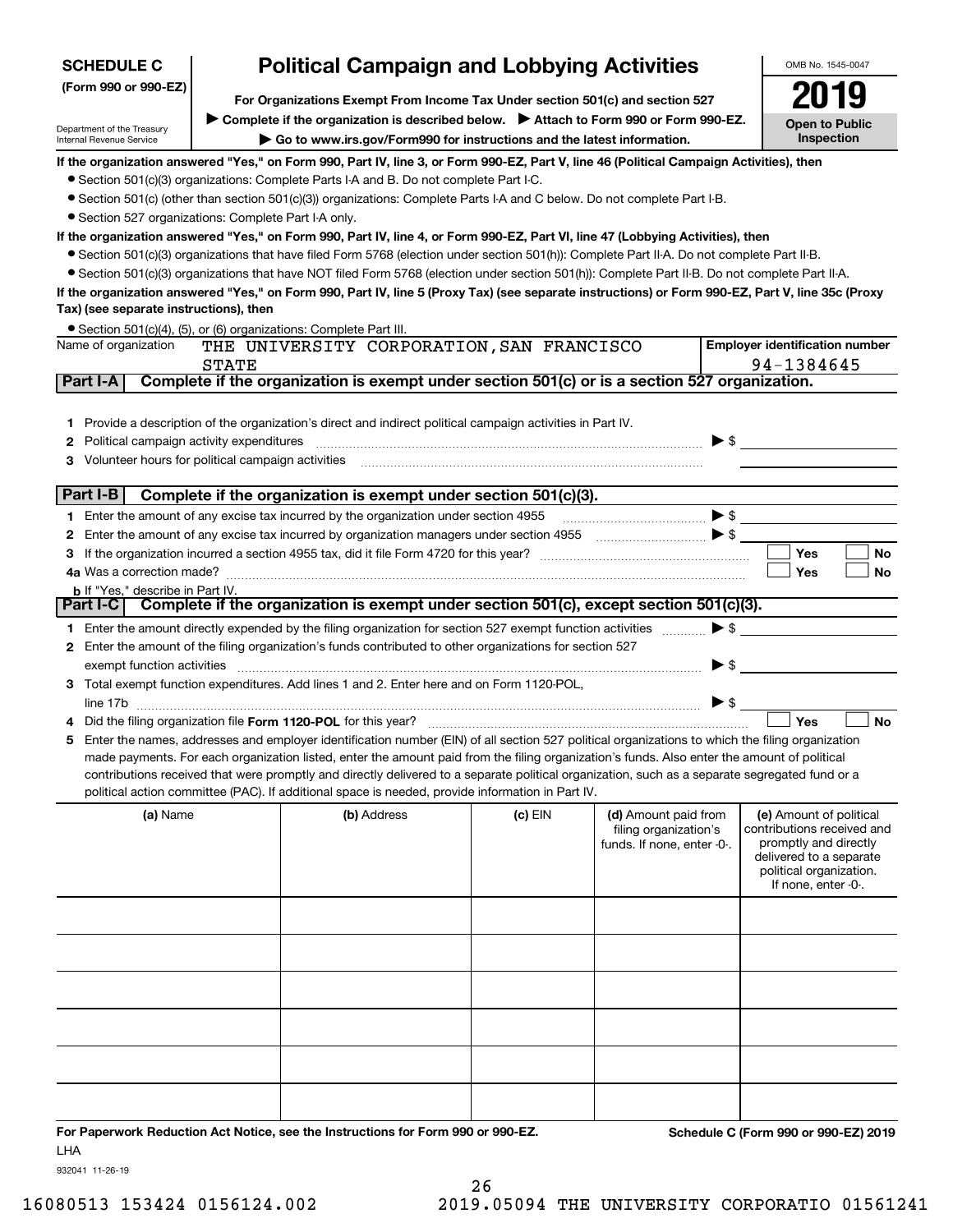| Schedule C (Form 990 or 990-EZ) 2019 STATE                                                                                                                         |                                        |                                                         |            |                                        | $94 - 1384645$ Page 2          |
|--------------------------------------------------------------------------------------------------------------------------------------------------------------------|----------------------------------------|---------------------------------------------------------|------------|----------------------------------------|--------------------------------|
| Complete if the organization is exempt under section 501(c)(3) and filed Form 5768 (election under<br>Part II-A<br>section 501(h)).                                |                                        |                                                         |            |                                        |                                |
| A Check $\blacktriangleright$<br>if the filing organization belongs to an affiliated group (and list in Part IV each affiliated group member's name, address, EIN, |                                        |                                                         |            |                                        |                                |
| expenses, and share of excess lobbying expenditures).                                                                                                              |                                        |                                                         |            |                                        |                                |
| if the filing organization checked box A and "limited control" provisions apply.<br><b>B</b> Check $\blacktriangleright$                                           |                                        |                                                         |            |                                        |                                |
| (The term "expenditures" means amounts paid or incurred.)                                                                                                          | <b>Limits on Lobbying Expenditures</b> |                                                         |            | (a) Filing<br>organization's<br>totals | (b) Affiliated group<br>totals |
| 1a Total lobbying expenditures to influence public opinion (grassroots lobbying)                                                                                   |                                        |                                                         |            |                                        |                                |
| <b>b</b> Total lobbying expenditures to influence a legislative body (direct lobbying)                                                                             |                                        |                                                         |            |                                        |                                |
| c                                                                                                                                                                  |                                        |                                                         |            |                                        |                                |
| <b>d</b> Other exempt purpose expenditures                                                                                                                         |                                        |                                                         |            |                                        |                                |
|                                                                                                                                                                    |                                        |                                                         |            |                                        |                                |
| f Lobbying nontaxable amount. Enter the amount from the following table in both columns.                                                                           |                                        |                                                         |            |                                        |                                |
| If the amount on line 1e, column $(a)$ or $(b)$ is:                                                                                                                |                                        | The lobbying nontaxable amount is:                      |            |                                        |                                |
| Not over \$500,000                                                                                                                                                 |                                        | 20% of the amount on line 1e.                           |            |                                        |                                |
| Over \$500,000 but not over \$1,000,000                                                                                                                            |                                        | \$100,000 plus 15% of the excess over \$500,000.        |            |                                        |                                |
| Over \$1,000,000 but not over \$1,500,000                                                                                                                          |                                        | \$175,000 plus 10% of the excess over \$1,000,000.      |            |                                        |                                |
| Over \$1,500,000 but not over \$17,000,000                                                                                                                         |                                        | \$225,000 plus 5% of the excess over \$1,500,000.       |            |                                        |                                |
| Over \$17,000,000                                                                                                                                                  | \$1,000,000.                           |                                                         |            |                                        |                                |
|                                                                                                                                                                    |                                        |                                                         |            |                                        |                                |
| g Grassroots nontaxable amount (enter 25% of line 1f)                                                                                                              |                                        |                                                         |            |                                        |                                |
| <b>h</b> Subtract line 1g from line 1a. If zero or less, enter 0-                                                                                                  |                                        |                                                         |            |                                        |                                |
| Subtract line 1f from line 1c. If zero or less, enter -0-                                                                                                          |                                        |                                                         |            |                                        |                                |
| If there is an amount other than zero on either line 1h or line 1i, did the organization file Form 4720                                                            |                                        |                                                         |            |                                        |                                |
| reporting section 4911 tax for this year?                                                                                                                          |                                        |                                                         |            |                                        | Yes<br>No.                     |
|                                                                                                                                                                    |                                        | 4-Year Averaging Period Under Section 501(h)            |            |                                        |                                |
| (Some organizations that made a section 501(h) election do not have to complete all of the five columns below.                                                     |                                        | See the separate instructions for lines 2a through 2f.) |            |                                        |                                |
|                                                                                                                                                                    |                                        | Lobbying Expenditures During 4-Year Averaging Period    |            |                                        |                                |
|                                                                                                                                                                    |                                        |                                                         |            |                                        |                                |
| Calendar year<br>(or fiscal year beginning in)                                                                                                                     | (a) 2016                               | (b) 2017                                                | $(c)$ 2018 | $(d)$ 2019                             | (e) Total                      |
|                                                                                                                                                                    |                                        |                                                         |            |                                        |                                |
| 2a Lobbying nontaxable amount                                                                                                                                      |                                        |                                                         |            |                                        |                                |
| <b>b</b> Lobbying ceiling amount                                                                                                                                   |                                        |                                                         |            |                                        |                                |
| (150% of line 2a, column(e))                                                                                                                                       |                                        |                                                         |            |                                        |                                |
|                                                                                                                                                                    |                                        |                                                         |            |                                        |                                |
| c Total lobbying expenditures                                                                                                                                      |                                        |                                                         |            |                                        |                                |
| d Grassroots nontaxable amount                                                                                                                                     |                                        |                                                         |            |                                        |                                |
| e Grassroots ceiling amount                                                                                                                                        |                                        |                                                         |            |                                        |                                |
| (150% of line 2d, column (e))                                                                                                                                      |                                        |                                                         |            |                                        |                                |
|                                                                                                                                                                    |                                        |                                                         |            |                                        |                                |
| f Grassroots lobbying expenditures                                                                                                                                 |                                        |                                                         |            |                                        |                                |

**Schedule C (Form 990 or 990-EZ) 2019**

932042 11-26-19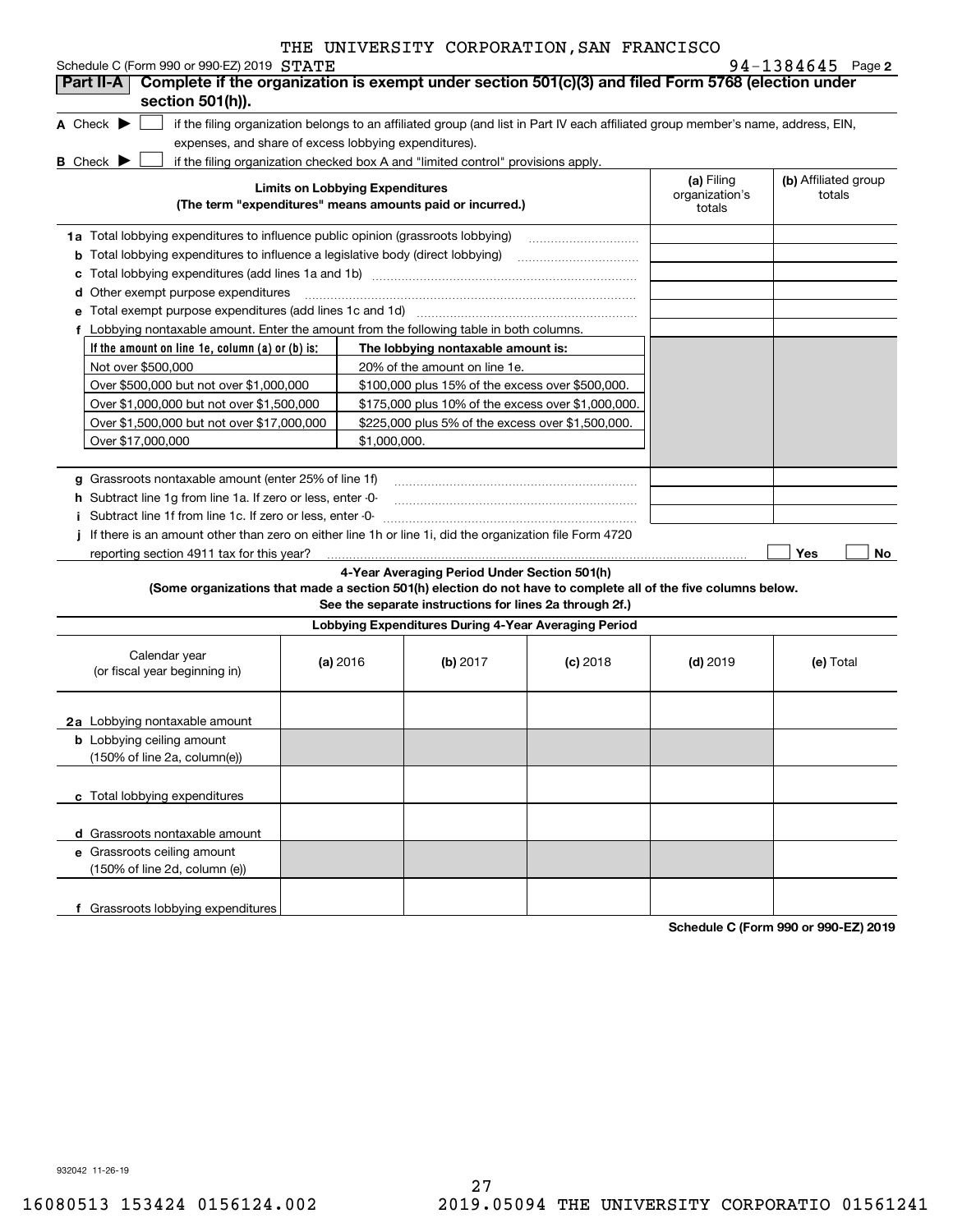## Schedule C (Form 990 or 990-EZ) 2019 STATE

#### **STATE** 94-1384645 Page 3 **Part II-B Complete if the organization is exempt under section 501(c)(3) and has NOT filed Form 5768 (election under section 501(h)).**

|    | For each "Yes" response on lines 1a through 1i below, provide in Part IV a detailed description                                                                                                                                |     | (a)            | (b)    |                                      |
|----|--------------------------------------------------------------------------------------------------------------------------------------------------------------------------------------------------------------------------------|-----|----------------|--------|--------------------------------------|
|    | of the lobbying activity.                                                                                                                                                                                                      | Yes | No             | Amount |                                      |
| 1. | During the year, did the filing organization attempt to influence foreign, national, state, or<br>local legislation, including any attempt to influence public opinion on a legislative matter                                 |     |                |        |                                      |
|    | or referendum, through the use of:                                                                                                                                                                                             |     |                |        |                                      |
|    |                                                                                                                                                                                                                                |     | х              |        |                                      |
|    | <b>b</b> Paid staff or management (include compensation in expenses reported on lines 1c through 1i)?<br>$\sim$                                                                                                                |     | X              |        |                                      |
|    |                                                                                                                                                                                                                                |     | X              |        |                                      |
|    |                                                                                                                                                                                                                                |     | X              |        |                                      |
|    | e Publications, or published or broadcast statements?                                                                                                                                                                          |     | х              |        |                                      |
|    | f Grants to other organizations for lobbying purposes?                                                                                                                                                                         | x   |                |        | 25,000.                              |
|    | g Direct contact with legislators, their staffs, government officials, or a legislative body?                                                                                                                                  |     | X              |        |                                      |
|    | h Rallies, demonstrations, seminars, conventions, speeches, lectures, or any similar means?                                                                                                                                    |     | $\mathbf X$    |        |                                      |
|    | <i>i</i> Other activities?                                                                                                                                                                                                     |     | X              |        |                                      |
|    |                                                                                                                                                                                                                                |     |                |        | 25,000.                              |
|    | 2a Did the activities in line 1 cause the organization to be not described in section 501(c)(3)?                                                                                                                               |     | х              |        |                                      |
|    |                                                                                                                                                                                                                                |     |                |        |                                      |
|    | c If "Yes," enter the amount of any tax incurred by organization managers under section 4912                                                                                                                                   |     |                |        |                                      |
|    | d If the filing organization incurred a section 4912 tax, did it file Form 4720 for this year?                                                                                                                                 |     |                |        |                                      |
|    | Complete if the organization is exempt under section 501(c)(4), section 501(c)(5), or section<br>Part III-A I                                                                                                                  |     |                |        |                                      |
|    | $501(c)(6)$ .                                                                                                                                                                                                                  |     |                |        |                                      |
|    |                                                                                                                                                                                                                                |     |                | Yes    | No                                   |
| 1  |                                                                                                                                                                                                                                |     | 1              |        |                                      |
| 2  |                                                                                                                                                                                                                                |     | $\mathbf{2}$   |        |                                      |
| З  | Did the organization agree to carry over lobbying and political campaign activity expenditures from the prior year?                                                                                                            |     | 3              |        |                                      |
|    | Complete if the organization is exempt under section 501(c)(4), section 501(c)(5), or section<br> Part III-B                                                                                                                   |     |                |        |                                      |
|    | 501(c)(6) and if either (a) BOTH Part III-A, lines 1 and 2, are answered "No" OR (b) Part III-A, line 3, is                                                                                                                    |     |                |        |                                      |
|    | answered "Yes."                                                                                                                                                                                                                |     |                |        |                                      |
| 1  | Dues, assessments and similar amounts from members [11] matter contracts and similar amounts from members [11] matter and similar amounts from members [11] matter and similar amounts from members [11] matter and similar am |     | 1              |        |                                      |
| 2  | Section 162(e) nondeductible lobbying and political expenditures (do not include amounts of political                                                                                                                          |     |                |        |                                      |
|    | expenses for which the section 527(f) tax was paid).                                                                                                                                                                           |     |                |        |                                      |
|    |                                                                                                                                                                                                                                |     | 2a             |        |                                      |
|    | b Carryover from last year manufactured and contract the contract of the contract of the contract of the contract of contract of contract of contract of contract of contract of contract of contract of contract of contract  |     | 2 <sub>b</sub> |        |                                      |
|    |                                                                                                                                                                                                                                |     | 2c             |        |                                      |
|    | Aggregate amount reported in section 6033(e)(1)(A) notices of nondeductible section 162(e) dues                                                                                                                                |     | 3              |        |                                      |
| 4  | If notices were sent and the amount on line 2c exceeds the amount on line 3, what portion of the excess                                                                                                                        |     |                |        |                                      |
|    | does the organization agree to carryover to the reasonable estimate of nondeductible lobbying and political                                                                                                                    |     |                |        |                                      |
|    | expenditure next year?                                                                                                                                                                                                         |     | 4              |        |                                      |
|    | 5 Taxable amount of lobbying and political expenditures (see instructions)                                                                                                                                                     |     | 5              |        |                                      |
|    | <b>Part IV</b><br><b>Supplemental Information</b>                                                                                                                                                                              |     |                |        |                                      |
|    | Provide the descriptions required for Part I-A, line 1; Part I-B, line 4; Part I-C, line 5; Part II-A (affiliated group list); Part II-A, lines 1 and 2 (see                                                                   |     |                |        |                                      |
|    | instructions); and Part II-B, line 1. Also, complete this part for any additional information.                                                                                                                                 |     |                |        |                                      |
|    | PART II-B, LINE 1, LOBBYING ACTIVITIES:                                                                                                                                                                                        |     |                |        |                                      |
|    |                                                                                                                                                                                                                                |     |                |        |                                      |
|    | PROP 13 WAS A GENERAL OBLIGATION BOND SPONSORED BY THE CSU. PROP 13                                                                                                                                                            |     |                |        |                                      |
|    | AUTHORIZED \$15 BILLION FOR THE CONSTRUCTION AND MODERNIZATION OF PUBLIC                                                                                                                                                       |     |                |        |                                      |
|    |                                                                                                                                                                                                                                |     |                |        |                                      |
|    | PRESCHOOL, K-12, CALIFORNIA COMMUNITY COLLEGES (CCC), UNIVERSITY OF                                                                                                                                                            |     |                |        |                                      |
|    |                                                                                                                                                                                                                                |     |                |        |                                      |
|    | CALIFORNIA (UC), AND THE CALIFORNIA STATE UNIVERSITY (CSU) FACILITIES.                                                                                                                                                         |     |                |        |                                      |
|    |                                                                                                                                                                                                                                |     |                |        |                                      |
|    | IT WAS PLACED ON THE MARCH 3, 2020 PRIMARY BALLOT.                                                                                                                                                                             |     |                |        |                                      |
|    |                                                                                                                                                                                                                                |     |                |        | Schedule C (Form 990 or 990-EZ) 2019 |
|    | 932043 11-26-19                                                                                                                                                                                                                |     |                |        |                                      |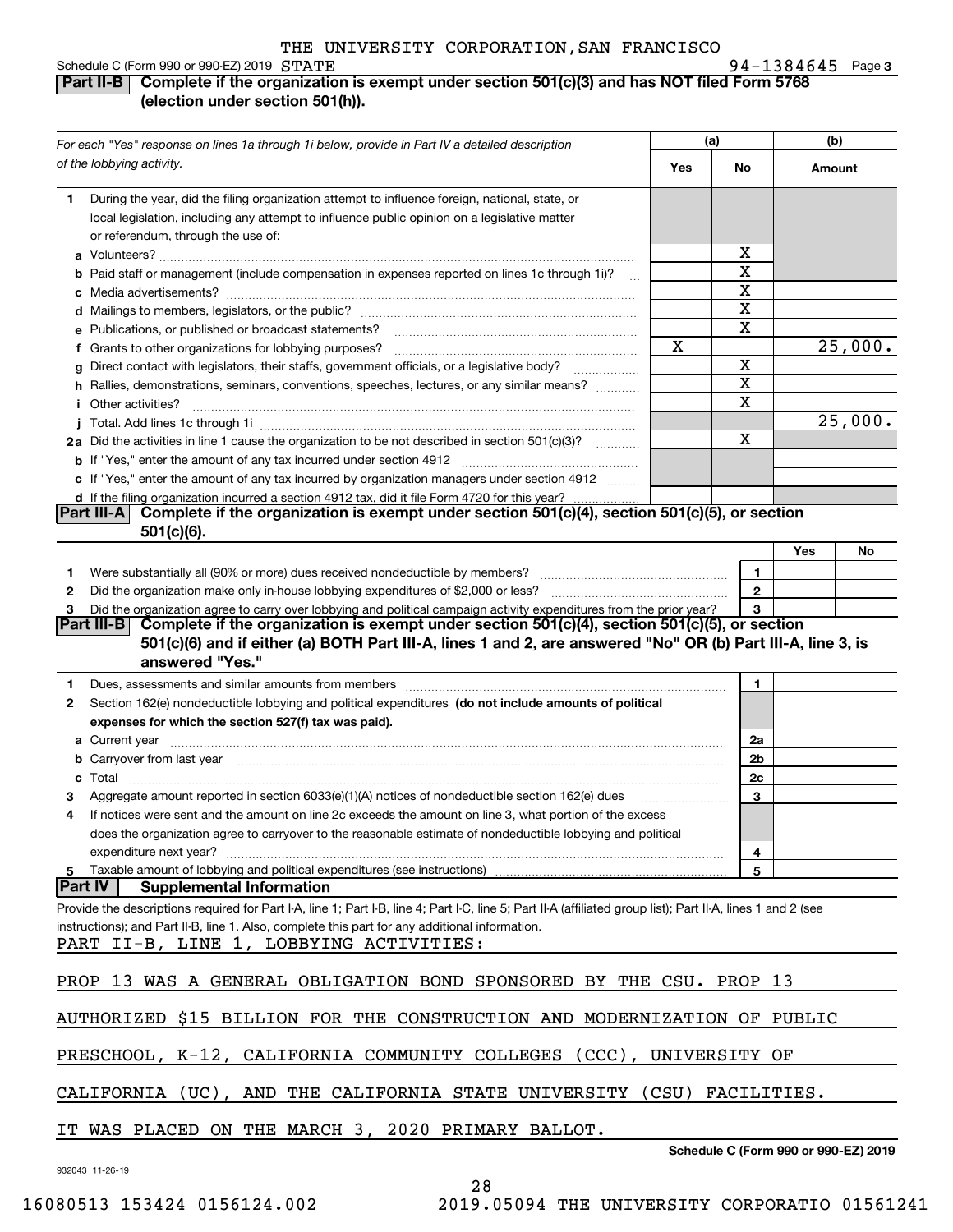THE GENERAL OBLIGATION BOND WOULD PROVIDE \$2 BILLION TO SUPPORT THE

CSU. ON THE SF STATE CAMPUS, THE DEFERRED MAINTENANCE DOLLARS WOULD BE

PUT TOWARD FOUR MAIN PROJECTS:

1. A SCIENCE REPLACEMENT BUILDING

2. STUDENT SUCCESS CENTER

3. HEALTH AND SOCIAL SCIENCES (HSS) BUILDING RENOVATION

4. THORNTON HALL RENOVATION

THE CHANCELLOR'S OFFICE RECOMMENDED THAT EACH CAMPUS HAVE ONE OR MORE

OF ITS AUXILIARIES CONTRIBUTE A COMBINED TOTAL OF \$50,000 TO THE

CALIFORNIA COALITION FOR PUBLIC HIGHER EDUCATION ISSUES COMMITTEE TO

SUPPORT THE CAMPAIGN TO PASS THE BOND. SF STATE DONATED \$25,000 FROM

THE SAN FRANCISCO STATE UNIVERSITY FOUNDATION AND \$25,000 FROM

UNIVERSITY CORPORATION FOR A TOTAL OF \$50,000.

**Schedule C (Form 990 or 990-EZ) 2019**

932044 11-26-19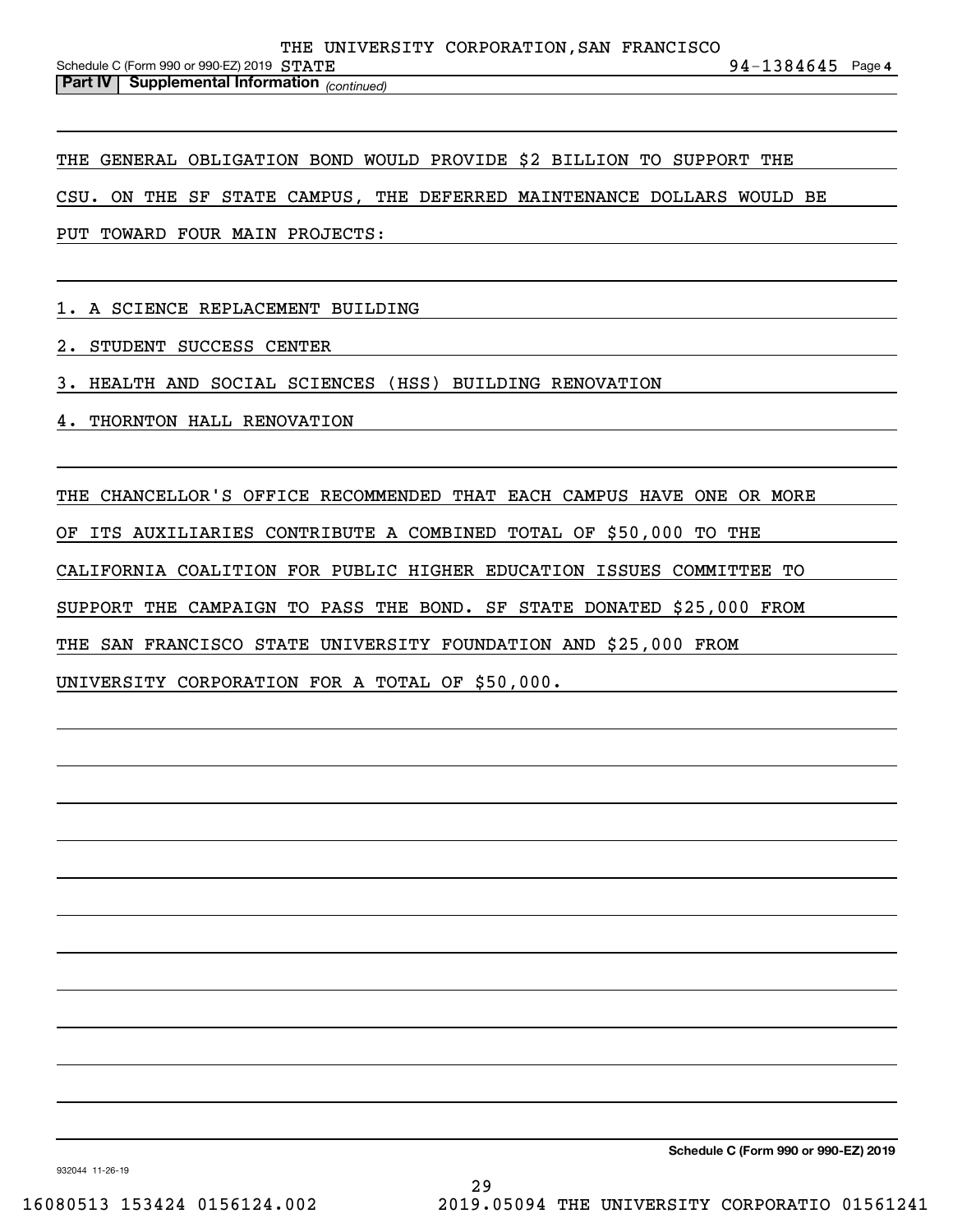|         | <b>SCHEDULE D</b>          |                                                                                                        | <b>Supplemental Financial Statements</b>                                                                                                                                                                                                            |      | OMB No. 1545-0047                                   |
|---------|----------------------------|--------------------------------------------------------------------------------------------------------|-----------------------------------------------------------------------------------------------------------------------------------------------------------------------------------------------------------------------------------------------------|------|-----------------------------------------------------|
|         | (Form 990)                 |                                                                                                        | Complete if the organization answered "Yes" on Form 990,                                                                                                                                                                                            |      |                                                     |
|         | Department of the Treasury |                                                                                                        | Part IV, line 6, 7, 8, 9, 10, 11a, 11b, 11c, 11d, 11e, 11f, 12a, or 12b.<br>Attach to Form 990.                                                                                                                                                     |      | Open to Public                                      |
|         | Internal Revenue Service   |                                                                                                        | Go to www.irs.gov/Form990 for instructions and the latest information.<br>THE UNIVERSITY CORPORATION, SAN FRANCISCO                                                                                                                                 |      | Inspection                                          |
|         | Name of the organization   | <b>STATE</b>                                                                                           |                                                                                                                                                                                                                                                     |      | <b>Employer identification number</b><br>94-1384645 |
| Part I  |                            |                                                                                                        | Organizations Maintaining Donor Advised Funds or Other Similar Funds or Accounts. Complete if the                                                                                                                                                   |      |                                                     |
|         |                            | organization answered "Yes" on Form 990, Part IV, line 6.                                              |                                                                                                                                                                                                                                                     |      |                                                     |
|         |                            |                                                                                                        | (a) Donor advised funds                                                                                                                                                                                                                             |      | (b) Funds and other accounts                        |
| 1       |                            |                                                                                                        |                                                                                                                                                                                                                                                     |      |                                                     |
| 2       |                            | Aggregate value of contributions to (during year)                                                      |                                                                                                                                                                                                                                                     |      |                                                     |
| з<br>4  |                            |                                                                                                        |                                                                                                                                                                                                                                                     |      |                                                     |
| 5       |                            |                                                                                                        | Did the organization inform all donors and donor advisors in writing that the assets held in donor advised funds                                                                                                                                    |      |                                                     |
|         |                            |                                                                                                        |                                                                                                                                                                                                                                                     |      | Yes<br>No                                           |
| 6       |                            |                                                                                                        | Did the organization inform all grantees, donors, and donor advisors in writing that grant funds can be used only                                                                                                                                   |      |                                                     |
|         |                            |                                                                                                        | for charitable purposes and not for the benefit of the donor or donor advisor, or for any other purpose conferring                                                                                                                                  |      |                                                     |
|         |                            |                                                                                                        |                                                                                                                                                                                                                                                     |      | Yes<br>No                                           |
| Part II |                            |                                                                                                        | Conservation Easements. Complete if the organization answered "Yes" on Form 990, Part IV, line 7.                                                                                                                                                   |      |                                                     |
| 1.      |                            | Purpose(s) of conservation easements held by the organization (check all that apply).                  |                                                                                                                                                                                                                                                     |      |                                                     |
|         |                            | Preservation of land for public use (for example, recreation or education)                             | Preservation of a historically important land area                                                                                                                                                                                                  |      |                                                     |
|         |                            | Protection of natural habitat                                                                          | Preservation of a certified historic structure                                                                                                                                                                                                      |      |                                                     |
|         |                            | Preservation of open space                                                                             |                                                                                                                                                                                                                                                     |      |                                                     |
| 2       | day of the tax year.       |                                                                                                        | Complete lines 2a through 2d if the organization held a qualified conservation contribution in the form of a conservation easement on the last                                                                                                      |      | Held at the End of the Tax Year                     |
| a       |                            |                                                                                                        |                                                                                                                                                                                                                                                     | 2a   |                                                     |
| b       |                            | Total acreage restricted by conservation easements                                                     |                                                                                                                                                                                                                                                     | 2b   |                                                     |
| с       |                            |                                                                                                        |                                                                                                                                                                                                                                                     | 2c   |                                                     |
| d       |                            |                                                                                                        | Number of conservation easements included in (c) acquired after 7/25/06, and not on a historic structure                                                                                                                                            |      |                                                     |
|         |                            |                                                                                                        |                                                                                                                                                                                                                                                     | 2d   |                                                     |
| 3       |                            |                                                                                                        | Number of conservation easements modified, transferred, released, extinguished, or terminated by the organization during the tax                                                                                                                    |      |                                                     |
|         | $\mathsf{year}$            |                                                                                                        |                                                                                                                                                                                                                                                     |      |                                                     |
| 4       |                            | Number of states where property subject to conservation easement is located $\blacktriangleright$      |                                                                                                                                                                                                                                                     |      |                                                     |
| 5       |                            | Does the organization have a written policy regarding the periodic monitoring, inspection, handling of |                                                                                                                                                                                                                                                     |      |                                                     |
|         |                            | violations, and enforcement of the conservation easements it holds?                                    |                                                                                                                                                                                                                                                     |      | <b>No</b><br>Yes                                    |
| 6       |                            |                                                                                                        | Staff and volunteer hours devoted to monitoring, inspecting, handling of violations, and enforcing conservation easements during the year                                                                                                           |      |                                                     |
| 7       |                            |                                                                                                        | Amount of expenses incurred in monitoring, inspecting, handling of violations, and enforcing conservation easements during the year                                                                                                                 |      |                                                     |
|         | $\blacktriangleright$ \$   |                                                                                                        |                                                                                                                                                                                                                                                     |      |                                                     |
| 8       |                            |                                                                                                        | Does each conservation easement reported on line 2(d) above satisfy the requirements of section 170(h)(4)(B)(i)                                                                                                                                     |      |                                                     |
|         |                            |                                                                                                        |                                                                                                                                                                                                                                                     |      | Yes<br>No                                           |
| 9       |                            |                                                                                                        | In Part XIII, describe how the organization reports conservation easements in its revenue and expense statement and                                                                                                                                 |      |                                                     |
|         |                            |                                                                                                        | balance sheet, and include, if applicable, the text of the footnote to the organization's financial statements that describes the                                                                                                                   |      |                                                     |
|         |                            | organization's accounting for conservation easements.                                                  |                                                                                                                                                                                                                                                     |      |                                                     |
|         | Part III                   |                                                                                                        | Organizations Maintaining Collections of Art, Historical Treasures, or Other Similar Assets.                                                                                                                                                        |      |                                                     |
|         |                            | Complete if the organization answered "Yes" on Form 990, Part IV, line 8.                              |                                                                                                                                                                                                                                                     |      |                                                     |
|         |                            |                                                                                                        | 1a If the organization elected, as permitted under FASB ASC 958, not to report in its revenue statement and balance sheet works                                                                                                                     |      |                                                     |
|         |                            |                                                                                                        | of art, historical treasures, or other similar assets held for public exhibition, education, or research in furtherance of public<br>service, provide in Part XIII the text of the footnote to its financial statements that describes these items. |      |                                                     |
|         |                            |                                                                                                        | <b>b</b> If the organization elected, as permitted under FASB ASC 958, to report in its revenue statement and balance sheet works of                                                                                                                |      |                                                     |
|         |                            |                                                                                                        | art, historical treasures, or other similar assets held for public exhibition, education, or research in furtherance of public service,                                                                                                             |      |                                                     |
|         |                            | provide the following amounts relating to these items:                                                 |                                                                                                                                                                                                                                                     |      |                                                     |
|         |                            |                                                                                                        |                                                                                                                                                                                                                                                     |      | $\frac{1}{2}$                                       |
|         |                            | (ii) Assets included in Form 990, Part X                                                               |                                                                                                                                                                                                                                                     |      | $\triangleright$ \$                                 |
| 2       |                            |                                                                                                        | If the organization received or held works of art, historical treasures, or other similar assets for financial gain, provide                                                                                                                        |      |                                                     |
|         |                            | the following amounts required to be reported under FASB ASC 958 relating to these items:              |                                                                                                                                                                                                                                                     |      |                                                     |
| a       |                            |                                                                                                        |                                                                                                                                                                                                                                                     | - \$ |                                                     |
|         |                            |                                                                                                        |                                                                                                                                                                                                                                                     | - \$ |                                                     |
|         |                            | LHA For Paperwork Reduction Act Notice, see the Instructions for Form 990.                             |                                                                                                                                                                                                                                                     |      | Schedule D (Form 990) 2019                          |
|         | 932051 10-02-19            |                                                                                                        | っぃ                                                                                                                                                                                                                                                  |      |                                                     |

| ں د |             |  |
|-----|-------------|--|
|     | $05091$ THE |  |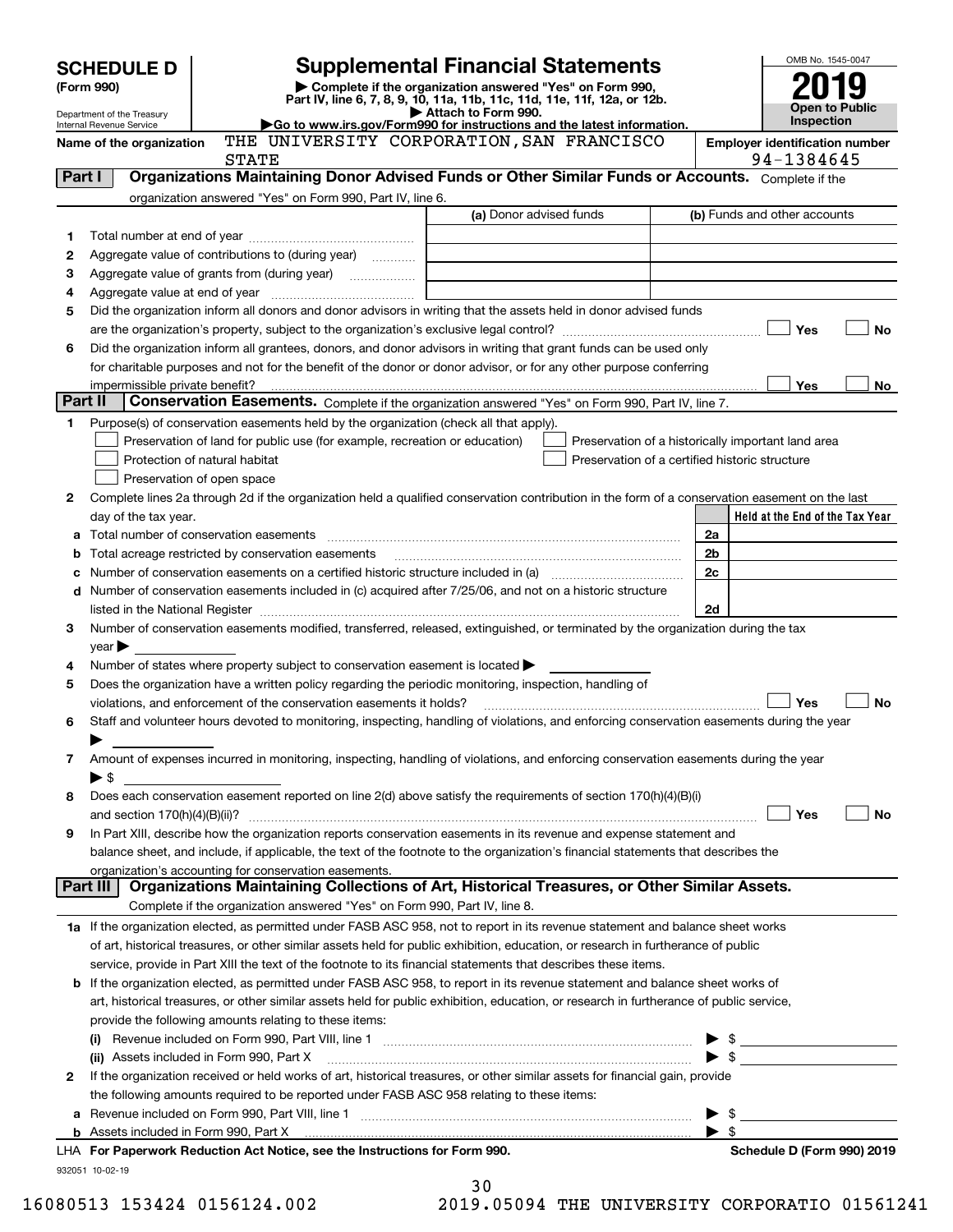| THE UNIVERSITY CORPORATION,SAN FRANCISCO |
|------------------------------------------|
|                                          |

|               |                                                                                                                                                                                                                                | THE UNIVERSITY CORPORATION, SAN FRANCISCO |                            |                                                                                                                                                                                                                               |                      |          |                |                                 |
|---------------|--------------------------------------------------------------------------------------------------------------------------------------------------------------------------------------------------------------------------------|-------------------------------------------|----------------------------|-------------------------------------------------------------------------------------------------------------------------------------------------------------------------------------------------------------------------------|----------------------|----------|----------------|---------------------------------|
|               | <b>STATE</b><br>Schedule D (Form 990) 2019<br>Part III                                                                                                                                                                         |                                           |                            |                                                                                                                                                                                                                               |                      |          |                | $94 - 1384645$ Page 2           |
|               | Organizations Maintaining Collections of Art, Historical Treasures, or Other Similar Assets (continued)                                                                                                                        |                                           |                            |                                                                                                                                                                                                                               |                      |          |                |                                 |
| 3             | Using the organization's acquisition, accession, and other records, check any of the following that make significant use of its                                                                                                |                                           |                            |                                                                                                                                                                                                                               |                      |          |                |                                 |
|               | collection items (check all that apply):                                                                                                                                                                                       |                                           |                            |                                                                                                                                                                                                                               |                      |          |                |                                 |
| a             | Public exhibition                                                                                                                                                                                                              | d                                         |                            | Loan or exchange program                                                                                                                                                                                                      |                      |          |                |                                 |
| b             | Scholarly research                                                                                                                                                                                                             | e                                         |                            | Other and the contract of the contract of the contract of the contract of the contract of the contract of the contract of the contract of the contract of the contract of the contract of the contract of the contract of the |                      |          |                |                                 |
| с             | Preservation for future generations                                                                                                                                                                                            |                                           |                            |                                                                                                                                                                                                                               |                      |          |                |                                 |
| 4             | Provide a description of the organization's collections and explain how they further the organization's exempt purpose in Part XIII.                                                                                           |                                           |                            |                                                                                                                                                                                                                               |                      |          |                |                                 |
| 5             | During the year, did the organization solicit or receive donations of art, historical treasures, or other similar assets                                                                                                       |                                           |                            |                                                                                                                                                                                                                               |                      |          |                |                                 |
|               |                                                                                                                                                                                                                                |                                           |                            |                                                                                                                                                                                                                               |                      |          | Yes            | No                              |
|               | Part IV<br>Escrow and Custodial Arrangements. Complete if the organization answered "Yes" on Form 990, Part IV, line 9, or<br>reported an amount on Form 990, Part X, line 21.                                                 |                                           |                            |                                                                                                                                                                                                                               |                      |          |                |                                 |
|               |                                                                                                                                                                                                                                |                                           |                            |                                                                                                                                                                                                                               |                      |          |                |                                 |
|               | 1a Is the organization an agent, trustee, custodian or other intermediary for contributions or other assets not included                                                                                                       |                                           |                            |                                                                                                                                                                                                                               |                      |          |                |                                 |
|               |                                                                                                                                                                                                                                |                                           |                            |                                                                                                                                                                                                                               |                      |          | Yes            | No                              |
|               | b If "Yes," explain the arrangement in Part XIII and complete the following table:                                                                                                                                             |                                           |                            |                                                                                                                                                                                                                               |                      |          |                |                                 |
|               |                                                                                                                                                                                                                                |                                           |                            |                                                                                                                                                                                                                               |                      |          | Amount         |                                 |
| c             | Beginning balance                                                                                                                                                                                                              |                                           |                            |                                                                                                                                                                                                                               | 1c                   |          |                |                                 |
| d             | Additions during the year manufactured and an annual contract of the year manufactured and a set of the year manufactured and a set of the year manufactured and a set of the year manufactured and set of the set of the set  |                                           |                            |                                                                                                                                                                                                                               | 1d                   |          |                |                                 |
| е             | Distributions during the year manufactured and continuum control of the state of the control of the state of the state of the state of the state of the state of the state of the state of the state of the state of the state |                                           |                            |                                                                                                                                                                                                                               | 1e                   |          |                |                                 |
| f             | Ending balance www.communications.com/www.communications.com/www.communications.com/www.com/www.com                                                                                                                            |                                           |                            |                                                                                                                                                                                                                               | 1f                   |          |                |                                 |
| 2a            | Did the organization include an amount on Form 990, Part X, line 21, for escrow or custodial account liability?                                                                                                                |                                           |                            |                                                                                                                                                                                                                               |                      |          | Yes            | No                              |
| <b>Part V</b> | <b>b</b> If "Yes," explain the arrangement in Part XIII. Check here if the explanation has been provided on Part XIII<br>Endowment Funds. Complete if the organization answered "Yes" on Form 990, Part IV, line 10.           |                                           |                            |                                                                                                                                                                                                                               |                      |          |                |                                 |
|               |                                                                                                                                                                                                                                |                                           |                            |                                                                                                                                                                                                                               |                      |          |                |                                 |
|               |                                                                                                                                                                                                                                | (a) Current year<br>625,499.              | (b) Prior year<br>618,392. | (c) Two years back<br>613,935.                                                                                                                                                                                                | (d) Three years back | 583,336. |                | (e) Four years back<br>600,731. |
|               | 1a Beginning of year balance                                                                                                                                                                                                   |                                           |                            |                                                                                                                                                                                                                               |                      |          |                |                                 |
| b             |                                                                                                                                                                                                                                |                                           |                            |                                                                                                                                                                                                                               |                      |          |                |                                 |
| с             | Net investment earnings, gains, and losses                                                                                                                                                                                     | 15,824.                                   | 29,046.                    | 4,457.                                                                                                                                                                                                                        |                      | 42,405.  |                | $-5,659.$                       |
| d             |                                                                                                                                                                                                                                |                                           |                            |                                                                                                                                                                                                                               |                      |          |                |                                 |
|               | <b>e</b> Other expenditures for facilities                                                                                                                                                                                     |                                           |                            |                                                                                                                                                                                                                               |                      |          |                |                                 |
|               | and programs                                                                                                                                                                                                                   |                                           |                            |                                                                                                                                                                                                                               |                      |          |                |                                 |
|               |                                                                                                                                                                                                                                | 12,727.                                   | 21,939.                    |                                                                                                                                                                                                                               |                      | 11,806.  |                | 11,736.                         |
| g             | End of year balance                                                                                                                                                                                                            | 628,596.                                  | 625,499.                   | 618,392.                                                                                                                                                                                                                      |                      | 613,935. |                | 583,336.                        |
| 2             | Provide the estimated percentage of the current year end balance (line 1g, column (a)) held as:                                                                                                                                |                                           |                            |                                                                                                                                                                                                                               |                      |          |                |                                 |
|               | a Board designated or quasi-endowment >                                                                                                                                                                                        |                                           | %                          |                                                                                                                                                                                                                               |                      |          |                |                                 |
| b             | Permanent endowment > 100.00                                                                                                                                                                                                   | %                                         |                            |                                                                                                                                                                                                                               |                      |          |                |                                 |
| c             | Term endowment <b>Department</b>                                                                                                                                                                                               | %                                         |                            |                                                                                                                                                                                                                               |                      |          |                |                                 |
|               | The percentages on lines 2a, 2b, and 2c should equal 100%.                                                                                                                                                                     |                                           |                            |                                                                                                                                                                                                                               |                      |          |                |                                 |
|               | 3a Are there endowment funds not in the possession of the organization that are held and administered for the organization                                                                                                     |                                           |                            |                                                                                                                                                                                                                               |                      |          |                |                                 |
|               | by:                                                                                                                                                                                                                            |                                           |                            |                                                                                                                                                                                                                               |                      |          |                | Yes<br>No                       |
|               | (i)                                                                                                                                                                                                                            |                                           |                            |                                                                                                                                                                                                                               |                      |          | 3a(i)          | х                               |
|               |                                                                                                                                                                                                                                |                                           |                            |                                                                                                                                                                                                                               |                      |          | 3a(ii)         | х                               |
|               |                                                                                                                                                                                                                                |                                           |                            |                                                                                                                                                                                                                               |                      |          | 3b             |                                 |
| 4             | Describe in Part XIII the intended uses of the organization's endowment funds.                                                                                                                                                 |                                           |                            |                                                                                                                                                                                                                               |                      |          |                |                                 |
|               | Land, Buildings, and Equipment.<br>Part VI                                                                                                                                                                                     |                                           |                            |                                                                                                                                                                                                                               |                      |          |                |                                 |
|               | Complete if the organization answered "Yes" on Form 990, Part IV, line 11a. See Form 990, Part X, line 10.                                                                                                                     |                                           |                            |                                                                                                                                                                                                                               |                      |          |                |                                 |
|               | Description of property                                                                                                                                                                                                        | (a) Cost or other                         |                            | (b) Cost or other                                                                                                                                                                                                             | (c) Accumulated      |          | (d) Book value |                                 |
|               |                                                                                                                                                                                                                                | basis (investment)                        | basis (other)              |                                                                                                                                                                                                                               | depreciation         |          |                |                                 |
|               |                                                                                                                                                                                                                                |                                           |                            |                                                                                                                                                                                                                               |                      |          |                |                                 |
| b             |                                                                                                                                                                                                                                |                                           |                            |                                                                                                                                                                                                                               |                      |          |                | 0.                              |
| c             | Leasehold improvements                                                                                                                                                                                                         |                                           |                            | 3,719,235.                                                                                                                                                                                                                    | 1,767,966.           |          |                | 1,951,269.                      |
|               |                                                                                                                                                                                                                                |                                           |                            | $\overline{2,336,678}$ .                                                                                                                                                                                                      | 1,959,099.           |          |                | 377,579.                        |
|               |                                                                                                                                                                                                                                |                                           |                            | 30,000.                                                                                                                                                                                                                       |                      |          |                | 30,000.                         |
|               |                                                                                                                                                                                                                                |                                           |                            |                                                                                                                                                                                                                               |                      |          |                | 2,358,848.                      |

**Schedule D (Form 990) 2019**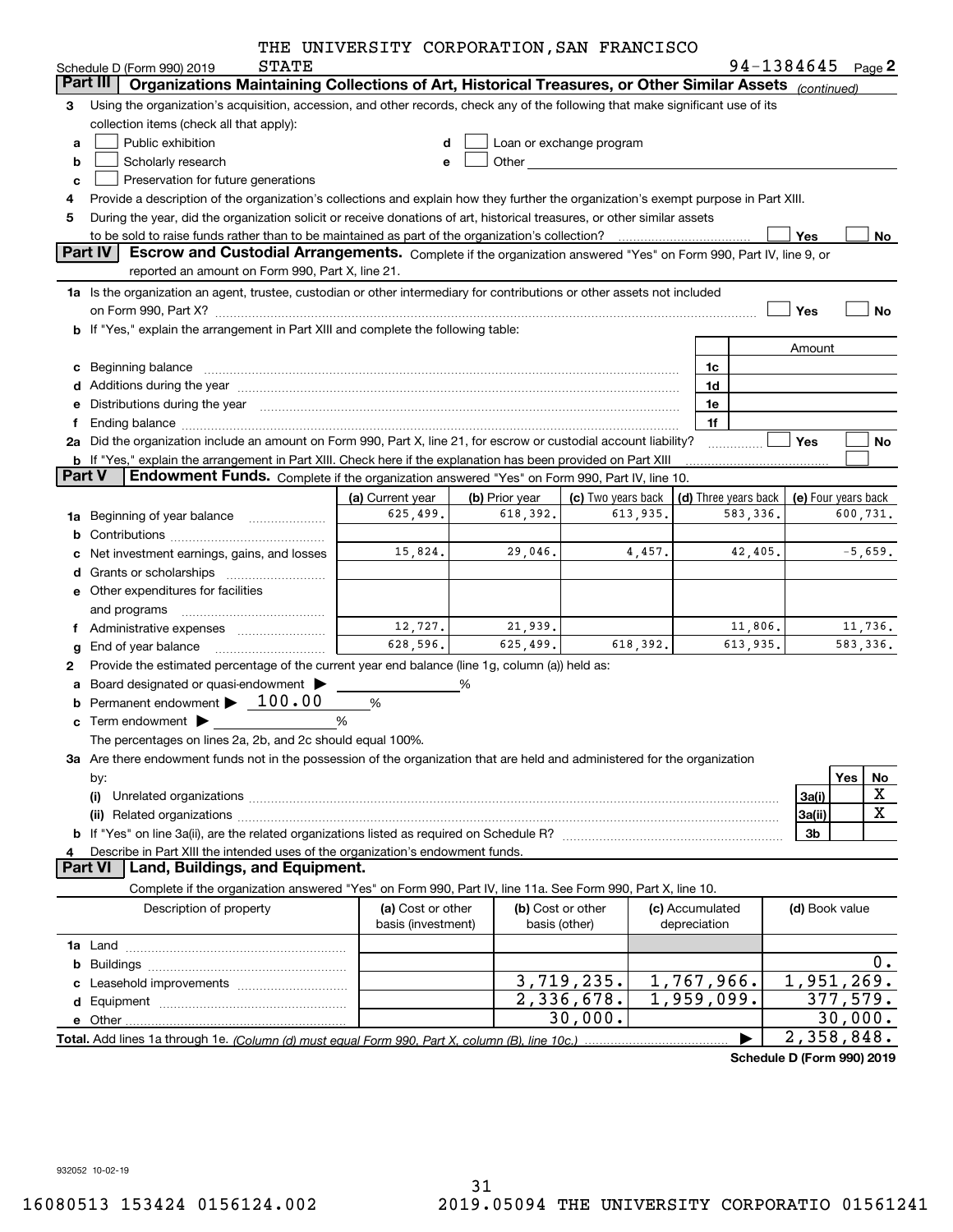Schedule D (Form 990) 2019

 $94-1384645$  Page 3

#### **Part VII Investments - Other Securities.**

Complete if the organization answered "Yes" on Form 990, Part IV, line 11b. See Form 990, Part X, line 12.

| (a) Description of security or category (including name of security)                          | (b) Book value | (c) Method of valuation: Cost or end-of-year market value |
|-----------------------------------------------------------------------------------------------|----------------|-----------------------------------------------------------|
|                                                                                               |                |                                                           |
|                                                                                               |                |                                                           |
| $(3)$ Other                                                                                   |                |                                                           |
| INVESTMENT IN LAIF<br>(A)                                                                     | 4, 210, 141.   | END-OF-YEAR MARKET VALUE                                  |
| (B) ALTERNATIVE INVESTMENTS                                                                   | 2,034,568.     | END-OF-YEAR MARKET VALUE                                  |
| (C) EQUITY SECURITIES                                                                         | 4,063,204.     | END-OF-YEAR MARKET VALUE                                  |
| (D) CORPORATE DEBT SECURITIES                                                                 | 456, 114.      | END-OF-YEAR MARKET VALUE                                  |
| MUNICIPAL BONDS<br>(E)                                                                        | 483,760.       | END-OF-YEAR MARKET VALUE                                  |
| CMO & ASSET BACKED<br>(F)                                                                     |                |                                                           |
| SECURITIES<br>(G)                                                                             | 259, 256.      | END-OF-YEAR MARKET VALUE                                  |
| (H) MORTGAGE BACKED                                                                           | 414,384.       | END-OF-YEAR MARKET VALUE                                  |
| <b>Total.</b> (Col. (b) must equal Form 990, Part X, col. (B) line 12.) $\blacktriangleright$ | 11,921,427.    |                                                           |

### **Part VIII Investments - Program Related.**

Complete if the organization answered "Yes" on Form 990, Part IV, line 11c. See Form 990, Part X, line 13.

| (a) Description of investment                                       | (b) Book value | (c) Method of valuation: Cost or end-of-year market value |
|---------------------------------------------------------------------|----------------|-----------------------------------------------------------|
| (1)                                                                 |                |                                                           |
| (2)                                                                 |                |                                                           |
| (3)                                                                 |                |                                                           |
| (4)                                                                 |                |                                                           |
| (5)                                                                 |                |                                                           |
| (6)                                                                 |                |                                                           |
| (7)                                                                 |                |                                                           |
| (8)                                                                 |                |                                                           |
| (9)                                                                 |                |                                                           |
| Total. (Col. (b) must equal Form 990, Part X, col. (B) line $13.$ ) |                |                                                           |

#### **Part IX Other Assets.**

Complete if the organization answered "Yes" on Form 990, Part IV, line 11d. See Form 990, Part X, line 15.

| (a) Description                                                                                   | (b) Book value |
|---------------------------------------------------------------------------------------------------|----------------|
| (1)                                                                                               |                |
| (2)                                                                                               |                |
| (3)                                                                                               |                |
| (4)                                                                                               |                |
| (5)                                                                                               |                |
| (6)                                                                                               |                |
|                                                                                                   |                |
| (8)                                                                                               |                |
| (9)                                                                                               |                |
| Total. (Column (b) must equal Form 990, Part X, col. (B) line 15.)<br>Dart X L. Other Liabilities |                |
|                                                                                                   |                |

#### **Part X Other Liabilities.**

Complete if the organization answered "Yes" on Form 990, Part IV, line 11e or 11f. See Form 990, Part X, line 25.

| 1.                | (a) Description of liability       | (b) Book value |
|-------------------|------------------------------------|----------------|
|                   | Federal income taxes               |                |
| (2)               | DUE TO RELATED ORGANIZATIONS       | 461,683.       |
| (3)               | LEASE RENT PAYABLE (STRAIGHT-LINE) | 624,423.       |
| (4)               | PPP LOAN AND ACCRUED INTEREST      | 539,051.       |
| $\frac{1}{2}$ (5) |                                    |                |
| (6)               |                                    |                |
| (7)               |                                    |                |
| (8)               |                                    |                |
| (9)               |                                    |                |
|                   |                                    | 1,625,157.     |

**2.** Liability for uncertain tax positions. In Part XIII, provide the text of the footnote to the organization's financial statements that reports the organization's liability for uncertain tax positions under FASB ASC 740. Check here if the text of the footnote has been provided in Part XIII

 $\mathcal{L}^{\text{max}}$ 

**Schedule D (Form 990) 2019**

932053 10-02-19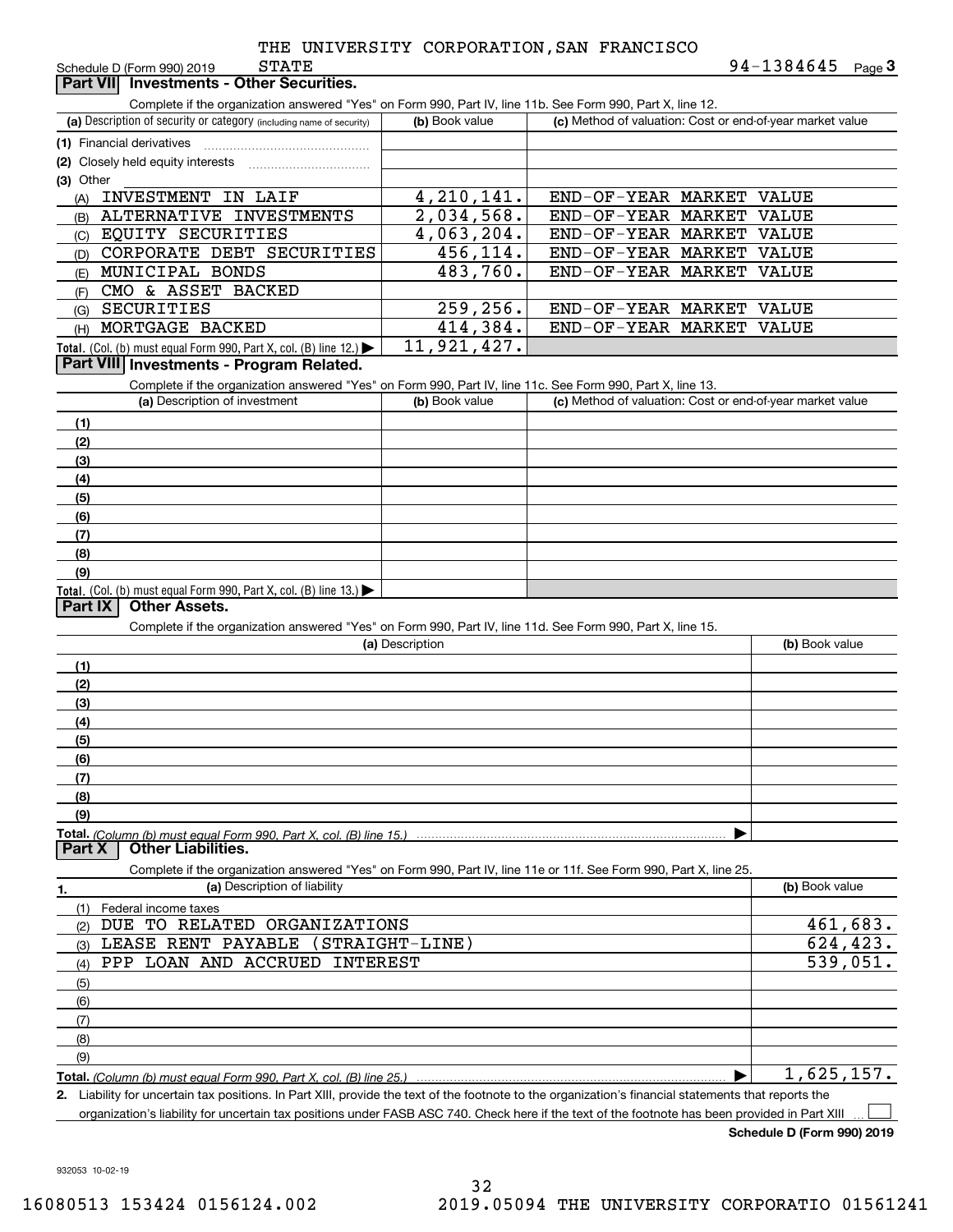|  |  | THE UNIVERSITY CORPORATION, SAN FRANCISCO |  |
|--|--|-------------------------------------------|--|
|--|--|-------------------------------------------|--|

|    | <b>STATE</b><br>Schedule D (Form 990) 2019                                                                                                                                                                                     |                |             |                         | 94-1384645<br>Page $4$ |
|----|--------------------------------------------------------------------------------------------------------------------------------------------------------------------------------------------------------------------------------|----------------|-------------|-------------------------|------------------------|
|    | <b>Part XI</b><br>Reconciliation of Revenue per Audited Financial Statements With Revenue per Return.                                                                                                                          |                |             |                         |                        |
|    | Complete if the organization answered "Yes" on Form 990, Part IV, line 12a.                                                                                                                                                    |                |             |                         |                        |
| 1  | Total revenue, gains, and other support per audited financial statements                                                                                                                                                       |                |             | $\blacksquare$          | 30,919,433.            |
| 2  | Amounts included on line 1 but not on Form 990, Part VIII, line 12:                                                                                                                                                            |                |             |                         |                        |
| a  |                                                                                                                                                                                                                                | 2a             | 1,016,741.  |                         |                        |
| b  |                                                                                                                                                                                                                                | 2 <sub>b</sub> |             |                         |                        |
| C  | Recoveries of prior year grants [11] matter contracts and prior year grants [11] matter contracts and prior year grants and all the contracts and all the contracts of prior year grants and all the contracts of the contract | 2 <sub>c</sub> |             |                         |                        |
| d  | Other (Describe in Part XIII.) <b>Construction Contract Construction</b> Chern Construction Construction Construction                                                                                                          | 2d             |             |                         |                        |
| е  | Add lines 2a through 2d                                                                                                                                                                                                        |                |             | 2e                      | 1,016,741.             |
| 3  |                                                                                                                                                                                                                                |                |             | $\overline{\mathbf{3}}$ | 29,902,692.            |
| 4  | Amounts included on Form 990, Part VIII, line 12, but not on line 1:                                                                                                                                                           |                |             |                         |                        |
| a  |                                                                                                                                                                                                                                | 4a             | 154,549.    |                         |                        |
| b  |                                                                                                                                                                                                                                | 4 <sub>b</sub> | $-809,535.$ |                         |                        |
|    | Add lines 4a and 4b                                                                                                                                                                                                            |                |             | 4с                      | $-654,986.$            |
|    |                                                                                                                                                                                                                                |                |             |                         | 29, 247, 706.          |
| 5  |                                                                                                                                                                                                                                |                |             |                         |                        |
|    | Part XII   Reconciliation of Expenses per Audited Financial Statements With Expenses per Return.                                                                                                                               |                |             |                         |                        |
|    | Complete if the organization answered "Yes" on Form 990, Part IV, line 12a.                                                                                                                                                    |                |             |                         |                        |
| 1. |                                                                                                                                                                                                                                |                |             | $\blacksquare$          | 20,033,402.            |
| 2  | Amounts included on line 1 but not on Form 990, Part IX, line 25:                                                                                                                                                              |                |             |                         |                        |
| a  |                                                                                                                                                                                                                                | 2a             |             |                         |                        |
| b  |                                                                                                                                                                                                                                | 2 <sub>b</sub> |             |                         |                        |
|    | Other losses                                                                                                                                                                                                                   | 2c             |             |                         |                        |
| d  |                                                                                                                                                                                                                                | 2d             | 809,535.    |                         |                        |
| e  | Add lines 2a through 2d                                                                                                                                                                                                        |                |             | 2e                      | 809,535.               |
| 3  |                                                                                                                                                                                                                                |                |             | 3                       | 19,223,867.            |
| 4  | Amounts included on Form 990, Part IX, line 25, but not on line 1:                                                                                                                                                             |                |             |                         |                        |
| a  |                                                                                                                                                                                                                                | 4a             | 154,549.    |                         |                        |
| b  | Other (Describe in Part XIII.)                                                                                                                                                                                                 | 4 <sub>b</sub> |             |                         |                        |
|    | c Add lines 4a and 4b                                                                                                                                                                                                          |                |             | 4c                      | 154, 549.              |
|    | <b>Part XIII Supplemental Information.</b>                                                                                                                                                                                     |                |             | 5                       | 19,378,416.            |

Provide the descriptions required for Part II, lines 3, 5, and 9; Part III, lines 1a and 4; Part IV, lines 1b and 2b; Part V, line 4; Part X, line 2; Part XI, lines 2d and 4b; and Part XII, lines 2d and 4b. Also complete this part to provide any additional information.

#### PART V, LINE 4:

INTENDED USE OF ENDOWMENT FUNDS

DURING FISCAL YEAR 2019-2020, SAN FRANCISCO STATE UNIVERSITY FOUNDATION

PROVIDED THE UNIVERSITY CORPORATION, SAN FRANCISCO STATE (AN AUXILIARY

ORGANIZATION OF SFSU) WITH APPROXIMATELY \$5.4 MILLION IN FUNDING. THE

FUNDS WERE USED FOR THE FOLLOWING PRIMARY PURPOSES: (A) APPROXIMATELY 25%

OF THE FUNDING WENT TO DIRECT STUDENT SUPPORT IN THE FORM OF SCHOLARSHIPS

AND STIPENDS; (B) ABOUT 75% WENT TO REIMBURSING SFSU FOR FACULTY TIME.

MOST OF THIS WAS FOR DIRECT-INSTRUCTION OF STUDENTS, HOWEVER, ABOUT 5% WAS

33

FOR RESEARCH AND TRAVEL; PURCHASE OF NEW CINEMA EQUIPMENT; AND TO TO

SUPPORT STUDENTS IN NEED AND EXPERIENCING FINANCIAL DIFFICULTY.

932054 10-02-19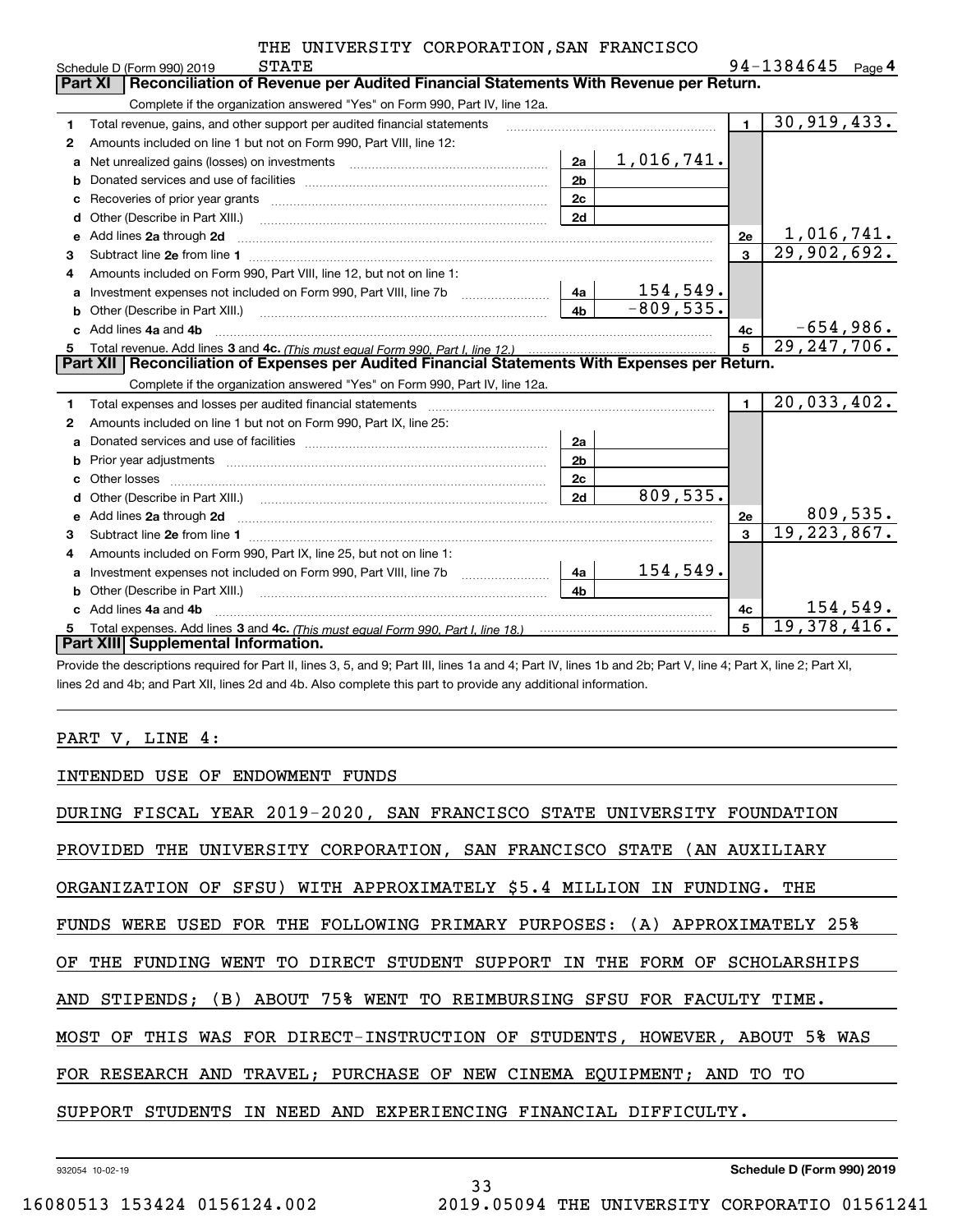|                            |       | THE UNIVERSITY CORPORATION, SAN FRANCISCO |                       |  |
|----------------------------|-------|-------------------------------------------|-----------------------|--|
| Schedule D (Form 990) 2019 | STATE |                                           | $94 - 1384645$ Page 5 |  |
| _______                    |       |                                           |                       |  |

*(continued)* **Part XIII Supplemental Information** 

SCHEDULE D, PART V

THE ENDOWMENT IS RESTRICTED FOR LIMITED PURPOSE. THE ENDOWMENT ONLY EARNS

INTEREST AND NOT DISTRIBUTIONS BECAUSE OF SPECIFIC RESTRICTIONS FOR

TEACHERS WITH CANCER.

PART X, LINE 1:

IN FISCAL YEAR 2020, THE CORPORATION APPLIED FOR AND RECEIVED A PAYROLL PROTECTION PROGRAM (PPP) LOAN, A FEDERAL PROGRAM ADMINISTERED BY THE U.S. SMALL BUSINESS ADMINISTRATION, LAUNCHED BY THE U.S. GOVERNMENT IN RESPONSE TO THE ECONOMIC TURMOIL CAUSED BY COVID-19. THE CORPORATION RECEIVED A TOTAL OF \$538,255. THE LOAN ENABLED THE CORPORATION TO CONTINUE EMPLOYMENT THROUGH THE END OF THE SPRING SEMESTER FOR ITS PART-TIME AND FULL-TIME STAFF, WHO MIGHT HAVE OTHERWISE BEEN LAID OFF WHEN THE CAMPUS WAS FORCED TO CLOSE AND MOVE ITS OPERATIONS TO REMOTE MODALITIES DUE TO COVID-19.

PART X, LINE 2:

THE ORGANIZATION PREPARED ITS AUDITED FINANCIAL STATEMENTS IN ACCORDANCE WITH THE ACCOUNTING PRINCIPLES AS PRESCRIBED BY THE GOVERNMENTAL ACCOUNTING STANDARDS BOARD (GASB). THE FOOTNOTE ON INCOME TAXES DOES NOT REPORT LIABILITY FOR UNCERTAIN TAX POSITIONS UNDER ASC 740.

PART XI, LINE 4B - OTHER ADJUSTMENTS:

FUNDRAISING DIRECT EXPENSES -109,931.

 $\overline{COST}$  of Goods sold

TOTAL TO SCHEDULE D, PART XI, LINE  $4B$   $-809,535$ .

PART XII, LINE 2D - OTHER ADJUSTMENTS:

FUNDRAISING DIRECT EXPENSES 109,931.

**Schedule D (Form 990) 2019**

932055 10-02-19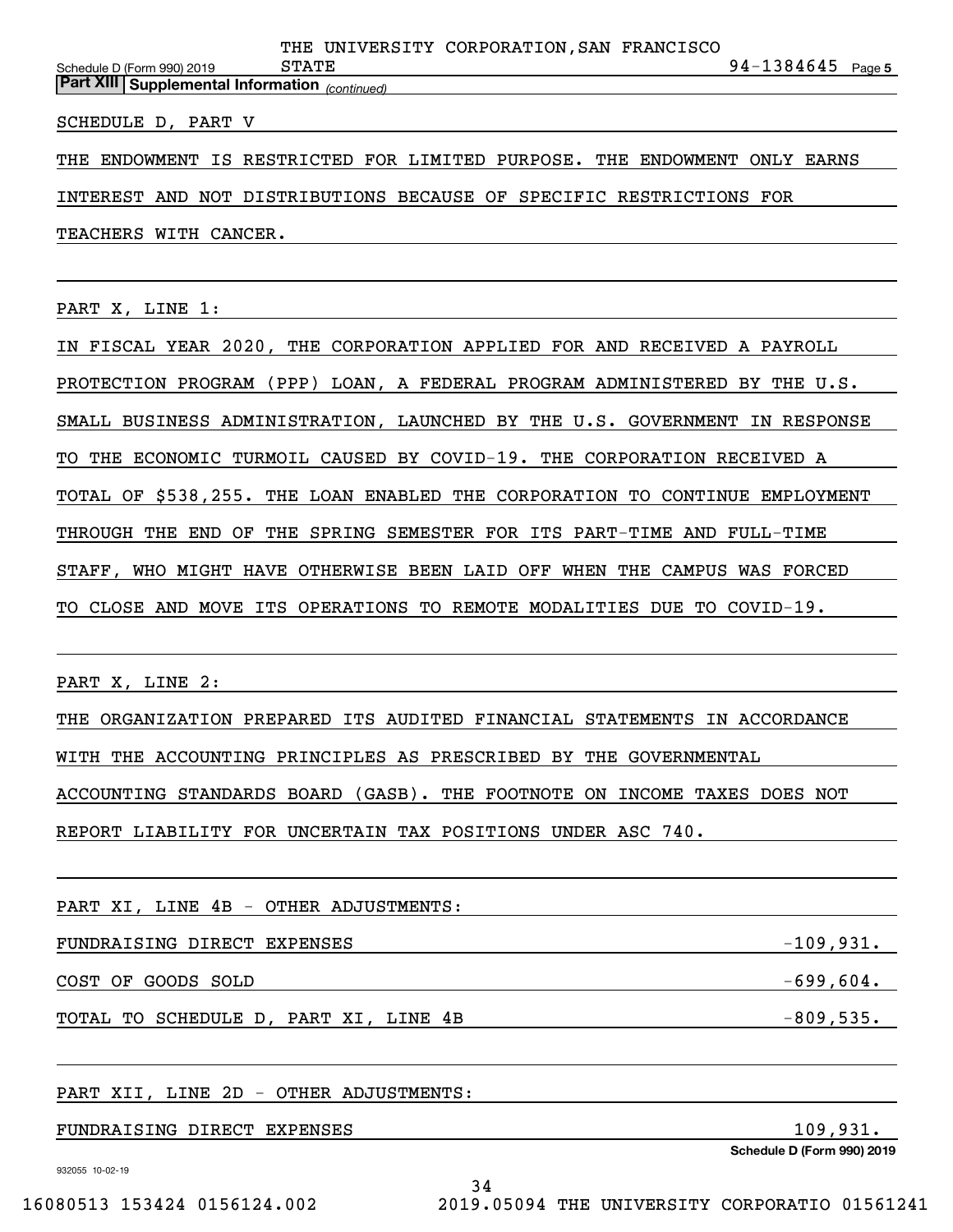|                                                                                                       |              | THE UNIVERSITY CORPORATION, SAN FRANCISCO                                                                            |                                                             |                            |
|-------------------------------------------------------------------------------------------------------|--------------|----------------------------------------------------------------------------------------------------------------------|-------------------------------------------------------------|----------------------------|
| Schedule D (Form 990) 2019<br><u><b>Part XIII</b></u> Supplemental Information <sub>(continued)</sub> | <b>STATE</b> |                                                                                                                      |                                                             | 94-1384645 Page 5          |
| COST OF GOODS SOLD                                                                                    |              | <u> 1989 - Johann Stein, marwolaethau a bhann an t-Amhair an t-Amhair an t-Amhair an t-Amhair an t-Amhair an t-A</u> |                                                             | 699,604.                   |
| TOTAL TO SCHEDULE D, PART XII, LINE 2D                                                                |              |                                                                                                                      |                                                             | 809,535.                   |
|                                                                                                       |              |                                                                                                                      | the control of the control of the control of the control of |                            |
|                                                                                                       |              |                                                                                                                      |                                                             |                            |
|                                                                                                       |              |                                                                                                                      |                                                             |                            |
|                                                                                                       |              |                                                                                                                      |                                                             |                            |
|                                                                                                       |              |                                                                                                                      |                                                             |                            |
|                                                                                                       |              |                                                                                                                      |                                                             |                            |
|                                                                                                       |              |                                                                                                                      |                                                             |                            |
|                                                                                                       |              |                                                                                                                      |                                                             |                            |
|                                                                                                       |              |                                                                                                                      |                                                             |                            |
|                                                                                                       |              |                                                                                                                      |                                                             |                            |
|                                                                                                       |              |                                                                                                                      |                                                             |                            |
|                                                                                                       |              |                                                                                                                      |                                                             |                            |
|                                                                                                       |              |                                                                                                                      |                                                             |                            |
|                                                                                                       |              |                                                                                                                      |                                                             |                            |
|                                                                                                       |              |                                                                                                                      |                                                             |                            |
|                                                                                                       |              |                                                                                                                      |                                                             |                            |
|                                                                                                       |              |                                                                                                                      |                                                             |                            |
|                                                                                                       |              |                                                                                                                      |                                                             |                            |
|                                                                                                       |              |                                                                                                                      |                                                             |                            |
|                                                                                                       |              |                                                                                                                      |                                                             |                            |
|                                                                                                       |              |                                                                                                                      |                                                             |                            |
|                                                                                                       |              |                                                                                                                      |                                                             |                            |
|                                                                                                       |              |                                                                                                                      |                                                             |                            |
|                                                                                                       |              |                                                                                                                      |                                                             |                            |
|                                                                                                       |              |                                                                                                                      |                                                             |                            |
|                                                                                                       |              |                                                                                                                      |                                                             |                            |
|                                                                                                       |              |                                                                                                                      |                                                             |                            |
|                                                                                                       |              |                                                                                                                      |                                                             |                            |
|                                                                                                       |              |                                                                                                                      |                                                             |                            |
|                                                                                                       |              |                                                                                                                      |                                                             |                            |
|                                                                                                       |              |                                                                                                                      |                                                             |                            |
|                                                                                                       |              |                                                                                                                      |                                                             |                            |
|                                                                                                       |              |                                                                                                                      |                                                             |                            |
|                                                                                                       |              |                                                                                                                      |                                                             |                            |
|                                                                                                       |              |                                                                                                                      |                                                             | Schedule D (Form 990) 2019 |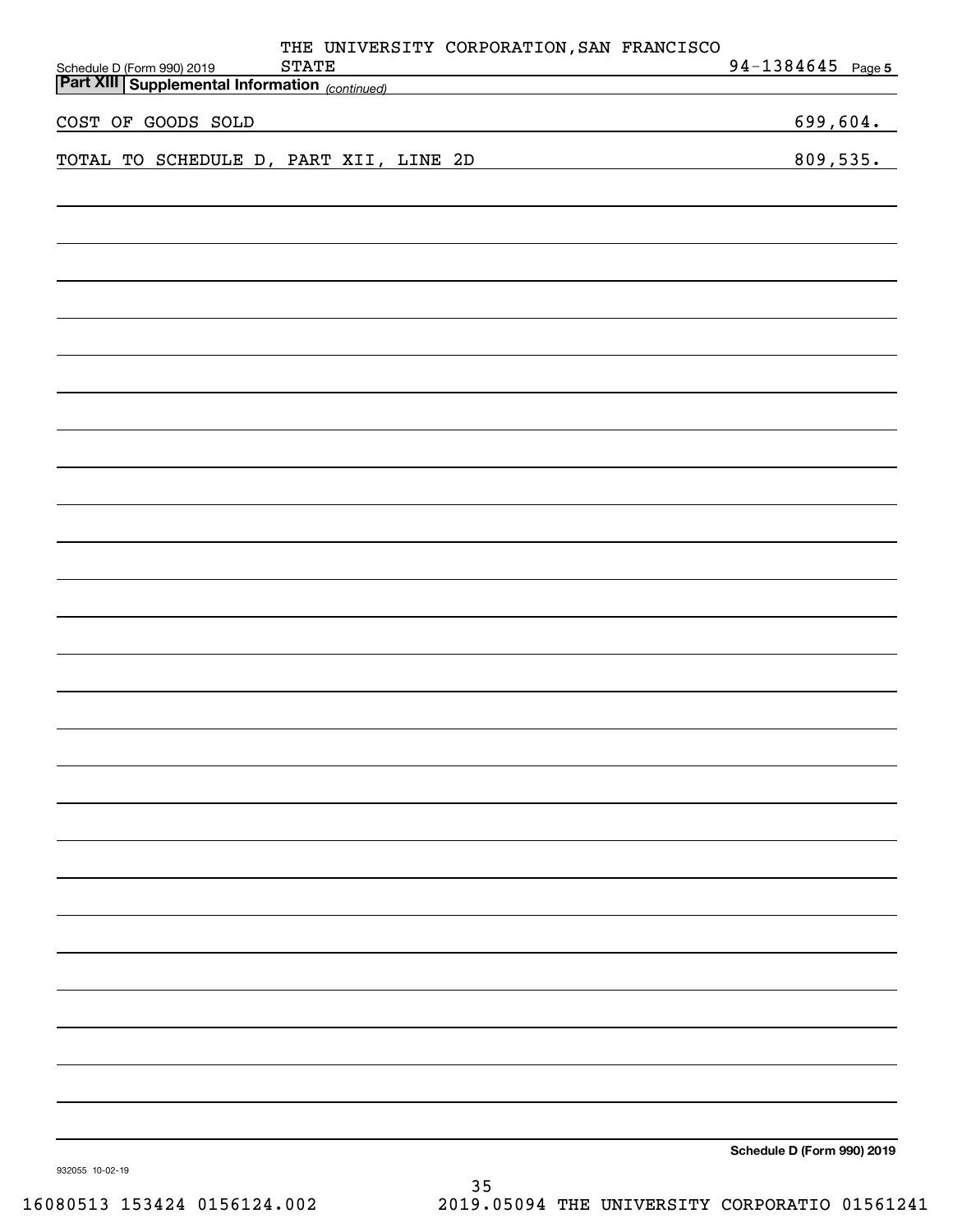| <b>Supplemental Information Regarding Fundraising or Gaming Activities</b><br><b>SCHEDULE G</b>                                                                                                                                                                                                                                                                                                                                                                                                                                                |                                                                                                                                                                     |  |                                                                                                                                                     |                                                                            |    |                                                                            |  | OMB No. 1545-0047                                                          |                                                         |
|------------------------------------------------------------------------------------------------------------------------------------------------------------------------------------------------------------------------------------------------------------------------------------------------------------------------------------------------------------------------------------------------------------------------------------------------------------------------------------------------------------------------------------------------|---------------------------------------------------------------------------------------------------------------------------------------------------------------------|--|-----------------------------------------------------------------------------------------------------------------------------------------------------|----------------------------------------------------------------------------|----|----------------------------------------------------------------------------|--|----------------------------------------------------------------------------|---------------------------------------------------------|
| (Form 990 or 990-EZ)                                                                                                                                                                                                                                                                                                                                                                                                                                                                                                                           | Complete if the organization answered "Yes" on Form 990, Part IV, line 17, 18, or 19, or if the<br>organization entered more than \$15,000 on Form 990-EZ, line 6a. |  | 2019                                                                                                                                                |                                                                            |    |                                                                            |  |                                                                            |                                                         |
| Department of the Treasury                                                                                                                                                                                                                                                                                                                                                                                                                                                                                                                     |                                                                                                                                                                     |  | <b>Open to Public</b>                                                                                                                               |                                                                            |    |                                                                            |  |                                                                            |                                                         |
| Internal Revenue Service                                                                                                                                                                                                                                                                                                                                                                                                                                                                                                                       | Go to www.irs.gov/Form990 for instructions and the latest information.                                                                                              |  |                                                                                                                                                     |                                                                            |    |                                                                            |  |                                                                            | Inspection                                              |
| Name of the organization<br><b>Employer identification number</b><br>THE UNIVERSITY CORPORATION, SAN FRANCISCO<br>94-1384645<br>STATE                                                                                                                                                                                                                                                                                                                                                                                                          |                                                                                                                                                                     |  |                                                                                                                                                     |                                                                            |    |                                                                            |  |                                                                            |                                                         |
| Part I                                                                                                                                                                                                                                                                                                                                                                                                                                                                                                                                         | required to complete this part.                                                                                                                                     |  | Fundraising Activities. Complete if the organization answered "Yes" on Form 990, Part IV, line 17. Form 990-EZ filers are not                       |                                                                            |    |                                                                            |  |                                                                            |                                                         |
| 1 Indicate whether the organization raised funds through any of the following activities. Check all that apply.<br>Mail solicitations<br>a<br>b<br>Phone solicitations<br>с<br>In-person solicitations<br>d<br>2 a Did the organization have a written or oral agreement with any individual (including officers, directors, trustees, or<br><b>b</b> If "Yes," list the 10 highest paid individuals or entities (fundraisers) pursuant to agreements under which the fundraiser is to be<br>compensated at least \$5,000 by the organization. | Internet and email solicitations                                                                                                                                    |  | е<br>Special fundraising events<br>g<br>key employees listed in Form 990, Part VII) or entity in connection with professional fundraising services? |                                                                            |    | Solicitation of non-government grants<br>Solicitation of government grants |  | Yes                                                                        | No                                                      |
| (i) Name and address of individual<br>or entity (fundraiser)                                                                                                                                                                                                                                                                                                                                                                                                                                                                                   |                                                                                                                                                                     |  | (ii) Activity                                                                                                                                       | (iii) Did<br>fundraiser<br>have custody<br>or control of<br>contributions? |    | (iv) Gross receipts<br>from activity                                       |  | (v) Amount paid<br>to (or retained by)<br>fundraiser<br>listed in col. (i) | (vi) Amount paid<br>to (or retained by)<br>organization |
|                                                                                                                                                                                                                                                                                                                                                                                                                                                                                                                                                |                                                                                                                                                                     |  |                                                                                                                                                     | Yes                                                                        | No |                                                                            |  |                                                                            |                                                         |
|                                                                                                                                                                                                                                                                                                                                                                                                                                                                                                                                                |                                                                                                                                                                     |  |                                                                                                                                                     |                                                                            |    |                                                                            |  |                                                                            |                                                         |
|                                                                                                                                                                                                                                                                                                                                                                                                                                                                                                                                                |                                                                                                                                                                     |  |                                                                                                                                                     |                                                                            |    |                                                                            |  |                                                                            |                                                         |
|                                                                                                                                                                                                                                                                                                                                                                                                                                                                                                                                                |                                                                                                                                                                     |  |                                                                                                                                                     |                                                                            |    |                                                                            |  |                                                                            |                                                         |
|                                                                                                                                                                                                                                                                                                                                                                                                                                                                                                                                                |                                                                                                                                                                     |  |                                                                                                                                                     |                                                                            |    |                                                                            |  |                                                                            |                                                         |
|                                                                                                                                                                                                                                                                                                                                                                                                                                                                                                                                                |                                                                                                                                                                     |  |                                                                                                                                                     |                                                                            |    |                                                                            |  |                                                                            |                                                         |
|                                                                                                                                                                                                                                                                                                                                                                                                                                                                                                                                                |                                                                                                                                                                     |  |                                                                                                                                                     |                                                                            |    |                                                                            |  |                                                                            |                                                         |
|                                                                                                                                                                                                                                                                                                                                                                                                                                                                                                                                                |                                                                                                                                                                     |  |                                                                                                                                                     |                                                                            |    |                                                                            |  |                                                                            |                                                         |
|                                                                                                                                                                                                                                                                                                                                                                                                                                                                                                                                                |                                                                                                                                                                     |  |                                                                                                                                                     |                                                                            |    |                                                                            |  |                                                                            |                                                         |
|                                                                                                                                                                                                                                                                                                                                                                                                                                                                                                                                                |                                                                                                                                                                     |  |                                                                                                                                                     |                                                                            |    |                                                                            |  |                                                                            |                                                         |
|                                                                                                                                                                                                                                                                                                                                                                                                                                                                                                                                                |                                                                                                                                                                     |  |                                                                                                                                                     |                                                                            |    |                                                                            |  |                                                                            |                                                         |
|                                                                                                                                                                                                                                                                                                                                                                                                                                                                                                                                                |                                                                                                                                                                     |  |                                                                                                                                                     |                                                                            |    |                                                                            |  |                                                                            |                                                         |
|                                                                                                                                                                                                                                                                                                                                                                                                                                                                                                                                                |                                                                                                                                                                     |  |                                                                                                                                                     |                                                                            |    |                                                                            |  |                                                                            |                                                         |
|                                                                                                                                                                                                                                                                                                                                                                                                                                                                                                                                                |                                                                                                                                                                     |  |                                                                                                                                                     |                                                                            |    |                                                                            |  |                                                                            |                                                         |
| Total<br>3 List all states in which the organization is registered or licensed to solicit contributions or has been notified it is exempt from registration<br>or licensing.                                                                                                                                                                                                                                                                                                                                                                   |                                                                                                                                                                     |  |                                                                                                                                                     |                                                                            |    |                                                                            |  |                                                                            |                                                         |
|                                                                                                                                                                                                                                                                                                                                                                                                                                                                                                                                                |                                                                                                                                                                     |  |                                                                                                                                                     |                                                                            |    |                                                                            |  |                                                                            |                                                         |
|                                                                                                                                                                                                                                                                                                                                                                                                                                                                                                                                                |                                                                                                                                                                     |  |                                                                                                                                                     |                                                                            |    |                                                                            |  |                                                                            |                                                         |
|                                                                                                                                                                                                                                                                                                                                                                                                                                                                                                                                                |                                                                                                                                                                     |  |                                                                                                                                                     |                                                                            |    |                                                                            |  |                                                                            |                                                         |
|                                                                                                                                                                                                                                                                                                                                                                                                                                                                                                                                                |                                                                                                                                                                     |  |                                                                                                                                                     |                                                                            |    |                                                                            |  |                                                                            |                                                         |
|                                                                                                                                                                                                                                                                                                                                                                                                                                                                                                                                                |                                                                                                                                                                     |  |                                                                                                                                                     |                                                                            |    |                                                                            |  |                                                                            |                                                         |
|                                                                                                                                                                                                                                                                                                                                                                                                                                                                                                                                                |                                                                                                                                                                     |  |                                                                                                                                                     |                                                                            |    |                                                                            |  |                                                                            |                                                         |
|                                                                                                                                                                                                                                                                                                                                                                                                                                                                                                                                                |                                                                                                                                                                     |  |                                                                                                                                                     |                                                                            |    |                                                                            |  |                                                                            |                                                         |
| LHA For Paperwork Reduction Act Notice, see the Instructions for Form 990 or 990-EZ.                                                                                                                                                                                                                                                                                                                                                                                                                                                           |                                                                                                                                                                     |  |                                                                                                                                                     |                                                                            |    |                                                                            |  |                                                                            | Schedule G (Form 990 or 990-EZ) 2019                    |

932081 09-11-19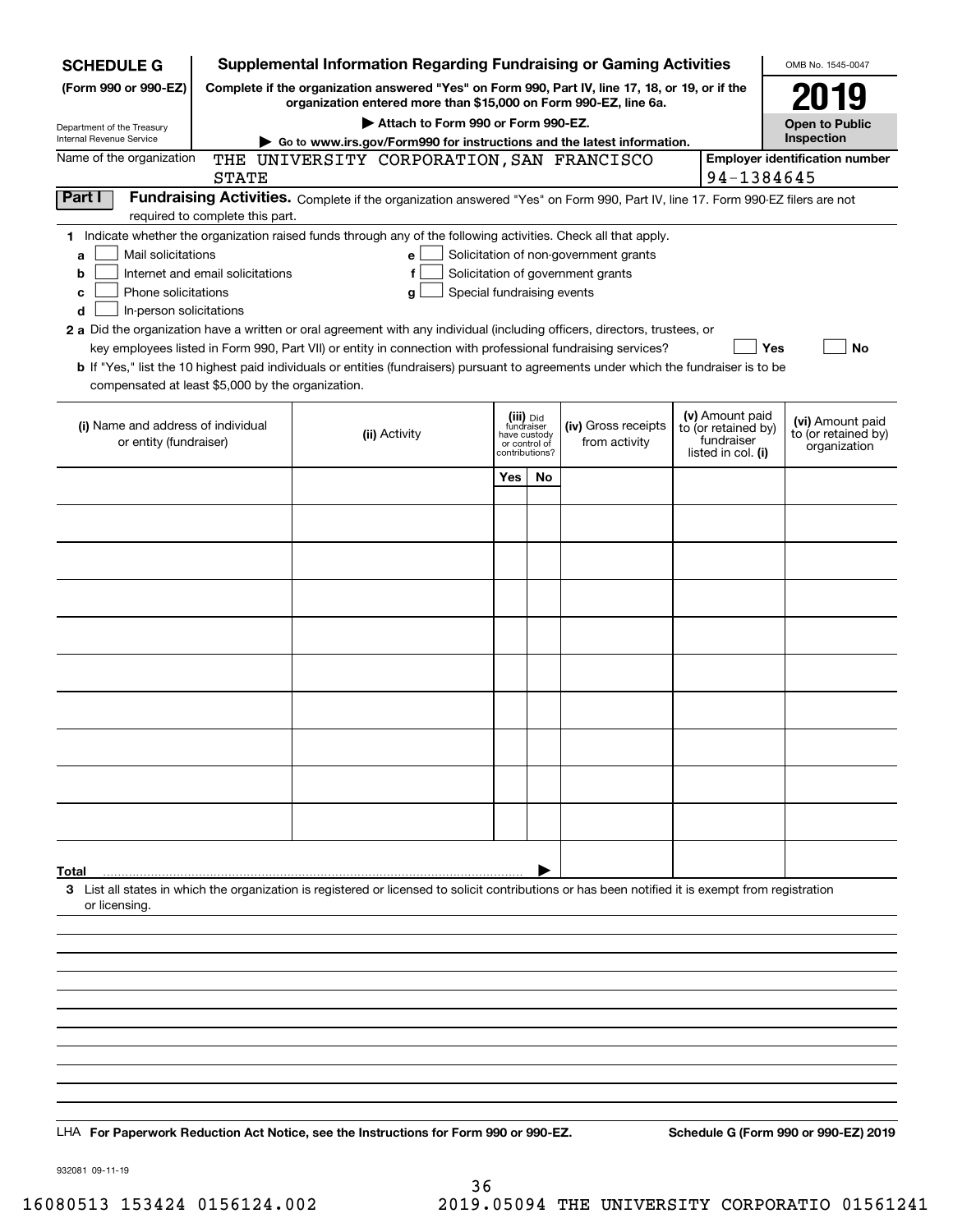THE UNIVERSITY CORPORATION,SAN FRANCISCO Schedule G (Form 990 or 990-EZ) 2019 STATE **2**STATE 94-1384645 **Part II** | Fundraising Events. Complete if the organization answered "Yes" on Form 990, Part IV, line 18, or reported more than \$15,000 of fundraising event contributions and gross income on Form 990-EZ, lines 1 and 6b. List events with gross receipts greater than \$5,000. **(a)** Event #1  $\vert$  **(b)** Event #2 (c) Other events **(d)**  Total events NONE (add col. **(a)** through ALUMNI H O F col. **(c)**) (event type) (event type) (total number) Revenue Revenue 112,750. 112,750. **1**Gross receipts ~~~~~~~~~~~~~~30,200. 30,200. **2** Less: Contributions ................................ 82,550. Gross income (line 1 minus line 2) 82,550. **3**. . . . . . . . . . . . **4** Cash prizes <sub>……………………………………</sub> **5** Noncash prizes \_\_\_\_\_\_\_\_\_\_\_\_\_\_\_\_\_\_\_\_\_\_\_\_\_\_\_\_ Direct Expenses Direct Expense: 86,180. 86,180. **6**Rent/facility costs ~~~~~~~~~~~~ 2,673. 2,673. **7**Food and beverages **8**Entertainment ~~~~~~~~~~~~~~ Other direct expenses ~~~~~~~~~~ 21,078. 21,078. **9**109,931.  $\blacktriangleright$ **10** Direct expense summary. Add lines 4 through 9 in column (d)  $-27,381$ . …… ▶ **11** Net income summary. Subtract line 10 from line 3, column (d) **Part III | Gaming.** Complete if the organization answered "Yes" on Form 990, Part IV, line 19, or reported more than \$15,000 on Form 990-EZ, line 6a. **(b)**  Pull tabs/instant **(d)**  Total gaming (add **(a)**  Revenue Bingo **Contract of Contract Contract Contract Contract Contract Contract Contract Contract Contract Contract Contract Contract Contract Contract Contract Contract Contract Contract Contract Contract Contract Contract Contr** Revenue bingo/progressive bingo col. **(a)** through col. **(c)**) **1**Gross revenue **2** Cash prizes <sub>……………………………………</sub> Direct Expenses Direct Expenses **3**Noncash prizes **4**Rent/facility costs ~~~~~~~~~~~~**5**Other direct expenses  $\boxed{\Box}$  Yes \_\_\_\_\_\_\_ %  $\boxed{\Box}$  Yes \_\_\_\_\_\_\_ %  $\boxed{\Box}$  $\mathcal{L}^{\text{max}}$ %**Yes Yes Yes** % %  $\mathcal{L}^{\text{max}}$ **6** Volunteer labor **No No No**  $\overline{\phantom{a}}$ Direct expense summary. Add lines 2 through 5 in column (d) **7** | …… ▶ **8**Net gaming income summary. Subtract line 7 from line 1, column (d) **9**Enter the state(s) in which the organization conducts gaming activities: **Yes**  $\mathcal{L}^{\text{max}}$ **a**Is the organization licensed to conduct gaming activities in each of these states? ~~~~~~~~~~~~~~~~~~~~**No**

**b**If "No," explain:

**10a**Were any of the organization's gaming licenses revoked, suspended, or terminated during the tax year? **b** If "Yes," explain: **Yes**

932082 09-11-19

**Schedule G (Form 990 or 990-EZ) 2019**

**No**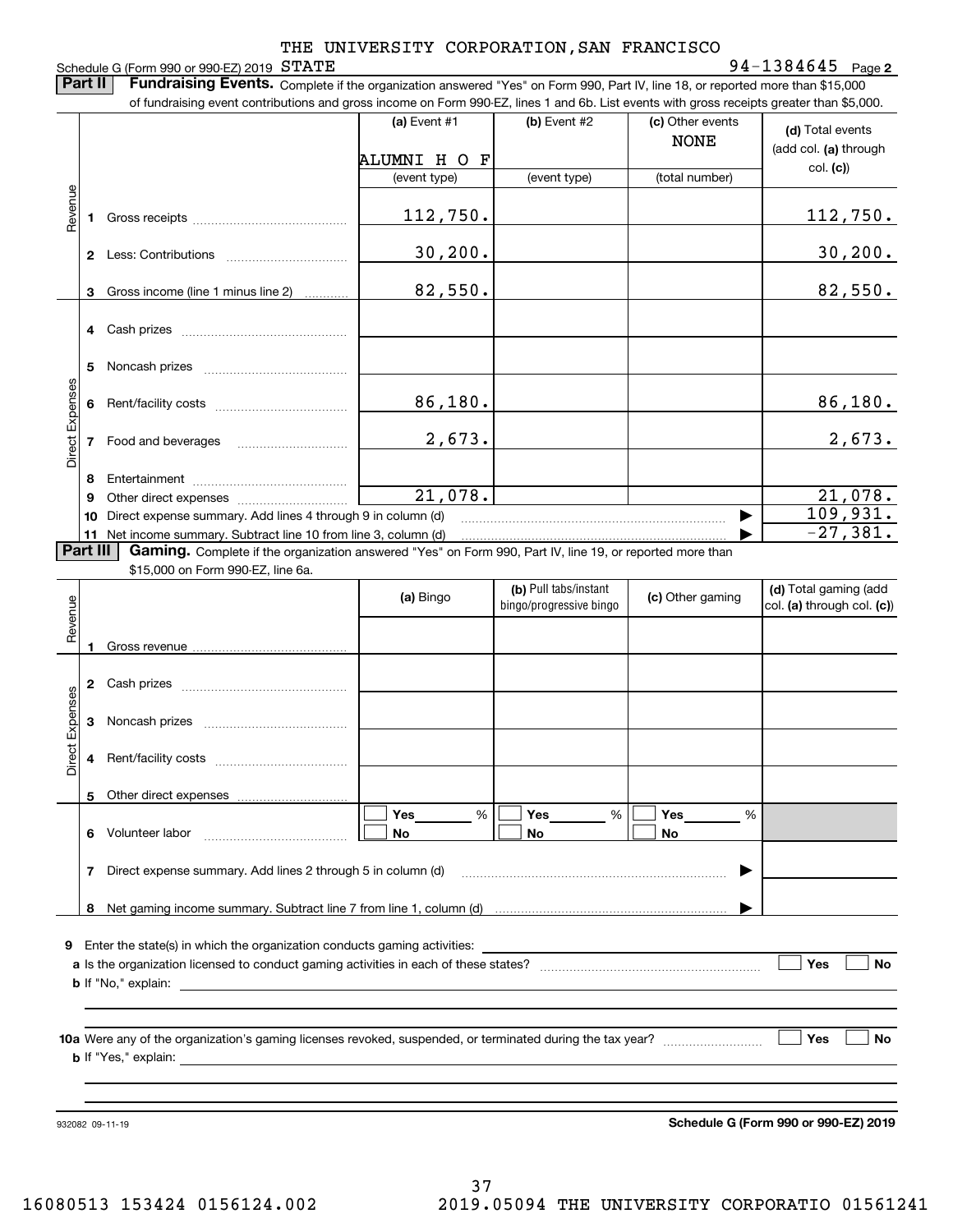|    | Schedule G (Form 990 or 990-EZ) 2019 STATE                                                                                                                                                                                                                   | 94-1384645      | Page 3    |
|----|--------------------------------------------------------------------------------------------------------------------------------------------------------------------------------------------------------------------------------------------------------------|-----------------|-----------|
|    |                                                                                                                                                                                                                                                              | Yes             | No        |
|    | 12 Is the organization a grantor, beneficiary or trustee of a trust, or a member of a partnership or other entity formed                                                                                                                                     |                 |           |
|    |                                                                                                                                                                                                                                                              | Yes             | No        |
|    | <b>13</b> Indicate the percentage of gaming activity conducted in:                                                                                                                                                                                           |                 |           |
|    |                                                                                                                                                                                                                                                              | 13а             | %         |
|    | <b>b</b> An outside facility <i>www.communically.communically.communically.communically.communically.communically.communically.communically.communically.communically.communically.communically.communically.communically.communicall</i>                    | 13 <sub>b</sub> | %         |
|    | 14 Enter the name and address of the person who prepares the organization's gaming/special events books and records:                                                                                                                                         |                 |           |
|    | Name $\blacktriangleright$                                                                                                                                                                                                                                   |                 |           |
|    |                                                                                                                                                                                                                                                              |                 |           |
|    |                                                                                                                                                                                                                                                              | Yes             | No        |
|    |                                                                                                                                                                                                                                                              |                 |           |
|    |                                                                                                                                                                                                                                                              |                 |           |
|    | c If "Yes," enter name and address of the third party:                                                                                                                                                                                                       |                 |           |
|    |                                                                                                                                                                                                                                                              |                 |           |
|    | Name $\blacktriangleright$                                                                                                                                                                                                                                   |                 |           |
|    |                                                                                                                                                                                                                                                              |                 |           |
| 16 | Gaming manager information:                                                                                                                                                                                                                                  |                 |           |
|    | Name $\blacktriangleright$                                                                                                                                                                                                                                   |                 |           |
|    |                                                                                                                                                                                                                                                              |                 |           |
|    | Gaming manager compensation > \$                                                                                                                                                                                                                             |                 |           |
|    | $Description of services provided$ $\triangleright$                                                                                                                                                                                                          |                 |           |
|    |                                                                                                                                                                                                                                                              |                 |           |
|    |                                                                                                                                                                                                                                                              |                 |           |
|    | Director/officer<br>Employee<br>Independent contractor                                                                                                                                                                                                       |                 |           |
|    |                                                                                                                                                                                                                                                              |                 |           |
| 17 | Mandatory distributions:                                                                                                                                                                                                                                     |                 |           |
|    | a Is the organization required under state law to make charitable distributions from the gaming proceeds to                                                                                                                                                  |                 |           |
|    | retain the state gaming license?                                                                                                                                                                                                                             | $\Box$ Yes      | $\Box$ No |
|    | <b>b</b> Enter the amount of distributions required under state law to be distributed to other exempt organizations or spent in the                                                                                                                          |                 |           |
|    | organization's own exempt activities during the tax year $\triangleright$ \$                                                                                                                                                                                 |                 |           |
|    | <b>Part IV</b><br>Supplemental Information. Provide the explanations required by Part I, line 2b, columns (iii) and (v); and Part III, lines 9, 9b, 10b,<br>15b, 15c, 16, and 17b, as applicable. Also provide any additional information. See instructions. |                 |           |
|    |                                                                                                                                                                                                                                                              |                 |           |
|    |                                                                                                                                                                                                                                                              |                 |           |
|    |                                                                                                                                                                                                                                                              |                 |           |
|    |                                                                                                                                                                                                                                                              |                 |           |
|    |                                                                                                                                                                                                                                                              |                 |           |
|    |                                                                                                                                                                                                                                                              |                 |           |
|    |                                                                                                                                                                                                                                                              |                 |           |
|    |                                                                                                                                                                                                                                                              |                 |           |
|    |                                                                                                                                                                                                                                                              |                 |           |
|    |                                                                                                                                                                                                                                                              |                 |           |
|    |                                                                                                                                                                                                                                                              |                 |           |
|    | Schedule G (Form 990 or 990-EZ) 2019<br>932083 09-11-19<br>38                                                                                                                                                                                                |                 |           |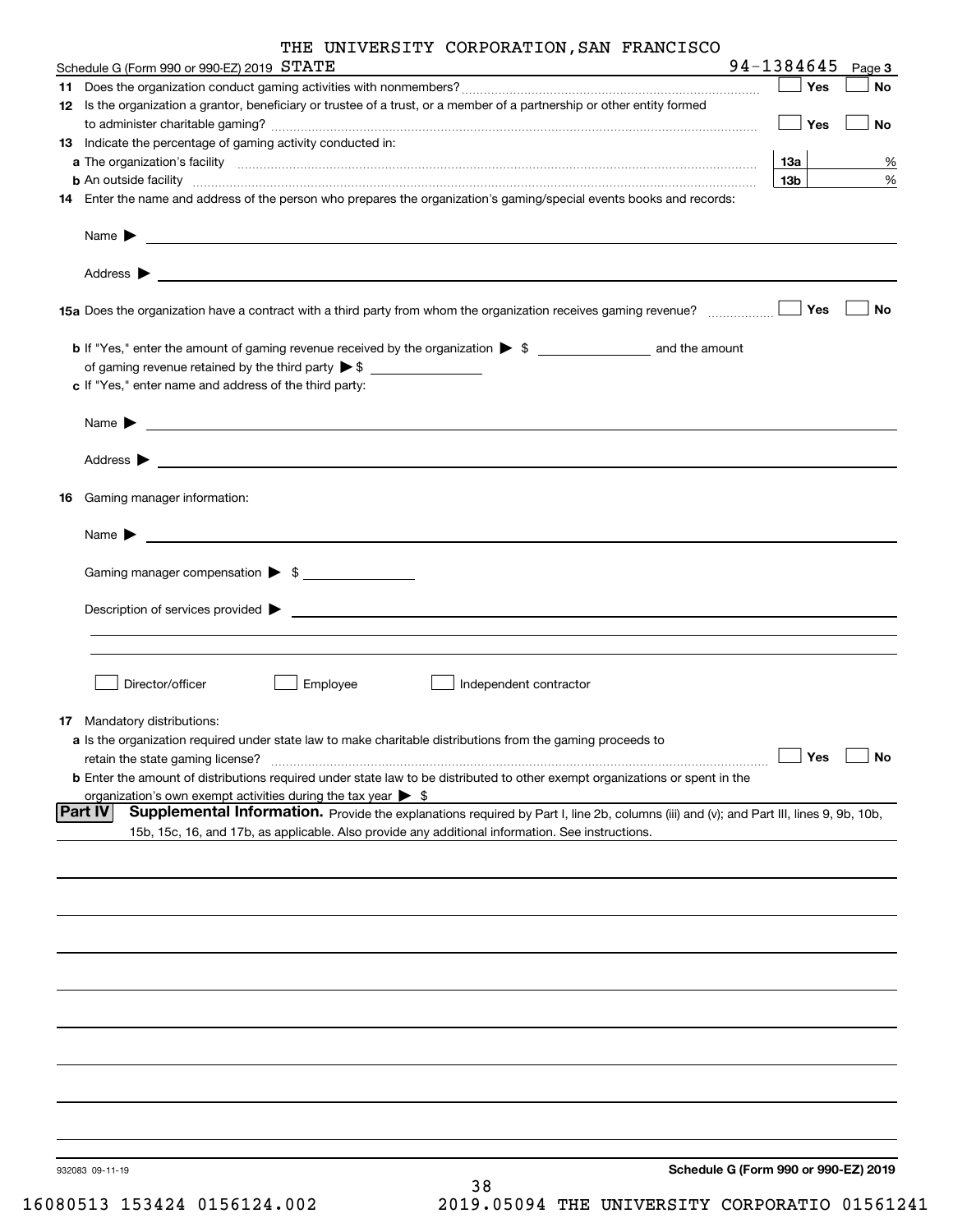|                                                                                              |                  | THE UNIVERSITY CORPORATION, SAN FRANCISCO |                                 |
|----------------------------------------------------------------------------------------------|------------------|-------------------------------------------|---------------------------------|
| Schedule G (Form 990 or 990-EZ) STATE<br><b>Part IV</b> Supplemental Information (continued) | $\texttt{STATE}$ |                                           | 94-1384645 Page 4               |
|                                                                                              |                  |                                           |                                 |
|                                                                                              |                  |                                           |                                 |
|                                                                                              |                  |                                           |                                 |
|                                                                                              |                  |                                           |                                 |
|                                                                                              |                  |                                           |                                 |
|                                                                                              |                  |                                           |                                 |
|                                                                                              |                  |                                           |                                 |
|                                                                                              |                  |                                           |                                 |
|                                                                                              |                  |                                           |                                 |
|                                                                                              |                  |                                           |                                 |
|                                                                                              |                  |                                           |                                 |
|                                                                                              |                  |                                           |                                 |
|                                                                                              |                  |                                           |                                 |
|                                                                                              |                  |                                           |                                 |
|                                                                                              |                  |                                           |                                 |
|                                                                                              |                  |                                           |                                 |
|                                                                                              |                  |                                           |                                 |
|                                                                                              |                  |                                           |                                 |
|                                                                                              |                  |                                           |                                 |
|                                                                                              |                  |                                           |                                 |
|                                                                                              |                  |                                           |                                 |
|                                                                                              |                  |                                           |                                 |
|                                                                                              |                  |                                           |                                 |
|                                                                                              |                  |                                           |                                 |
|                                                                                              |                  |                                           |                                 |
|                                                                                              |                  |                                           |                                 |
|                                                                                              |                  |                                           |                                 |
|                                                                                              |                  |                                           |                                 |
|                                                                                              |                  |                                           |                                 |
|                                                                                              |                  |                                           |                                 |
|                                                                                              |                  |                                           |                                 |
|                                                                                              |                  |                                           |                                 |
|                                                                                              |                  |                                           |                                 |
|                                                                                              |                  |                                           |                                 |
|                                                                                              |                  |                                           |                                 |
|                                                                                              |                  |                                           |                                 |
|                                                                                              |                  |                                           |                                 |
|                                                                                              |                  |                                           |                                 |
|                                                                                              |                  |                                           |                                 |
|                                                                                              |                  |                                           |                                 |
|                                                                                              |                  |                                           |                                 |
|                                                                                              |                  |                                           |                                 |
|                                                                                              |                  |                                           | Schedule G (Form 990 or 990-EZ) |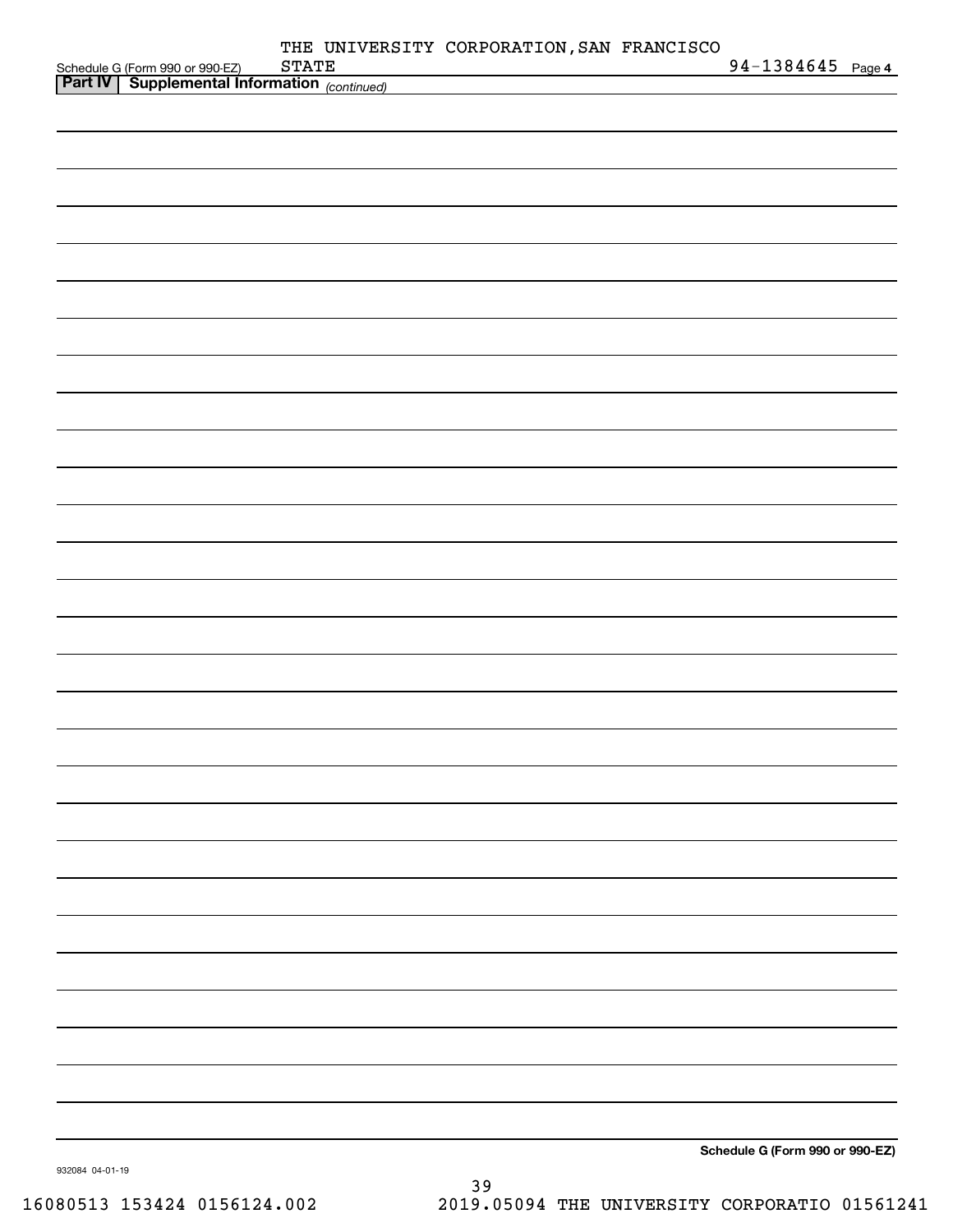| <b>SCHEDULE I</b>                                                                                                              |                                                                                                                                                                          |                          | <b>Grants and Other Assistance to Organizations,</b>                                                                                  |                             |                                         |                                               |                                          |                 | OMB No. 1545-0047                     |                       |
|--------------------------------------------------------------------------------------------------------------------------------|--------------------------------------------------------------------------------------------------------------------------------------------------------------------------|--------------------------|---------------------------------------------------------------------------------------------------------------------------------------|-----------------------------|-----------------------------------------|-----------------------------------------------|------------------------------------------|-----------------|---------------------------------------|-----------------------|
| (Form 990)                                                                                                                     |                                                                                                                                                                          |                          | Governments, and Individuals in the United States<br>Complete if the organization answered "Yes" on Form 990, Part IV, line 21 or 22. |                             |                                         |                                               |                                          |                 | 2019                                  |                       |
| Department of the Treasury<br>Internal Revenue Service                                                                         | Attach to Form 990.<br>Go to www.irs.gov/Form990 for the latest information.                                                                                             |                          |                                                                                                                                       |                             |                                         |                                               |                                          |                 |                                       |                       |
| THE UNIVERSITY CORPORATION, SAN FRANCISCO<br>Name of the organization<br><b>Employer identification number</b><br><b>STATE</b> |                                                                                                                                                                          |                          |                                                                                                                                       |                             |                                         |                                               |                                          |                 |                                       |                       |
| Part I                                                                                                                         | General Information on Grants and Assistance                                                                                                                             |                          |                                                                                                                                       |                             |                                         |                                               |                                          |                 |                                       |                       |
| $\mathbf 1$                                                                                                                    | Does the organization maintain records to substantiate the amount of the grants or assistance, the grantees' eligibility for the grants or assistance, and the selection |                          |                                                                                                                                       |                             |                                         |                                               |                                          |                 |                                       |                       |
|                                                                                                                                |                                                                                                                                                                          |                          |                                                                                                                                       |                             |                                         |                                               |                                          |                 | Yes                                   | $\boxed{\text{X}}$ No |
| $\mathbf{2}$                                                                                                                   | Describe in Part IV the organization's procedures for monitoring the use of grant funds in the United States.                                                            |                          |                                                                                                                                       |                             |                                         |                                               |                                          |                 |                                       |                       |
| Part II                                                                                                                        | Grants and Other Assistance to Domestic Organizations and Domestic Governments. Complete if the organization answered "Yes" on Form 990, Part IV, line 21, for any       |                          |                                                                                                                                       |                             |                                         |                                               |                                          |                 |                                       |                       |
|                                                                                                                                | recipient that received more than \$5,000. Part II can be duplicated if additional space is needed.                                                                      |                          |                                                                                                                                       |                             |                                         | (f) Method of                                 |                                          |                 |                                       |                       |
|                                                                                                                                | 1 (a) Name and address of organization<br>or government                                                                                                                  | $(b)$ EIN                | (c) IRC section<br>(if applicable)                                                                                                    | (d) Amount of<br>cash grant | (e) Amount of<br>non-cash<br>assistance | valuation (book,<br>FMV, appraisal,<br>other) | (g) Description of<br>noncash assistance |                 | (h) Purpose of grant<br>or assistance |                       |
|                                                                                                                                |                                                                                                                                                                          |                          |                                                                                                                                       |                             |                                         |                                               |                                          |                 |                                       |                       |
| SAN FRANCISCO STATE UNIVERSITY                                                                                                 |                                                                                                                                                                          |                          |                                                                                                                                       |                             |                                         |                                               |                                          |                 |                                       |                       |
| 1600 HOLLOWAY AVENUE                                                                                                           |                                                                                                                                                                          |                          |                                                                                                                                       |                             |                                         |                                               |                                          |                 |                                       |                       |
| SAN FRANCISCO, CA 94312                                                                                                        |                                                                                                                                                                          | 93-1137247 115           |                                                                                                                                       | 3, 175, 405.                | 0.                                      |                                               |                                          |                 | EDUCATIONAL SUPPORT                   |                       |
| ASSOCIATED STUDENTS INC.                                                                                                       |                                                                                                                                                                          |                          |                                                                                                                                       |                             |                                         |                                               |                                          |                 |                                       |                       |
| 1600 HOLLOWAY AVENUE                                                                                                           |                                                                                                                                                                          |                          |                                                                                                                                       |                             |                                         |                                               |                                          |                 |                                       |                       |
| SAN FRANCISCO, CA 94312                                                                                                        |                                                                                                                                                                          | $94-1170352$ $501(C)(3)$ |                                                                                                                                       | 45,672.                     | 0.                                      |                                               |                                          | STUDENT SUPPORT |                                       |                       |
| CALIFORNIA COALITION FOR PUBLIC                                                                                                |                                                                                                                                                                          |                          |                                                                                                                                       |                             |                                         |                                               |                                          |                 |                                       |                       |
| HIGHER EDUCATION - 638 LINDERO                                                                                                 |                                                                                                                                                                          |                          |                                                                                                                                       |                             |                                         |                                               |                                          |                 |                                       |                       |
| CANYON ROAD, #263 - OAK PARK, CA                                                                                               |                                                                                                                                                                          |                          |                                                                                                                                       |                             |                                         |                                               |                                          |                 |                                       |                       |
| 91377                                                                                                                          |                                                                                                                                                                          | $45 - 2426122$ 501(C)(4) |                                                                                                                                       | 25,000.                     | 0.                                      |                                               |                                          |                 | PROPOSITION 13 SUPPORT                |                       |
|                                                                                                                                |                                                                                                                                                                          |                          |                                                                                                                                       |                             |                                         |                                               |                                          |                 |                                       |                       |
|                                                                                                                                |                                                                                                                                                                          |                          |                                                                                                                                       |                             |                                         |                                               |                                          |                 |                                       |                       |
|                                                                                                                                |                                                                                                                                                                          |                          |                                                                                                                                       |                             |                                         |                                               |                                          |                 |                                       |                       |
|                                                                                                                                |                                                                                                                                                                          |                          |                                                                                                                                       |                             |                                         |                                               |                                          |                 |                                       |                       |
|                                                                                                                                |                                                                                                                                                                          |                          |                                                                                                                                       |                             |                                         |                                               |                                          |                 |                                       |                       |
|                                                                                                                                |                                                                                                                                                                          |                          |                                                                                                                                       |                             |                                         |                                               |                                          |                 |                                       |                       |
|                                                                                                                                |                                                                                                                                                                          |                          |                                                                                                                                       |                             |                                         |                                               |                                          |                 |                                       |                       |
|                                                                                                                                |                                                                                                                                                                          |                          |                                                                                                                                       |                             |                                         |                                               |                                          |                 |                                       |                       |
|                                                                                                                                |                                                                                                                                                                          |                          |                                                                                                                                       |                             |                                         |                                               |                                          |                 |                                       |                       |
|                                                                                                                                |                                                                                                                                                                          |                          |                                                                                                                                       |                             |                                         |                                               |                                          |                 |                                       |                       |
|                                                                                                                                |                                                                                                                                                                          |                          |                                                                                                                                       |                             |                                         |                                               |                                          |                 |                                       |                       |
|                                                                                                                                |                                                                                                                                                                          |                          |                                                                                                                                       |                             |                                         |                                               |                                          |                 |                                       | 2.                    |
| $\mathbf{2}$                                                                                                                   | Enter total number of section 501(c)(3) and government organizations listed in the line 1 table                                                                          |                          |                                                                                                                                       |                             |                                         |                                               |                                          |                 |                                       | 1.                    |
|                                                                                                                                | 3 Enter total number of other organizations listed in the line 1 table                                                                                                   |                          |                                                                                                                                       |                             |                                         |                                               |                                          |                 |                                       |                       |

**For Paperwork Reduction Act Notice, see the Instructions for Form 990. Schedule I (Form 990) (2019)** LHA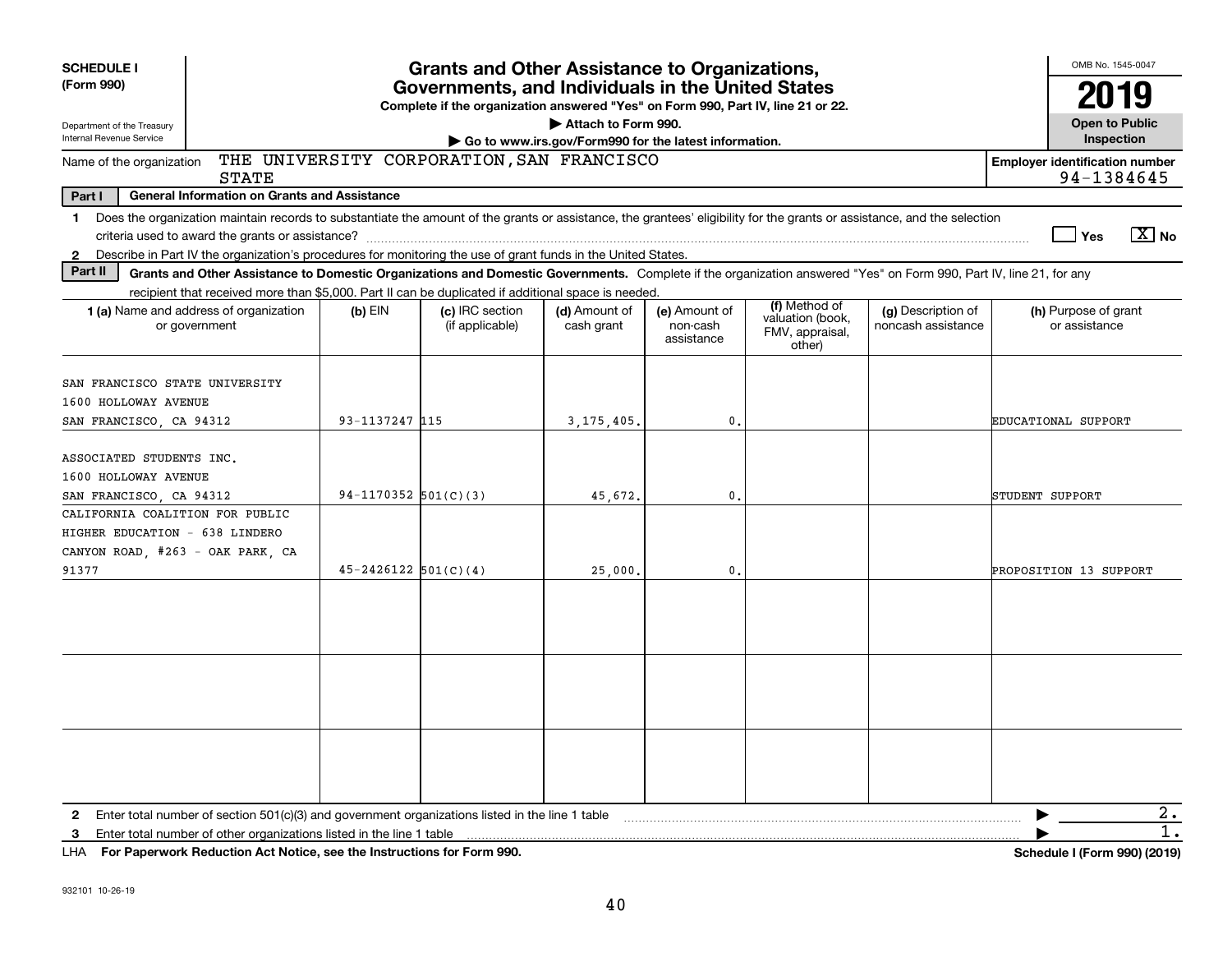Schedule I (Form 990) (2019)  $\qquad$  STATE

94-1384645

**2**

**Part III | Grants and Other Assistance to Domestic Individuals. Complete if the organization answered "Yes" on Form 990, Part IV, line 22.** Part III can be duplicated if additional space is needed.

| (a) Type of grant or assistance | (b) Number of<br>recipients | (c) Amount of<br>cash grant | (d) Amount of non-<br>cash assistance | (e) Method of valuation<br>(book, FMV, appraisal, other) | (f) Description of noncash assistance |
|---------------------------------|-----------------------------|-----------------------------|---------------------------------------|----------------------------------------------------------|---------------------------------------|
|                                 |                             |                             |                                       |                                                          |                                       |
|                                 |                             |                             |                                       |                                                          |                                       |
|                                 |                             |                             |                                       |                                                          |                                       |
|                                 |                             |                             |                                       |                                                          |                                       |
|                                 |                             |                             |                                       |                                                          |                                       |
|                                 |                             |                             |                                       |                                                          |                                       |
|                                 |                             |                             |                                       |                                                          |                                       |
|                                 |                             |                             |                                       |                                                          |                                       |
|                                 |                             |                             |                                       |                                                          |                                       |
|                                 |                             |                             |                                       |                                                          |                                       |

Part IV | Supplemental Information. Provide the information required in Part I, line 2; Part III, column (b); and any other additional information.

SCHEDULE I, PART I, LINE 2

GRANTS ARE MADE EITHER DIRECTLY TO SAN FRANCISCO STATE UNIVERSITY

(WHICH THE UNIVERSITY CORPORATION, SAN FRANCISCO STATE IS AN AUXILIARY

ORGANIZATION OF) OR ASSOCIATED STUDENTS INC. (ANOTHER AUXILIARY

ORGANIZATION OF SFSU). SFSU CONTROLS BOTH SAN FRANCISCO STATE

UNIVERSITY FOUNDATION AND THE UNIVERSITY CORPORATION, SAN FRANCISCO

STATE VIA THE POWER TO APPROVE MEMBERS OF EACH OF THE ORGANIZATION'S

BOARD. GRANT FUNDS ARE USED SOLELY TO ADVANCE THE MISSION OF SFSU AND

## ARE MONITORED TO ENSURE THEY ARE USED FOR PROPER PURPOSES VIA THIS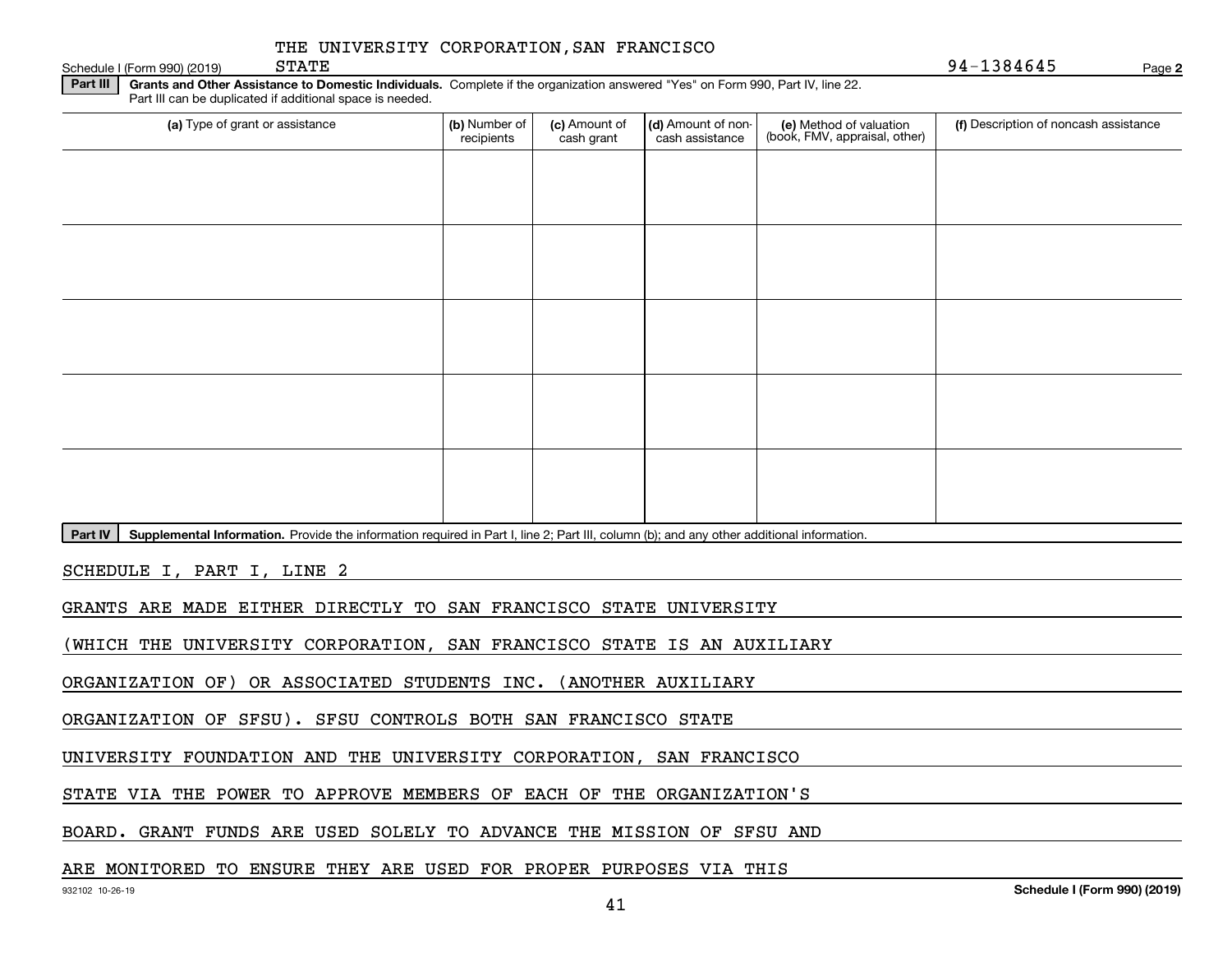|                    |                                                                        |              | THE UNIVERSITY CORPORATION, SAN FRANCISCO |                       |  |
|--------------------|------------------------------------------------------------------------|--------------|-------------------------------------------|-----------------------|--|
|                    | Schedule I (Form 990) STATE<br><b>Part IV</b> Supplemental Information | <b>STATE</b> |                                           | 94-1384645 Page 2     |  |
|                    |                                                                        |              |                                           |                       |  |
|                    | COMMON CONTROL.                                                        |              |                                           |                       |  |
|                    |                                                                        |              |                                           |                       |  |
|                    |                                                                        |              |                                           |                       |  |
|                    |                                                                        |              |                                           |                       |  |
|                    |                                                                        |              |                                           |                       |  |
|                    |                                                                        |              |                                           |                       |  |
|                    |                                                                        |              |                                           |                       |  |
|                    |                                                                        |              |                                           |                       |  |
|                    |                                                                        |              |                                           |                       |  |
|                    |                                                                        |              |                                           |                       |  |
|                    |                                                                        |              |                                           |                       |  |
|                    |                                                                        |              |                                           |                       |  |
|                    |                                                                        |              |                                           |                       |  |
|                    |                                                                        |              |                                           |                       |  |
|                    |                                                                        |              |                                           |                       |  |
|                    |                                                                        |              |                                           |                       |  |
|                    |                                                                        |              |                                           |                       |  |
|                    |                                                                        |              |                                           |                       |  |
|                    |                                                                        |              |                                           |                       |  |
|                    |                                                                        |              |                                           |                       |  |
|                    |                                                                        |              |                                           |                       |  |
|                    |                                                                        |              |                                           |                       |  |
|                    |                                                                        |              |                                           |                       |  |
|                    |                                                                        |              |                                           |                       |  |
|                    |                                                                        |              |                                           |                       |  |
|                    |                                                                        |              |                                           |                       |  |
|                    |                                                                        |              |                                           |                       |  |
|                    |                                                                        |              |                                           |                       |  |
|                    |                                                                        |              |                                           |                       |  |
|                    |                                                                        |              |                                           |                       |  |
|                    |                                                                        |              |                                           |                       |  |
|                    |                                                                        |              |                                           |                       |  |
|                    |                                                                        |              |                                           |                       |  |
|                    |                                                                        |              |                                           |                       |  |
|                    |                                                                        |              |                                           |                       |  |
|                    |                                                                        |              |                                           |                       |  |
| 932291<br>04-01-19 |                                                                        |              |                                           | Schedule I (Form 990) |  |

932291 04-01-19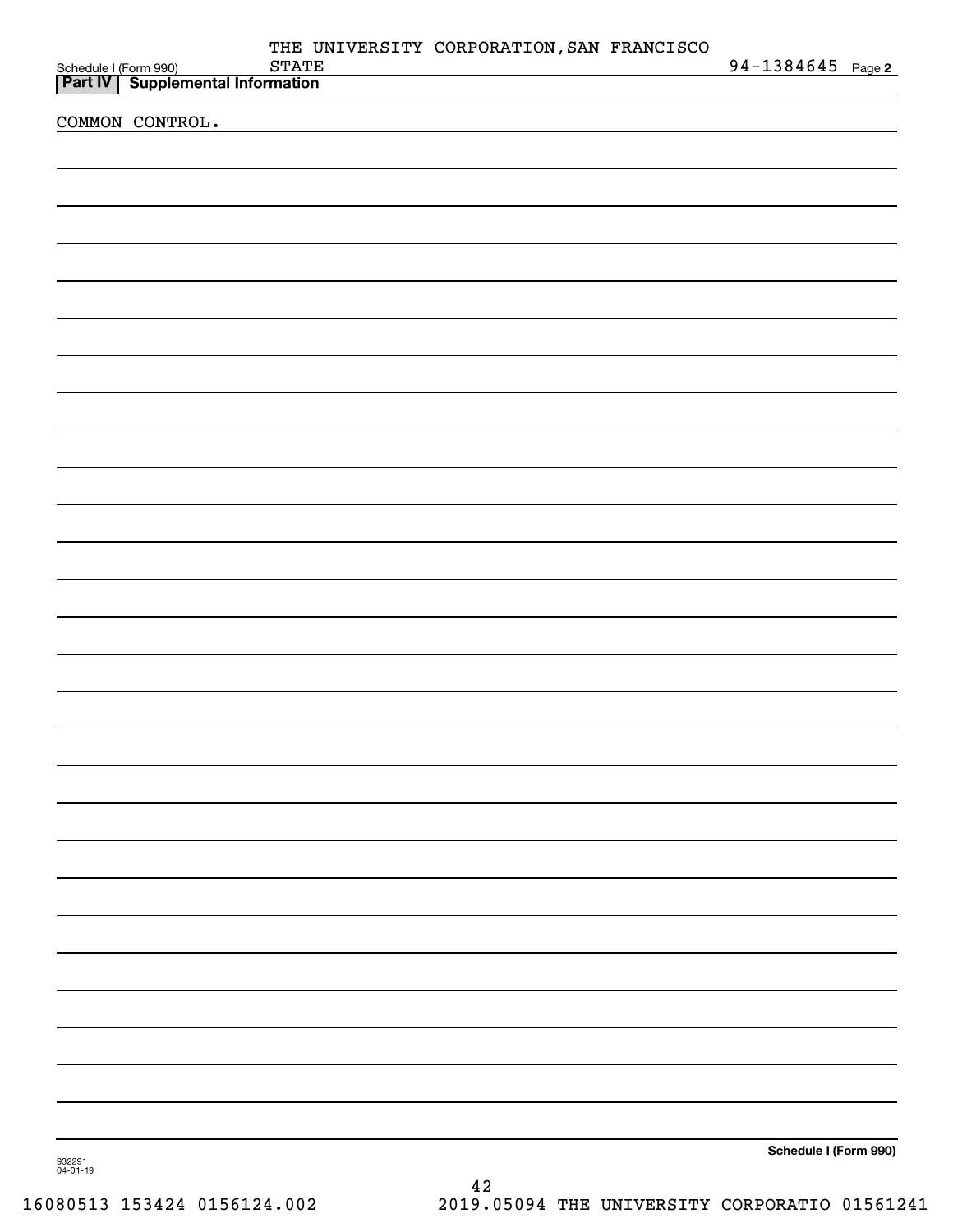| <b>SCHEDULE J</b>                                                                                                                                        |                                                                                                                                                                                                                                      | <b>Compensation Information</b>                                       |                                       | OMB No. 1545-0047          |     |                              |  |  |  |
|----------------------------------------------------------------------------------------------------------------------------------------------------------|--------------------------------------------------------------------------------------------------------------------------------------------------------------------------------------------------------------------------------------|-----------------------------------------------------------------------|---------------------------------------|----------------------------|-----|------------------------------|--|--|--|
| (Form 990)                                                                                                                                               |                                                                                                                                                                                                                                      | For certain Officers, Directors, Trustees, Key Employees, and Highest |                                       | 2019                       |     |                              |  |  |  |
|                                                                                                                                                          | <b>Compensated Employees</b>                                                                                                                                                                                                         |                                                                       |                                       |                            |     |                              |  |  |  |
| Complete if the organization answered "Yes" on Form 990, Part IV, line 23.<br><b>Open to Public</b><br>Attach to Form 990.<br>Department of the Treasury |                                                                                                                                                                                                                                      |                                                                       |                                       |                            |     |                              |  |  |  |
| Internal Revenue Service                                                                                                                                 | Go to www.irs.gov/Form990 for instructions and the latest information.                                                                                                                                                               |                                                                       |                                       |                            |     |                              |  |  |  |
| Name of the organization                                                                                                                                 | THE UNIVERSITY CORPORATION, SAN FRANCISCO                                                                                                                                                                                            |                                                                       | <b>Employer identification number</b> |                            |     |                              |  |  |  |
|                                                                                                                                                          | <b>STATE</b>                                                                                                                                                                                                                         |                                                                       |                                       | 94-1384645                 |     |                              |  |  |  |
| Part I                                                                                                                                                   | <b>Questions Regarding Compensation</b>                                                                                                                                                                                              |                                                                       |                                       |                            |     |                              |  |  |  |
|                                                                                                                                                          |                                                                                                                                                                                                                                      |                                                                       |                                       |                            | Yes | No                           |  |  |  |
|                                                                                                                                                          | <b>1a</b> Check the appropriate box(es) if the organization provided any of the following to or for a person listed on Form 990,                                                                                                     |                                                                       |                                       |                            |     |                              |  |  |  |
|                                                                                                                                                          | Part VII, Section A, line 1a. Complete Part III to provide any relevant information regarding these items.                                                                                                                           |                                                                       |                                       |                            |     |                              |  |  |  |
| First-class or charter travel                                                                                                                            |                                                                                                                                                                                                                                      | Housing allowance or residence for personal use                       |                                       |                            |     |                              |  |  |  |
| Travel for companions                                                                                                                                    |                                                                                                                                                                                                                                      | Payments for business use of personal residence                       |                                       |                            |     |                              |  |  |  |
|                                                                                                                                                          | Tax indemnification and gross-up payments                                                                                                                                                                                            | Health or social club dues or initiation fees                         |                                       |                            |     |                              |  |  |  |
|                                                                                                                                                          | Discretionary spending account                                                                                                                                                                                                       | Personal services (such as maid, chauffeur, chef)                     |                                       |                            |     |                              |  |  |  |
|                                                                                                                                                          |                                                                                                                                                                                                                                      |                                                                       |                                       |                            |     |                              |  |  |  |
|                                                                                                                                                          | <b>b</b> If any of the boxes on line 1a are checked, did the organization follow a written policy regarding payment or                                                                                                               |                                                                       |                                       |                            |     |                              |  |  |  |
|                                                                                                                                                          | reimbursement or provision of all of the expenses described above? If "No," complete Part III to explain                                                                                                                             |                                                                       |                                       | 1b                         |     |                              |  |  |  |
| 2                                                                                                                                                        | Did the organization require substantiation prior to reimbursing or allowing expenses incurred by all directors,                                                                                                                     |                                                                       |                                       |                            |     |                              |  |  |  |
|                                                                                                                                                          |                                                                                                                                                                                                                                      |                                                                       |                                       | $\mathbf{2}$               |     |                              |  |  |  |
|                                                                                                                                                          |                                                                                                                                                                                                                                      |                                                                       |                                       |                            |     |                              |  |  |  |
| 3                                                                                                                                                        | Indicate which, if any, of the following the organization used to establish the compensation of the organization's                                                                                                                   |                                                                       |                                       |                            |     |                              |  |  |  |
|                                                                                                                                                          | CEO/Executive Director. Check all that apply. Do not check any boxes for methods used by a related organization to                                                                                                                   |                                                                       |                                       |                            |     |                              |  |  |  |
|                                                                                                                                                          | establish compensation of the CEO/Executive Director, but explain in Part III.                                                                                                                                                       |                                                                       |                                       |                            |     |                              |  |  |  |
| Compensation committee                                                                                                                                   |                                                                                                                                                                                                                                      | Written employment contract                                           |                                       |                            |     |                              |  |  |  |
|                                                                                                                                                          | Independent compensation consultant                                                                                                                                                                                                  | Compensation survey or study                                          |                                       |                            |     |                              |  |  |  |
|                                                                                                                                                          | Form 990 of other organizations                                                                                                                                                                                                      | Approval by the board or compensation committee                       |                                       |                            |     |                              |  |  |  |
|                                                                                                                                                          |                                                                                                                                                                                                                                      |                                                                       |                                       |                            |     |                              |  |  |  |
| 4                                                                                                                                                        | During the year, did any person listed on Form 990, Part VII, Section A, line 1a, with respect to the filing                                                                                                                         |                                                                       |                                       |                            |     |                              |  |  |  |
| organization or a related organization:                                                                                                                  |                                                                                                                                                                                                                                      |                                                                       |                                       |                            |     |                              |  |  |  |
|                                                                                                                                                          | Receive a severance payment or change-of-control payment?                                                                                                                                                                            |                                                                       |                                       | 4a                         |     | x<br>$\overline{\mathbf{x}}$ |  |  |  |
|                                                                                                                                                          |                                                                                                                                                                                                                                      |                                                                       |                                       | 4b                         |     | $\overline{\mathbf{x}}$      |  |  |  |
|                                                                                                                                                          |                                                                                                                                                                                                                                      |                                                                       |                                       | 4c                         |     |                              |  |  |  |
|                                                                                                                                                          | If "Yes" to any of lines 4a-c, list the persons and provide the applicable amounts for each item in Part III.                                                                                                                        |                                                                       |                                       |                            |     |                              |  |  |  |
|                                                                                                                                                          |                                                                                                                                                                                                                                      |                                                                       |                                       |                            |     |                              |  |  |  |
|                                                                                                                                                          | Only section 501(c)(3), 501(c)(4), and 501(c)(29) organizations must complete lines 5-9.                                                                                                                                             |                                                                       |                                       |                            |     |                              |  |  |  |
| 5.                                                                                                                                                       | For persons listed on Form 990, Part VII, Section A, line 1a, did the organization pay or accrue any compensation                                                                                                                    |                                                                       |                                       |                            |     |                              |  |  |  |
| contingent on the revenues of:                                                                                                                           |                                                                                                                                                                                                                                      |                                                                       |                                       |                            |     | <u>x</u>                     |  |  |  |
|                                                                                                                                                          | a The organization? <b>Entitled Strategies and Strategies and Strategies and Strategies and Strategies and Strategies and Strategies and Strategies and Strategies and Strategies and Strategies and Strategies and Strategies a</b> |                                                                       |                                       | 5a<br>5b                   |     | $\overline{\mathbf{x}}$      |  |  |  |
|                                                                                                                                                          | If "Yes" on line 5a or 5b, describe in Part III.                                                                                                                                                                                     |                                                                       |                                       |                            |     |                              |  |  |  |
|                                                                                                                                                          | 6 For persons listed on Form 990, Part VII, Section A, line 1a, did the organization pay or accrue any compensation                                                                                                                  |                                                                       |                                       |                            |     |                              |  |  |  |
| contingent on the net earnings of:                                                                                                                       |                                                                                                                                                                                                                                      |                                                                       |                                       |                            |     |                              |  |  |  |
|                                                                                                                                                          |                                                                                                                                                                                                                                      |                                                                       |                                       | 6a                         |     | <u>x</u>                     |  |  |  |
|                                                                                                                                                          |                                                                                                                                                                                                                                      |                                                                       |                                       | 6b                         |     | $\overline{\mathbf{x}}$      |  |  |  |
|                                                                                                                                                          | If "Yes" on line 6a or 6b, describe in Part III.                                                                                                                                                                                     |                                                                       |                                       |                            |     |                              |  |  |  |
|                                                                                                                                                          | 7 For persons listed on Form 990, Part VII, Section A, line 1a, did the organization provide any nonfixed payments                                                                                                                   |                                                                       |                                       |                            |     |                              |  |  |  |
|                                                                                                                                                          |                                                                                                                                                                                                                                      |                                                                       |                                       | 7                          |     | х                            |  |  |  |
| 8                                                                                                                                                        | Were any amounts reported on Form 990, Part VII, paid or accrued pursuant to a contract that was subject to the                                                                                                                      |                                                                       |                                       |                            |     |                              |  |  |  |
|                                                                                                                                                          | initial contract exception described in Regulations section 53.4958-4(a)(3)? If "Yes," describe in Part III                                                                                                                          |                                                                       |                                       | 8                          |     | х                            |  |  |  |
| 9                                                                                                                                                        | If "Yes" on line 8, did the organization also follow the rebuttable presumption procedure described in                                                                                                                               |                                                                       |                                       |                            |     |                              |  |  |  |
|                                                                                                                                                          |                                                                                                                                                                                                                                      |                                                                       |                                       | 9                          |     |                              |  |  |  |
|                                                                                                                                                          | LHA For Paperwork Reduction Act Notice, see the Instructions for Form 990.                                                                                                                                                           |                                                                       |                                       | Schedule J (Form 990) 2019 |     |                              |  |  |  |
|                                                                                                                                                          |                                                                                                                                                                                                                                      |                                                                       |                                       |                            |     |                              |  |  |  |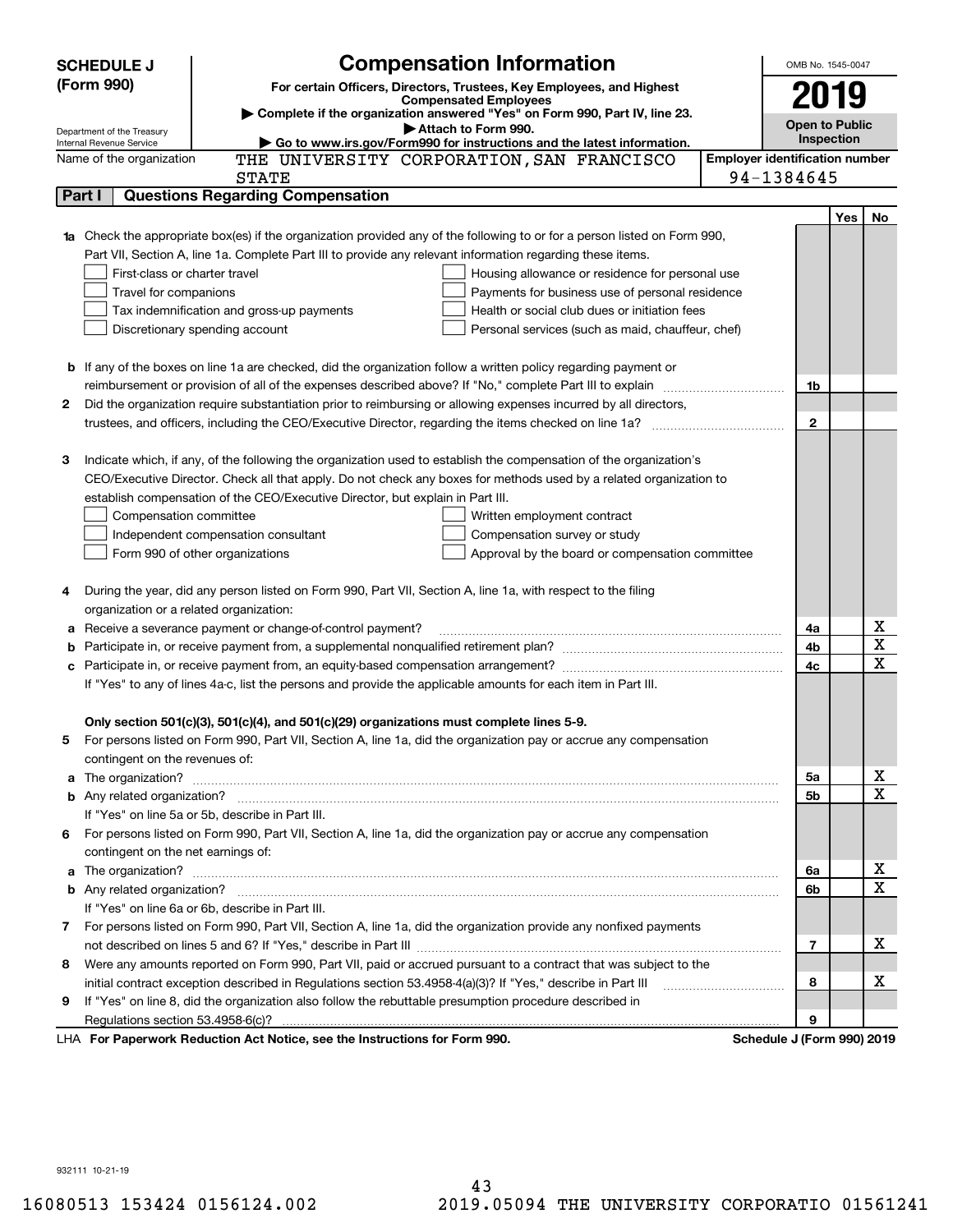94-1384645

**2**

# **Part II Officers, Directors, Trustees, Key Employees, and Highest Compensated Employees.**  Schedule J (Form 990) 2019 Page Use duplicate copies if additional space is needed.

For each individual whose compensation must be reported on Schedule J, report compensation from the organization on row (i) and from related organizations, described in the instructions, on row (ii). Do not list any individuals that aren't listed on Form 990, Part VII.

**Note:**  The sum of columns (B)(i)-(iii) for each listed individual must equal the total amount of Form 990, Part VII, Section A, line 1a, applicable column (D) and (E) amounts for that individual.

| (A) Name and Title                   |      |                          | (B) Breakdown of W-2 and/or 1099-MISC compensation |                                           | (C) Retirement and<br>other deferred | (D) Nontaxable<br>benefits | (E) Total of columns<br>$(B)(i)-(D)$ | (F) Compensation<br>in column (B)         |
|--------------------------------------|------|--------------------------|----------------------------------------------------|-------------------------------------------|--------------------------------------|----------------------------|--------------------------------------|-------------------------------------------|
|                                      |      | (i) Base<br>compensation | (ii) Bonus &<br>incentive<br>compensation          | (iii) Other<br>reportable<br>compensation | compensation                         |                            |                                      | reported as deferred<br>on prior Form 990 |
| <b>JASON PORTH</b><br>(1)            | (i)  | 0.                       | 0.                                                 | 0.                                        | $\mathbf 0$ .                        | 0.                         | 0.                                   | 0.                                        |
| EXECUTIVE DIRECTOR                   | (ii) | 206,331.                 | 0.                                                 | 90.                                       | 62,299.                              | 22,033.                    | 290, 753.                            | 0.                                        |
| <b>BRIAN BEATTY</b><br>(2)           | (i)  | 0.                       | $\mathbf 0$ .                                      | 0.                                        | $\mathbf 0$ .                        | $\mathbf 0$ .              | $\mathbf 0$ .                        | 0.                                        |
| <b>DIRECTOR</b>                      | (ii) | 163, 657.                | $\mathbf 0$ .                                      | 0.                                        | 48,093.                              | 23,851.                    | 235,601                              | 0.                                        |
| <b>JAY ORENDORFF</b><br>(3)          | (i)  | 0.                       | $\overline{0}$ .                                   | 0.                                        | $\mathbf{0}$ .                       | $\mathbf 0$ .              | $\mathbf 0$ .                        | $\overline{0}$ .                          |
| VICE PRESIDENT/CFO'S DESIGNEE        | (ii) | 172,046.                 | $\mathbf 0$ .                                      | 0.                                        | 51,771.                              | 8,379.                     | 232,196.                             | $\overline{0}$ .                          |
| <b>GENE CHELBERG</b><br>(4)          | (i)  | 0.                       | $\mathbf 0$ .                                      | 0.                                        | $\mathbf{0}$ .                       | 0.                         | $\mathbf 0$                          | $\overline{0}$ .                          |
| <b>DIRECTOR</b>                      | (ii) | 128,488.                 | 13,932.                                            | 138.                                      | 39,004.                              | 17,257.                    | 198,819.                             | $\overline{0}$ .                          |
| (5) YVONNE BUI                       | (i)  | 0.                       | 0.                                                 | 0.                                        | 0.                                   | $\mathbf 0$ .              | $\mathbf 0$                          | $\overline{0}$ .                          |
| FACULTY REPRESENTATIVE (FROM 07/2019 | (ii) | 131,240.                 | $\overline{0}$ .                                   | 0.                                        | 41, 116.                             | 23,184.                    | 195,540                              | $\overline{0}$ .                          |
| ANOSHUA CHAUDHURI<br>(6)             | (i)  | 0.                       | $\mathbf 0$ .                                      | 0.                                        | $\mathbf 0$ .                        | $\mathbf 0$ .              | $\mathbf 0$                          | $\overline{0}$ .                          |
| FACULTY REPRESENTATIVE               | (ii) | 121, 116.                | 450.                                               | 0.                                        | 32,981.                              | 27,245.                    | 181,792.                             | $\mathbf 0$ .                             |
| TREVOR GETZ<br>(7)                   | (i)  | 0.                       | 0.                                                 | 0.                                        | 0.                                   | $\mathbf 0$ .              | $\mathbf 0$                          | $\mathbf 0$ .                             |
| <b>CHAIR</b>                         | (ii) | 113,091.                 | 0.                                                 | 12,899.                                   | 32,620.                              | 22,891.                    | 181, 501                             | 0.                                        |
| ALISON SANDERS<br>(8)                | (i)  | 0.                       | $\overline{0}$ .                                   | 0.                                        | $\overline{0}$ .                     | 0.                         | $\overline{0}$ .                     | $\overline{0}$ .                          |
| VICE CHAIR (THRU 08/2019)            | (ii) | 126,738.                 | 4,818.                                             | $\overline{0}$ .                          | 37,934.                              | 6,855.                     | 176,345.                             | $\overline{0}$ .                          |
| NORIKO LIM-TEPPER<br>(9)             | (i)  | 0.                       | 0.                                                 | 0.                                        | 0.                                   | 0.                         | 0.                                   | $\overline{0}$ .                          |
| VICE CHAIR (FROM 09/2019)            | (ii) | 115,088.                 | $\overline{0}$ .                                   | 48.                                       | 34,809.                              | 16,811.                    | 166, 756.                            | 0.                                        |
|                                      | (i)  |                          |                                                    |                                           |                                      |                            |                                      |                                           |
|                                      | (ii) |                          |                                                    |                                           |                                      |                            |                                      |                                           |
|                                      | (i)  |                          |                                                    |                                           |                                      |                            |                                      |                                           |
|                                      | (ii) |                          |                                                    |                                           |                                      |                            |                                      |                                           |
|                                      | (i)  |                          |                                                    |                                           |                                      |                            |                                      |                                           |
|                                      | (ii) |                          |                                                    |                                           |                                      |                            |                                      |                                           |
|                                      | (i)  |                          |                                                    |                                           |                                      |                            |                                      |                                           |
|                                      | (ii) |                          |                                                    |                                           |                                      |                            |                                      |                                           |
|                                      | (i)  |                          |                                                    |                                           |                                      |                            |                                      |                                           |
|                                      | (ii) |                          |                                                    |                                           |                                      |                            |                                      |                                           |
|                                      | (i)  |                          |                                                    |                                           |                                      |                            |                                      |                                           |
|                                      | (ii) |                          |                                                    |                                           |                                      |                            |                                      |                                           |
|                                      | (i)  |                          |                                                    |                                           |                                      |                            |                                      |                                           |
|                                      | (ii) |                          |                                                    |                                           |                                      |                            |                                      |                                           |

**Schedule J (Form 990) 2019**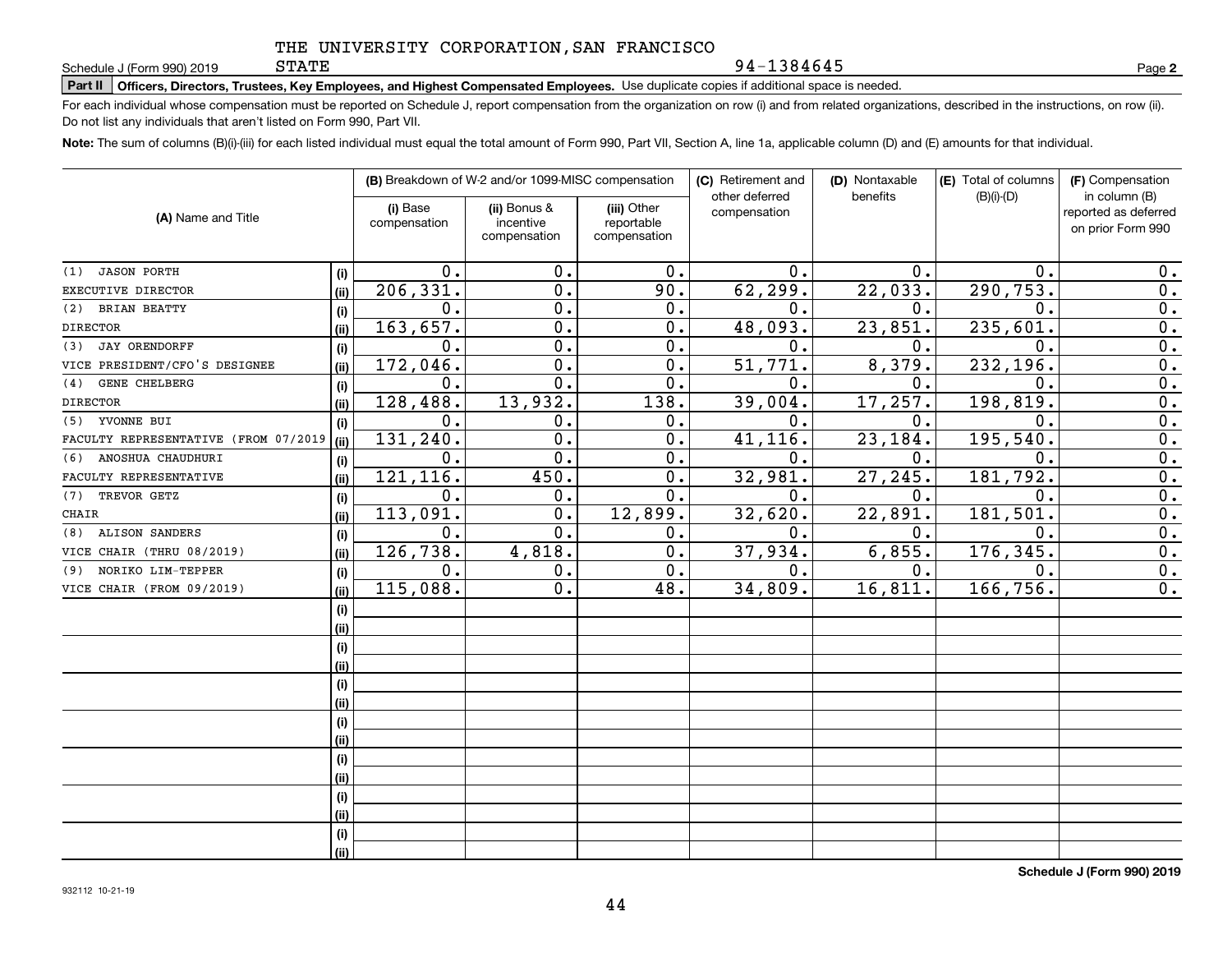**Part III Supplemental Information**

94 – 1384645<br>Part III Supplemental Information<br>Provide the information, explanation, or descriptions required for Part I, lines 1a, 1b, 3, 4a, 4b, 4c, 5a, 5b, 6a, 6b, 7, and 8, and for Part II. Also complete this part for

SCHEDULE J, PART I, LINE 3:

THE EXECUTIVE DIRECTOR OF THE UNIVERSITY CORPORATION IS COMPENSATED BY

SAN FRANCISCO STATE UNIVERSITY ("SFSU"), A RELATED ORGANIZATION. SFSU

UTILIZES THE FOLLOWING METHODS TO DETERMINE COMPENSATION FOR THE

EXECUTIVE DIRECTORS: COMPENSATION SURVEY OR STUDY, FORM 990 OF OTHER

ORGANIZATIONS, AND BOARD OR COMMITTEE APPROVAL.

**Schedule J (Form 990) 2019**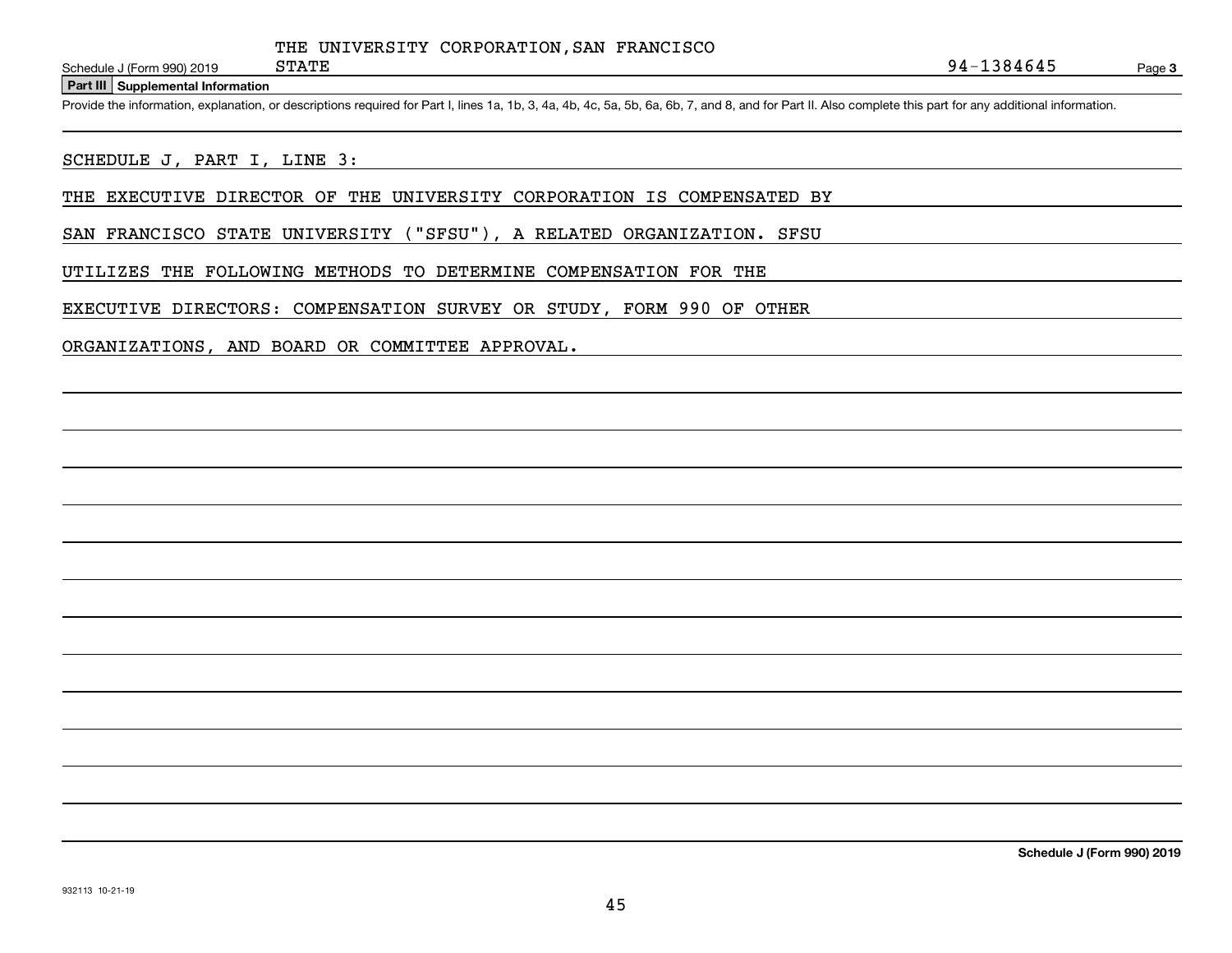**(Form 990 or 990-EZ)**

Department of the Treasury Internal Revenue Service Name of the organization

## **SCHEDULE O Supplemental Information to Form 990 or 990-EZ**

**Complete to provide information for responses to specific questions on Form 990 or 990-EZ or to provide any additional information. | Attach to Form 990 or 990-EZ. | Go to www.irs.gov/Form990 for the latest information.** THE UNIVERSITY CORPORATION,SAN FRANCISCO



STATE 94-1384645

FORM 990, PART III, LINE 4D, OTHER PROGRAM SERVICES:

PACIFIC LEADERSHIP INSTITUTE - TO BUILD A MORE POSITIVE, EFFECTIVE AND

RESILIENT COMMUNITY THROUGH THE DEVELOPMENT OF OUR YOUTH. THE PACIFIC

LEADERSHIP INSTITUTE ("PLI") HAS TWO KEY INGREDIENTS TO

FULFILL ITS MISSION: 1) PLI DELIVERS INSPIRING TEAM ADVENTURES FOCUSING

ON PERSONAL AND GROUP DEVELOPMENT THAT INCLUDE ADVENTURE CHALLENGE

COURSES, TEAM BUILDING EVENTS, AND WORKSHOPS TO A WIDE RANGE OF THE

COMMUNITY; AND 2) THE YOUTH LEAD! TEEN LEADERSHIP INITIATIVE, WHICH

TRAINS AND ENGAGES YOUTH TO PLAY A LEADERSHIP ROLE IN ITS PROGRAMS. PLI

SEEKS TO HAVE LEADERS REFLECT THE PEOPLE AND GROUPS BEING SERVED. THE

YOUTH LEAD! PROGRAM OFFERS PRACTICAL EXPERIENCE, POSITIVE CIVIC

ENGAGEMENT, AND CULTIVATES LEADERSHIP AND PERSONAL GROWTH. PLI GIVES

THESE YOUTH THE TRAINING, EXPERIENCE AND RESPONSIBILITY TO BE LEADERS

IN ITS PROGRAMS AND THEIR LIVES.

IN KEEPING WITH THE MISSION OF THE UNIVERSITY CORPORATION, EXPENSES

INCURRED IN THE OSHER LIFE-LONG LEARNING INSTITUTE IS AN ACTIVE

COMMUNITY PEERS AGE 50 AND UP ENGAGED IN LEARNING THROUGH THREE AND SIX

WEEK CLASSES, INTEREST GROUPS AND EVENTS AT THE SF STATE DOWNTOWN AND

MAIN CAMPUSES.

DISSERTATION SCHOLARS HELP PAY 5 GRADUATE STUDENTS PER YEAR TO INCREASE DIVERSITY.

SNFC PROVIDES NON-ACCREDITED WORKSHOPS TO THE GREATER COMMUNITY IN THE

SIERRAS, THE RET PROJECT SUPPORTS THE UNIVERSITY AND ITS ECONOMIC

932211 09-06-19 LHA For Paperwork Reduction Act Notice, see the Instructions for Form 990 or 990-EZ. Schedule O (Form 990 or 990-EZ) (2019)

46

16080513 153424 0156124.002 2019.05094 THE UNIVERSITY CORPORATIO 01561241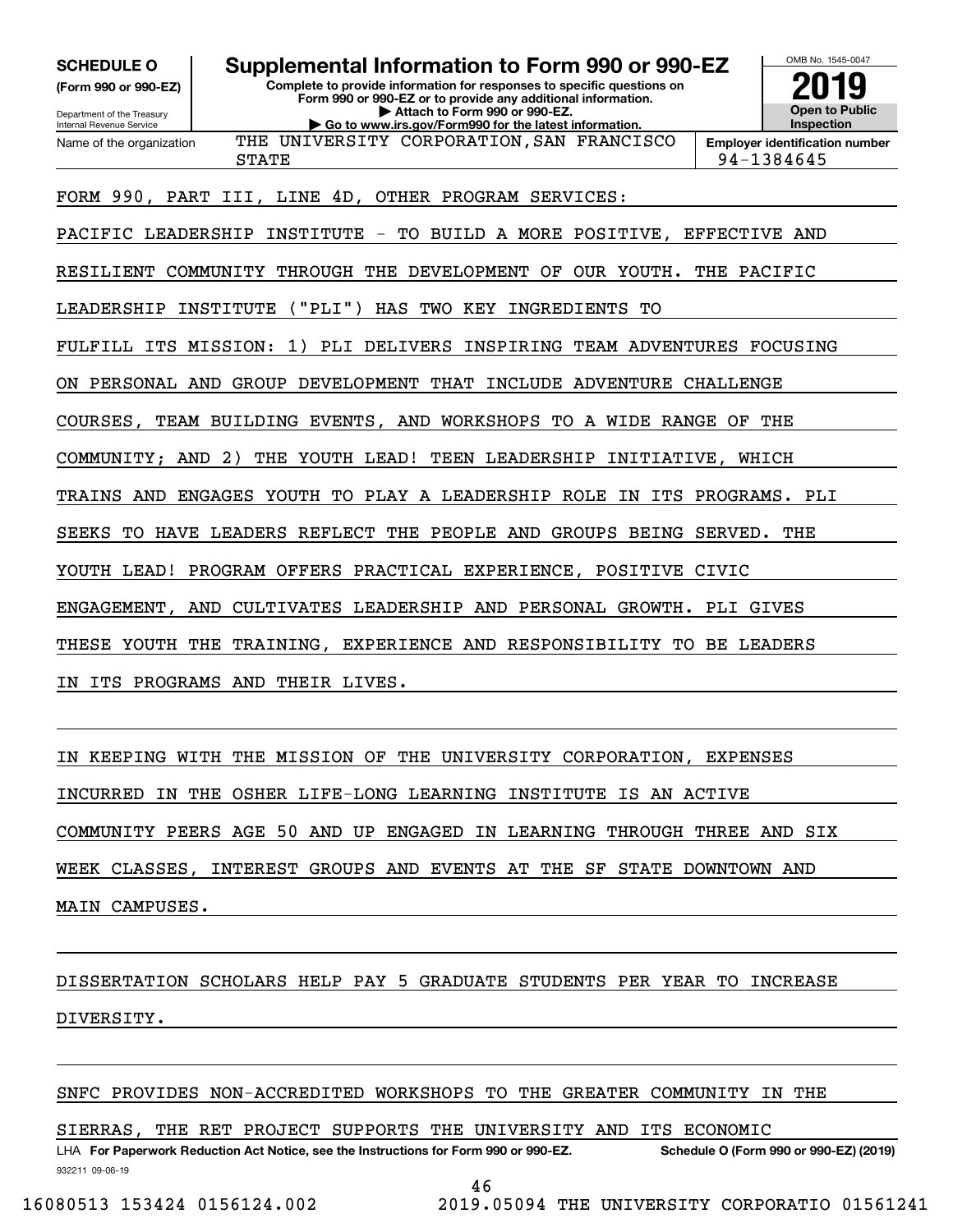| Schedule O (Form 990 or 990-EZ) (2019)                                                | Page 2                                                               |  |  |  |  |  |
|---------------------------------------------------------------------------------------|----------------------------------------------------------------------|--|--|--|--|--|
| THE UNIVERSITY CORPORATION, SAN FRANCISCO<br>Name of the organization<br><b>STATE</b> | <b>Employer identification number</b><br>94-1384645                  |  |  |  |  |  |
| ENDEAVORS WITH ITS DIRECT SERVICES TO HUNDREDS OF PEOPLE WITH                         |                                                                      |  |  |  |  |  |
| DISABILITIES THROUGHOUT NORTHERN CALIFORNIAN, INCLUDING SF                            | STATE                                                                |  |  |  |  |  |
|                                                                                       | FACULTY, STAFF, AND STUDENTS. OVER THE PAST 5 YEARS, THE RET PROJECT |  |  |  |  |  |
| HAS PROVIDED<br>SERVICES TO CITIES AND COUNTIES<br>THROUGHOUT NORTHERN                |                                                                      |  |  |  |  |  |
| CALIFORNIA.                                                                           |                                                                      |  |  |  |  |  |
| EXPENSES \$ 10,599,302. INCL GRANTS OF \$ 3,221,077. REVENUE \$ 3,380,956.            |                                                                      |  |  |  |  |  |
|                                                                                       |                                                                      |  |  |  |  |  |
| FORM 990, PART V, LINE 2A, AND PART IX, LINE 7 & 9                                    |                                                                      |  |  |  |  |  |

THE UNIVERSITY CORPORATION DOES NOT HAVE ANY DIRECT EMPLOYEES. THE

UNIVERSITY CORPORATION REIMBURSES THE COST OF ALL U-CORP ADMIN STAFF TO

SFSU AS ALL ARE STATE EMPLOYEES.

FORM 990, PART VI, SECTION A, LINE 7A:

THE PRESIDENT AND VICE PRESIDENT OF SAN FRANCISCO UNIVERSITY EACH HAVE AUTHORITY TO EITHER SERVE ON THE BOARD OF DIRECTORS OR APPOINT A DESIGNEE TO DO SO ON THEIR BEHALF.

FORM 990, PART VI, SECTION B, LINE 11B:

GRANT THORNTON FORWARDS THE COMPLETED FORM 990 TO THE DIRECTOR OF FINANCE AND ADMINISTRATION OF UNIVERSITY CORPORATION FOR REVIEW. UPON REVIEW, THE DIRECTOR OF FINANCE AND ADMINISTRATION OF THE UNIVERSITY CORPORATION, SAN FRANCISCO STATE FORWARDS THE FORM 990 TO THE EXECUTIVE DIRECTOR FOR REVIEW. THE DIRECTOR OF FINANCE AND ADMINISTRATION THEN REVIEWS AND FORWARDS THE FORM 990 TO THE UNIVERSITY CORPORATION BOARD FOR ITS REVIEW PRIOR TO FILING. BOARD MEMBERS ARE ENCOURAGED TO REVIEW THE FORM 990 AND TO FORWARD ANY QUESTIONS TO THE DIRECTOR OF FINANCE AND ADMINISTRATION.

47

932212 09-06-19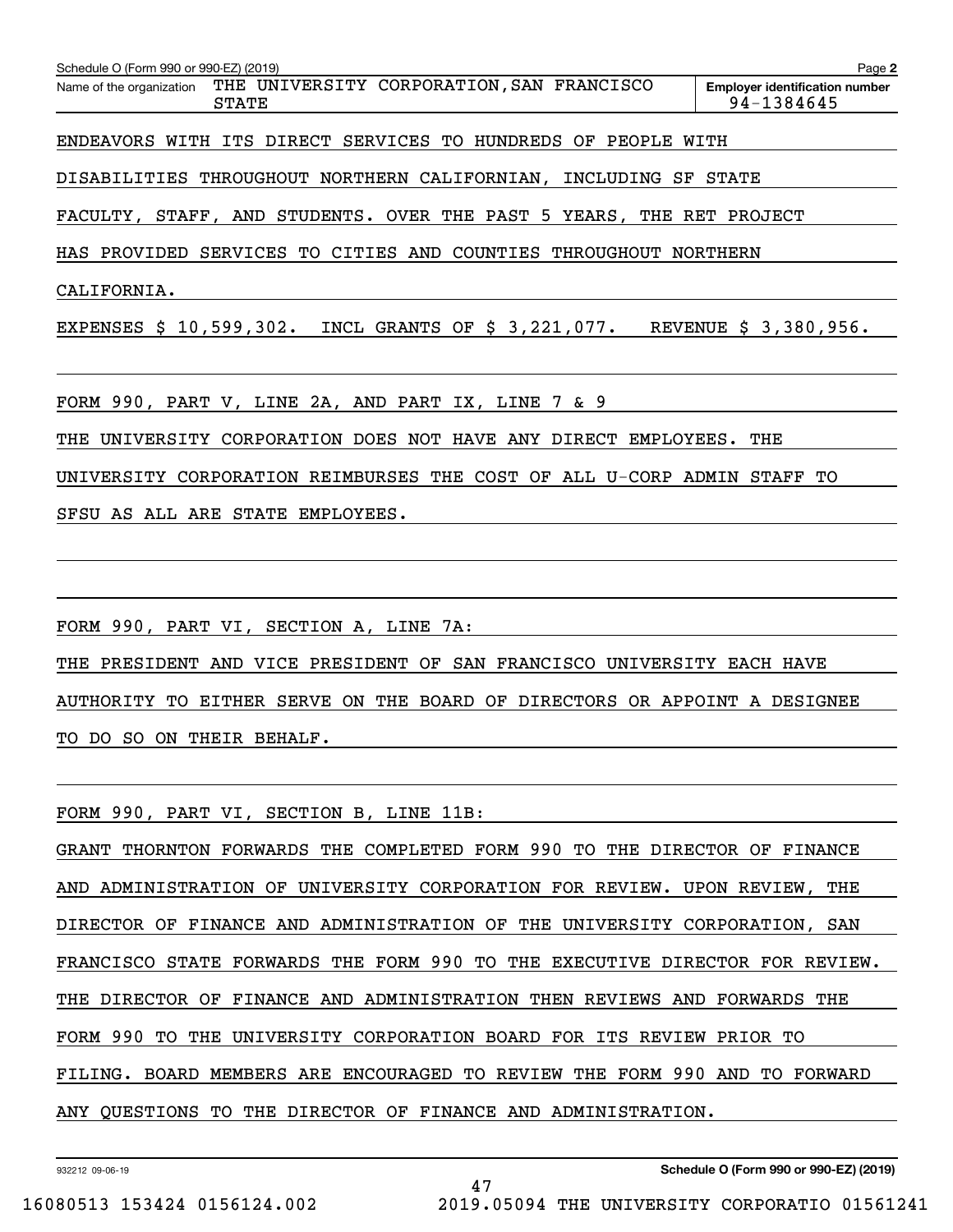| Schedule O (Form 990 or 990-EZ) (2019)                                     |                                                           |                      |    |                   | Page 2                                              |
|----------------------------------------------------------------------------|-----------------------------------------------------------|----------------------|----|-------------------|-----------------------------------------------------|
| Name of the organization                                                   | THE UNIVERSITY CORPORATION, SAN FRANCISCO<br><b>STATE</b> |                      |    |                   | <b>Employer identification number</b><br>94-1384645 |
| FORM 990, PART VI,                                                         |                                                           | SECTION B, LINE 12C: |    |                   |                                                     |
| BOARD MEMBERS ARE REQUIRED TO REVIEW AND                                   |                                                           |                      |    |                   | COMPLETE AN ANNUAL CONFLICT OF                      |
| INTEREST STATEMENT NOTING THEIR UNDERSTANDING                              |                                                           |                      | OF | POLICY AND<br>THE | THEIR                                               |
| WILLINGNESS TO ABIDE BY IT. THE POLICY INCLUDES FINANCIAL INTERESTS        |                                                           |                      |    |                   | \$250<br>OF                                         |
| IN THE AGGREGATE, OR REAL PROPERTY IN WHICH THE BOARD MEMBER HAS AN        |                                                           |                      |    |                   |                                                     |
| INTEREST OF \$1,000 OR MORE, OR AN INVESTMENT INTEREST OF \$1,000 OR MORE. |                                                           |                      |    |                   |                                                     |
| THE                                                                        | POLICY IS APPLICABLE TO ALL BOARD MEMBERS AND KEY         |                      |    |                   | EMPLOYEES.<br>THOSE                                 |
| BECOMING AWARE OF A POTENTIAL CONFLICT MUST DISCLOSE IT, ABSTAIN FROM      |                                                           |                      |    |                   |                                                     |
| VOTING, REVIEW IT WITH THE CHAIR AND BOARD AND                             |                                                           |                      |    | ALLOW<br>THE      | BOARD<br>DETERMINE<br>TO.                           |
| THE BEST COURSE OF                                                         | ACTION.                                                   |                      |    |                   |                                                     |

FORM 990, PART VI, SECTION B, LINE 15:

THE ORGANIZATION DOES NOT PROVIDE ANY COMPENSATION TO THE INDIVIDUALS

LISTED ON PART VII OF THE FORM 990. ALL COMPENSATION PAID TO THESE

INDIVIDUALS IS PAID BY A RELATED ORGANIZATION, SAN FRANCISCO STATE

UNIVERSITY (SFSU). THE PROCESS USED TO DETERMINE COMPENSATION FOR THESE

INDIVIDUALS IS DETERMINED BY SFSU.

FORM 990, PART VI, SECTION C, LINE 19:

THE ORGANIZATION MAKES ITS GOVERNING DOCUMENTS, CONFLICT OF INTEREST

POLICY, AND FINANCIAL STATEMENTS AVAILABLE TO THE PUBLIC ON THE

ORGANIZATION'S WEBSITE AND UPON REQUEST FOR THE SAME PERIOD OF THE TIME SET

FORTH IN I.R.C. SECTION 6104(D)

COVID-19 DISCLOSURE

DUE TO THE COVID-19 PANDEMIC, THE UNIVERSITY MOVED TO REMOTE

OPERATIONS, WHICH SUSPENDED IN-PERSON CLASSES, ACTIVITIES AND PROGRAMS.

THE CORPORATION BECAUSE OF THE CAMPUS MOVING TO REMOTE MODALITIES

932212 09-06-19

**Schedule O (Form 990 or 990-EZ) (2019)**

```
48
```
16080513 153424 0156124.002 2019.05094 THE UNIVERSITY CORPORATIO 01561241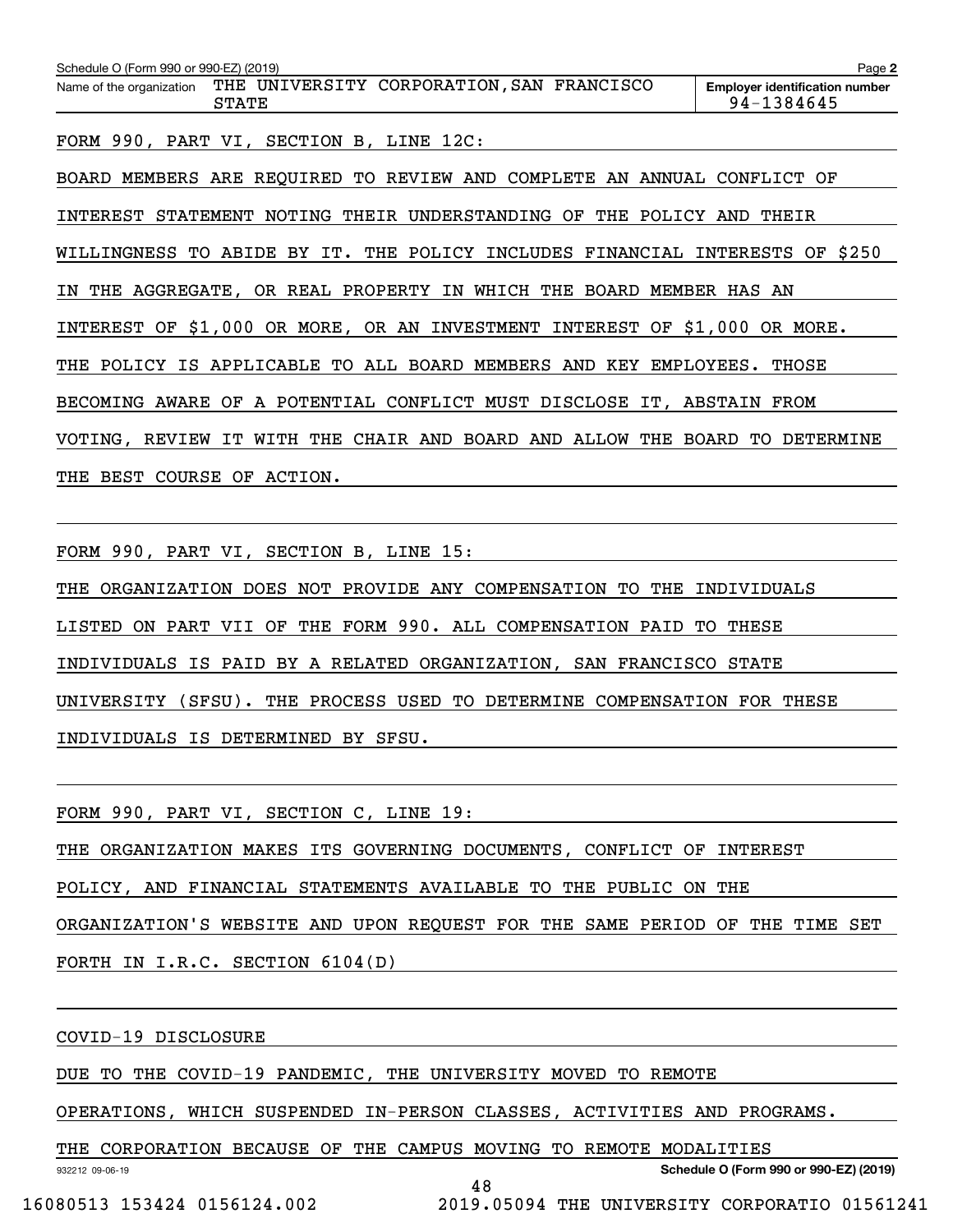| Schedule O (Form 990 or 990-EZ) (2019)<br>Name of the organization THE UNIVERSITY CORPORATION, SAN FRANCISCO | Page 2                                              |
|--------------------------------------------------------------------------------------------------------------|-----------------------------------------------------|
| <b>STATE</b>                                                                                                 | <b>Employer identification number</b><br>94-1384645 |
| CLOSED THE MAJORITY OF ITS OPERATIONS STARTING MARCH 11, 2020 THROUGH                                        |                                                     |
| THE END OF THE FISCAL YEAR.<br>THIS, SIGNIFICANTLY AFFECTED REVENUE FROM                                     |                                                     |
| ITS SELF-OPERATED ENTERPRISES, COMMISSION REVENUE RELATED TO THE                                             |                                                     |
| BOOKSTORE AND RENTAL INCOME. PROGRAM REVENUE DECREASED WITH THE                                              |                                                     |
| CLOSURE OF IN PERSON PROGRAMS AND PROGRAM SERVICES LIMITED TO THE WEB.                                       |                                                     |
|                                                                                                              |                                                     |
|                                                                                                              |                                                     |
|                                                                                                              |                                                     |
|                                                                                                              |                                                     |
|                                                                                                              |                                                     |
|                                                                                                              |                                                     |
|                                                                                                              |                                                     |
|                                                                                                              |                                                     |
|                                                                                                              |                                                     |
|                                                                                                              |                                                     |
|                                                                                                              |                                                     |
|                                                                                                              |                                                     |
|                                                                                                              |                                                     |
|                                                                                                              |                                                     |
|                                                                                                              |                                                     |
|                                                                                                              |                                                     |
|                                                                                                              |                                                     |
|                                                                                                              |                                                     |
|                                                                                                              |                                                     |
|                                                                                                              |                                                     |
|                                                                                                              |                                                     |
|                                                                                                              |                                                     |
| 932212 09-06-19<br>49                                                                                        | Schedule O (Form 990 or 990-EZ) (2019)              |

49 16080513 153424 0156124.002 2019.05094 THE UNIVERSITY CORPORATIO 01561241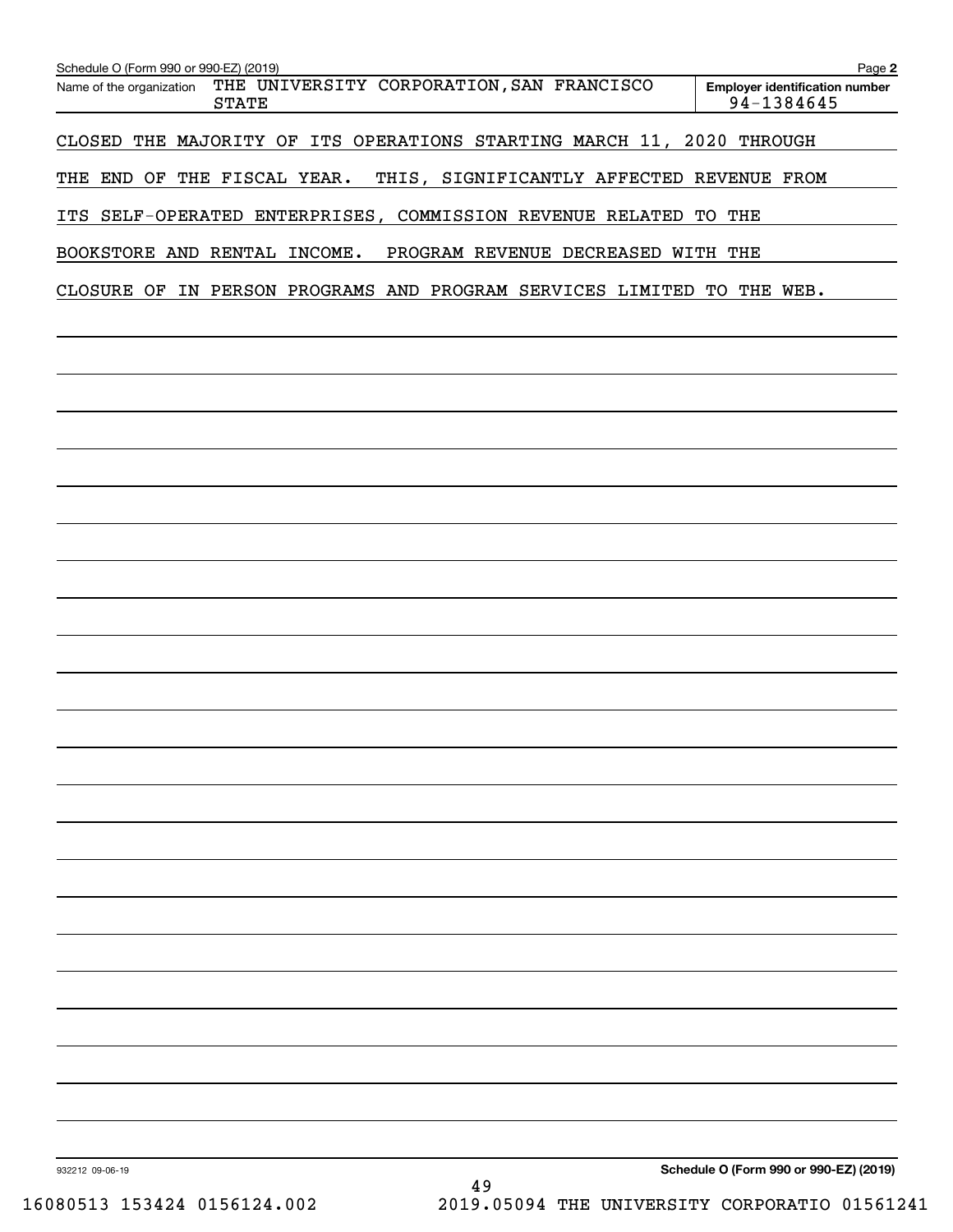| <b>SCHEDULE R</b><br>(Form 990)                        |                                                                                                                                                                              | <b>Related Organizations and Unrelated Partnerships</b><br>> Complete if the organization answered "Yes" on Form 990, Part IV, line 33, 34, 35b, 36, or 37. | Attach to Form 990.                                 |                                      |                                                          |                                                     | OMB No. 1545-0047<br><b>2019</b><br><b>Open to Public</b> |                             |
|--------------------------------------------------------|------------------------------------------------------------------------------------------------------------------------------------------------------------------------------|-------------------------------------------------------------------------------------------------------------------------------------------------------------|-----------------------------------------------------|--------------------------------------|----------------------------------------------------------|-----------------------------------------------------|-----------------------------------------------------------|-----------------------------|
| Department of the Treasury<br>Internal Revenue Service |                                                                                                                                                                              | ► Go to www.irs.gov/Form990 for instructions and the latest information.                                                                                    |                                                     |                                      |                                                          |                                                     | Inspection                                                |                             |
| Name of the organization                               | <b>STATE</b>                                                                                                                                                                 | THE UNIVERSITY CORPORATION, SAN FRANCISCO                                                                                                                   |                                                     |                                      |                                                          | <b>Employer identification number</b><br>94-1384645 |                                                           |                             |
| Part I                                                 | Identification of Disregarded Entities. Complete if the organization answered "Yes" on Form 990, Part IV, line 33.                                                           |                                                                                                                                                             |                                                     |                                      |                                                          |                                                     |                                                           |                             |
|                                                        | (a)                                                                                                                                                                          | (b)                                                                                                                                                         | (c)                                                 | (d)                                  | (e)                                                      |                                                     | (f)                                                       |                             |
|                                                        | Name, address, and EIN (if applicable)<br>of disregarded entity                                                                                                              | Primary activity                                                                                                                                            | Legal domicile (state or<br>foreign country)        | Total income                         | End-of-year assets                                       |                                                     | Direct controlling<br>entity                              |                             |
|                                                        |                                                                                                                                                                              |                                                                                                                                                             |                                                     |                                      |                                                          |                                                     |                                                           |                             |
| Part II                                                | Identification of Related Tax-Exempt Organizations. Complete if the organization answered "Yes" on Form 990, Part IV, line 34, because it had one or more related tax-exempt |                                                                                                                                                             |                                                     |                                      |                                                          |                                                     |                                                           |                             |
|                                                        | organizations during the tax year.                                                                                                                                           |                                                                                                                                                             |                                                     |                                      |                                                          | (f)                                                 |                                                           |                             |
|                                                        | (a)<br>Name, address, and EIN<br>of related organization                                                                                                                     | (b)<br>Primary activity                                                                                                                                     | (c)<br>Legal domicile (state or<br>foreign country) | (d)<br><b>Exempt Code</b><br>section | (e)<br>Public charity<br>status (if section<br>501(c)(3) | Direct controlling<br>entity                        | $(g)$<br>Section 512(b)(13)<br>Yes                        | controlled<br>entity?<br>No |
|                                                        | SAN FRANCISCO STATE UNIVERSITY - 93-1137247                                                                                                                                  |                                                                                                                                                             |                                                     |                                      |                                                          |                                                     |                                                           |                             |
| 1600 HOLLOWAY AVENUE                                   |                                                                                                                                                                              |                                                                                                                                                             |                                                     |                                      |                                                          |                                                     |                                                           |                             |

**For Paperwork Reduction Act Notice, see the Instructions for Form 990. Schedule R (Form 990) 2019**

EDUCATIONAL

SUPPORT SFSU

X

X

N/A

LINE 6

LINE 5

SFSU

SFSU FOUNDATION - 26-1169717 SAN FRANCISCO, CA 94132

SAN FRANCISCO, CA 94132

1600 HOLLOWAY AVENUE

CALIFORNIA

115

501(C)(3)

CALIFORNIA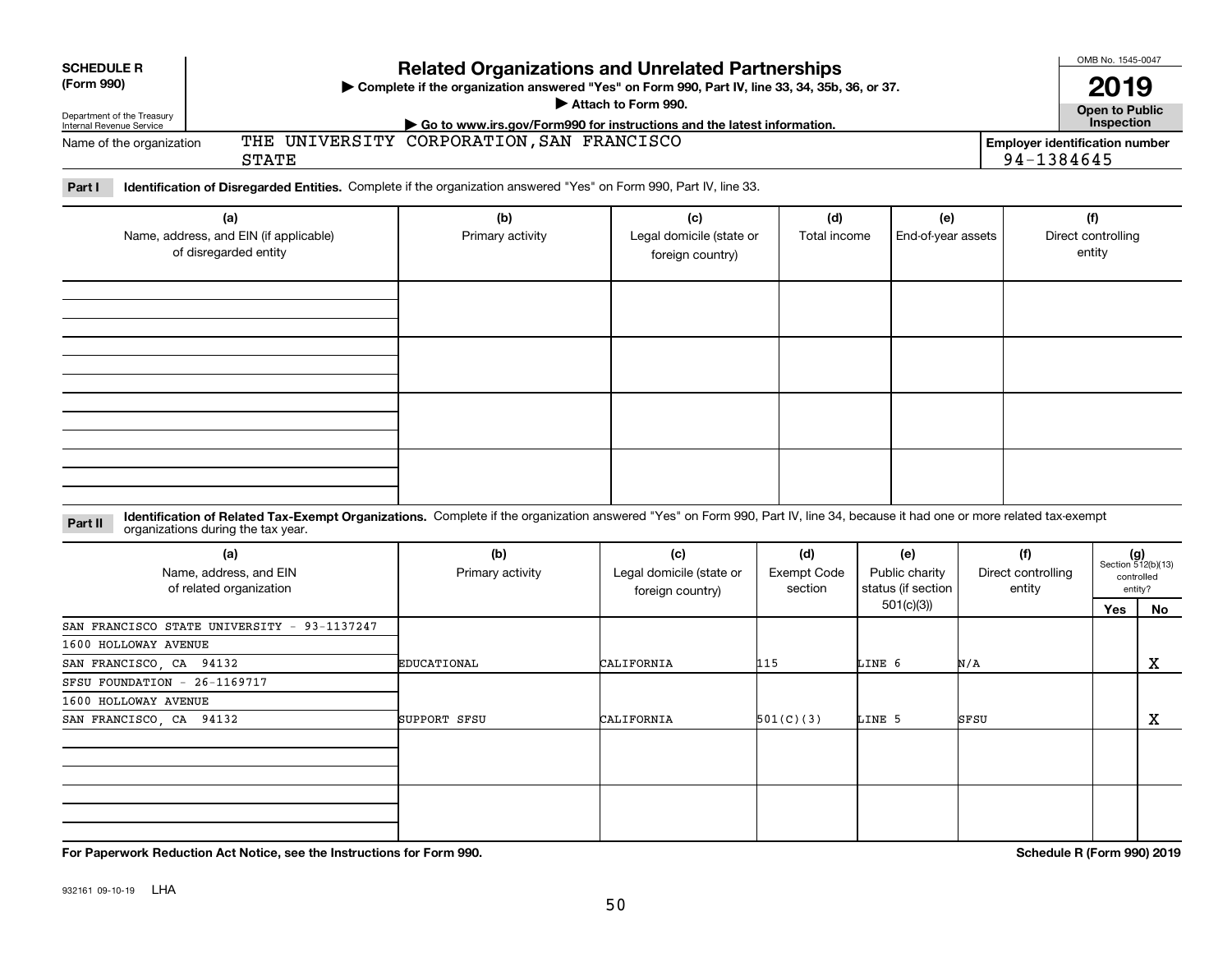Schedule R (Form 990) 2019  $STATE$ 

#### **2**94-1384645

**Identification of Related Organizations Taxable as a Partnership.** Complete if the organization answered "Yes" on Form 990, Part IV, line 34, because it had one or more related **Part III** organizations treated as a partnership during the tax year.

| (j)<br>(k)<br>General or Percentage<br>managing ownership<br>20 of Schedule<br>K-1 (Form 1065) Yes No |
|-------------------------------------------------------------------------------------------------------|
|                                                                                                       |
|                                                                                                       |
|                                                                                                       |
|                                                                                                       |
|                                                                                                       |
|                                                                                                       |
|                                                                                                       |
|                                                                                                       |
|                                                                                                       |
|                                                                                                       |
|                                                                                                       |
|                                                                                                       |
|                                                                                                       |
|                                                                                                       |
|                                                                                                       |
|                                                                                                       |
|                                                                                                       |
|                                                                                                       |
|                                                                                                       |
|                                                                                                       |
|                                                                                                       |

**Identification of Related Organizations Taxable as a Corporation or Trust.** Complete if the organization answered "Yes" on Form 990, Part IV, line 34, because it had one or more related **Part IV** organizations treated as a corporation or trust during the tax year.

| (a)<br>Name, address, and EIN<br>of related organization | (b)<br>Primary activity | (c)<br>Legal domicile<br>(state or<br>foreign<br>country) | (d)<br>Direct controlling<br>entity | (e)<br>Type of entity<br>(C corp, S corp,<br>or trust) | (f)<br>Share of total<br>income | (g)<br>Share of<br>end-of-year<br>assets | (h)<br>Percentage<br>ownership | $\begin{array}{c} \textbf{(i)}\\ \text{Section}\\ 512 \text{(b)} \text{(13)}\\ \text{controlled}\\ \text{entity?} \end{array}$<br>Yes No |
|----------------------------------------------------------|-------------------------|-----------------------------------------------------------|-------------------------------------|--------------------------------------------------------|---------------------------------|------------------------------------------|--------------------------------|------------------------------------------------------------------------------------------------------------------------------------------|
|                                                          |                         |                                                           |                                     |                                                        |                                 |                                          |                                |                                                                                                                                          |
|                                                          |                         |                                                           |                                     |                                                        |                                 |                                          |                                |                                                                                                                                          |
|                                                          |                         |                                                           |                                     |                                                        |                                 |                                          |                                |                                                                                                                                          |
|                                                          |                         |                                                           |                                     |                                                        |                                 |                                          |                                |                                                                                                                                          |
|                                                          |                         |                                                           |                                     |                                                        |                                 |                                          |                                |                                                                                                                                          |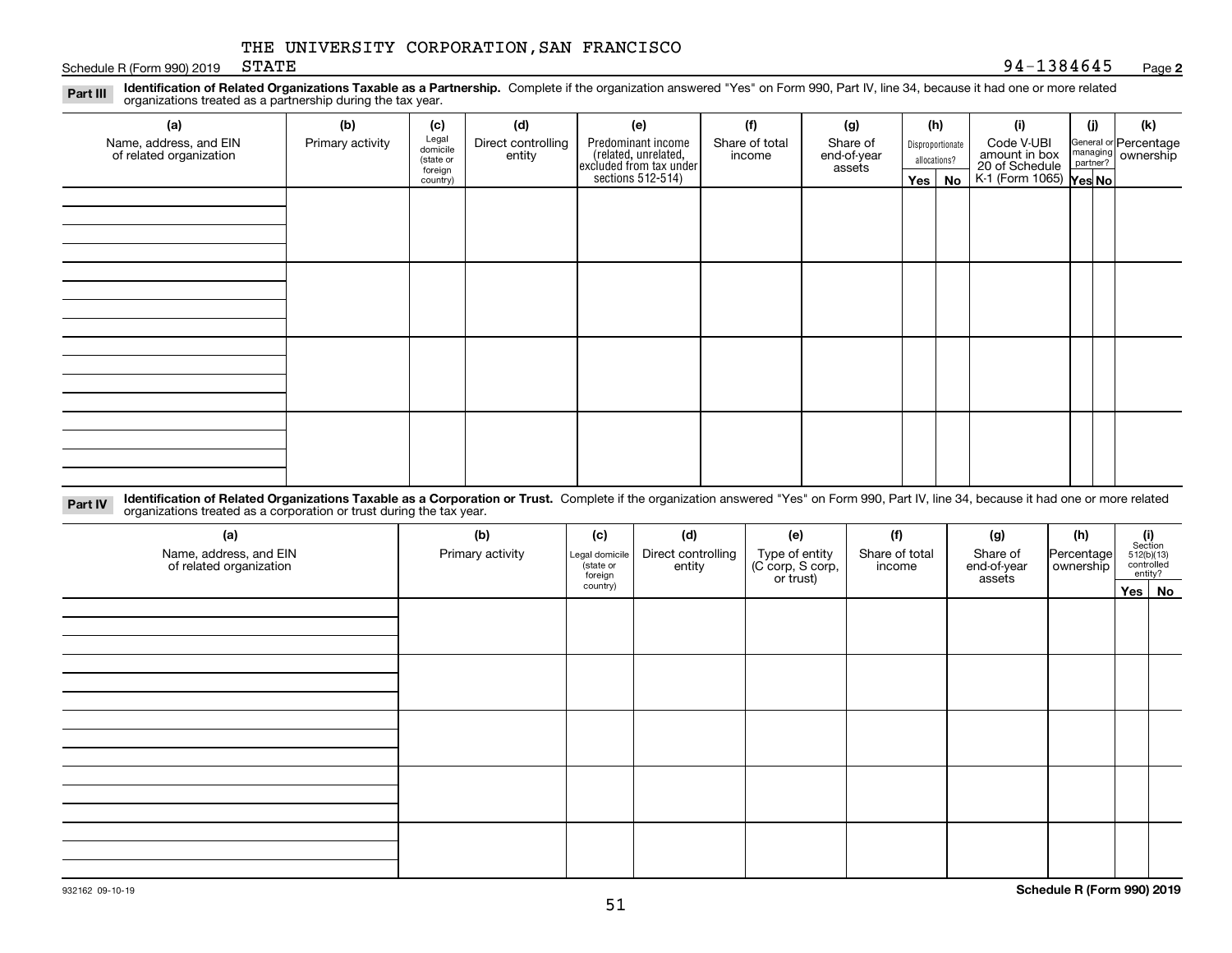**3**Schedule R (Form 990) 2019 Page STATE 94-1384645

|  | Part V Transactions With Related Organizations. Complete if the organization answered "Yes" on Form 990, Part IV, line 34, 35b, or 36. |  |  |
|--|----------------------------------------------------------------------------------------------------------------------------------------|--|--|
|--|----------------------------------------------------------------------------------------------------------------------------------------|--|--|

| Note: Complete line 1 if any entity is listed in Parts II, III, or IV of this schedule. |                                                                                                                                                                                                                                |                 |   |              |  |  |
|-----------------------------------------------------------------------------------------|--------------------------------------------------------------------------------------------------------------------------------------------------------------------------------------------------------------------------------|-----------------|---|--------------|--|--|
|                                                                                         | During the tax year, did the organization engage in any of the following transactions with one or more related organizations listed in Parts II-IV?                                                                            |                 |   |              |  |  |
|                                                                                         |                                                                                                                                                                                                                                | 1a              |   | $\mathbf{x}$ |  |  |
|                                                                                         | b Gift, grant, or capital contribution to related organization(s) manufactured and contribution to related organization(s)                                                                                                     | 1 <sub>b</sub>  | X |              |  |  |
|                                                                                         | c Gift, grant, or capital contribution from related organization(s) material content and contribution from related organization(s) material content and content and contribution from related organization(s) material content | 1 <sub>c</sub>  | X |              |  |  |
|                                                                                         |                                                                                                                                                                                                                                | 1 <sub>d</sub>  |   | х            |  |  |
|                                                                                         |                                                                                                                                                                                                                                | 1e              |   | X            |  |  |
|                                                                                         |                                                                                                                                                                                                                                |                 |   |              |  |  |
|                                                                                         | Dividends from related organization(s) www.andron.com/www.andron.com/www.andron.com/www.andron.com/www.andron.com/www.andron.com/www.andron.com/www.andron.com/www.andron.com/www.andron.com/www.andron.com/www.andron.com/www | 1f              |   | X            |  |  |
|                                                                                         | g Sale of assets to related organization(s) www.assettion.com/www.assettion.com/www.assettion.com/www.assettion.com/www.assettion.com/www.assettion.com/www.assettion.com/www.assettion.com/www.assettion.com/www.assettion.co | 1 <sub>q</sub>  |   | $\mathbf X$  |  |  |
|                                                                                         | h Purchase of assets from related organization(s) manufactured and content to the content of the content of the content of the content of the content of the content of the content of the content of the content of the conte | 1 <sub>h</sub>  |   | X            |  |  |
|                                                                                         |                                                                                                                                                                                                                                | 1i              |   | $\mathbf x$  |  |  |
|                                                                                         | Lease of facilities, equipment, or other assets to related organization(s) contained and contained and contained and contained and contained and contained and contained and contained and contained and contained and contain | 11              |   | X            |  |  |
|                                                                                         |                                                                                                                                                                                                                                |                 |   |              |  |  |
|                                                                                         |                                                                                                                                                                                                                                | 1k              | х |              |  |  |
|                                                                                         |                                                                                                                                                                                                                                | 11              |   | $\mathbf X$  |  |  |
|                                                                                         |                                                                                                                                                                                                                                | 1 <sub>m</sub>  |   | X            |  |  |
|                                                                                         |                                                                                                                                                                                                                                | 1n              | X |              |  |  |
|                                                                                         | <b>o</b> Sharing of paid employees with related organization(s)                                                                                                                                                                | 10 <sub>o</sub> | х |              |  |  |
|                                                                                         |                                                                                                                                                                                                                                |                 |   |              |  |  |
|                                                                                         | p Reimbursement paid to related organization(s) for expenses [11111] and the content of the content of the content of the content of the content of the content of the content of the content of the content of the content of | 1p              | X |              |  |  |
|                                                                                         |                                                                                                                                                                                                                                | 1q              | x |              |  |  |
|                                                                                         |                                                                                                                                                                                                                                |                 |   |              |  |  |
|                                                                                         | Other transfer of cash or property to related organization(s)                                                                                                                                                                  | 1r              | X |              |  |  |
|                                                                                         |                                                                                                                                                                                                                                | 1s              | x |              |  |  |
|                                                                                         | If the answer to any of the above is "Yes," see the instructions for information on who must complete this line, including covered relationships and transaction thresholds.                                                   |                 |   |              |  |  |

| (a)<br>Name of related organization | (b)<br>Transaction<br>type (a-s) | (c)<br>Amount involved | (d)<br>Method of determining amount involved |
|-------------------------------------|----------------------------------|------------------------|----------------------------------------------|
| (1)                                 |                                  |                        |                                              |
| (2)                                 |                                  |                        |                                              |
| (3)                                 |                                  |                        |                                              |
| (4)                                 |                                  |                        |                                              |
| (5)                                 |                                  |                        |                                              |
| (6)                                 |                                  |                        |                                              |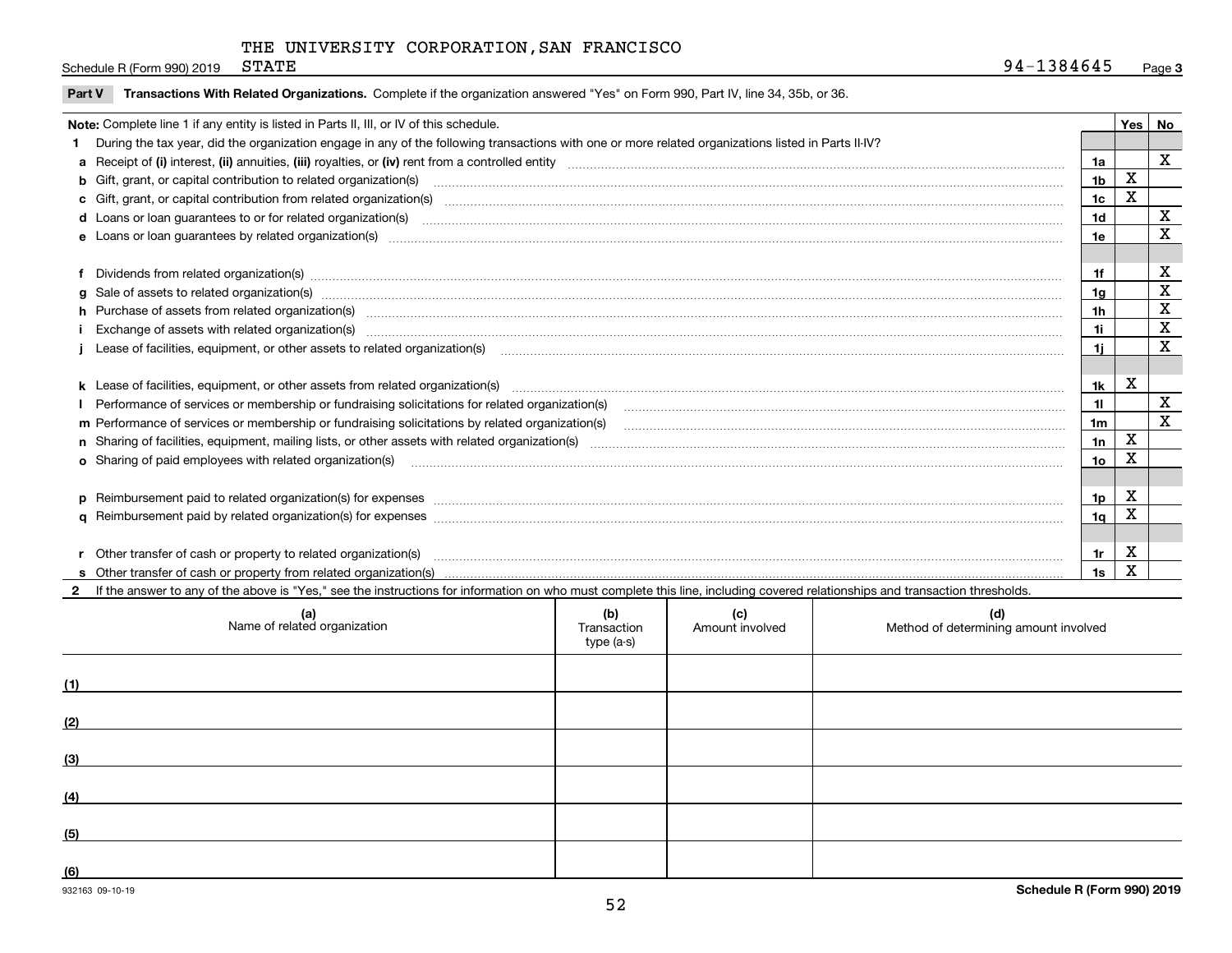Schedule R (Form 990) 2019 STATE

#### **Part VI Unrelated Organizations Taxable as a Partnership. Complete if the organization answered "Yes" on Form 990, Part IV, line 37.**

Provide the following information for each entity taxed as a partnership through which the organization conducted more than five percent of its activities (measured by total assets or gross revenue) that was not a related organization. See instructions regarding exclusion for certain investment partnerships.

| that was not a related erganization. See includitions regarding excludion for contain invectment partnerompe.<br>(a) | (b)              | (c)                           | (d)                                                                                        |                                                                                                                  | (f)             | (g)                   | (h)                              | (i)                                                                                          | (i) | (k) |
|----------------------------------------------------------------------------------------------------------------------|------------------|-------------------------------|--------------------------------------------------------------------------------------------|------------------------------------------------------------------------------------------------------------------|-----------------|-----------------------|----------------------------------|----------------------------------------------------------------------------------------------|-----|-----|
| Name, address, and EIN                                                                                               | Primary activity | Legal domicile                | Predominant income<br>(related, unrelated,<br>excluded from tax under<br>sections 512-514) | $\begin{array}{c} \textbf{(e)}\\ \text{Are all} \\ \text{partners sec.}\\ 501(c)(3)\\ \text{orgs.?} \end{array}$ | Share of        | Share of              | Disproportionate<br>allocations? | Code V-UBI<br>amount in box 20 managing<br>of Schedule K-1 partner?<br>(Form 1065)<br>ves No |     |     |
| of entity                                                                                                            |                  | (state or foreign<br>country) |                                                                                            |                                                                                                                  | total<br>income | end-of-year<br>assets |                                  |                                                                                              |     |     |
|                                                                                                                      |                  |                               |                                                                                            | Yes No                                                                                                           |                 |                       | Yes No                           |                                                                                              |     |     |
|                                                                                                                      |                  |                               |                                                                                            |                                                                                                                  |                 |                       |                                  |                                                                                              |     |     |
|                                                                                                                      |                  |                               |                                                                                            |                                                                                                                  |                 |                       |                                  |                                                                                              |     |     |
|                                                                                                                      |                  |                               |                                                                                            |                                                                                                                  |                 |                       |                                  |                                                                                              |     |     |
|                                                                                                                      |                  |                               |                                                                                            |                                                                                                                  |                 |                       |                                  |                                                                                              |     |     |
|                                                                                                                      |                  |                               |                                                                                            |                                                                                                                  |                 |                       |                                  |                                                                                              |     |     |
|                                                                                                                      |                  |                               |                                                                                            |                                                                                                                  |                 |                       |                                  |                                                                                              |     |     |
|                                                                                                                      |                  |                               |                                                                                            |                                                                                                                  |                 |                       |                                  |                                                                                              |     |     |
|                                                                                                                      |                  |                               |                                                                                            |                                                                                                                  |                 |                       |                                  |                                                                                              |     |     |
|                                                                                                                      |                  |                               |                                                                                            |                                                                                                                  |                 |                       |                                  |                                                                                              |     |     |
|                                                                                                                      |                  |                               |                                                                                            |                                                                                                                  |                 |                       |                                  |                                                                                              |     |     |
|                                                                                                                      |                  |                               |                                                                                            |                                                                                                                  |                 |                       |                                  |                                                                                              |     |     |
|                                                                                                                      |                  |                               |                                                                                            |                                                                                                                  |                 |                       |                                  |                                                                                              |     |     |
|                                                                                                                      |                  |                               |                                                                                            |                                                                                                                  |                 |                       |                                  |                                                                                              |     |     |
|                                                                                                                      |                  |                               |                                                                                            |                                                                                                                  |                 |                       |                                  |                                                                                              |     |     |
|                                                                                                                      |                  |                               |                                                                                            |                                                                                                                  |                 |                       |                                  |                                                                                              |     |     |
|                                                                                                                      |                  |                               |                                                                                            |                                                                                                                  |                 |                       |                                  |                                                                                              |     |     |
|                                                                                                                      |                  |                               |                                                                                            |                                                                                                                  |                 |                       |                                  |                                                                                              |     |     |
|                                                                                                                      |                  |                               |                                                                                            |                                                                                                                  |                 |                       |                                  |                                                                                              |     |     |
|                                                                                                                      |                  |                               |                                                                                            |                                                                                                                  |                 |                       |                                  |                                                                                              |     |     |
|                                                                                                                      |                  |                               |                                                                                            |                                                                                                                  |                 |                       |                                  |                                                                                              |     |     |
|                                                                                                                      |                  |                               |                                                                                            |                                                                                                                  |                 |                       |                                  |                                                                                              |     |     |
|                                                                                                                      |                  |                               |                                                                                            |                                                                                                                  |                 |                       |                                  |                                                                                              |     |     |
|                                                                                                                      |                  |                               |                                                                                            |                                                                                                                  |                 |                       |                                  |                                                                                              |     |     |
|                                                                                                                      |                  |                               |                                                                                            |                                                                                                                  |                 |                       |                                  |                                                                                              |     |     |
|                                                                                                                      |                  |                               |                                                                                            |                                                                                                                  |                 |                       |                                  |                                                                                              |     |     |
|                                                                                                                      |                  |                               |                                                                                            |                                                                                                                  |                 |                       |                                  |                                                                                              |     |     |
|                                                                                                                      |                  |                               |                                                                                            |                                                                                                                  |                 |                       |                                  |                                                                                              |     |     |

**Schedule R (Form 990) 2019**